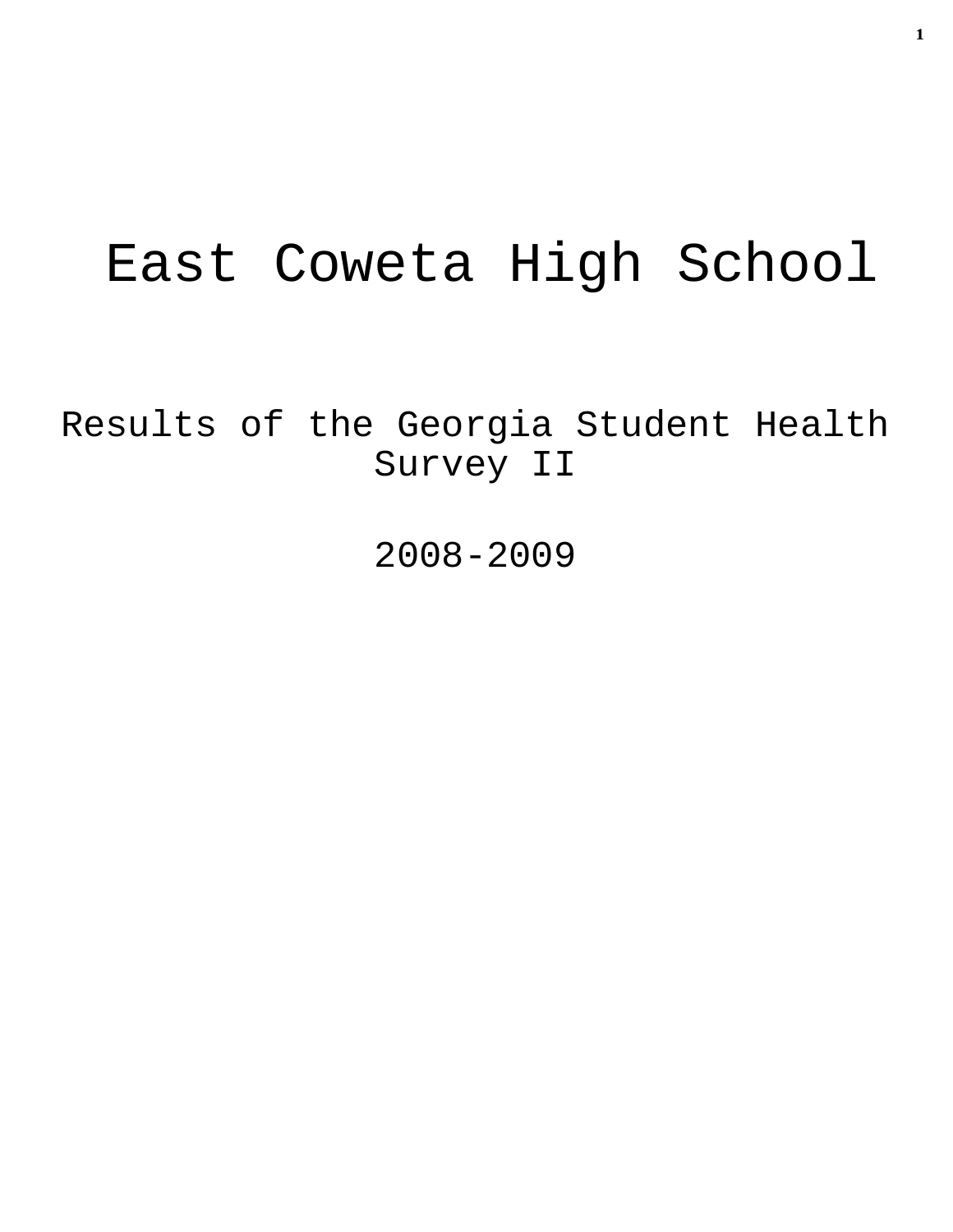# *Demographics* **2**

| Grade                    |     |  |  |
|--------------------------|-----|--|--|
| <b>Grade   Frequency</b> |     |  |  |
| 10                       | 450 |  |  |
| 12                       | 317 |  |  |

| Frequency      | <b>Table of Gender by Grade</b> |              |              |              |  |
|----------------|---------------------------------|--------------|--------------|--------------|--|
| <b>Col Pct</b> |                                 | Grade(Grade) |              |              |  |
|                | Gender(Gender)                  | 10           | 12           | <b>Total</b> |  |
|                | <b>Female</b>                   | 255<br>56.67 | 172<br>54.26 | 427          |  |
|                | <b>Male</b>                     | 195<br>43.33 | 145<br>45.74 | 340          |  |
|                | <b>Total</b>                    | 450          | 317          | 767          |  |

| Frequency<br>Col Pct |
|----------------------|

| <b>Table of Ethnicity by Grade</b> |              |              |              |  |  |
|------------------------------------|--------------|--------------|--------------|--|--|
|                                    |              | Grade(Grade) |              |  |  |
| <b>Ethnicity</b> (Ethnicity)       | 10           | 12           | <b>Total</b> |  |  |
| <b>Black</b>                       | 121<br>26.89 | 76<br>23.97  | 197          |  |  |
| <b>Hispanic</b>                    | 33<br>7.33   | 17<br>5.36   | 50           |  |  |
| White                              | 273<br>60.67 | 204<br>64.35 | 477          |  |  |
| <b>Asian</b>                       | 5<br>1.11    | 8<br>2.52    | 13           |  |  |
| <b>Other</b>                       | 18<br>4.00   | 12<br>3.79   | 30           |  |  |
| <b>Total</b>                       | 450          | 317          | 767          |  |  |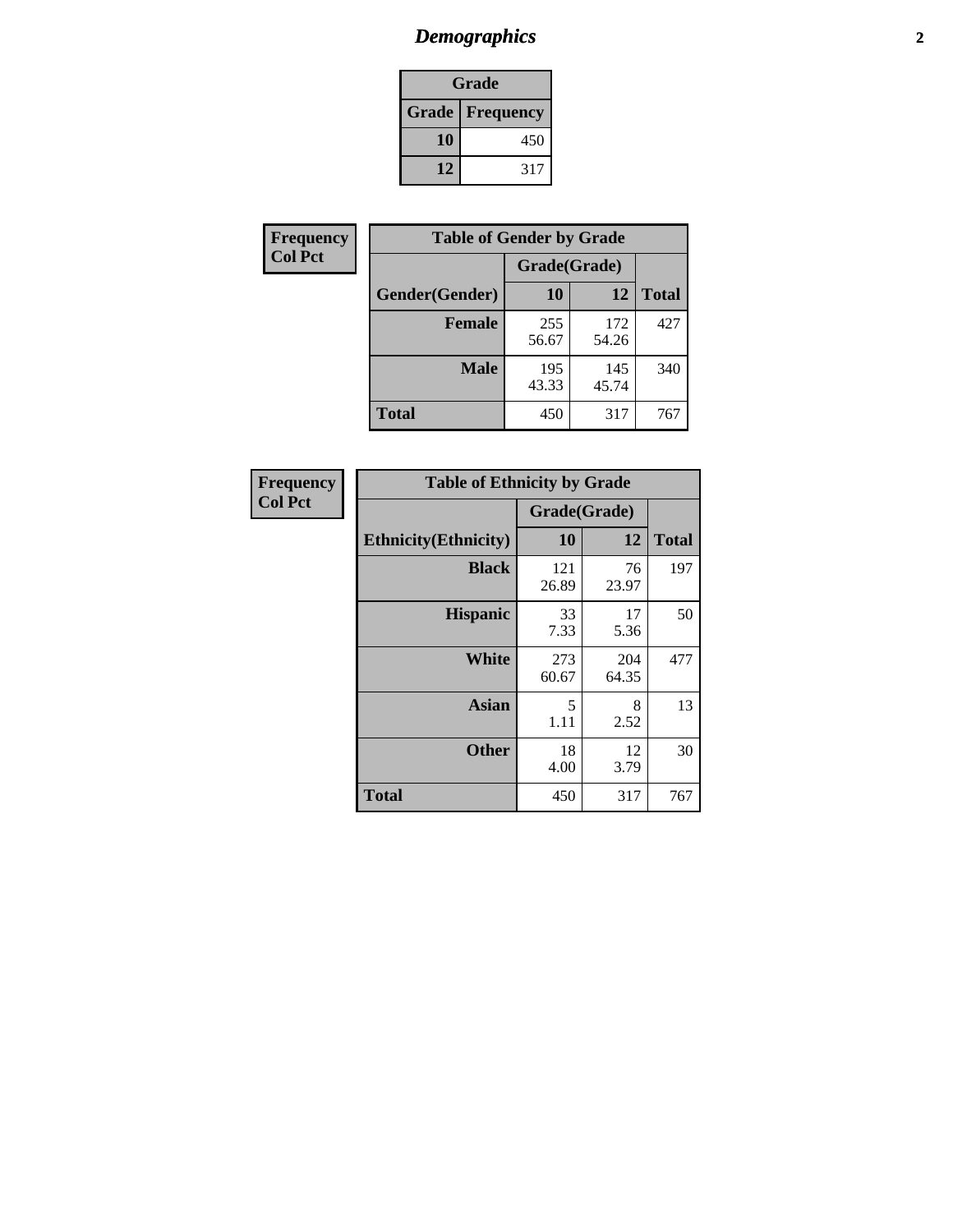#### *Title IV, Part A, Schedule A* **3** *Goal 1: Ensure that all schools are drug-free Baseline Data: Year 2008-2009 Prevalence of Drug Use*

| Frequency<br><b>Col Pct</b> | <b>Table of AlcoholAlt by Grade</b> |              |              |              |  |  |
|-----------------------------|-------------------------------------|--------------|--------------|--------------|--|--|
|                             | AlcoholAlt(Alcohol                  | Grade(Grade) |              |              |  |  |
|                             | use, past 30 days)                  | <b>10</b>    | 12           | <b>Total</b> |  |  |
|                             | <b>Yes</b>                          | 126<br>28.00 | 104<br>32.81 | 230          |  |  |
|                             | N <sub>0</sub>                      | 324<br>72.00 | 213<br>67.19 | 537          |  |  |
|                             | Total                               | 450          | 317          | 767          |  |  |

| <b>Frequency</b> | <b>Table of TobaccoAny by Grade</b> |              |              |              |  |
|------------------|-------------------------------------|--------------|--------------|--------------|--|
| <b>Col Pct</b>   | TobaccoAny(Tobacco                  | Grade(Grade) |              |              |  |
|                  | use, past 30 days)                  | 10           | 12           | <b>Total</b> |  |
|                  | Yes                                 | 83<br>18.44  | 74<br>23.34  | 157          |  |
|                  | N <sub>0</sub>                      | 367<br>81.56 | 243<br>76.66 | 610          |  |
|                  | Total                               | 450          | 317          | 767          |  |

| Frequency<br><b>Col Pct</b> | <b>Table of MarijuanaAlt by Grade</b> |              |              |              |
|-----------------------------|---------------------------------------|--------------|--------------|--------------|
|                             | MarijuanaAlt(Marijuana                | Grade(Grade) |              |              |
|                             | use, past 30 days)                    | <b>10</b>    | 12           | <b>Total</b> |
|                             | <b>Yes</b>                            | 61<br>13.56  | 57<br>17.98  | 118          |
|                             | N <sub>0</sub>                        | 389<br>86.44 | 260<br>82.02 | 649          |
|                             | <b>Total</b>                          | 450          | 317          | 767          |

| <b>Frequency</b> | <b>Table of OtherDrugAny by Grade</b>  |              |              |              |  |
|------------------|----------------------------------------|--------------|--------------|--------------|--|
| <b>Col Pct</b>   | <b>OtherDrugAny(Other</b><br>drug use, | Grade(Grade) |              |              |  |
|                  | past 30 days)                          | 10           | 12           | <b>Total</b> |  |
|                  | Yes                                    | 70<br>15.56  | 40<br>12.62  | 110          |  |
|                  | N <sub>0</sub>                         | 380<br>84.44 | 277<br>87.38 | 657          |  |
|                  | <b>Total</b>                           | 450          | 317          | 767          |  |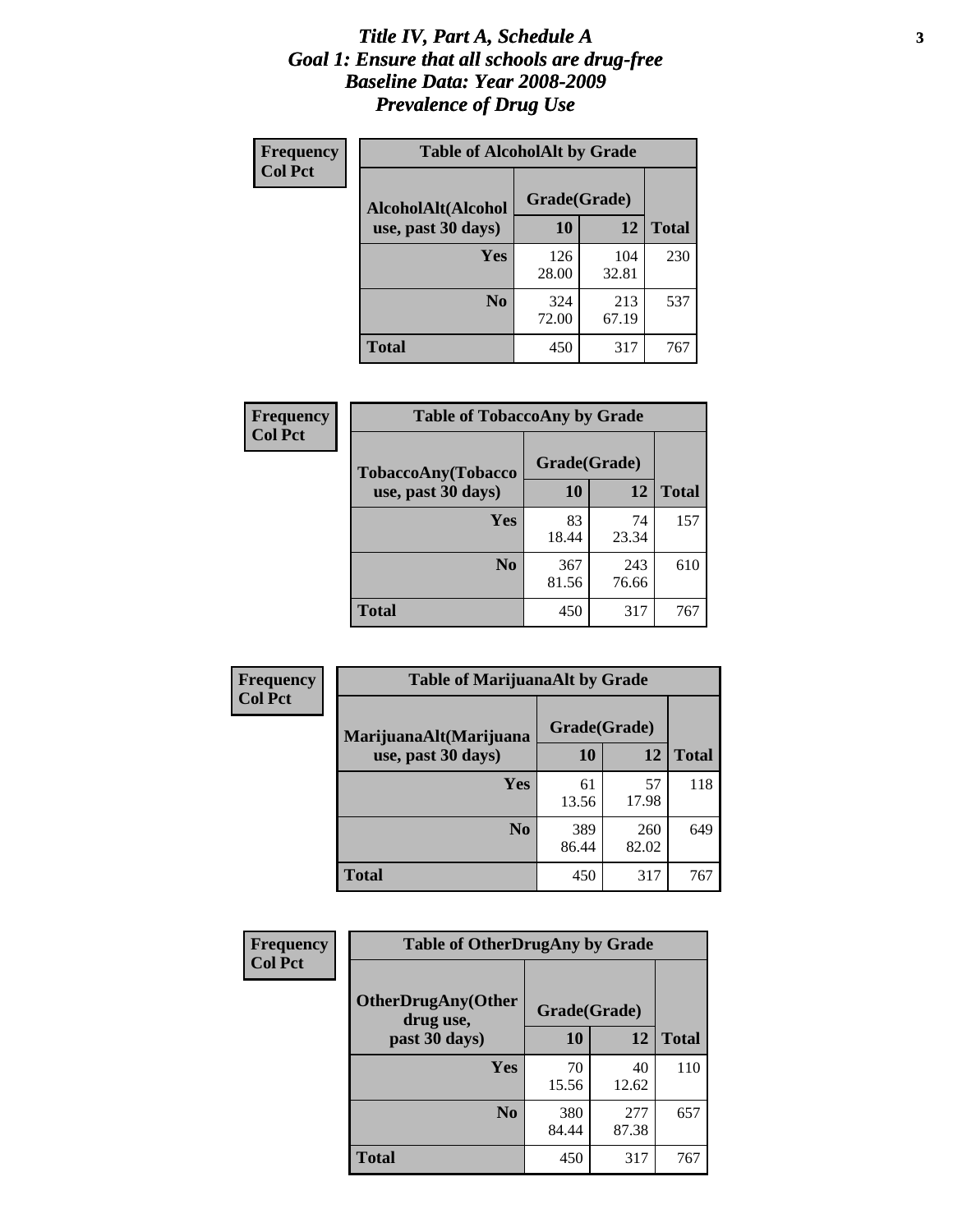#### *Average Age of Onset of Use* **4** *Results for "Average Age of Onset of Use" questions exclude students who said they did not use that substance*

| <b>Variable</b>       | Label                                                              | <b>Mean</b> |
|-----------------------|--------------------------------------------------------------------|-------------|
| Alcoholinit2          | I started using alcohol when I was                                 | 13.87       |
| Cigarettesinit2       | I started smoking tobacco when I was                               | 13.96       |
| Smokelessinit2        | I started chewing tobacco when I was                               | 13.98       |
| Marijuanainit2        | I started using marijuana when I was                               | 14.34       |
| Cocaineinit2          | I started using cocaine when I was                                 | 13.47       |
| Inhalantsinit2        | I started using inhalants when I was                               | 11.88       |
| Steroidsinit2         | I started using steroids when I was                                | 13.20       |
| Ecstasyinit2          | I started using ecstasy when I was                                 | 13.89       |
| Methinit <sub>2</sub> | I started using methamphetamines when I was                        | 12.81       |
| Hallucinogensinit2    | I started using hallucinogens when I was                           | 13.82       |
| Prescriptioninit2     | I started using prescription drugs not prescribed to me when I was | 13.95       |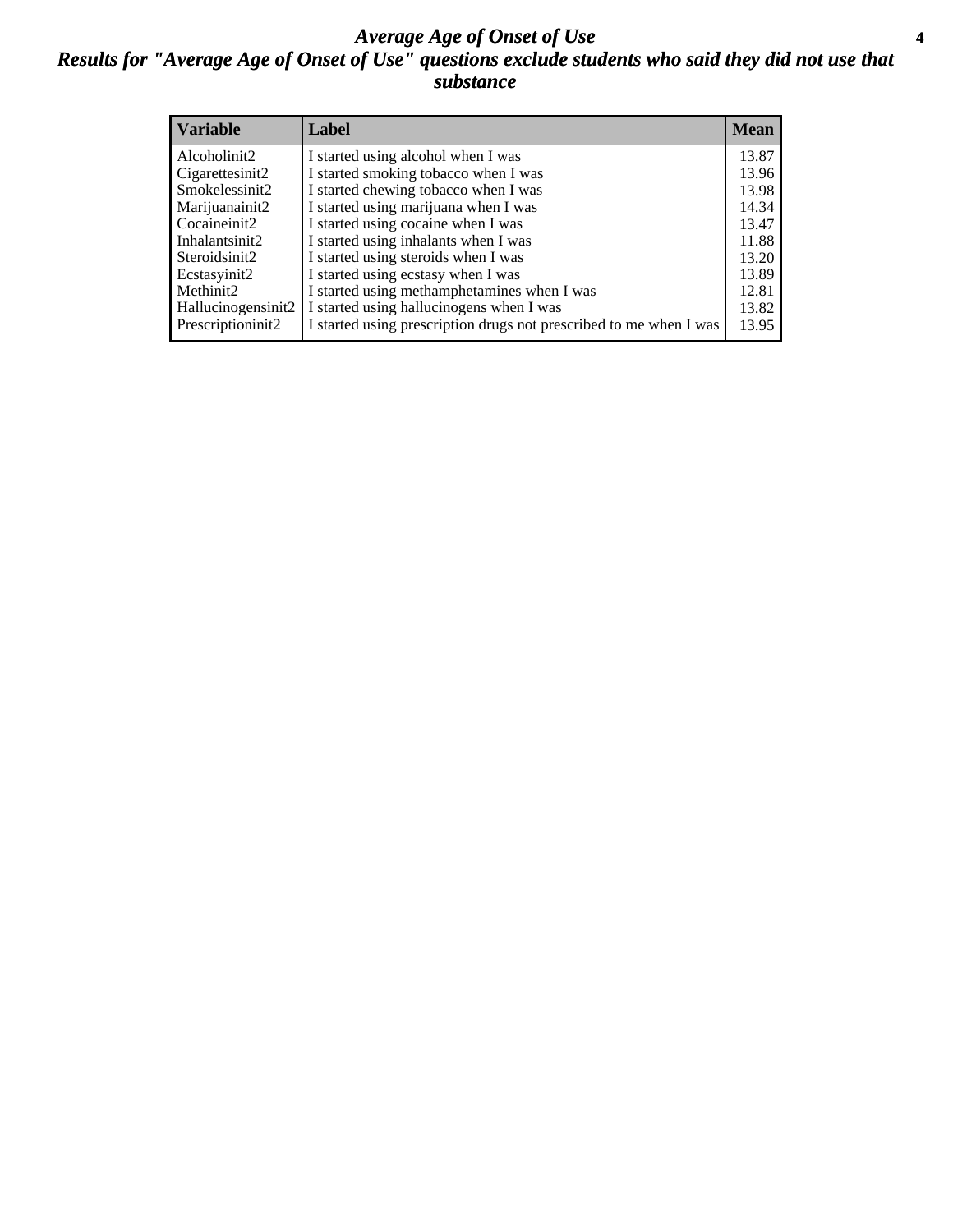# *Perception of Health Risk* **5**

| Frequency      | <b>Table of Alcoholharmdich by Grade</b>          |              |              |              |
|----------------|---------------------------------------------------|--------------|--------------|--------------|
| <b>Col Pct</b> | Alcoholharmdich(I<br>think alcohol is<br>harmful) | Grade(Grade) |              |              |
|                |                                                   | 10           | 12           | <b>Total</b> |
|                | Yes                                               | 337<br>74.89 | 230<br>72.56 | 567          |
|                | N <sub>0</sub>                                    | 113<br>25.11 | 87<br>27.44  | 200          |
|                | <b>Total</b>                                      | 450          | 317          | 767          |

| <b>Frequency</b> | <b>Table of Tobaccoharmdich by Grade</b>          |              |              |              |  |
|------------------|---------------------------------------------------|--------------|--------------|--------------|--|
| <b>Col Pct</b>   | Tobaccoharmdich(I<br>think tobacco is<br>harmful) | Grade(Grade) |              |              |  |
|                  |                                                   | 10           | 12           | <b>Total</b> |  |
|                  | Yes                                               | 414<br>92.00 | 309<br>97.48 | 723          |  |
|                  | N <sub>0</sub>                                    | 36<br>8.00   | 8<br>2.52    | 44           |  |
|                  | <b>Total</b>                                      | 450          | 317          | 767          |  |

| <b>Frequency</b> | <b>Table of Marijuanaharmdich by Grade</b> |              |              |              |  |
|------------------|--------------------------------------------|--------------|--------------|--------------|--|
| <b>Col Pct</b>   | Marijuanaharmdich(I<br>think marijuana is  | Grade(Grade) |              |              |  |
|                  | harmful)                                   | 10           | 12           | <b>Total</b> |  |
|                  | Yes                                        | 333<br>74.00 | 235<br>74.13 | 568          |  |
|                  | N <sub>0</sub>                             | 117<br>26.00 | 82<br>25.87  | 199          |  |
|                  | <b>Total</b>                               | 450          | 317          | 767          |  |

| Frequency      | <b>Table of Otherdrugharmdich by Grade</b>                   |              |              |              |  |  |
|----------------|--------------------------------------------------------------|--------------|--------------|--------------|--|--|
| <b>Col Pct</b> | Otherdrugharmdich(I<br>Grade(Grade)<br>think other drugs are |              |              |              |  |  |
|                | harmful)                                                     | 10           | <b>12</b>    | <b>Total</b> |  |  |
|                | <b>Yes</b>                                                   | 424<br>94.22 | 309<br>97.48 | 733          |  |  |
|                | N <sub>0</sub>                                               | 26<br>5.78   | 8<br>2.52    | 34           |  |  |
|                | <b>Total</b>                                                 | 450          | 317          | 767          |  |  |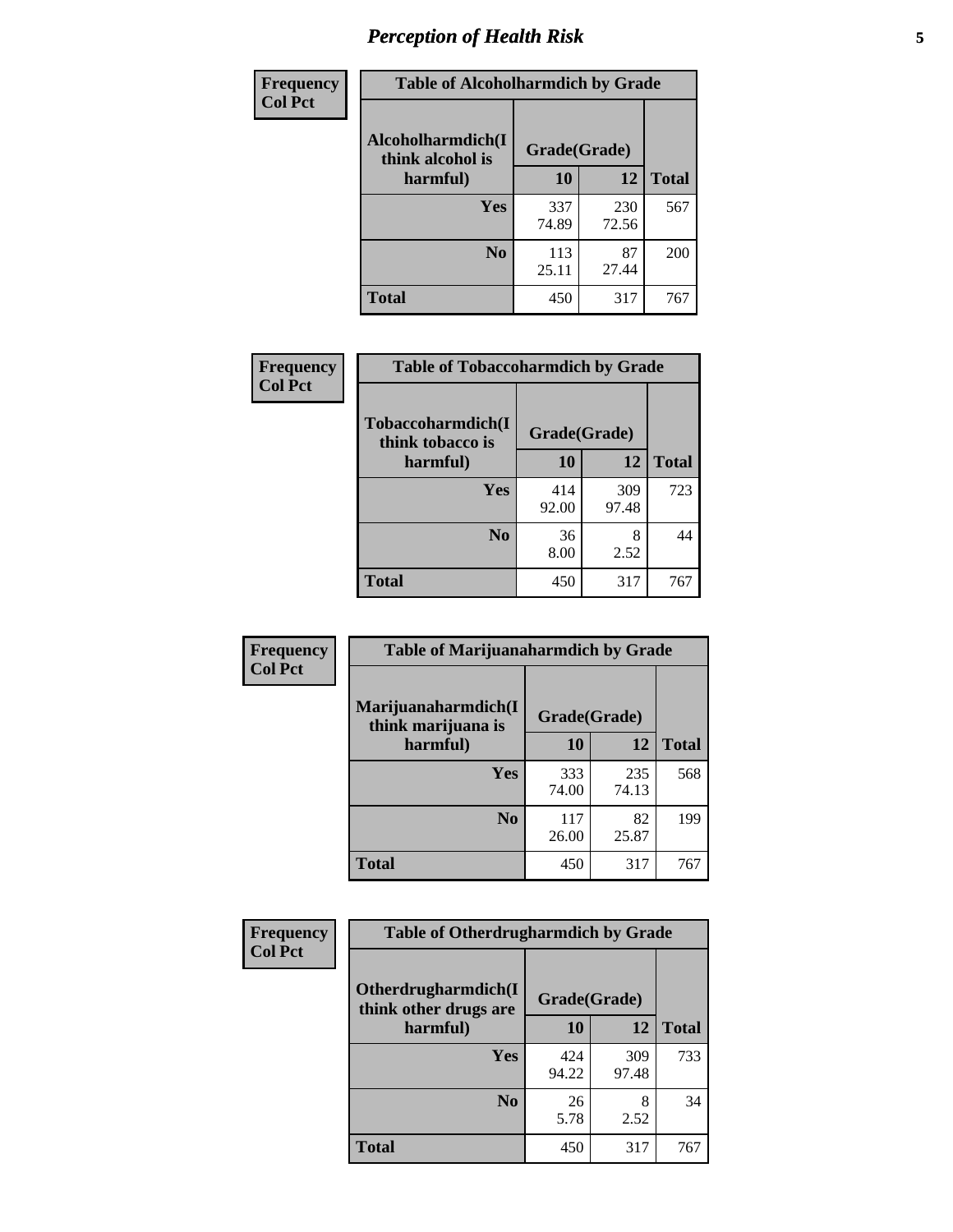# *Social Disapproval* **6**

| Frequency      | <b>Table of Alcoholpeerdich by Grade</b>                    |              |              |              |
|----------------|-------------------------------------------------------------|--------------|--------------|--------------|
| <b>Col Pct</b> | Alcoholpeerdich(My<br>friends would<br>disapprove if I used | Grade(Grade) |              |              |
|                | alcohol)                                                    | 10           | 12           | <b>Total</b> |
|                | <b>Yes</b>                                                  | 176<br>39.11 | 96<br>30.28  | 272          |
|                | N <sub>0</sub>                                              | 274<br>60.89 | 221<br>69.72 | 495          |
|                | <b>Total</b>                                                | 450          | 317          | 767          |

| <b>Frequency</b> |
|------------------|
| <b>Col Pct</b>   |

| <b>Table of Tobaccopeerdich by Grade</b>                    |              |              |              |  |  |
|-------------------------------------------------------------|--------------|--------------|--------------|--|--|
| Tobaccopeerdich(My<br>friends would<br>disapprove if I used | Grade(Grade) |              |              |  |  |
| tobacco)                                                    | 10           | 12           | <b>Total</b> |  |  |
| <b>Yes</b>                                                  | 261<br>58.00 | 164<br>51.74 | 425          |  |  |
| N <sub>0</sub>                                              | 189<br>42.00 | 153<br>48.26 | 342          |  |  |
| <b>Total</b>                                                | 450          | 317          | 767          |  |  |

| Frequency      | <b>Table of Marijuanapeerdich by Grade</b>                    |              |              |              |  |  |
|----------------|---------------------------------------------------------------|--------------|--------------|--------------|--|--|
| <b>Col Pct</b> | Marijuanapeerdich(My<br>friends would<br>disapprove if I used | Grade(Grade) |              |              |  |  |
|                | marijuana)                                                    | 10           | 12           | <b>Total</b> |  |  |
|                | <b>Yes</b>                                                    | 243<br>54.00 | 171<br>53.94 | 414          |  |  |
|                | N <sub>0</sub>                                                | 207<br>46.00 | 146<br>46.06 | 353          |  |  |
|                | <b>Total</b>                                                  | 450          | 317          | 767          |  |  |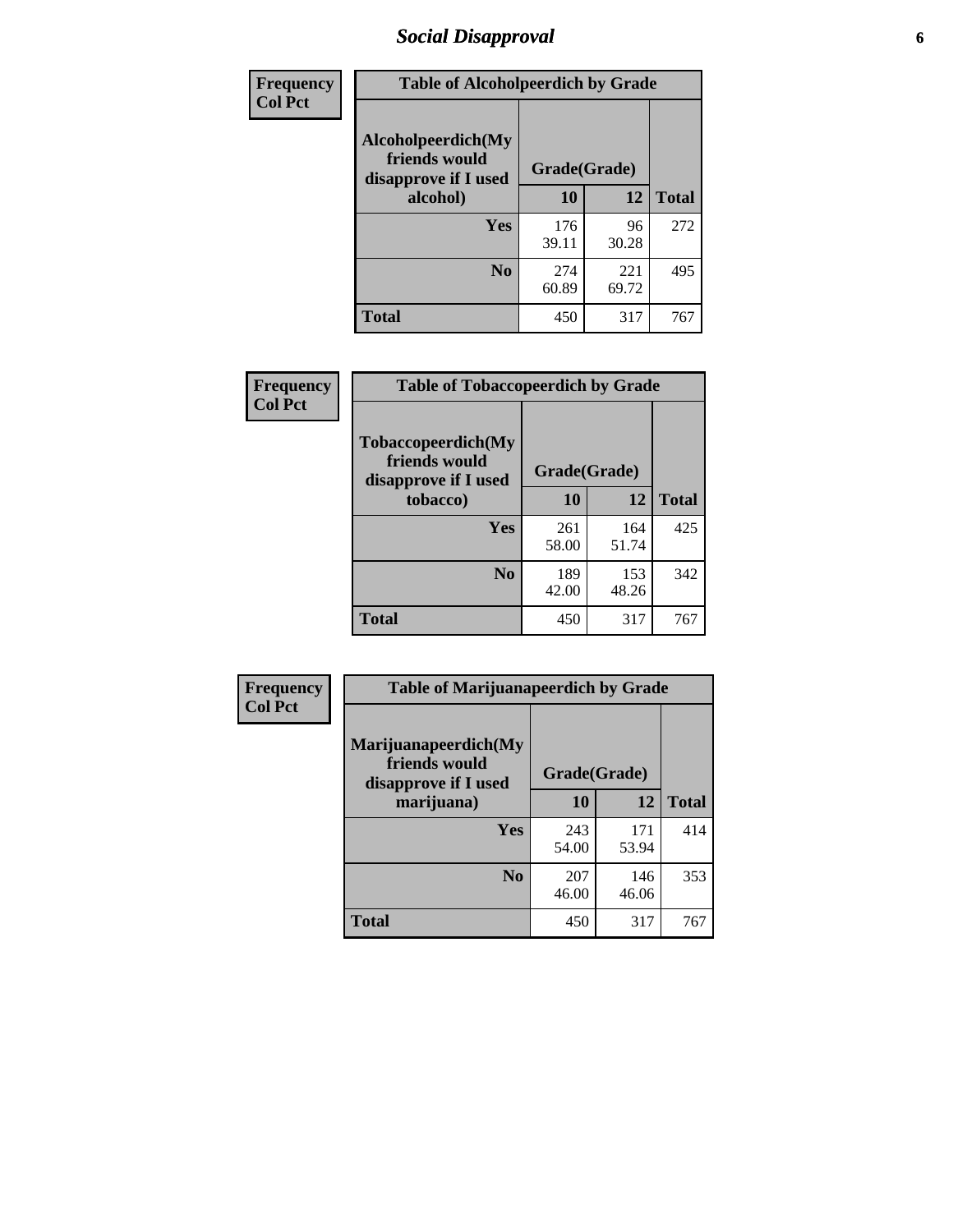# *Social Disapproval* **7**

| Frequency      | <b>Table of Otherdrugpeerdich by Grade</b>                    |              |              |              |  |  |
|----------------|---------------------------------------------------------------|--------------|--------------|--------------|--|--|
| <b>Col Pct</b> | Otherdrugpeerdich(My<br>friends would<br>disapprove if I used | Grade(Grade) |              |              |  |  |
|                | other drugs)                                                  | 10           | 12           | <b>Total</b> |  |  |
|                | Yes                                                           | 299<br>66.44 | 234<br>73.82 | 533          |  |  |
|                | N <sub>0</sub>                                                | 151<br>33.56 | 83<br>26.18  | 234          |  |  |
|                | <b>Total</b>                                                  | 450          | 317          | 767          |  |  |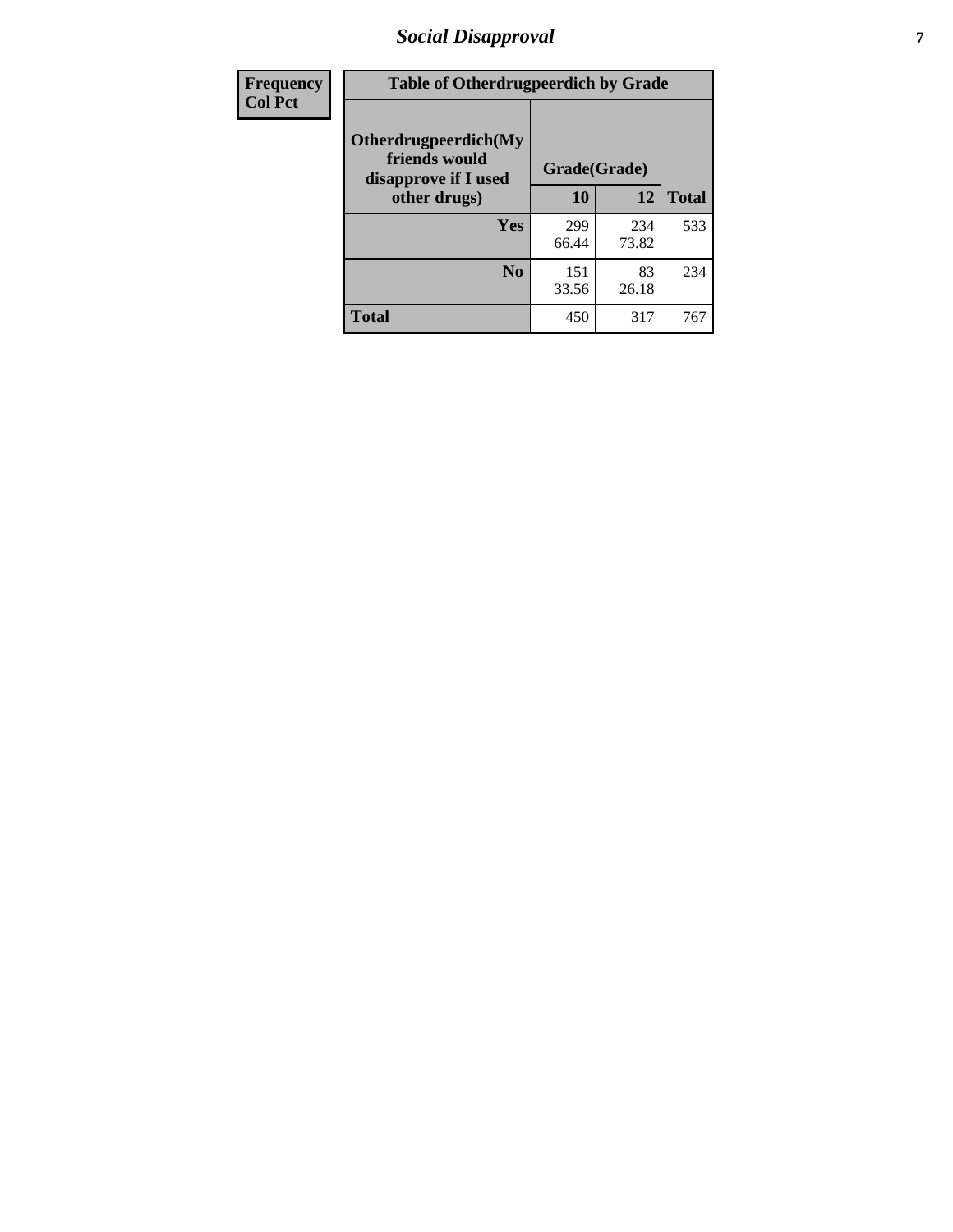#### Title IV, Part A, Schedule A **8** *Goal 2: To help ensure that all schools are safe and disciplined Baseline Data: Year 2008-2009 Student Involvement in Gang Activity*

| Frequency      |                                                                                                   | <b>Table of Gangself by Grade</b> |              |              |
|----------------|---------------------------------------------------------------------------------------------------|-----------------------------------|--------------|--------------|
| <b>Col Pct</b> | Gangself(I<br>have<br>participated<br>in illegal<br>gang<br>activities in<br>the past 30<br>days) | Grade(Grade)<br>10                | 12           | <b>Total</b> |
|                | Yes                                                                                               | 34<br>7.56                        | 18<br>5.68   | 52           |
|                | N <sub>0</sub>                                                                                    | 416<br>92.44                      | 299<br>94.32 | 715          |
|                | <b>Total</b>                                                                                      | 450                               | 317          | 767          |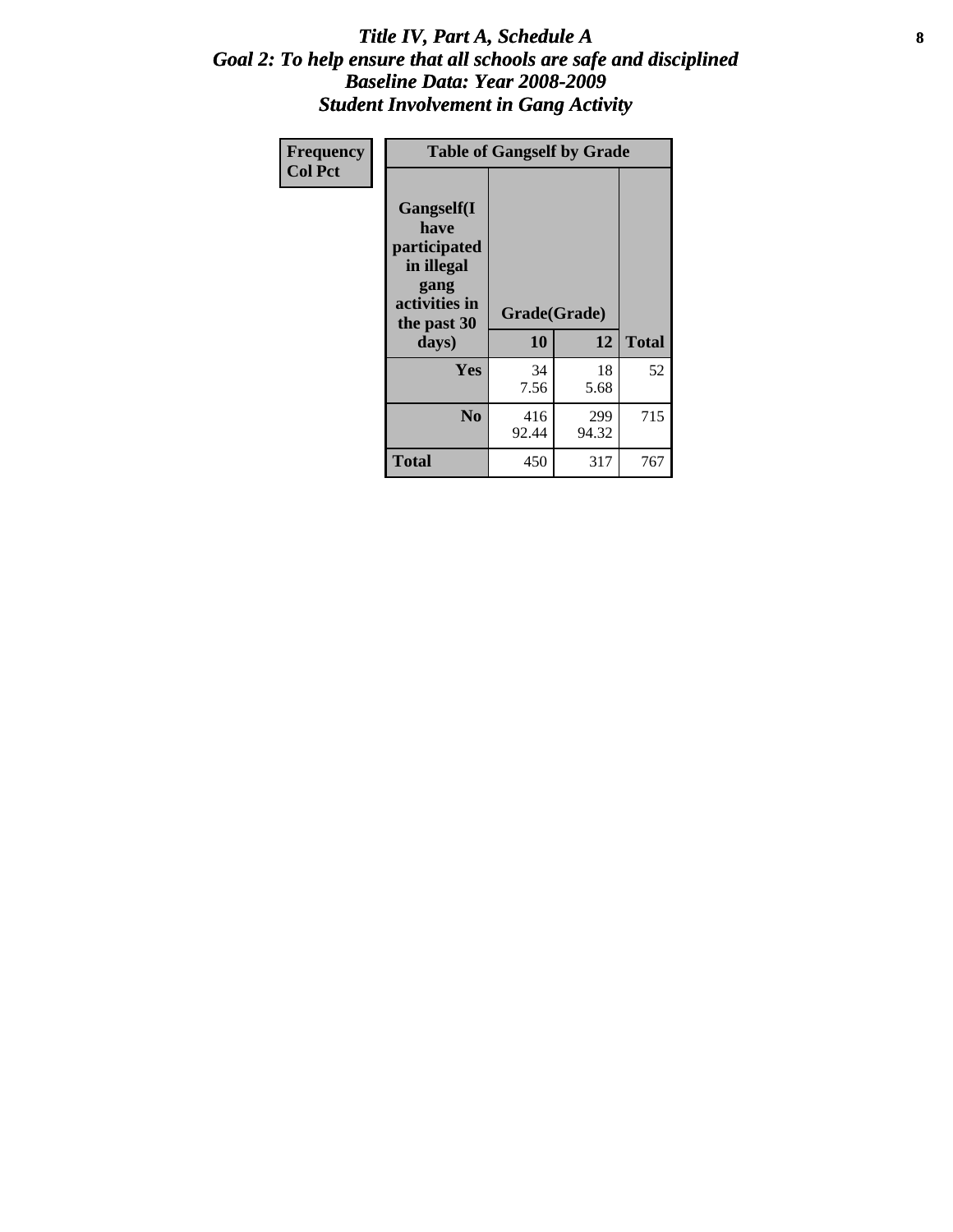# *Student Perception of School Safety* **9**

| <b>Frequency</b><br>Row Pct |
|-----------------------------|
|                             |

| <b>Table of Grade by Safeschool</b> |                          |                                                        |                             |                                    |              |  |
|-------------------------------------|--------------------------|--------------------------------------------------------|-----------------------------|------------------------------------|--------------|--|
|                                     |                          | Safeschool (School is a place at which I feel<br>safe) |                             |                                    |              |  |
| Grade(Grade)                        | <b>Strongly</b><br>Agree | <b>Somewhat</b><br>Agree                               | <b>Somewhat</b><br>Disagree | <b>Strongly</b><br><b>Disagree</b> | <b>Total</b> |  |
| 10                                  | 38<br>8.44               | 231<br>51.33                                           | 98<br>21.78                 | 83<br>18.44                        | 450          |  |
| 12                                  | 49<br>15.46              | 179<br>56.47                                           | 64<br>20.19                 | 25<br>7.89                         | 317          |  |
| <b>Total</b>                        | 87                       | 410                                                    | 162                         | 108                                | 767          |  |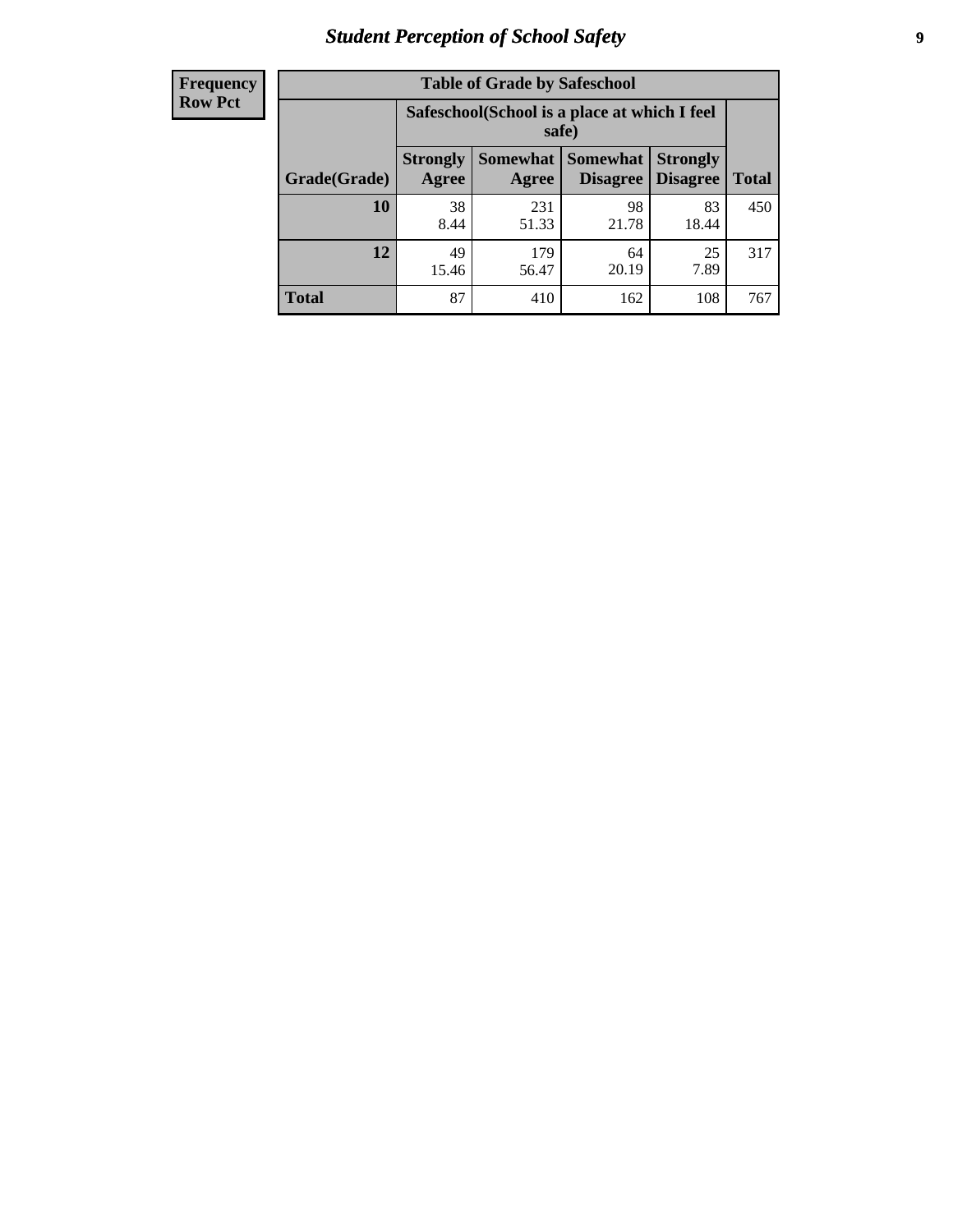### *Students Who Have Been Bullied* **10**

#### **Frequency Row Pct**

| <b>Table of Grade by Bullied</b> |                             |                                                                               |                              |                   |                               |                               |                   |              |
|----------------------------------|-----------------------------|-------------------------------------------------------------------------------|------------------------------|-------------------|-------------------------------|-------------------------------|-------------------|--------------|
|                                  |                             | <b>Bullied</b> (I have been bullied by other<br>students in the past 30 days) |                              |                   |                               |                               |                   |              |
| Grade(Grade)                     | $\mathbf{0}$<br><b>Days</b> | 1 or<br>2<br>days                                                             | 3 <sub>to</sub><br>5<br>days | 6 to<br>9<br>days | <b>10</b><br>to<br>19<br>days | <b>20</b><br>to<br>29<br>days | All<br>30<br>days | <b>Total</b> |
| 10                               | 374<br>83.11                | 35<br>7.78                                                                    | 5<br>1.11                    | 8<br>1.78         | 10<br>2.22                    | 9<br>2.00                     | 9<br>2.00         | 450          |
| 12                               | 294<br>92.74                | $\overline{7}$<br>2.21                                                        | 3<br>0.95                    | 0.32              | 4<br>1.26                     | 4<br>1.26                     | 4<br>1.26         | 317          |
| <b>Total</b>                     | 668                         | 42                                                                            | 8                            | 9                 | 14                            | 13                            | 13                | 767          |

 $\blacksquare$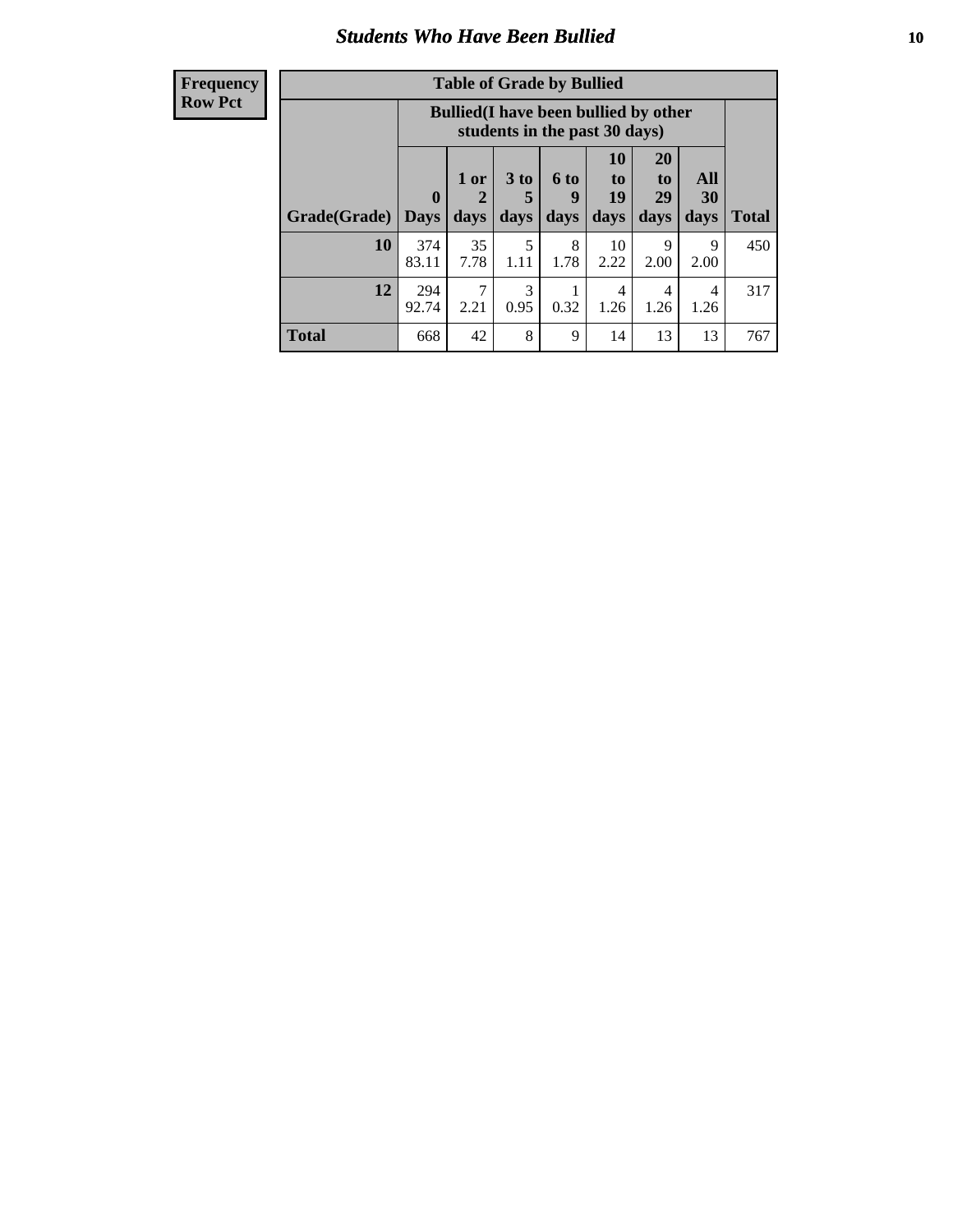### *School Climate* **11**

| <b>Frequency</b> | <b>Table of SchoolClimate1 by Grade</b> |                    |              |              |  |
|------------------|-----------------------------------------|--------------------|--------------|--------------|--|
| <b>Col Pct</b>   | SchoolClimate1(I<br>like school)        | Grade(Grade)<br>10 | 12           | <b>Total</b> |  |
|                  | <b>Strongly Agree</b>                   | 57<br>12.67        | 65<br>20.50  | 122          |  |
|                  | <b>Somewhat Agree</b>                   | 285<br>63.33       | 197<br>62.15 | 482          |  |
|                  | <b>Somewhat Disagree</b>                | 69<br>15.33        | 34<br>10.73  | 103          |  |
|                  | <b>Strongly Disagree</b>                | 39<br>8.67         | 21<br>6.62   | 60           |  |
|                  | <b>Total</b>                            | 450                | 317          | 767          |  |

| Frequency      | <b>Table of SchoolClimate2 by Grade</b>           |                           |                       |              |  |
|----------------|---------------------------------------------------|---------------------------|-----------------------|--------------|--|
| <b>Col Pct</b> | SchoolClimate2(I<br>feel successful at<br>school) | Grade(Grade)<br><b>10</b> | 12                    | <b>Total</b> |  |
|                | <b>Strongly Agree</b>                             | 100<br>22.22              | 98<br>30.91           | 198          |  |
|                | <b>Somewhat Agree</b>                             | 287<br>63.78              | 200<br>63.09          | 487          |  |
|                | <b>Somewhat Disagree</b>                          | 42<br>9.33                | 17<br>5.36            | 59           |  |
|                | <b>Strongly Disagree</b>                          | 21<br>4.67                | $\mathcal{D}$<br>0.63 | 23           |  |
|                | <b>Total</b>                                      | 450                       | 317                   | 767          |  |

| Frequency | <b>Table of SchoolClimate3 by Grade</b>                                      |                           |              |              |
|-----------|------------------------------------------------------------------------------|---------------------------|--------------|--------------|
| Col Pct   | <b>SchoolClimate3(My</b><br>school has high<br>standards for<br>achievement) | Grade(Grade)<br><b>10</b> | 12           | <b>Total</b> |
|           |                                                                              |                           |              |              |
|           | <b>Strongly Agree</b>                                                        | 115<br>25.56              | 71<br>22.40  | 186          |
|           | <b>Somewhat Agree</b>                                                        | 213<br>47.33              | 170<br>53.63 | 383          |
|           | <b>Somewhat Disagree</b>                                                     | 88<br>19.56               | 55<br>17.35  | 143          |
|           | <b>Strongly Disagree</b>                                                     | 34<br>7.56                | 21<br>6.62   | 55           |
|           | Total                                                                        | 450                       | 317          | 767          |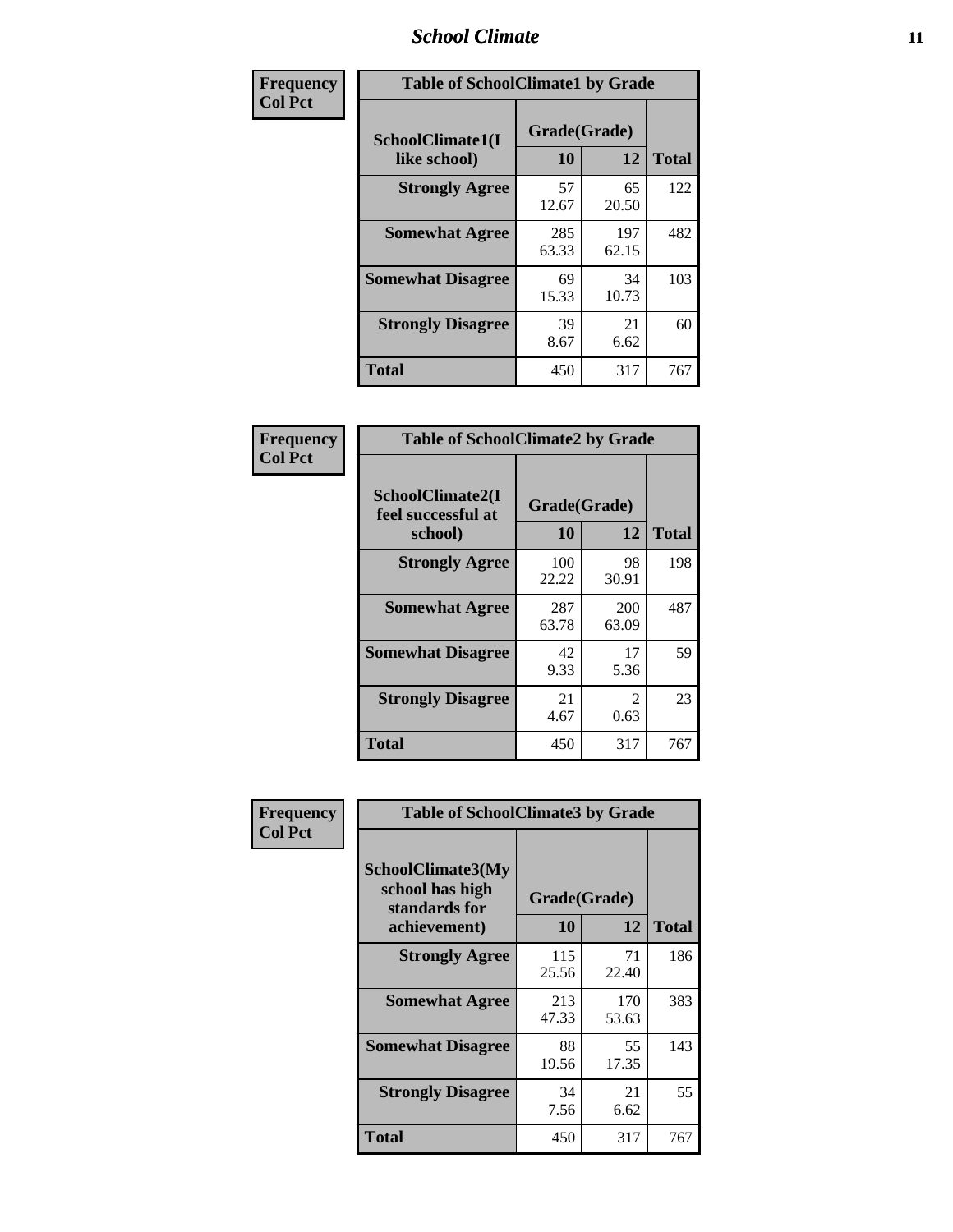### *School Climate* **12**

| Frequency      | <b>Table of SchoolClimate4 by Grade</b>                       |                    |              |              |
|----------------|---------------------------------------------------------------|--------------------|--------------|--------------|
| <b>Col Pct</b> | SchoolClimate4(My<br>school sets clear<br>rules for behavior) | Grade(Grade)<br>10 | 12           | <b>Total</b> |
|                | <b>Strongly Agree</b>                                         | 178<br>39.56       | 139<br>43.85 | 317          |
|                | <b>Somewhat Agree</b>                                         | 205<br>45.56       | 129<br>40.69 | 334          |
|                | <b>Somewhat Disagree</b>                                      | 49<br>10.89        | 34<br>10.73  | 83           |
|                | <b>Strongly Disagree</b>                                      | 18<br>4.00         | 15<br>4.73   | 33           |
|                | <b>Total</b>                                                  | 450                | 317          | 767          |

| <b>Table of SchoolClimate5 by Grade</b>                   |              |              |              |  |
|-----------------------------------------------------------|--------------|--------------|--------------|--|
| SchoolClimate5(I<br>know what to do in<br>an emergency at | Grade(Grade) |              |              |  |
| school)                                                   | 10           | 12           | <b>Total</b> |  |
| <b>Strongly Agree</b>                                     | 221<br>49.11 | 148<br>46.69 | 369          |  |
| <b>Somewhat Agree</b>                                     | 153<br>34.00 | 117<br>36.91 | 270          |  |
| <b>Somewhat Disagree</b>                                  | 53<br>11.78  | 35<br>11.04  | 88           |  |
| <b>Strongly Disagree</b>                                  | 23<br>5.11   | 17<br>5.36   | 40           |  |
| <b>Total</b>                                              | 450          | 317          | 767          |  |

| Frequency      | <b>Table of SchoolClimate6 by Grade</b>                  |                    |              |              |  |
|----------------|----------------------------------------------------------|--------------------|--------------|--------------|--|
| <b>Col Pct</b> | <b>SchoolClimate6(Teachers</b><br>treat me with respect) | Grade(Grade)<br>10 | 12           | <b>Total</b> |  |
|                | <b>Strongly Agree</b>                                    | 99<br>22.00        | 90<br>28.39  | 189          |  |
|                | <b>Somewhat Agree</b>                                    | 175<br>38.89       | 129<br>40.69 | 304          |  |
|                | <b>Somewhat Disagree</b>                                 | 117<br>26.00       | 71<br>22.40  | 188          |  |
|                | <b>Strongly Disagree</b>                                 | 59<br>13.11        | 27<br>8.52   | 86           |  |
|                | <b>Total</b>                                             | 450                | 317          | 767          |  |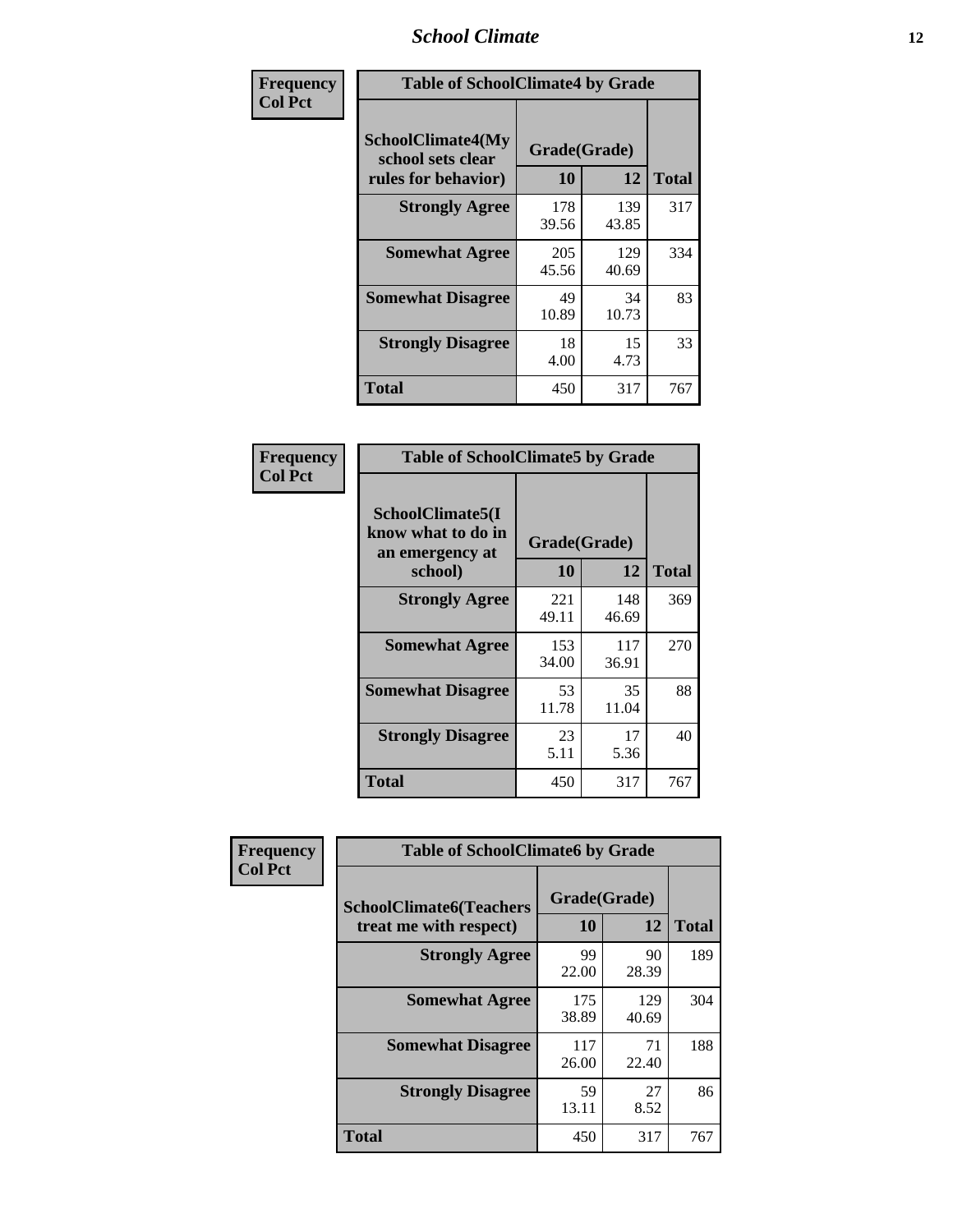### *School Climate* **13**

| Frequency      | <b>Table of SchoolClimate7 by Grade</b>                                       |                           |              |              |
|----------------|-------------------------------------------------------------------------------|---------------------------|--------------|--------------|
| <b>Col Pct</b> | <b>SchoolClimate7(Behaviors</b><br>in my class allow the<br>teacher to teach) | Grade(Grade)<br><b>10</b> | 12           | <b>Total</b> |
|                | <b>Strongly Agree</b>                                                         | 52<br>11.56               | 65<br>20.50  | 117          |
|                | <b>Somewhat Agree</b>                                                         | 211<br>46.89              | 164<br>51.74 | 375          |
|                | <b>Somewhat Disagree</b>                                                      | 126<br>28.00              | 69<br>21.77  | 195          |
|                | <b>Strongly Disagree</b>                                                      | 61<br>13.56               | 19<br>5.99   | 80           |
|                | <b>Total</b>                                                                  | 450                       | 317          | 767          |

| Frequency      | <b>Table of SchoolClimate8 by Grade</b>                                              |                    |              |              |
|----------------|--------------------------------------------------------------------------------------|--------------------|--------------|--------------|
| <b>Col Pct</b> | <b>SchoolClimate8(Students</b><br>are frequently<br>recognized for good<br>behavior) | Grade(Grade)<br>10 | 12           | <b>Total</b> |
|                | <b>Strongly Agree</b>                                                                | 54<br>12.00        | 60<br>18.93  | 114          |
|                | <b>Somewhat Agree</b>                                                                | 178<br>39.56       | 122<br>38.49 | 300          |
|                | <b>Somewhat Disagree</b>                                                             | 130<br>28.89       | 88<br>27.76  | 218          |
|                | <b>Strongly Disagree</b>                                                             | 88<br>19.56        | 47<br>14.83  | 135          |
|                | Total                                                                                | 450                | 317          | 767          |

| Frequency      | <b>Table of SchoolClimate9 by Grade</b>                                                  |                    |              |              |
|----------------|------------------------------------------------------------------------------------------|--------------------|--------------|--------------|
| <b>Col Pct</b> | <b>SchoolClimate9(School</b><br>counselor would be<br>helpful if I needed<br>assistance) | Grade(Grade)<br>10 | 12           | <b>Total</b> |
|                | <b>Strongly Agree</b>                                                                    | 149<br>33.11       | 127<br>40.06 | 276          |
|                | <b>Somewhat Agree</b>                                                                    | 195<br>43.33       | 117<br>36.91 | 312          |
|                | <b>Somewhat Disagree</b>                                                                 | 63<br>14.00        | 39<br>12.30  | 102          |
|                | <b>Strongly Disagree</b>                                                                 | 43<br>9.56         | 34<br>10.73  | 77           |
|                | <b>Total</b>                                                                             | 450                | 317          | 767          |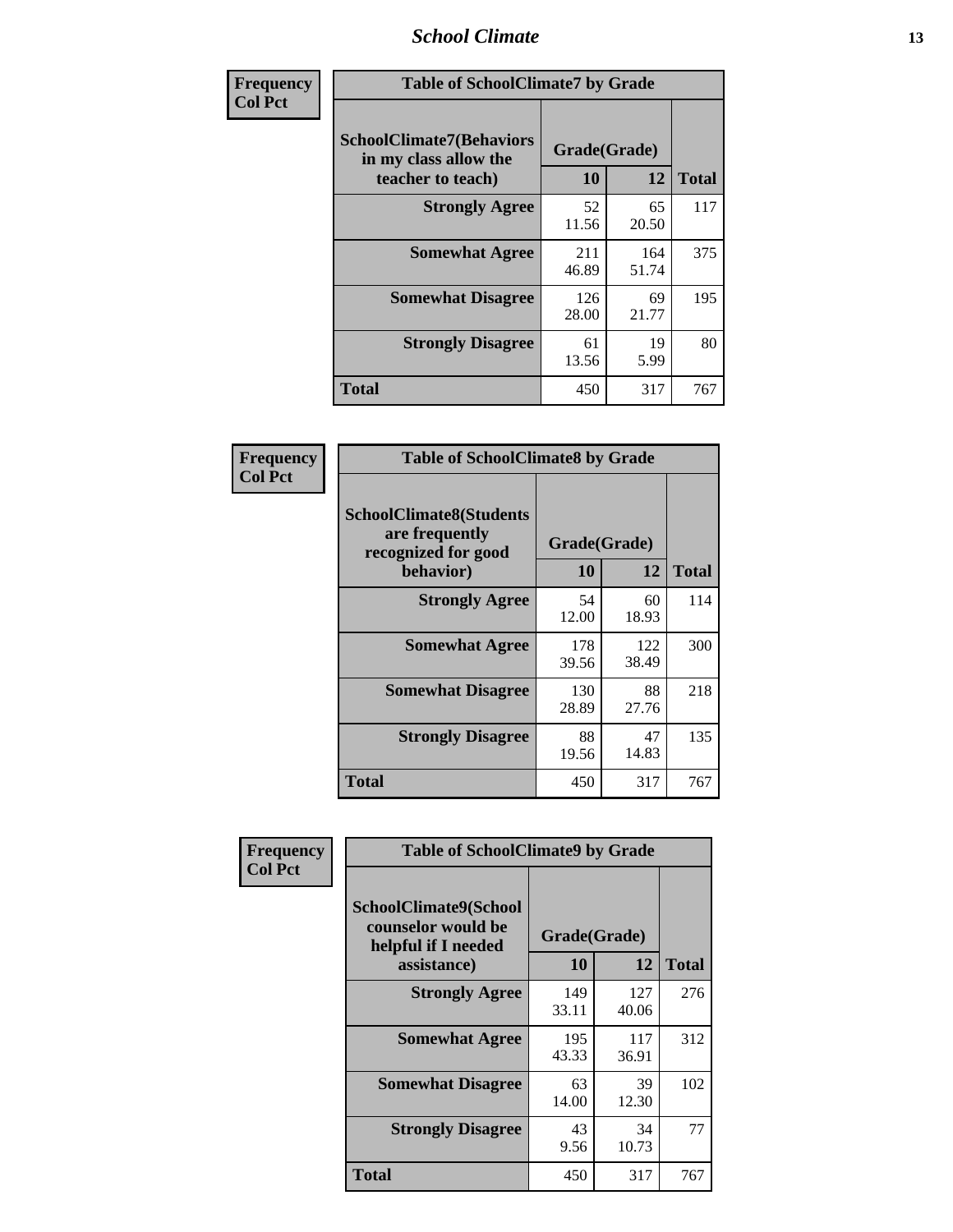### *Reasons for Dropping Out* **14**

| Frequency      | <b>Table of Dropoutreason by Grade</b>                                   |                    |              |              |
|----------------|--------------------------------------------------------------------------|--------------------|--------------|--------------|
| <b>Col Pct</b> | Dropoutreason(If<br>I dropped out the<br>reason would<br>most likely be) | Grade(Grade)<br>10 | 12           | <b>Total</b> |
|                | Won't Drop out                                                           | 247<br>54.89       | 202<br>63.72 | 449          |
|                | <b>Bored</b>                                                             | 63<br>14.00        | 33<br>10.41  | 96           |
|                | <b>Family Reasons</b>                                                    | 31<br>6.89         | 33<br>10.41  | 64           |
|                | <b>Being Bullied</b>                                                     | 17<br>3.78         | 3<br>0.95    | 20           |
|                | <b>Other</b>                                                             | 92<br>20.44        | 46<br>14.51  | 138          |
|                | Total                                                                    | 450                | 317          | 767          |

| Frequency      | <b>Table of Dropout by Grade</b>                                       |                    |              |              |  |
|----------------|------------------------------------------------------------------------|--------------------|--------------|--------------|--|
| <b>Col Pct</b> | Dropout(I<br>have<br>thought<br>about<br>dropping<br>out of<br>school) | Grade(Grade)<br>10 | 12           | <b>Total</b> |  |
|                | Yes                                                                    | 145<br>32.22       | 63<br>19.87  | 208          |  |
|                | N <sub>0</sub>                                                         | 305<br>67.78       | 254<br>80.13 | 559          |  |
|                | <b>Total</b>                                                           | 450                | 317          | 767          |  |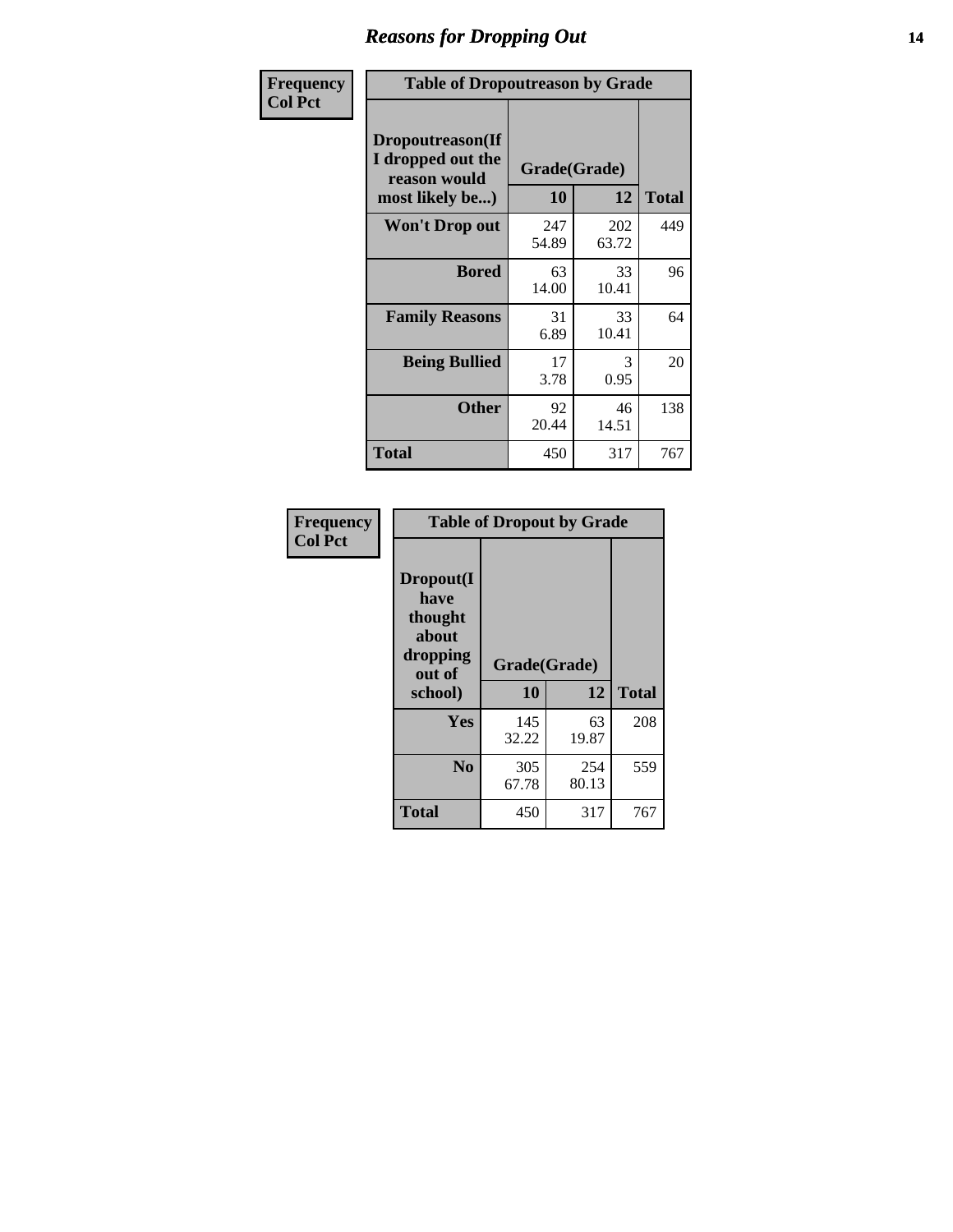*School Safety* **15**

| Frequency      | <b>Table of Gangself by Grade</b>                                                                         |                    |              |              |
|----------------|-----------------------------------------------------------------------------------------------------------|--------------------|--------------|--------------|
| <b>Col Pct</b> | <b>Gangself</b> (I<br>have<br>participated<br>in illegal<br>gang<br>activities in<br>the past 30<br>days) | Grade(Grade)<br>10 | 12           | <b>Total</b> |
|                | Yes                                                                                                       | 34<br>7.56         | 18<br>5.68   | 52           |
|                | N <sub>0</sub>                                                                                            | 416<br>92.44       | 299<br>94.32 | 715          |
|                | <b>Total</b>                                                                                              | 450                | 317          | 767          |

| Frequency<br><b>Col Pct</b> | <b>Table of Gangpeers by Grade</b>                                                                                     |                    |              |              |
|-----------------------------|------------------------------------------------------------------------------------------------------------------------|--------------------|--------------|--------------|
|                             | Gangpeers(I<br>have friends<br>who have<br>participated<br>in illegal<br>gang<br>activities in<br>the past 30<br>days) | Grade(Grade)<br>10 | 12           | <b>Total</b> |
|                             | <b>Yes</b>                                                                                                             | 140<br>31.11       | 59<br>18.61  | 199          |
|                             | N <sub>0</sub>                                                                                                         | 310<br>68.89       | 258<br>81.39 | 568          |
|                             | <b>Total</b>                                                                                                           | 450                | 317          | 767          |

| Frequency      | <b>Table of Pickedon by Grade</b>                                  |                          |             |              |
|----------------|--------------------------------------------------------------------|--------------------------|-------------|--------------|
| <b>Col Pct</b> | <b>Pickedon(I have</b><br>been picked on or<br>teased at school in | Grade(Grade)<br>12<br>10 |             |              |
|                | the past 30 days)                                                  |                          |             | <b>Total</b> |
|                | <b>Strongly Agree</b>                                              | 68<br>15.11              | 22<br>6.94  | 90           |
|                | <b>Somewhat Agree</b>                                              | 81<br>18.00              | 33<br>10.41 | 114          |
|                | <b>Somewhat Disagree</b>                                           | 71<br>15.78              | 43<br>13.56 | 114          |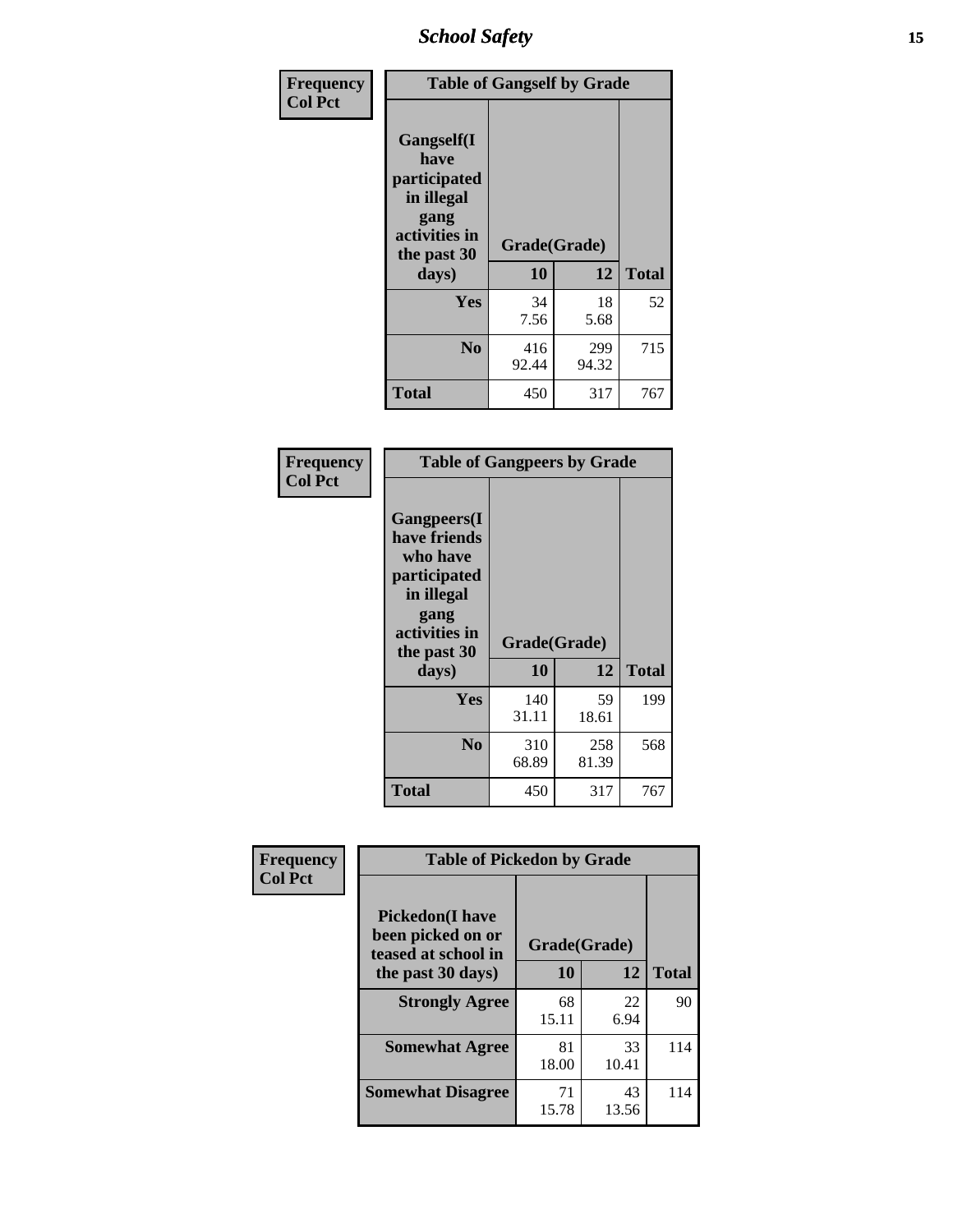# *School Safety* **16**

| Frequency      | <b>Table of Pickedon by Grade</b>                                                        |                    |              |              |
|----------------|------------------------------------------------------------------------------------------|--------------------|--------------|--------------|
| <b>Col Pct</b> | <b>Pickedon</b> (I have<br>been picked on or<br>teased at school in<br>the past 30 days) | Grade(Grade)<br>10 | 12           | <b>Total</b> |
|                | <b>Strongly Disagree</b>                                                                 | 230<br>51.11       | 219<br>69.09 | 449          |
|                | Total                                                                                    | 450                | 317          | 767          |

| Frequency      | <b>Table of Safeschool by Grade</b>                      |                    |              |              |
|----------------|----------------------------------------------------------|--------------------|--------------|--------------|
| <b>Col Pct</b> | Safeschool(School<br>is a place at which I<br>feel safe) | Grade(Grade)<br>10 | 12           | <b>Total</b> |
|                | <b>Strongly Agree</b>                                    | 38<br>8.44         | 49<br>15.46  | 87           |
|                | <b>Somewhat Agree</b>                                    | 231<br>51.33       | 179<br>56.47 | 410          |
|                | <b>Somewhat Disagree</b>                                 | 98<br>21.78        | 64<br>20.19  | 162          |
|                | <b>Strongly Disagree</b>                                 | 83<br>18.44        | 25<br>7.89   | 108          |
|                | <b>Total</b>                                             | 450                | 317          | 767          |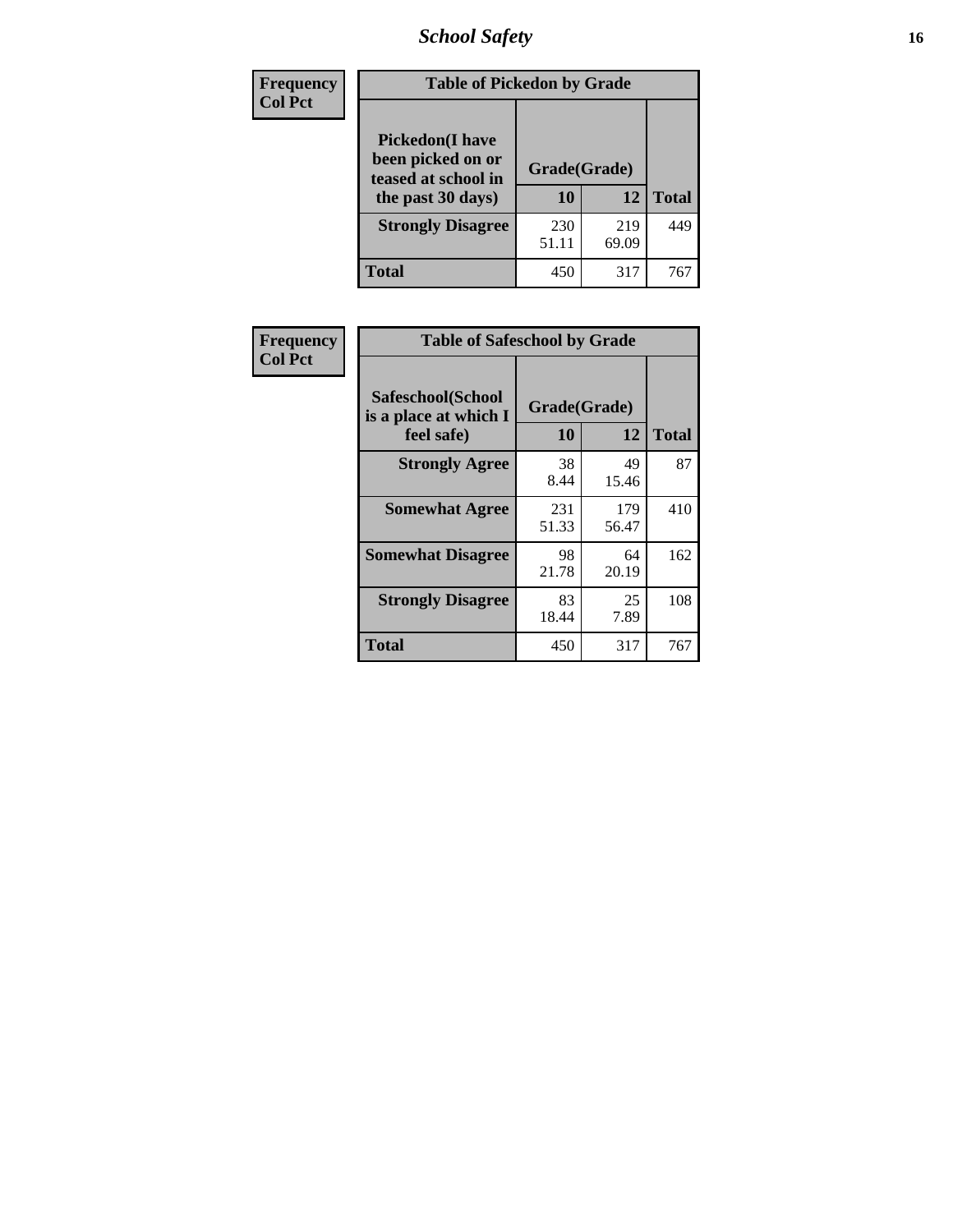*School Safety* **17**

| Frequency      |
|----------------|
| <b>Row Pct</b> |

| <b>Table of Grade by Bullied</b> |                                 |                                                                               |                              |                          |                        |                        |                          |              |  |  |  |
|----------------------------------|---------------------------------|-------------------------------------------------------------------------------|------------------------------|--------------------------|------------------------|------------------------|--------------------------|--------------|--|--|--|
|                                  |                                 | <b>Bullied</b> (I have been bullied by other<br>students in the past 30 days) |                              |                          |                        |                        |                          |              |  |  |  |
| Grade(Grade)                     | $\boldsymbol{0}$<br><b>Days</b> | $1$ or $\vert$<br>days                                                        | 3 <sub>to</sub><br>5<br>days | <b>6 to</b><br>9<br>days | 10<br>to<br>19<br>days | 20<br>to<br>29<br>days | <b>All</b><br>30<br>days | <b>Total</b> |  |  |  |
| 10                               | 374<br>83.11                    | 35<br>7.78                                                                    | 5<br>1.11                    | 8<br>1.78                | 10<br>2.22             | 9<br>2.00              | 9<br>2.00                | 450          |  |  |  |
| 12                               | 294<br>92.74                    | 2.21                                                                          | 3<br>0.95                    | 0.32                     | 4<br>1.26              | 4<br>1.26              | 4<br>1.26                | 317          |  |  |  |
| <b>Total</b>                     | 668                             | 42                                                                            | 8                            | 9                        | 14                     | 13                     | 13                       | 767          |  |  |  |

| <b>Frequency</b> |  |
|------------------|--|
| Row Pct          |  |

×

| V | <b>Table of Grade by Bulliedothers</b> |                             |                                                                         |              |                          |                               |                               |                          |              |  |  |  |
|---|----------------------------------------|-----------------------------|-------------------------------------------------------------------------|--------------|--------------------------|-------------------------------|-------------------------------|--------------------------|--------------|--|--|--|
|   |                                        |                             | <b>Bulliedothers</b> (I bullied others in the past<br>$30 \text{ days}$ |              |                          |                               |                               |                          |              |  |  |  |
|   | Grade(Grade)                           | $\mathbf{0}$<br><b>Days</b> | 1 or<br>$\overline{2}$<br>days                                          | 3 to<br>days | <b>6 to</b><br>9<br>days | <b>10</b><br>to<br>19<br>days | <b>20</b><br>to<br>29<br>days | All<br><b>30</b><br>days | <b>Total</b> |  |  |  |
|   | 10                                     | 399<br>88.67                | 23<br>5.11                                                              | 10<br>2.22   | 3<br>0.67                | 5<br>1.11                     | 0.44                          | 8<br>1.78                | 450          |  |  |  |
|   | 12                                     | 294<br>92.74                | 11<br>3.47                                                              | 2<br>0.63    | 5<br>1.58                | 2<br>0.63                     | 0<br>0.00                     | 3<br>0.95                | 317          |  |  |  |
|   | <b>Total</b>                           | 693                         | 34                                                                      | 12           | 8                        | 7                             | 2                             | 11                       | 767          |  |  |  |

| <b>Frequency</b> | <b>Table of Grade by Weaponschool</b> |                            |                                                                   |                |                        |                                    |                   |              |  |
|------------------|---------------------------------------|----------------------------|-------------------------------------------------------------------|----------------|------------------------|------------------------------------|-------------------|--------------|--|
| <b>Row Pct</b>   |                                       |                            | Weaponschool(I brought a weapon<br>to school in the past 30 days) |                |                        |                                    |                   |              |  |
|                  | Grade(Grade)                          | $\mathbf 0$<br><b>Days</b> | 1 or<br>days                                                      | 3 to<br>days   | 10<br>to<br>19<br>days | 20<br>t <sub>0</sub><br>29<br>days | All<br>30<br>days | <b>Total</b> |  |
|                  | 10                                    | 440<br>97.78               | $\mathcal{R}$<br>0.67                                             | 0.22           | $\mathcal{D}$<br>0.44  | 0.22                               | 3<br>0.67         | 450          |  |
|                  | 12                                    | 310<br>97.79               | 0.32                                                              | 0.32           | 0<br>0.00              | $\mathfrak{D}$<br>0.63             | 3<br>0.95         | 317          |  |
|                  | <b>Total</b>                          | 750                        | 4                                                                 | $\mathfrak{D}$ | $\mathfrak{D}$         | 3                                  | 6                 | 767          |  |

H.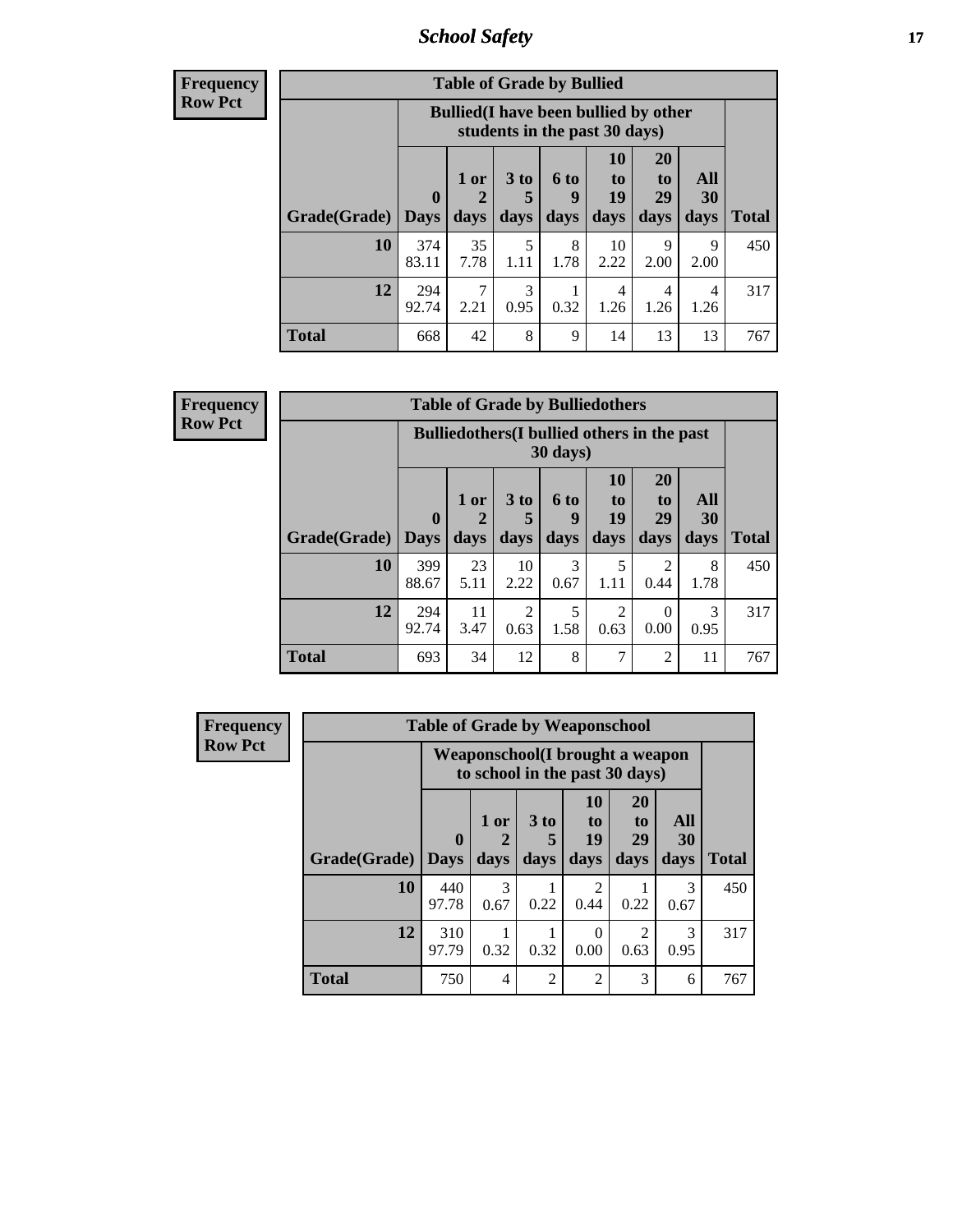*School Safety* **18**

| Frequency      |              | <b>Table of Grade by Absentunsafe</b>                                |                   |                                           |                        |                        |              |
|----------------|--------------|----------------------------------------------------------------------|-------------------|-------------------------------------------|------------------------|------------------------|--------------|
| <b>Row Pct</b> |              | <b>Absentunsafe(I have missed</b><br>school because I felt unsafe in |                   |                                           |                        |                        |              |
|                | Grade(Grade) | $\mathbf{0}$<br><b>Days</b>                                          | 1 or<br>2<br>days | <b>10</b><br>t <sub>o</sub><br>19<br>days | 20<br>to<br>29<br>days | All<br>30<br>days      | <b>Total</b> |
|                | 10           | 437<br>97.11                                                         | 8<br>1.78         | 0.22                                      | $\mathfrak{D}$<br>0.44 | $\mathfrak{D}$<br>0.44 | 450          |
|                | 12           | 307<br>96.85                                                         | 5<br>1.58         | 3<br>0.95                                 | 0.32                   | 0.32                   | 317          |
|                | <b>Total</b> | 744                                                                  | 13                | 4                                         | 3                      | 3                      | 767          |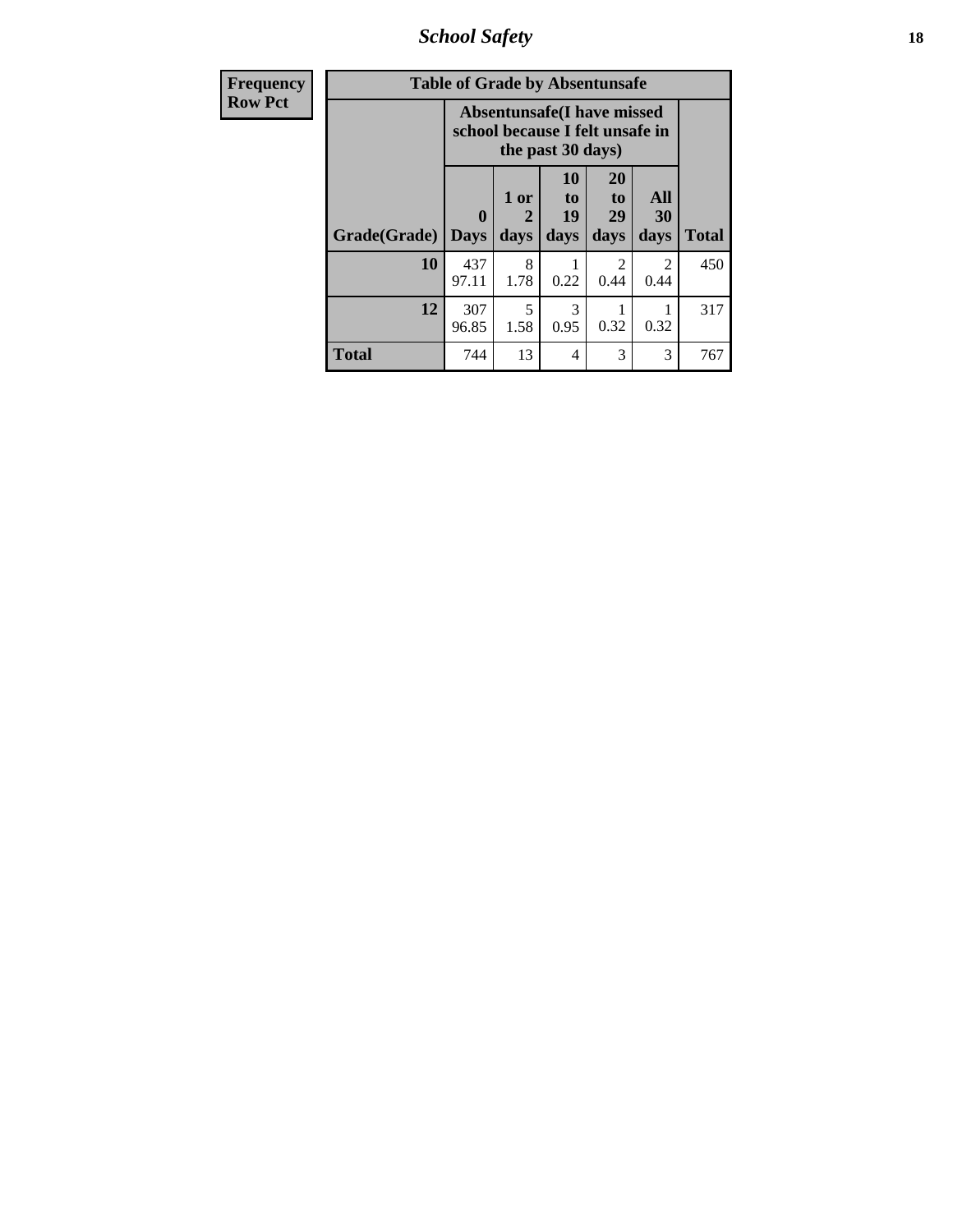# *Drug Use During Last 30 Days* **19**

#### **Frequency Row Pct**

| <b>Table of Grade by Alcohol</b> |                                 |                                     |                 |                 |                 |                   |                     |              |  |  |  |
|----------------------------------|---------------------------------|-------------------------------------|-----------------|-----------------|-----------------|-------------------|---------------------|--------------|--|--|--|
|                                  |                                 | Alcohol (Alcohol use, past 30 days) |                 |                 |                 |                   |                     |              |  |  |  |
| Grade(Grade)                     | <b>Did</b><br>not<br><b>use</b> | $1 - 2$<br>days                     | $3 - 5$<br>days | $6 - 9$<br>days | $10-19$<br>days | $20 - 29$<br>days | <b>Every</b><br>day | <b>Total</b> |  |  |  |
| 10                               | 324<br>72.00                    | 38<br>8.44                          | 24<br>5.33      | 11<br>2.44      | 27<br>6.00      | 14<br>3.11        | 12<br>2.67          | 450          |  |  |  |
| 12                               | 213<br>67.19                    | 25<br>7.89                          | 26<br>8.20      | 18<br>5.68      | 26<br>8.20      | 6<br>1.89         | 3<br>0.95           | 317          |  |  |  |
| <b>Total</b>                     | 537                             | 63                                  | 50              | 29              | 53              | 20                | 15                  | 767          |  |  |  |

#### **Frequency Row Pct**

| <b>Table of Grade by Cigarettes</b> |                                 |                                                          |                 |                        |                 |                   |                     |              |  |  |  |
|-------------------------------------|---------------------------------|----------------------------------------------------------|-----------------|------------------------|-----------------|-------------------|---------------------|--------------|--|--|--|
|                                     |                                 | <b>Cigarettes</b> (Smoking tobacco use,<br>past 30 days) |                 |                        |                 |                   |                     |              |  |  |  |
| Grade(Grade)                        | <b>Did</b><br>not<br><b>use</b> | $1 - 2$<br>days                                          | $3 - 5$<br>days | $6 - 9$<br>days        | $10-19$<br>days | $20 - 29$<br>days | <b>Every</b><br>day | <b>Total</b> |  |  |  |
| 10                                  | 382<br>84.89                    | 26<br>5.78                                               | 1.56            | 5<br>1.11              | 9<br>2.00       | 10<br>2.22        | 11<br>2.44          | 450          |  |  |  |
| 12                                  | 250<br>78.86                    | 30<br>9.46                                               | 7<br>2.21       | $\overline{c}$<br>0.63 | 3<br>0.95       | 2.21              | 18<br>5.68          | 317          |  |  |  |
| <b>Total</b>                        | 632                             | 56                                                       | 14              | 7                      | 12              | 17                | 29                  | 767          |  |  |  |

| <b>Table of Grade by Smokeless</b> |                                 |                                                        |                 |                 |                 |                   |              |              |  |  |  |
|------------------------------------|---------------------------------|--------------------------------------------------------|-----------------|-----------------|-----------------|-------------------|--------------|--------------|--|--|--|
|                                    |                                 | <b>Smokeless</b> (Chewing tobaccouse,<br>past 30 days) |                 |                 |                 |                   |              |              |  |  |  |
| Grade(Grade)                       | <b>Did</b><br>not<br><b>use</b> | $1 - 2$<br>days                                        | $3 - 5$<br>days | $6 - 9$<br>days | $10-19$<br>days | $20 - 29$<br>days | Every<br>day | <b>Total</b> |  |  |  |
| 10                                 | 416<br>92.44                    | 12<br>2.67                                             | 7<br>1.56       | 0.22            | 6<br>1.33       | 0.22              | 1.56         | 450          |  |  |  |
| 12                                 | 289<br>91.17                    | 6<br>1.89                                              | 6<br>1.89       | 0.32            | 4<br>1.26       | 2.21              | 4<br>1.26    | 317          |  |  |  |
| <b>Total</b>                       | 705                             | 18                                                     | 13              | 2               | 10              | 8                 | 11           | 767          |  |  |  |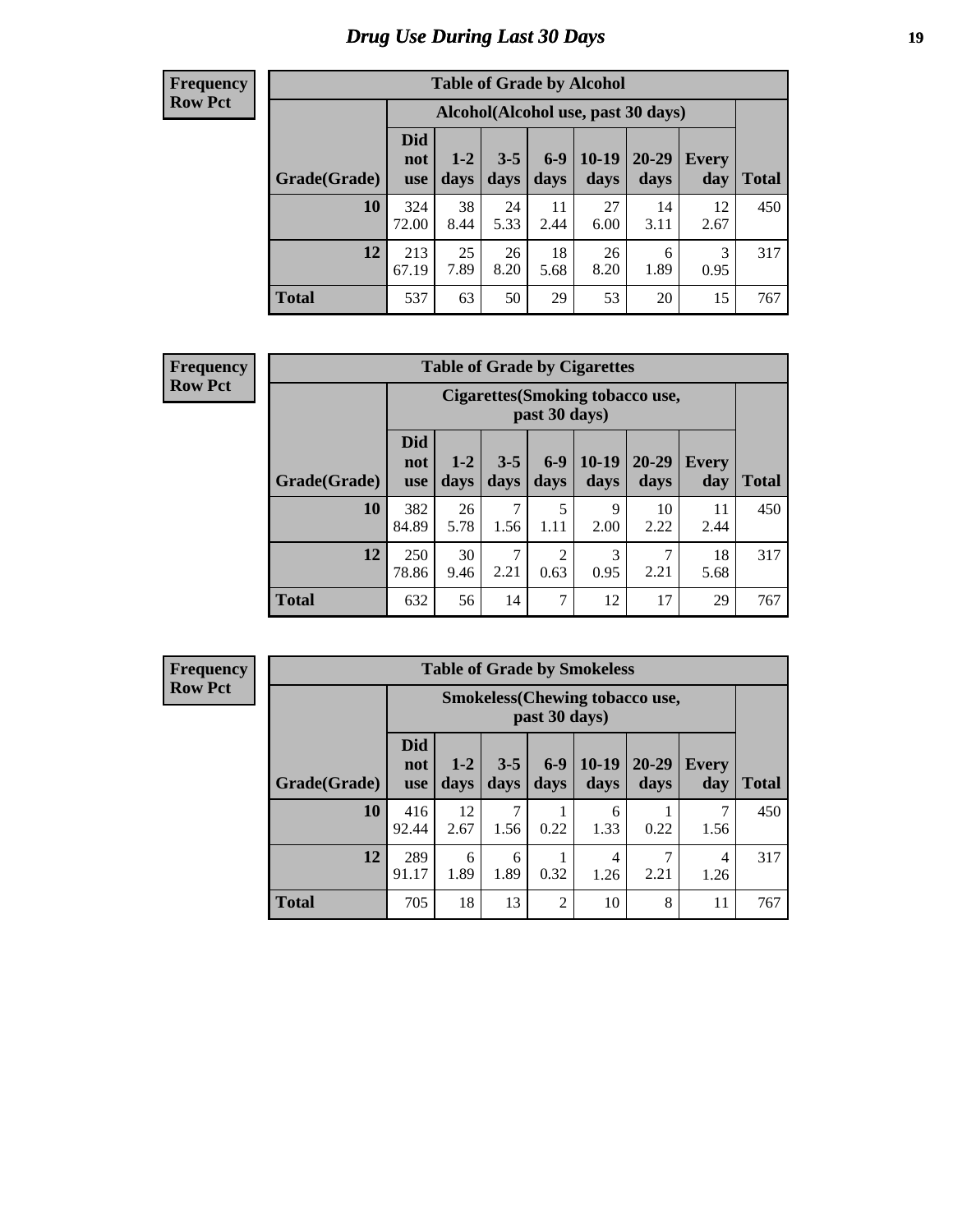| <b>Table of Grade by Marijuana</b> |                                 |               |                 |               |                 |                                         |                     |              |  |  |  |  |
|------------------------------------|---------------------------------|---------------|-----------------|---------------|-----------------|-----------------------------------------|---------------------|--------------|--|--|--|--|
|                                    |                                 |               |                 |               |                 | Marijuana (Marijuana use, past 30 days) |                     |              |  |  |  |  |
| Grade(Grade)                       | <b>Did</b><br>not<br><b>use</b> | $1-2$<br>days | $3 - 5$<br>days | $6-9$<br>days | $10-19$<br>days | 20-29<br>days                           | <b>Every</b><br>day | <b>Total</b> |  |  |  |  |
| 10                                 | 389<br>86.44                    | 22<br>4.89    | 10<br>2.22      | 5<br>1.11     | 11<br>2.44      | 3<br>0.67                               | 10<br>2.22          | 450          |  |  |  |  |
| 12                                 | 260<br>82.02                    | 13<br>4.10    | 14<br>4.42      | 4<br>1.26     | 12<br>3.79      | 8<br>2.52                               | 6<br>1.89           | 317          |  |  |  |  |
| <b>Total</b>                       | 649                             | 35            | 24              | 9             | 23              | 11                                      | 16                  | 767          |  |  |  |  |

| Frequency      | <b>Table of Grade by Cocaine</b>    |                                 |                 |                 |                 |                   |                        |              |
|----------------|-------------------------------------|---------------------------------|-----------------|-----------------|-----------------|-------------------|------------------------|--------------|
| <b>Row Pct</b> | Cocaine (Cocaine use, past 30 days) |                                 |                 |                 |                 |                   |                        |              |
|                | Grade(Grade)                        | <b>Did</b><br>not<br><b>use</b> | $1 - 2$<br>days | $3 - 5$<br>days | $10-19$<br>days | $20 - 29$<br>days | Every<br>day           | <b>Total</b> |
|                | 10                                  | 438<br>97.33                    | 4<br>0.89       | 0.22            | 2<br>0.44       | 3<br>0.67         | $\overline{c}$<br>0.44 | 450          |
|                | 12                                  | 309<br>97.48                    | 1.58            | 0<br>0.00       | 0.32            | 0.32              | 0.32                   | 317          |
|                | <b>Total</b>                        | 747                             | 9               |                 | 3               | $\overline{4}$    | 3                      | 767          |

| <b>Frequency</b> |  |
|------------------|--|
| <b>Row Pct</b>   |  |

| <b>Table of Grade by Inhalants</b>                                                                                                                 |              |           |                |                |                        |                                     |     |  |  |
|----------------------------------------------------------------------------------------------------------------------------------------------------|--------------|-----------|----------------|----------------|------------------------|-------------------------------------|-----|--|--|
| Inhalants (Inhalant use, past 30 days)                                                                                                             |              |           |                |                |                        |                                     |     |  |  |
| <b>Did</b><br>$10-19$<br>20-29<br>$3 - 5$<br>$1 - 2$<br>Every<br>not<br>Grade(Grade)<br>days<br>days<br>days<br>day<br>days<br>Total<br><b>use</b> |              |           |                |                |                        |                                     |     |  |  |
| 10                                                                                                                                                 | 439<br>97.56 | 4<br>0.89 | 2<br>0.44      | 0.22           | $\mathfrak{D}$<br>0.44 | $\mathcal{D}_{\mathcal{L}}$<br>0.44 | 450 |  |  |
| 12                                                                                                                                                 | 313<br>98.74 | 0.32      | 0.00           | 0.32           | 0.32                   | 0.32                                | 317 |  |  |
| <b>Total</b>                                                                                                                                       | 752          | 5         | $\overline{2}$ | $\overline{2}$ | 3                      | 3                                   | 767 |  |  |

| <b>Frequency</b> |
|------------------|
| <b>Row Pct</b>   |

| <b>Table of Grade by Steroids</b>                                                                                                                              |              |                                      |                |           |           |                        |     |  |  |  |
|----------------------------------------------------------------------------------------------------------------------------------------------------------------|--------------|--------------------------------------|----------------|-----------|-----------|------------------------|-----|--|--|--|
|                                                                                                                                                                |              | Steroids (Steroid use, past 30 days) |                |           |           |                        |     |  |  |  |
| <b>Did</b><br>$10-19$<br>20-29<br>$1-2$<br>$3 - 5$<br><b>Every</b><br>not<br>Grade(Grade)<br><b>Total</b><br>days<br>day<br>days<br>days<br>days<br><b>use</b> |              |                                      |                |           |           |                        |     |  |  |  |
| 10                                                                                                                                                             | 438<br>97.33 | 0.22                                 | 0.22           | 5<br>1.11 | 0.22      | 4<br>0.89              | 450 |  |  |  |
| 12                                                                                                                                                             | 311<br>98.11 | 0.32                                 | 0.32           | 0.00      | 2<br>0.63 | $\overline{c}$<br>0.63 | 317 |  |  |  |
| <b>Total</b>                                                                                                                                                   | 749          | $\overline{2}$                       | $\overline{2}$ | 5         | 3         | 6                      | 767 |  |  |  |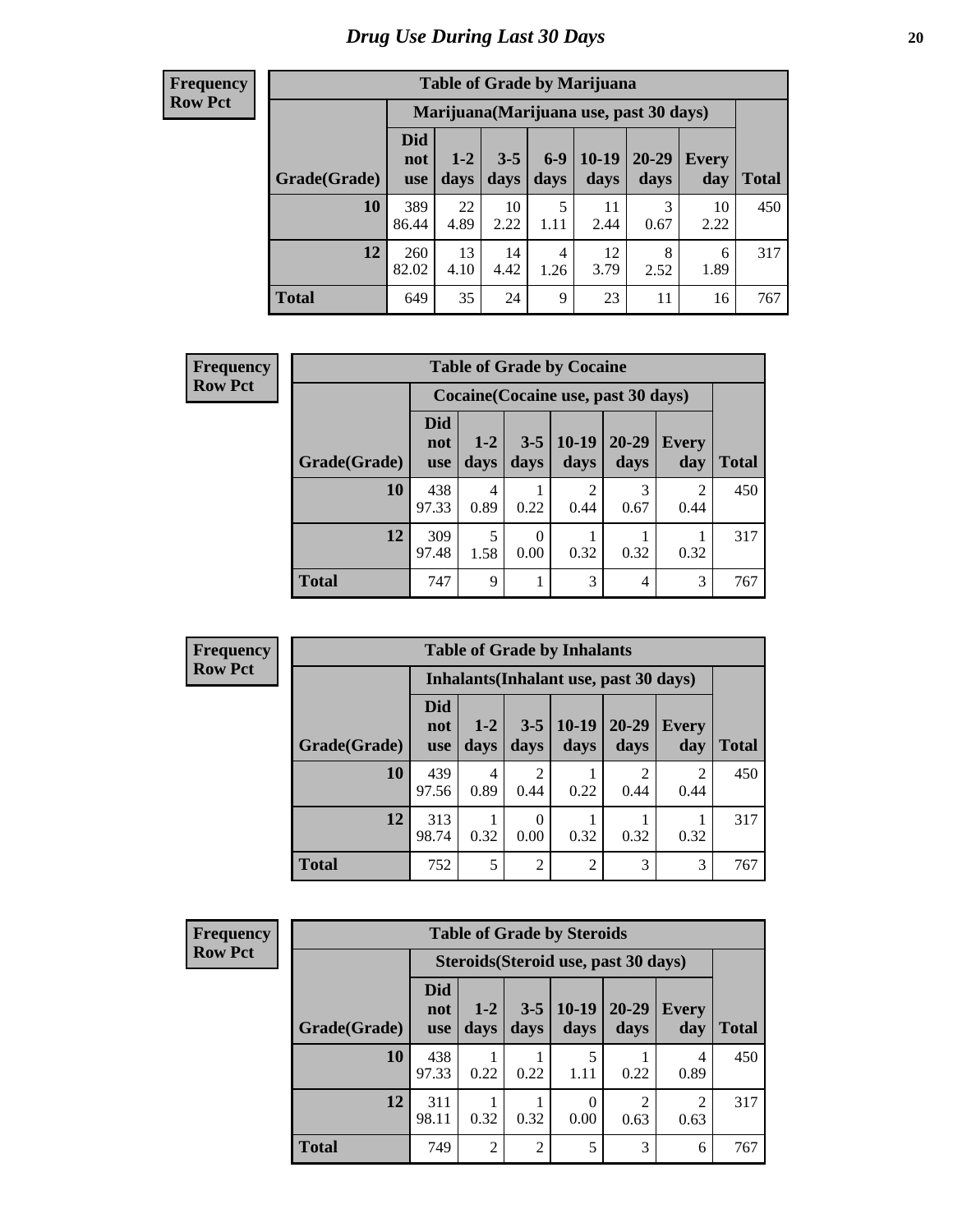| <b>Table of Grade by Ecstasy</b> |                                                                                                                                                          |                                     |           |                        |                  |      |                |     |  |
|----------------------------------|----------------------------------------------------------------------------------------------------------------------------------------------------------|-------------------------------------|-----------|------------------------|------------------|------|----------------|-----|--|
|                                  |                                                                                                                                                          | Ecstasy (Ecstasy use, past 30 days) |           |                        |                  |      |                |     |  |
| Grade(Grade)                     | <b>Did</b><br>$6-9$<br>$10-19$<br>20-29<br>$3 - 5$<br>$1-2$<br>Every<br>not<br>days<br>days<br>days<br><b>Total</b><br>days<br>day<br>days<br><b>use</b> |                                     |           |                        |                  |      |                |     |  |
| 10                               | 432<br>96.00                                                                                                                                             | $\overline{2}$<br>0.44              | 5<br>1.11 | $\overline{2}$<br>0.44 | 0.22             | 1.11 | 3<br>0.67      | 450 |  |
| 12                               | 309<br>97.48                                                                                                                                             | $\mathcal{R}$<br>0.95               | 0.32      | $\overline{2}$<br>0.63 | $\theta$<br>0.00 | 0.32 | 0.32           | 317 |  |
| <b>Total</b>                     | 741                                                                                                                                                      | 5                                   | 6         | $\overline{4}$         |                  | 6    | $\overline{4}$ | 767 |  |

| <b>Frequency</b> | <b>Table of Grade by Meth</b> |                                 |                                            |                 |                        |                       |                        |              |  |  |
|------------------|-------------------------------|---------------------------------|--------------------------------------------|-----------------|------------------------|-----------------------|------------------------|--------------|--|--|
| <b>Row Pct</b>   |                               |                                 | Meth(Methamphetamine use,<br>past 30 days) |                 |                        |                       |                        |              |  |  |
|                  | Grade(Grade)                  | <b>Did</b><br>not<br><b>use</b> | $1-2$<br>days                              | $3 - 5$<br>days | $10-19$<br>days        | $20 - 29$<br>days     | Every<br>day           | <b>Total</b> |  |  |
|                  | <b>10</b>                     | 444<br>98.67                    | 0.22                                       | 0.22            | $\overline{2}$<br>0.44 | $\mathcal{L}$<br>0.00 | $\overline{2}$<br>0.44 | 450          |  |  |
|                  | 12                            | 313<br>98.74                    | 0.32                                       | 0.32            | 0<br>0.00              | 0.32                  | 0.32                   | 317          |  |  |
|                  | <b>Total</b>                  | 757                             | $\overline{c}$                             | $\overline{2}$  | $\overline{2}$         |                       | 3                      | 767          |  |  |

| Frequency      | <b>Table of Grade by Hallucinogens</b> |                                 |                                                   |                  |                 |                   |                        |              |  |
|----------------|----------------------------------------|---------------------------------|---------------------------------------------------|------------------|-----------------|-------------------|------------------------|--------------|--|
| <b>Row Pct</b> |                                        |                                 | Hallucinogens (Hallucinogen use,<br>past 30 days) |                  |                 |                   |                        |              |  |
|                | Grade(Grade)                           | <b>Did</b><br>not<br><b>use</b> | $1-2$<br>days                                     | $3 - 5$<br>days  | $10-19$<br>days | $20 - 29$<br>days | Every<br>day           | <b>Total</b> |  |
|                | 10                                     | 439<br>97.56                    | 2<br>0.44                                         | 0.22             | 4<br>0.89       | っ<br>0.44         | $\overline{2}$<br>0.44 | 450          |  |
|                | 12                                     | 307<br>96.85                    | 3<br>0.95                                         | $\Omega$<br>0.00 | 5<br>1.58       | 0.32              | 0.32                   | 317          |  |
|                | <b>Total</b>                           | 746                             | 5                                                 |                  | 9               | 3                 | 3                      | 767          |  |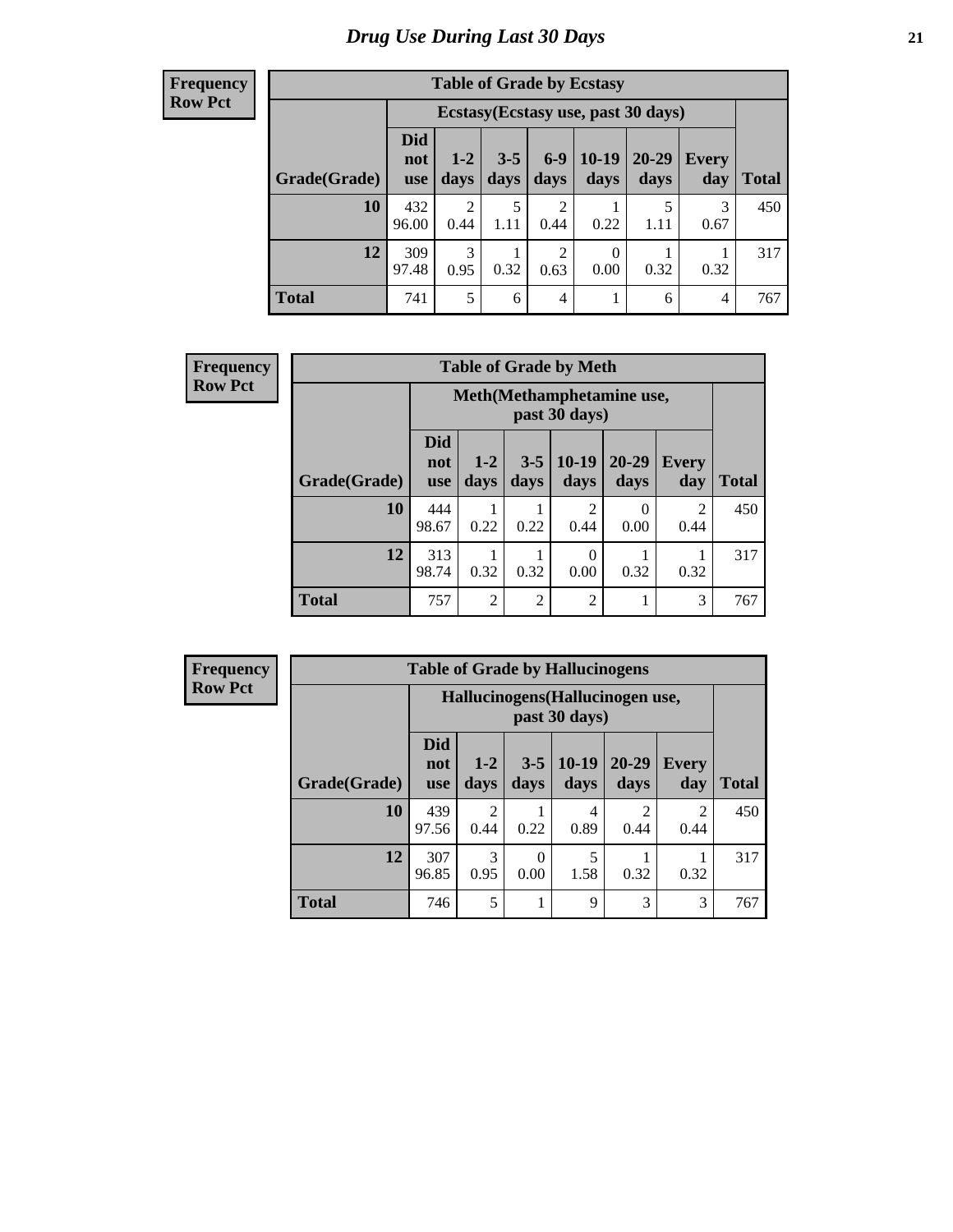| <b>Table of Grade by Prescription</b> |                                                                                                                                              |                                                                                  |            |           |            |           |           |              |  |
|---------------------------------------|----------------------------------------------------------------------------------------------------------------------------------------------|----------------------------------------------------------------------------------|------------|-----------|------------|-----------|-----------|--------------|--|
|                                       |                                                                                                                                              | <b>Prescription</b> (Prescription drugs not<br>prescribed to me, past 30 days)   |            |           |            |           |           |              |  |
| Grade(Grade)                          | <b>Did</b><br>$10-19$<br>$6 - 9$<br>20-29<br>$3 - 5$<br>$1 - 2$<br>Every<br>not<br>days<br>days<br>days<br>day<br>days<br>days<br><b>use</b> |                                                                                  |            |           |            |           |           | <b>Total</b> |  |
| 10                                    | 398<br>88.44                                                                                                                                 | 18<br>4.00                                                                       | 13<br>2.89 | 3<br>0.67 | 10<br>2.22 | 3<br>0.67 | 5<br>1.11 | 450          |  |
| 12                                    | 282<br>88.96                                                                                                                                 | $\mathbf Q$<br>5<br>13<br>3<br>4<br>1.58<br>0.95<br>4.10<br>1.26<br>0.32<br>2.84 |            |           |            |           |           |              |  |
| <b>Total</b>                          | 680                                                                                                                                          | 27                                                                               | 26         | 8         | 14         | 6         | 6         | 767          |  |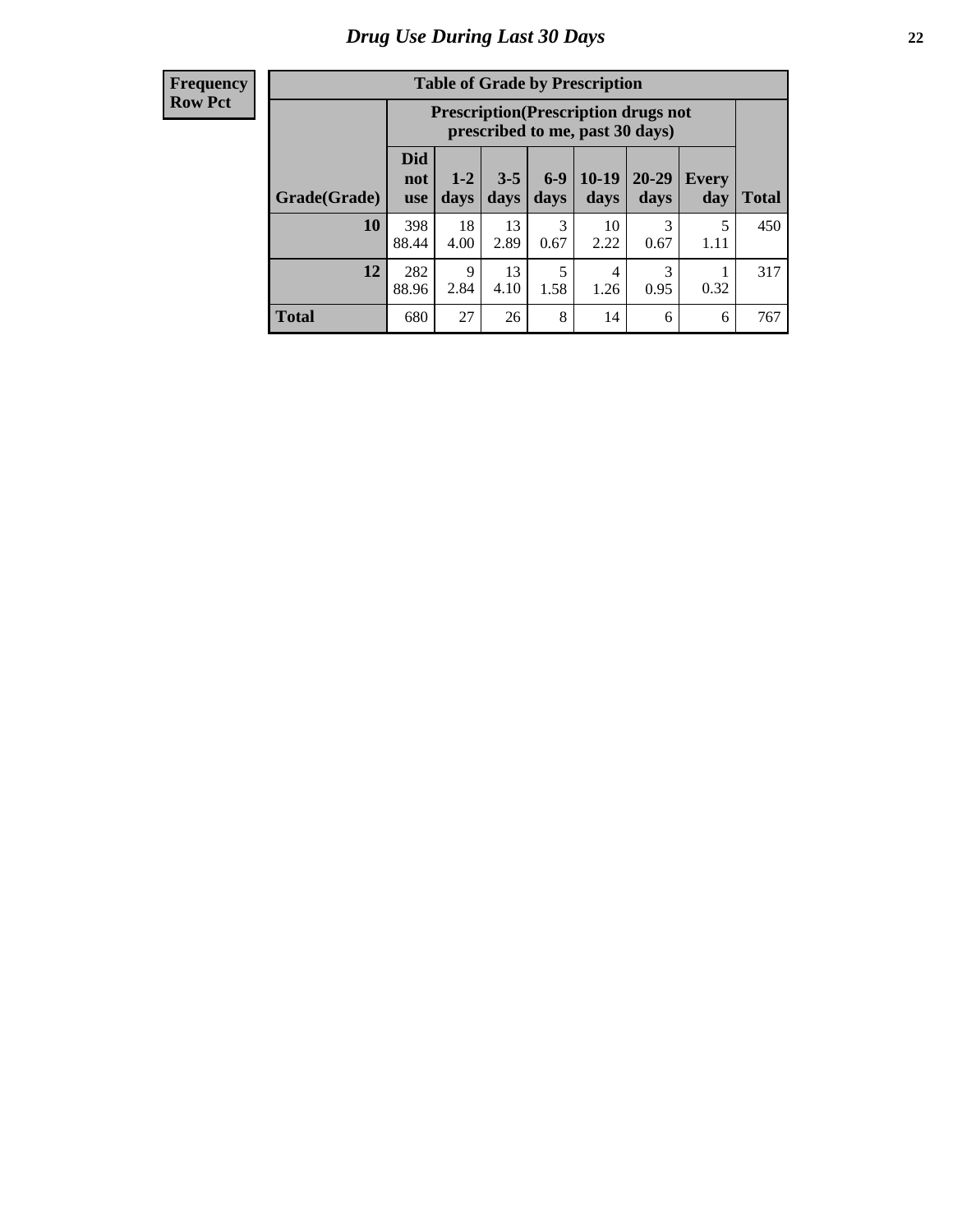| Frequency      | <b>Table of Alcoholease by Grade</b>              |                    |              |              |  |  |  |  |
|----------------|---------------------------------------------------|--------------------|--------------|--------------|--|--|--|--|
| <b>Col Pct</b> | <b>Alcoholease</b> (It is<br>easy to get alcohol) | Grade(Grade)<br>10 | 12           | <b>Total</b> |  |  |  |  |
|                | <b>Strongly Agree</b>                             | 164<br>36.44       | 165<br>52.05 | 329          |  |  |  |  |
|                | <b>Somewhat Agree</b>                             | 129<br>28.67       | 88<br>27.76  | 217          |  |  |  |  |
|                | <b>Somewhat Disagree</b>                          | 73<br>16.22        | 31<br>9.78   | 104          |  |  |  |  |
|                | <b>Strongly Disagree</b>                          | 84<br>18.67        | 33<br>10.41  | 117          |  |  |  |  |
|                | <b>Total</b>                                      | 450                | 317          | 767          |  |  |  |  |

| Frequency      | <b>Table of Cigarettesease by Grade</b>                  |                    |              |              |  |  |  |
|----------------|----------------------------------------------------------|--------------------|--------------|--------------|--|--|--|
| <b>Col Pct</b> | Cigarettesease (It is<br>easy to get smoking<br>tobacco) | Grade(Grade)<br>10 | 12           | <b>Total</b> |  |  |  |
|                | <b>Strongly Agree</b>                                    | 198<br>44.00       | 195<br>61.51 | 393          |  |  |  |
|                | <b>Somewhat Agree</b>                                    | 121<br>26.89       | 69<br>21.77  | 190          |  |  |  |
|                | <b>Somewhat Disagree</b>                                 | 47<br>10.44        | 22<br>6.94   | 69           |  |  |  |
|                | <b>Strongly Disagree</b>                                 | 84<br>18.67        | 31<br>9.78   | 115          |  |  |  |
|                | <b>Total</b>                                             | 450                | 317          | 767          |  |  |  |

| Frequency      | <b>Table of Smokelessease by Grade</b>                         |                    |              |              |  |  |  |  |  |  |
|----------------|----------------------------------------------------------------|--------------------|--------------|--------------|--|--|--|--|--|--|
| <b>Col Pct</b> | <b>Smokelessease</b> (It is<br>easy to get chewing<br>tobacco) | Grade(Grade)<br>10 | 12           | <b>Total</b> |  |  |  |  |  |  |
|                | <b>Strongly Agree</b>                                          | 198<br>44.00       | 186<br>58.68 | 384          |  |  |  |  |  |  |
|                | <b>Somewhat Agree</b>                                          | 98<br>21.78        | 68<br>21.45  | 166          |  |  |  |  |  |  |
|                | <b>Somewhat Disagree</b>                                       | 57<br>12.67        | 25<br>7.89   | 82           |  |  |  |  |  |  |
|                | <b>Strongly Disagree</b>                                       | 97<br>21.56        | 38<br>11.99  | 135          |  |  |  |  |  |  |
|                | <b>Total</b>                                                   | 450                | 317          | 767          |  |  |  |  |  |  |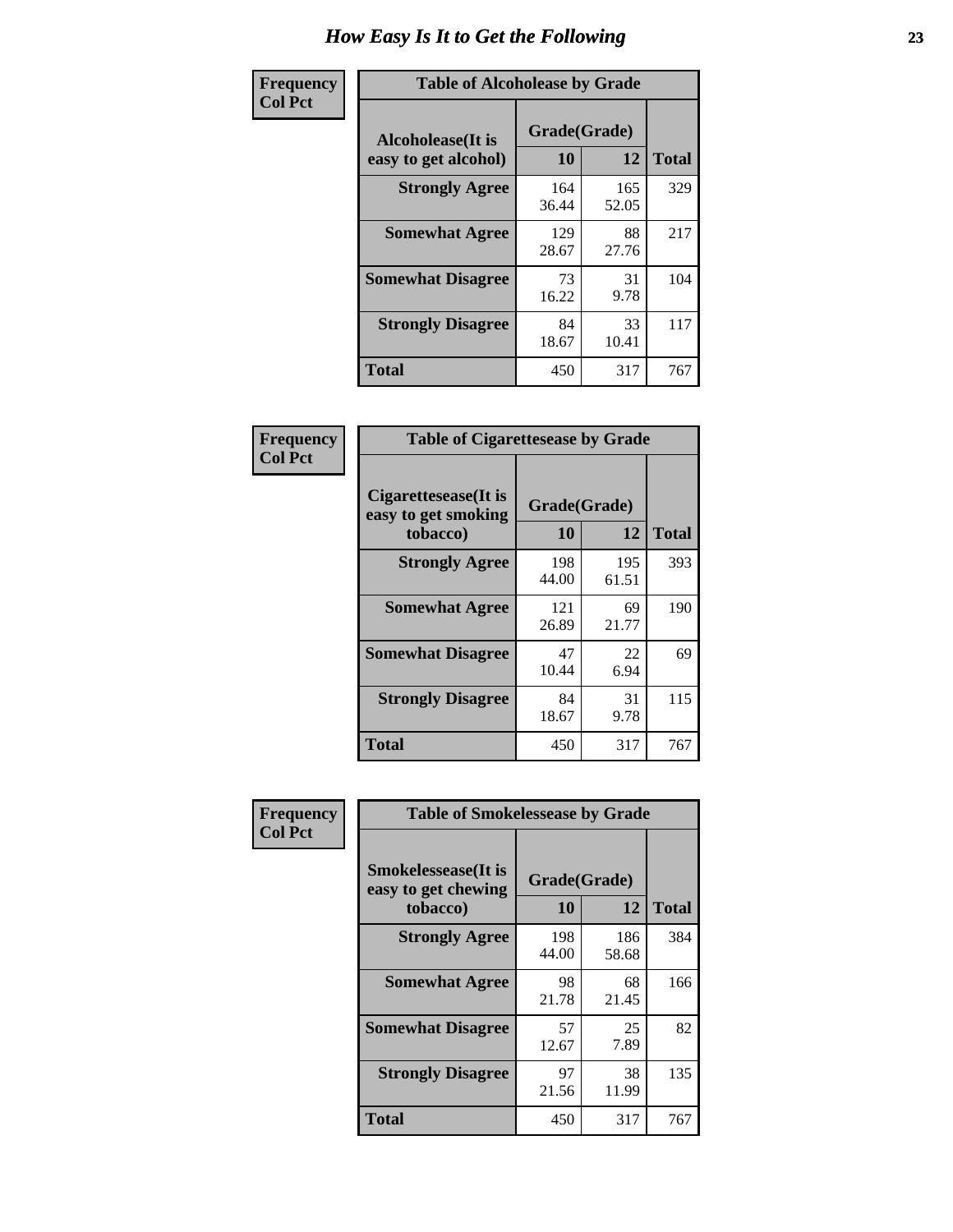| Frequency      | <b>Table of Marijuanaease by Grade</b>           |                    |              |              |  |  |  |  |  |  |
|----------------|--------------------------------------------------|--------------------|--------------|--------------|--|--|--|--|--|--|
| <b>Col Pct</b> | Marijuanaease(It is<br>easy to get<br>marijuana) | Grade(Grade)<br>10 | 12           | <b>Total</b> |  |  |  |  |  |  |
|                | <b>Strongly Agree</b>                            | 173<br>38.44       | 148<br>46.69 | 321          |  |  |  |  |  |  |
|                | <b>Somewhat Agree</b>                            | 120<br>26.67       | 85<br>26.81  | 205          |  |  |  |  |  |  |
|                | <b>Somewhat Disagree</b>                         | 62<br>13.78        | 40<br>12.62  | 102          |  |  |  |  |  |  |
|                | <b>Strongly Disagree</b>                         | 95<br>21.11        | 44<br>13.88  | 139          |  |  |  |  |  |  |
|                | <b>Total</b>                                     | 450                | 317          | 767          |  |  |  |  |  |  |

| <b>Table of Cocaineease by Grade</b>              |                    |             |              |  |  |  |  |  |  |
|---------------------------------------------------|--------------------|-------------|--------------|--|--|--|--|--|--|
| <b>Cocaineease</b> (It is<br>easy to get cocaine) | Grade(Grade)<br>10 | 12          | <b>Total</b> |  |  |  |  |  |  |
| <b>Strongly Agree</b>                             | 68<br>15.11        | 60<br>18.93 | 128          |  |  |  |  |  |  |
| <b>Somewhat Agree</b>                             | 89<br>19.78        | 70<br>22.08 | 159          |  |  |  |  |  |  |
| <b>Somewhat Disagree</b>                          | 109<br>24.22       | 93<br>29.34 | 202          |  |  |  |  |  |  |
| <b>Strongly Disagree</b>                          | 184<br>40.89       | 94<br>29.65 | 278          |  |  |  |  |  |  |
| <b>Total</b>                                      | 450                | 317         | 767          |  |  |  |  |  |  |

| Frequency      | <b>Table of Inhalantsease by Grade</b>     |              |              |              |  |  |  |  |  |
|----------------|--------------------------------------------|--------------|--------------|--------------|--|--|--|--|--|
| <b>Col Pct</b> | <b>Inhalantsease</b> (It is<br>easy to get | Grade(Grade) |              |              |  |  |  |  |  |
|                | inhalants)                                 | <b>10</b>    | 12           | <b>Total</b> |  |  |  |  |  |
|                | <b>Strongly Agree</b>                      | 166<br>36.89 | 120<br>37.85 | 286          |  |  |  |  |  |
|                | <b>Somewhat Agree</b>                      | 81<br>18.00  | 82<br>25.87  | 163          |  |  |  |  |  |
|                | <b>Somewhat Disagree</b>                   | 60<br>13.33  | 46<br>14.51  | 106          |  |  |  |  |  |
|                | <b>Strongly Disagree</b>                   | 143<br>31.78 | 69<br>21.77  | 212          |  |  |  |  |  |
|                | <b>Total</b>                               | 450          | 317          | 767          |  |  |  |  |  |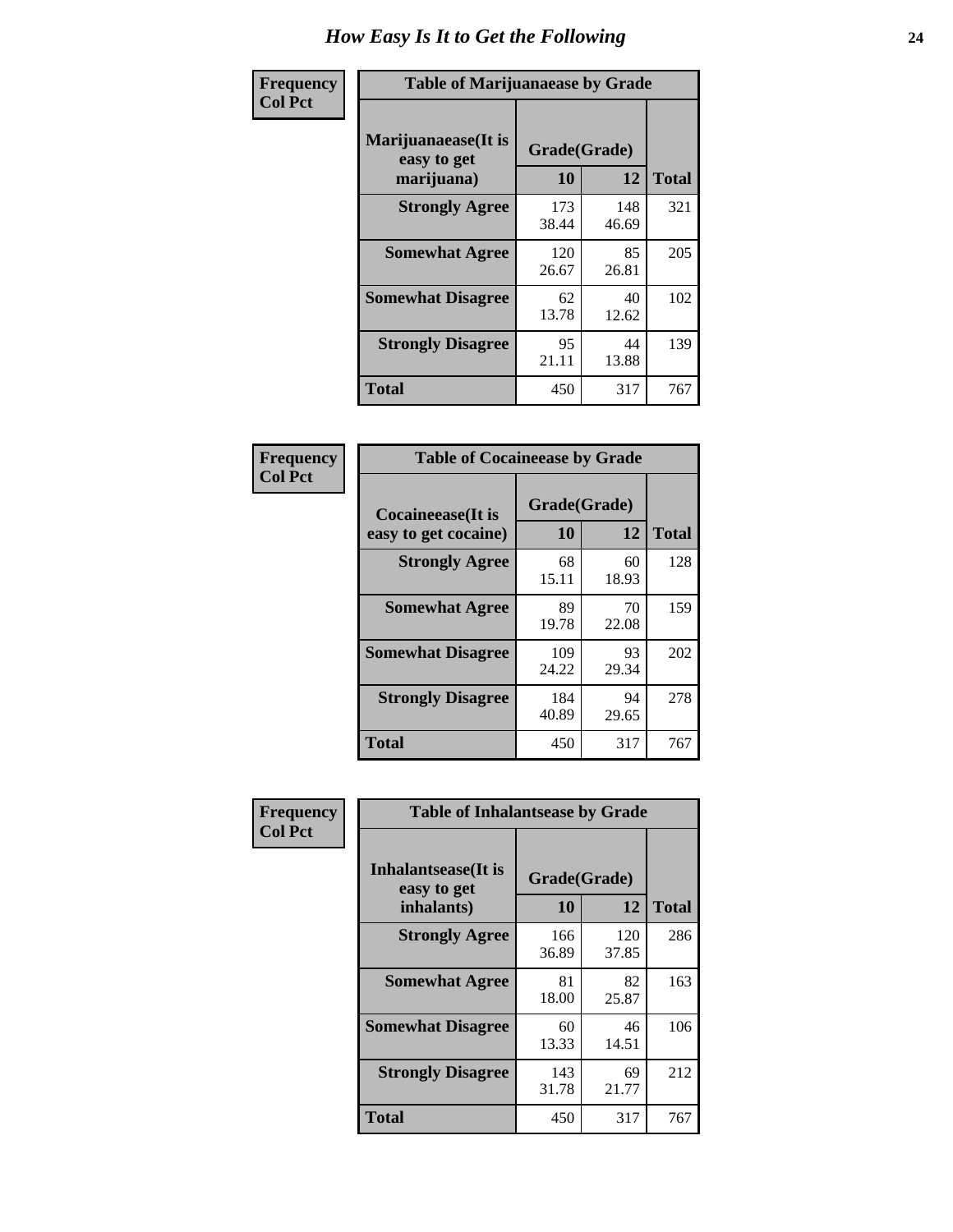| Frequency      |                                                     | <b>Table of Steroidsease by Grade</b> |             |              |  |  |  |  |  |
|----------------|-----------------------------------------------------|---------------------------------------|-------------|--------------|--|--|--|--|--|
| <b>Col Pct</b> | <b>Steroidsease</b> (It is<br>easy to get steroids) | Grade(Grade)<br>10                    | 12          | <b>Total</b> |  |  |  |  |  |
|                | <b>Strongly Agree</b>                               | 89<br>19.78                           | 83<br>26.18 | 172          |  |  |  |  |  |
|                | <b>Somewhat Agree</b>                               | 119<br>26.44                          | 84<br>26.50 | 203          |  |  |  |  |  |
|                | <b>Somewhat Disagree</b>                            | 92<br>20.44                           | 70<br>22.08 | 162          |  |  |  |  |  |
|                | <b>Strongly Disagree</b>                            | 150<br>33.33                          | 80<br>25.24 | 230          |  |  |  |  |  |
|                | <b>Total</b>                                        | 450                                   | 317         | 767          |  |  |  |  |  |

| Frequency      | <b>Table of Ecstasyease by Grade</b>              |                    |             |              |  |  |  |  |  |  |
|----------------|---------------------------------------------------|--------------------|-------------|--------------|--|--|--|--|--|--|
| <b>Col Pct</b> | <b>Ecstasyease</b> (It is<br>easy to get ecstasy) | Grade(Grade)<br>10 | 12          | <b>Total</b> |  |  |  |  |  |  |
|                | <b>Strongly Agree</b>                             | 84<br>18.67        | 78<br>24.61 | 162          |  |  |  |  |  |  |
|                | <b>Somewhat Agree</b>                             | 101<br>22.44       | 66<br>20.82 | 167          |  |  |  |  |  |  |
|                | <b>Somewhat Disagree</b>                          | 96<br>21.33        | 90<br>28.39 | 186          |  |  |  |  |  |  |
|                | <b>Strongly Disagree</b>                          | 169<br>37.56       | 83<br>26.18 | 252          |  |  |  |  |  |  |
|                | <b>Total</b>                                      | 450                | 317         | 767          |  |  |  |  |  |  |

| Frequency      | <b>Table of Methease by Grade</b>                          |                    |              |              |
|----------------|------------------------------------------------------------|--------------------|--------------|--------------|
| <b>Col Pct</b> | <b>Methease</b> (It is easy<br>to get<br>methamphetamines) | Grade(Grade)<br>10 | 12           | <b>Total</b> |
|                | <b>Strongly Agree</b>                                      | 61<br>13.56        | 55<br>17.35  | 116          |
|                | <b>Somewhat Agree</b>                                      | 83<br>18.44        | 64<br>20.19  | 147          |
|                | <b>Somewhat Disagree</b>                                   | 110<br>24.44       | 90<br>28.39  | 200          |
|                | <b>Strongly Disagree</b>                                   | 196<br>43.56       | 108<br>34.07 | 304          |
|                | Total                                                      | 450                | 317          | 767          |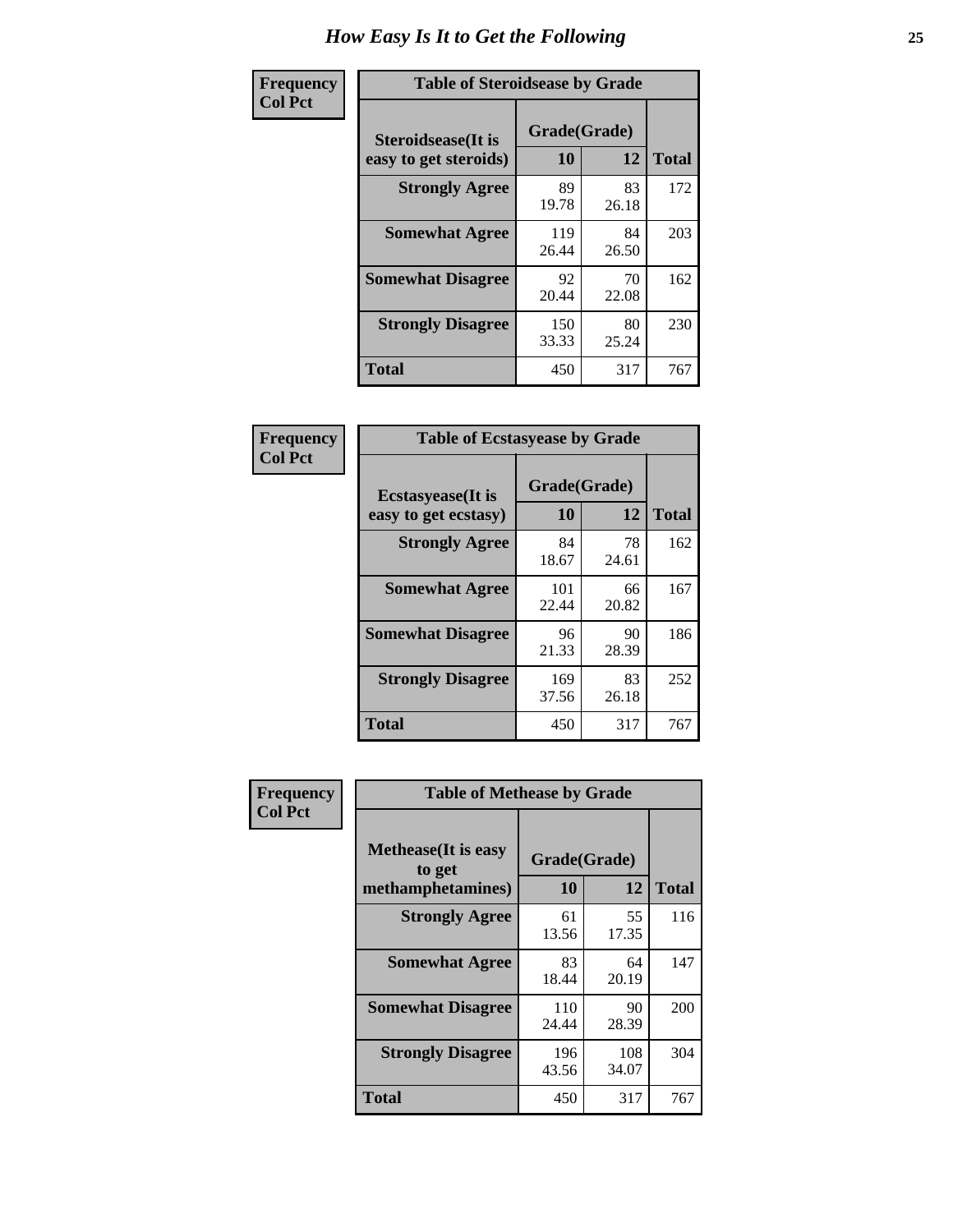| <b>Frequency</b> | <b>Table of Hallucinogensease by Grade</b>               |                    |             |              |  |  |  |  |  |  |
|------------------|----------------------------------------------------------|--------------------|-------------|--------------|--|--|--|--|--|--|
| <b>Col Pct</b>   | Hallucinogensease(It<br>is easy to get<br>hallucinogens) | Grade(Grade)<br>10 | 12          | <b>Total</b> |  |  |  |  |  |  |
|                  | <b>Strongly Agree</b>                                    | 80<br>17.78        | 71<br>22.40 | 151          |  |  |  |  |  |  |
|                  | <b>Somewhat Agree</b>                                    | 85<br>18.89        | 69<br>21.77 | 154          |  |  |  |  |  |  |
|                  | <b>Somewhat Disagree</b>                                 | 102<br>22.67       | 79<br>24.92 | 181          |  |  |  |  |  |  |
|                  | <b>Strongly Disagree</b>                                 | 183<br>40.67       | 98<br>30.91 | 281          |  |  |  |  |  |  |
|                  | <b>Total</b>                                             | 450                | 317         | 767          |  |  |  |  |  |  |

| Frequency<br>  Col Pct |
|------------------------|

| <b>Table of Prescriptionease by Grade</b>                                                |              |              |              |  |  |  |  |  |  |
|------------------------------------------------------------------------------------------|--------------|--------------|--------------|--|--|--|--|--|--|
| <b>Prescriptionease</b> (It<br>is easy to get<br>prescription drugs<br>not prescribed to |              | Grade(Grade) |              |  |  |  |  |  |  |
| me)                                                                                      | 10           | 12           | <b>Total</b> |  |  |  |  |  |  |
| <b>Strongly Agree</b>                                                                    | 203<br>45.11 | 155<br>48.90 | 358          |  |  |  |  |  |  |
| <b>Somewhat Agree</b>                                                                    | 92<br>20.44  | 80<br>25.24  | 172          |  |  |  |  |  |  |
| <b>Somewhat Disagree</b>                                                                 | 45<br>10.00  | 30<br>9.46   | 75           |  |  |  |  |  |  |
| <b>Strongly Disagree</b>                                                                 | 110<br>24.44 | 52<br>16.40  | 162          |  |  |  |  |  |  |
| <b>Total</b>                                                                             | 450          | 317          | 767          |  |  |  |  |  |  |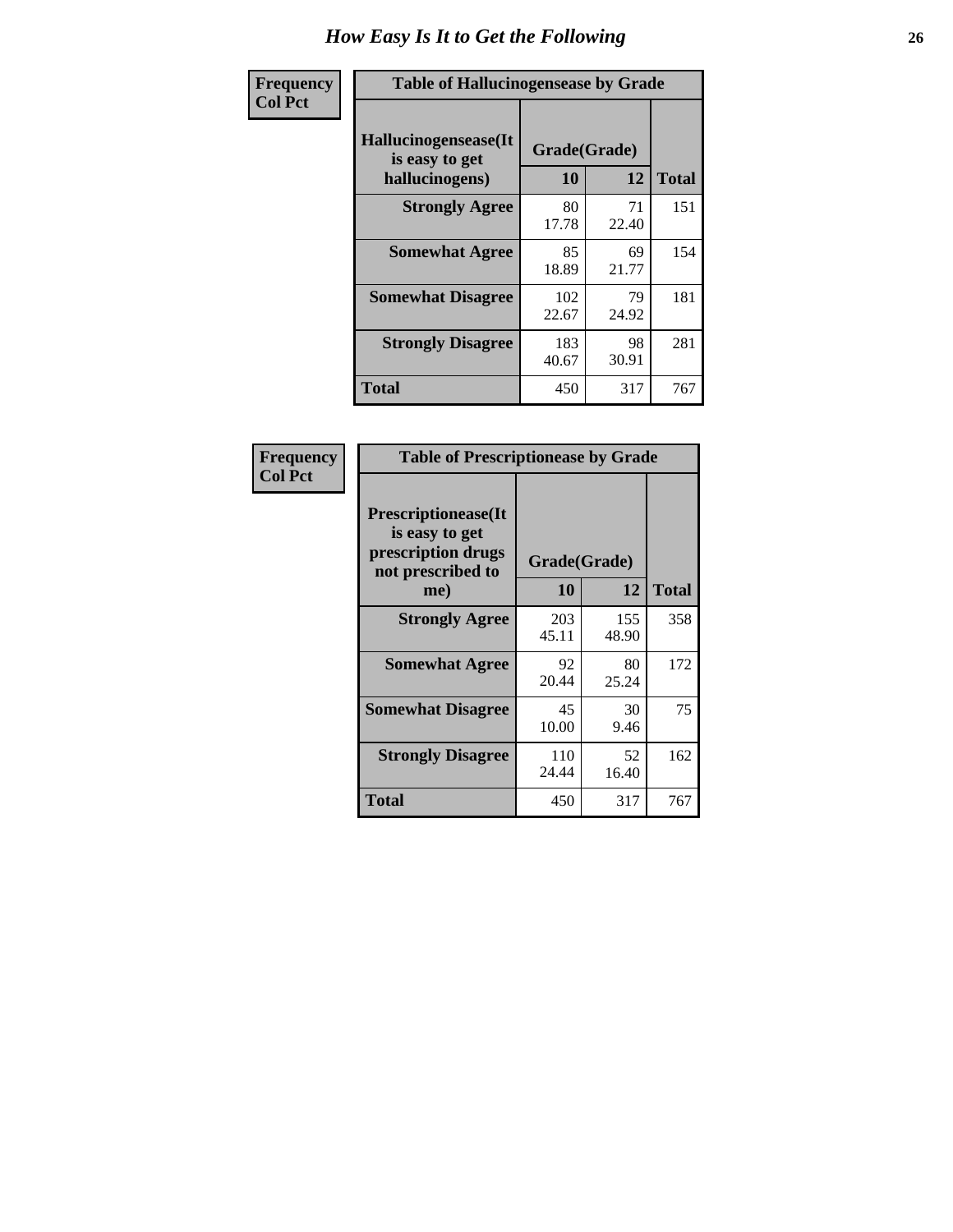*Age at Onset of Use* **27** *Results for "Age at Onset of Use" questions exclude students who said they did not use that substance*

| <b>Frequency</b> |              |                        |                                                  |           |           |             | <b>Table of Grade by Alcoholinit</b> |             |             |             |            |                       |              |
|------------------|--------------|------------------------|--------------------------------------------------|-----------|-----------|-------------|--------------------------------------|-------------|-------------|-------------|------------|-----------------------|--------------|
| <b>Row Pct</b>   |              |                        | Alcoholinit (I started using alcohol when I was) |           |           |             |                                      |             |             |             |            |                       |              |
|                  | Grade(Grade) | <b>8 or</b><br>younger | 9                                                | 10        | 11        | 12          | 13                                   | 14          | 15          | 16          | 17         | <b>18 or</b><br>older | <b>Total</b> |
|                  | 10           | 5.70                   | 3<br>1.55                                        | 6<br>3.11 | 8<br>4.15 | 26<br>13.47 | 30<br>15.54                          | 47<br>24.35 | 49<br>25.39 | 12<br>6.22  | 0.52       | $\Omega$<br>0.00      | 193          |
|                  | 12           | 2.79                   | 0.56                                             | 4<br>2.23 | 5<br>2.79 | 10<br>5.59  | 19<br>10.61                          | 30<br>16.76 | 42<br>23.46 | 44<br>24.58 | 16<br>8.94 | 3<br>1.68             | 179          |
|                  | <b>Total</b> | 16                     | 4                                                | 10        | 13        | 36          | 49                                   | 77          | 91          | 56          | 17         | 3                     | 372          |
|                  |              |                        |                                                  |           |           |             | Frequency Missing $=$ 395            |             |             |             |            |                       |              |

| <b>Table of Grade by Cigarettesinit</b> |                                                            |                                                                                            |           |           |                           |             |             |             |             |             |           |     |
|-----------------------------------------|------------------------------------------------------------|--------------------------------------------------------------------------------------------|-----------|-----------|---------------------------|-------------|-------------|-------------|-------------|-------------|-----------|-----|
|                                         | Cigarettesinit(I started smoking tobacco when I was)       |                                                                                            |           |           |                           |             |             |             |             |             |           |     |
| Grade(Grade)                            | 8 or<br>younger                                            | <b>18 or</b><br>9<br>12<br>13<br>15<br>11<br>14<br>older<br>17<br><b>Total</b><br>10<br>16 |           |           |                           |             |             |             |             |             |           |     |
| 10                                      | 6<br>6.12                                                  | 1.02                                                                                       | 2.04      | 5<br>5.10 | 13<br>13.27               | 19<br>19.39 | 17<br>17.35 | 27<br>27.55 | 5.10        | 1.02        | 2.04      | 98  |
| 12                                      | 4.63                                                       | 0.93                                                                                       | ⇁<br>6.48 | 0.93      | 6<br>5.56                 | 9<br>8.33   | 15<br>13.89 | 17<br>15.74 | 22<br>20.37 | 21<br>19.44 | 4<br>3.70 | 108 |
| <b>Total</b>                            | 28<br>32<br>27<br>22<br>11<br>↑<br>6<br>19<br>9<br>44<br>6 |                                                                                            |           |           |                           |             |             |             |             | 206         |           |     |
|                                         |                                                            |                                                                                            |           |           | Frequency Missing $= 561$ |             |             |             |             |             |           |     |

| <b>Table of Grade by Smokelessinit</b> |                                                      |                |                        |                  |                           |             |             |       |                  |                       |              |  |
|----------------------------------------|------------------------------------------------------|----------------|------------------------|------------------|---------------------------|-------------|-------------|-------|------------------|-----------------------|--------------|--|
|                                        | Smokelessinit (I started chewing tobacco when I was) |                |                        |                  |                           |             |             |       |                  |                       |              |  |
| Grade(Grade)                           | 8 or<br>younger                                      | <b>10</b>      | 11                     | 12               | 13                        | <b>14</b>   | 15          | 16    | 17               | <b>18 or</b><br>older | <b>Total</b> |  |
| 10                                     | 3<br>6.52                                            | 4.35           | 2.17                   | 4<br>8.70        | 7<br>15.22                | 15<br>32.61 | 12<br>26.09 | 4.35  | $\theta$<br>0.00 | $\Omega$<br>0.00      | 46           |  |
| 12                                     | 2.44                                                 | 4.88           | $\overline{4}$<br>9.76 | $\theta$<br>0.00 | $\overline{c}$<br>4.88    | 5<br>12.20  | 12<br>29.27 | 17.07 | 9.76             | 4<br>9.76             | 41           |  |
| <b>Total</b>                           | 4                                                    | $\overline{4}$ | 5                      | 4                | 9                         | 20          | 24          | 9     | 4                | 4                     | 87           |  |
|                                        |                                                      |                |                        |                  | Frequency Missing $= 680$ |             |             |       |                  |                       |              |  |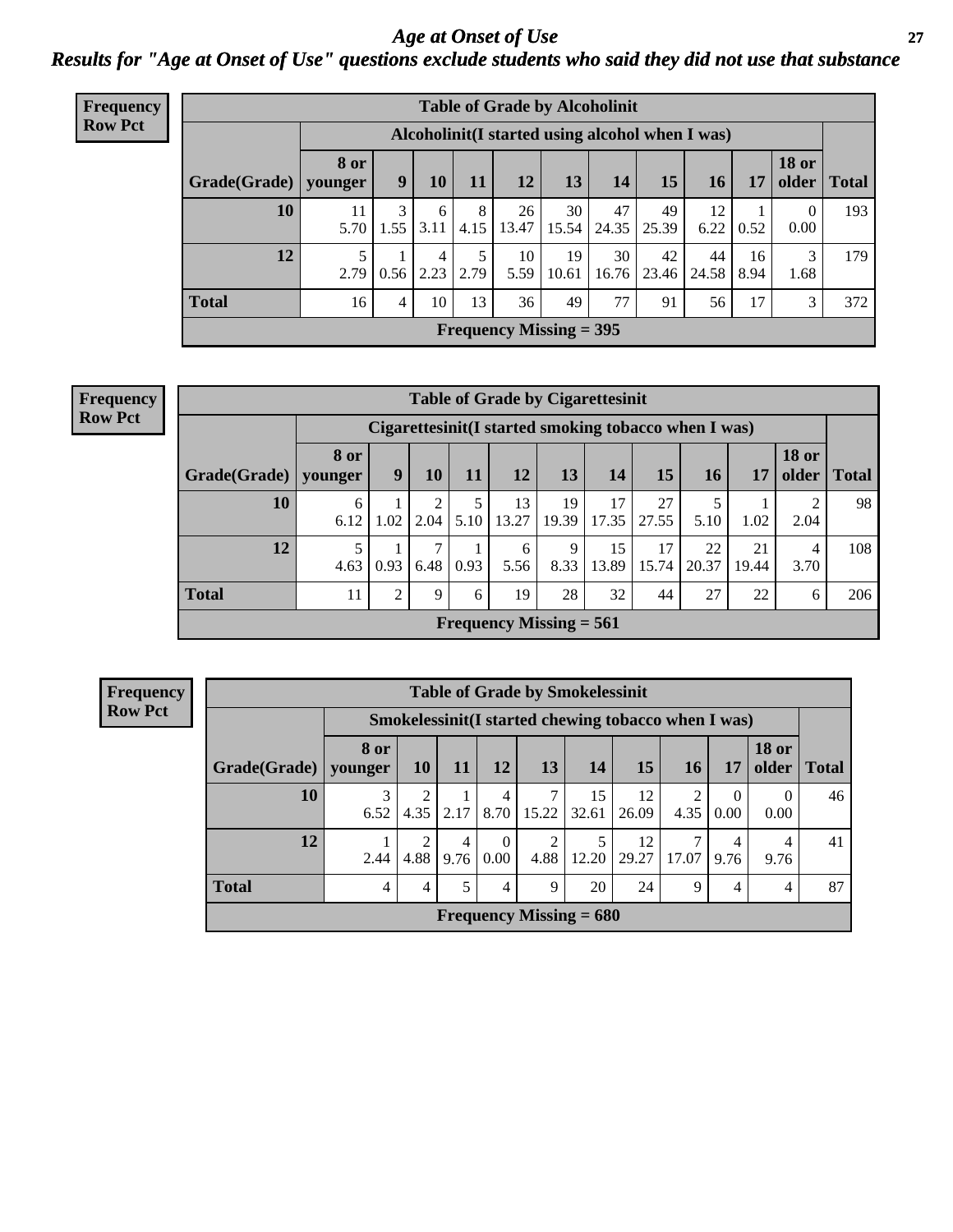#### *Age at Onset of Use* **28**

*Results for "Age at Onset of Use" questions exclude students who said they did not use that substance*

| <b>Frequency</b> |              |                        |                  |           |           |           |                                             | <b>Table of Grade by Marijuanainit</b>               |             |             |             |                                |              |
|------------------|--------------|------------------------|------------------|-----------|-----------|-----------|---------------------------------------------|------------------------------------------------------|-------------|-------------|-------------|--------------------------------|--------------|
| <b>Row Pct</b>   |              |                        |                  |           |           |           |                                             | Marijuanainit (I started using marijuana when I was) |             |             |             |                                |              |
|                  | Grade(Grade) | <b>8 or</b><br>vounger | 9                | 10        | 11        | 12        | 13                                          | 14                                                   | 15          | 16          | 17          | <b>18 or</b><br>$\Omega$ older | <b>Total</b> |
|                  | 10           | 3<br>3.03              | 2<br>2.02        | 3<br>3.03 | 4<br>4.04 | 7.07      | 18<br>18.18                                 | 21<br>21.21                                          | 30<br>30.30 | 9.09        | 1.01        | 1.01                           | 99           |
|                  | 12           | 1.02                   | $\Omega$<br>0.00 | 2.04      | 4.08      | 4<br>4.08 | 7<br>7.14                                   | 13<br>13.27                                          | 20<br>20.41 | 26<br>26.53 | 19<br>19.39 | ာ<br>2.04                      | 98           |
|                  | <b>Total</b> | $\overline{4}$         | 2                | 5         | 8         | 11        | 25                                          | 34                                                   | 50          | 35          | 20          | 3                              | 197          |
|                  |              |                        |                  |           |           |           | <b>Frequency Missing = <math>570</math></b> |                                                      |             |             |             |                                |              |

**Frequency Row Pct**

|                           | <b>Table of Grade by Cocaineinit</b>            |                                                                                                                              |                                                    |                  |                  |                  |            |            |            |      |    |  |  |  |  |
|---------------------------|-------------------------------------------------|------------------------------------------------------------------------------------------------------------------------------|----------------------------------------------------|------------------|------------------|------------------|------------|------------|------------|------|----|--|--|--|--|
|                           |                                                 |                                                                                                                              | Cocaine in it (I started using cocaine when I was) |                  |                  |                  |            |            |            |      |    |  |  |  |  |
| Grade(Grade)              | 8 or<br>younger                                 | <b>18 or</b><br><b>12</b><br>13<br>15<br>10<br>older<br><b>16</b><br><b>11</b><br>14<br>17<br><b>Total</b>                   |                                                    |                  |                  |                  |            |            |            |      |    |  |  |  |  |
| 10                        | 2<br>10.53                                      | 3<br>5<br>2<br>$\theta$<br>$\theta$<br>$\theta$<br>0.00<br>15.79<br>26.32<br>26.32<br>0.00<br>0.00<br>10.53<br>10.53<br>0.00 |                                                    |                  |                  |                  |            |            |            |      |    |  |  |  |  |
| 12                        | 9.09                                            | 9.09                                                                                                                         | 0.00                                               | $\theta$<br>0.00 | $\theta$<br>0.00 | $\Omega$<br>0.00 | 2<br>18.18 | 3<br>27.27 | 3<br>27.27 | 9.09 | 11 |  |  |  |  |
| <b>Total</b>              | 3<br>3<br>5<br>5<br>3<br>3<br>30<br>1<br>2<br>4 |                                                                                                                              |                                                    |                  |                  |                  |            |            |            |      |    |  |  |  |  |
| Frequency Missing $= 737$ |                                                 |                                                                                                                              |                                                    |                  |                  |                  |            |            |            |      |    |  |  |  |  |

| <b>Frequency</b> |                        |                                                      |                |                             | <b>Table of Grade by Inhalantsinit</b> |                 |            |                |                       |               |
|------------------|------------------------|------------------------------------------------------|----------------|-----------------------------|----------------------------------------|-----------------|------------|----------------|-----------------------|---------------|
| <b>Row Pct</b>   |                        | Inhalantsinit (I started using inhalants when I was) |                |                             |                                        |                 |            |                |                       |               |
|                  | Grade(Grade)   younger | 8 or                                                 | <b>10</b>      | 11                          | <b>12</b>                              | 13 <sup>1</sup> | 14         | 16             | <b>18 or</b><br>older | <b>Total</b>  |
|                  | 10                     | 25.00                                                | 5.00           | 10.00                       | 3<br>15.00                             | 4<br>20.00      | 3<br>15.00 | 5.00           | 5.00                  | 20            |
|                  | 12                     | 20.00                                                | 20.00          | $\Omega$<br>0.00            | $\theta$<br>0.00                       | 20.00           | 20.00      | 20.00          | $\Omega$<br>0.00      | $\mathcal{F}$ |
|                  | <b>Total</b>           | 6                                                    | $\overline{2}$ | $\mathcal{D}_{\mathcal{L}}$ | 3                                      | 5               | 4          | $\overline{2}$ |                       | 25            |
|                  |                        |                                                      |                |                             | <b>Frequency Missing = 742</b>         |                 |            |                |                       |               |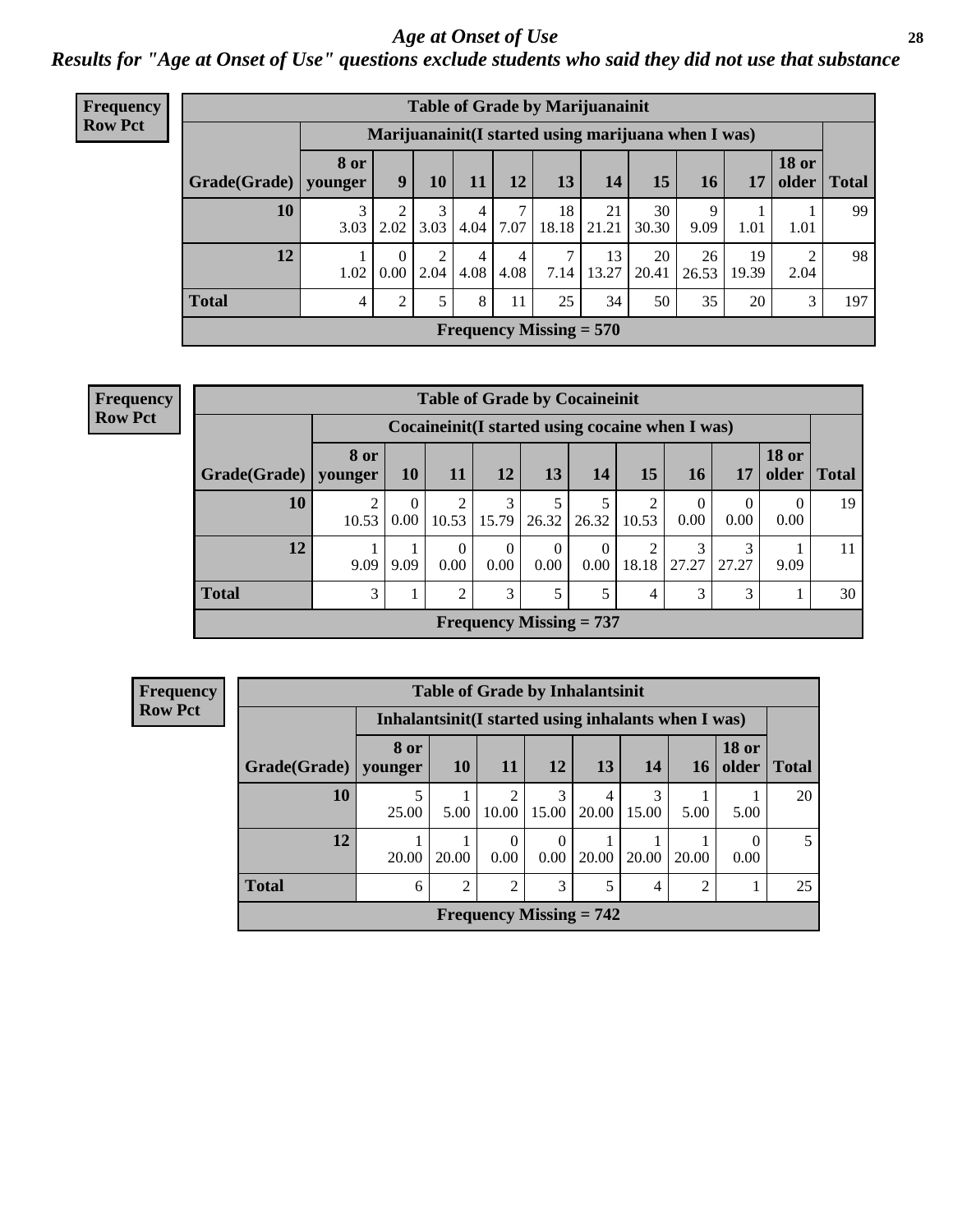#### *Age at Onset of Use* **29**

*Results for "Age at Onset of Use" questions exclude students who said they did not use that substance*

| <b>Frequency</b> |              |                        |                  |                                     |                  | <b>Table of Grade by Steroidsinit</b>              |                  |                  |                  |                  |               |
|------------------|--------------|------------------------|------------------|-------------------------------------|------------------|----------------------------------------------------|------------------|------------------|------------------|------------------|---------------|
| <b>Row Pct</b>   |              |                        |                  |                                     |                  | Steroidsinit (I started using steroids when I was) |                  |                  |                  |                  |               |
|                  | Grade(Grade) | <b>8 or</b><br>younger | <b>11</b>        | <b>12</b>                           | 13               | 14                                                 | 15               | 16 <sup>1</sup>  | 17               | <b>18 or</b>     | older   Total |
|                  | 10           | 3<br>21.43             | 7.14             | $\overline{0}$<br>0.00 <sub>1</sub> | 7.14             | 5<br>35.71                                         | 3<br>21.43       | $\Omega$<br>0.00 | $\Omega$<br>0.00 | 7.14             | 14            |
|                  | 12           | 16.67                  | $\Omega$<br>0.00 | 16.67                               | $\Omega$<br>0.00 | 16.67                                              | $\theta$<br>0.00 | 2<br>33.33       | 16.67            | $\Omega$<br>0.00 | 6             |
|                  | <b>Total</b> | 4                      |                  |                                     |                  | 6                                                  | 3                | 2                |                  |                  | 20            |
|                  |              |                        |                  |                                     |                  | <b>Frequency Missing = <math>747</math></b>        |                  |                  |                  |                  |               |

**Frequency Row Pct**

|                                                      |                   |                                                                                                                                                | <b>Table of Grade by Ecstasyinit</b>             |                  |                  |      |                  |                         |       |       |    |  |  |  |
|------------------------------------------------------|-------------------|------------------------------------------------------------------------------------------------------------------------------------------------|--------------------------------------------------|------------------|------------------|------|------------------|-------------------------|-------|-------|----|--|--|--|
|                                                      |                   |                                                                                                                                                | Ecstasyinit (I started using ecstasy when I was) |                  |                  |      |                  |                         |       |       |    |  |  |  |
| <b>Grade</b> (Grade)                                 | 8 or<br>  vounger | 9<br>12<br><b>14</b><br>15<br><b>10</b><br>13<br><b>16</b><br>11<br>17                                                                         |                                                  |                  |                  |      |                  |                         |       |       |    |  |  |  |
| 10                                                   | 3<br>10.34        | <b>Total</b><br>7<br>3<br>$\overline{2}$<br>ി<br>$\mathbf{0}$<br>5<br>10.34<br>17.24<br>0.00<br>17.24<br>3.45<br>24.14<br>3.45<br>6.90<br>6.90 |                                                  |                  |                  |      |                  |                         |       |       |    |  |  |  |
| 12                                                   | 2<br>12.50        | $\Omega$<br>0.00                                                                                                                               | 2<br>12.50                                       | $\Omega$<br>0.00 | $\Omega$<br>0.00 | 6.25 | $\Omega$<br>0.00 | $\overline{c}$<br>12.50 | 12.50 | 43.75 | 16 |  |  |  |
| <b>Total</b><br>3<br>3<br>5<br>2<br>7<br>5<br>9<br>9 |                   |                                                                                                                                                |                                                  |                  |                  |      |                  |                         |       |       |    |  |  |  |
| <b>Frequency Missing = <math>722</math></b>          |                   |                                                                                                                                                |                                                  |                  |                  |      |                  |                         |       |       |    |  |  |  |

| <b>Frequency</b> |              |                 |           |                  | <b>Table of Grade by Methinit</b>                         |            |                |                  |                  |              |
|------------------|--------------|-----------------|-----------|------------------|-----------------------------------------------------------|------------|----------------|------------------|------------------|--------------|
| <b>Row Pct</b>   |              |                 |           |                  | Methinit (I started using methamphetamines<br>when I was) |            |                |                  |                  |              |
|                  | Grade(Grade) | 8 or<br>vounger | <b>10</b> | <b>11</b>        | <b>12</b>                                                 | <b>14</b>  | 15             | <b>16</b>        | 17               | <b>Total</b> |
|                  | 10           | 2<br>18.18      | 9.09      | 9.09             | 2<br>18.18                                                | 3<br>27.27 | 9.09           | 9.09             | $\Omega$<br>0.00 | 11           |
|                  | 12           | 20.00           | 0.00      | $\theta$<br>0.00 | 20.00                                                     | 0.00       | $0.00^{\circ}$ | $\Omega$<br>0.00 | 3<br>60.00       | 5            |
|                  | <b>Total</b> | 3               |           |                  | 3                                                         | 3          |                |                  | 3                | 16           |
|                  |              |                 |           |                  | Frequency Missing $= 751$                                 |            |                |                  |                  |              |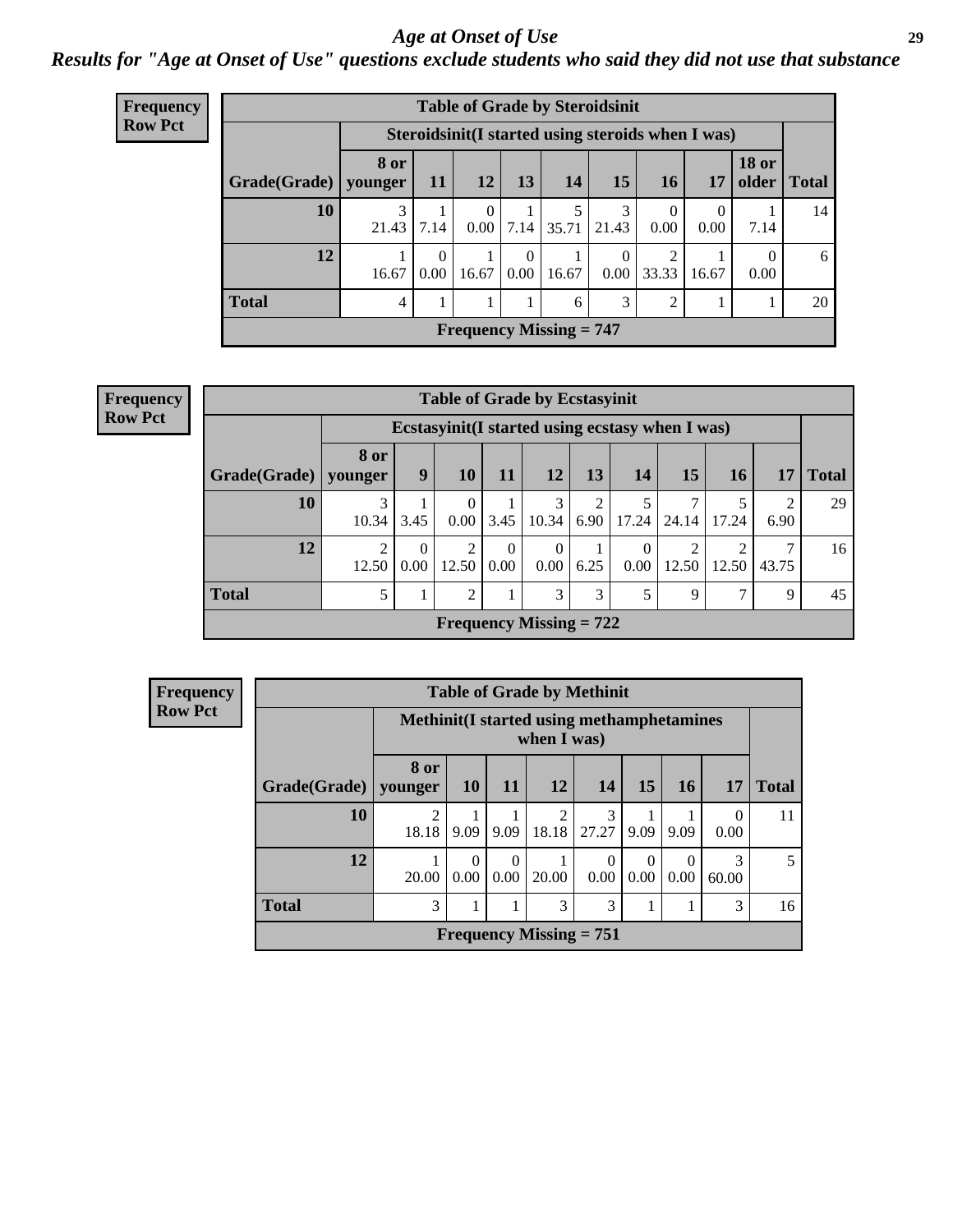#### Age at Onset of Use **30**

### *Results for "Age at Onset of Use" questions exclude students who said they did not use that substance*

| <b>Frequency</b> |                        | <b>Table of Grade by Hallucinogensinit</b>                  |                           |                  |                  |                                    |                         |            |            |            |                               |    |  |  |  |
|------------------|------------------------|-------------------------------------------------------------|---------------------------|------------------|------------------|------------------------------------|-------------------------|------------|------------|------------|-------------------------------|----|--|--|--|
| <b>Row Pct</b>   |                        | Hallucinogensinit(I started using hallucinogens when I was) |                           |                  |                  |                                    |                         |            |            |            |                               |    |  |  |  |
|                  | Grade(Grade)   younger | <b>8 or</b>                                                 | 9 <sup>1</sup>            | $\mathbf{11}$    | 12               | 13                                 | 14                      | 15         | 16         | 17         | <b>18 or</b><br>older   Total |    |  |  |  |
|                  | 10                     | 15.79                                                       |                           |                  |                  | $5.26$   $5.26$   $5.26$   $26.32$ | 3<br>15.79              | 15.79      | 5.26       | 0.00       | 5.26                          | 19 |  |  |  |
|                  | 12                     | 6.67                                                        | 0.00                      | $\theta$<br>0.00 | $\Omega$<br>0.00 | 6.67                               | $\mathfrak{D}$<br>13.33 | 3<br>20.00 | 2<br>13.33 | 6<br>40.00 | $\Omega$<br>0.00              | 15 |  |  |  |
|                  | <b>Total</b>           | 4                                                           |                           |                  |                  | 6                                  | 5                       | 6          | 3          | 6          |                               | 34 |  |  |  |
|                  |                        |                                                             | Frequency Missing $= 733$ |                  |                  |                                    |                         |            |            |            |                               |    |  |  |  |

| Frequency      |                        |                        |                                                                                          |           |                  |           |                 | <b>Table of Grade by Prescriptioninit</b> |             |             |            |                       |              |  |
|----------------|------------------------|------------------------|------------------------------------------------------------------------------------------|-----------|------------------|-----------|-----------------|-------------------------------------------|-------------|-------------|------------|-----------------------|--------------|--|
| <b>Row Pct</b> |                        |                        | Prescriptioninit (I started using prescription drugs not prescribed to<br>me when I was) |           |                  |           |                 |                                           |             |             |            |                       |              |  |
|                | Grade(Grade)   younger | <b>8 or</b>            | $\boldsymbol{9}$                                                                         | 10        | 11               | 12        | 13 <sup>1</sup> | 14                                        | 15          | 16          | 17         | <b>18 or</b><br>older | <b>Total</b> |  |
|                | 10                     | 6<br>8.00              | 2<br>2.67                                                                                | 1.33      | 6.67             | 9.33      | 4<br>5.33       | 20<br>26.67                               | 20<br>26.67 | 8<br>10.67  | 1.33       | 1.33                  | 75           |  |
|                | 12                     | $\overline{4}$<br>8.70 | 2.17                                                                                     | 2<br>4.35 | $\theta$<br>0.00 | 2<br>4.35 | 3<br>6.52       | 2.17                                      | 9<br>19.57  | 10<br>21.74 | 7<br>15.22 | 15.22                 | 46           |  |
|                | <b>Total</b>           | 10                     | 3                                                                                        | 3         | 5                | 9         | 7               | 21                                        | 29          | 18          | 8          | 8                     | 121          |  |
|                |                        |                        |                                                                                          |           |                  |           |                 | Frequency Missing $= 646$                 |             |             |            |                       |              |  |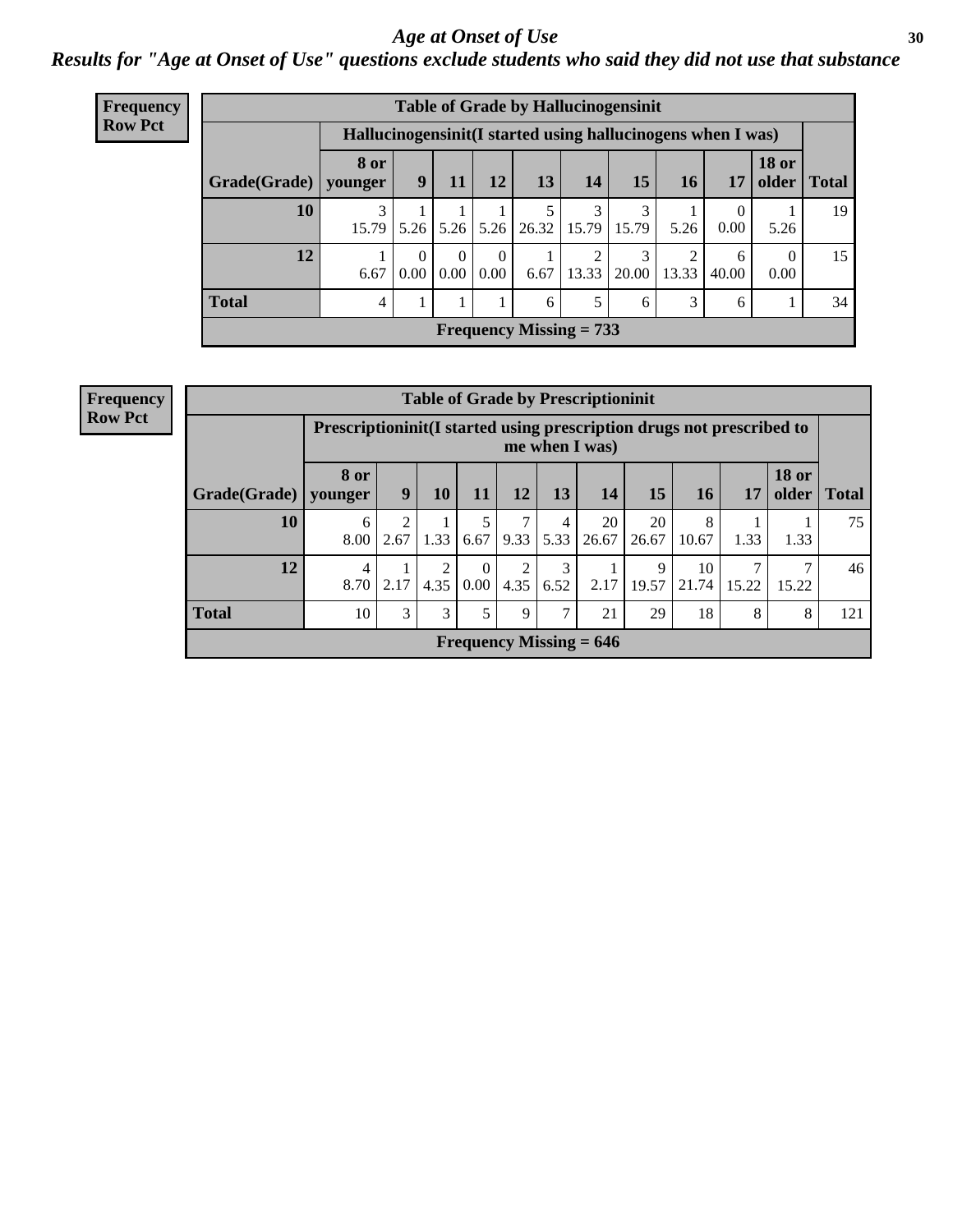| Frequency      |                                               | <b>Table of Alcoholharm by Grade</b> |              |              |  |  |  |  |  |
|----------------|-----------------------------------------------|--------------------------------------|--------------|--------------|--|--|--|--|--|
| <b>Col Pct</b> | Alcoholharm(I<br>think alcohol is<br>harmful) | Grade(Grade)<br>10                   | 12           | <b>Total</b> |  |  |  |  |  |
|                | <b>Strongly Agree</b>                         | 195<br>43.33                         | 136<br>42.90 | 331          |  |  |  |  |  |
|                | <b>Somewhat Agree</b>                         | 142<br>31.56                         | 94<br>29.65  | 236          |  |  |  |  |  |
|                | <b>Somewhat Disagree</b>                      | 72<br>16.00                          | 56<br>17.67  | 128          |  |  |  |  |  |
|                | <b>Strongly Disagree</b>                      | 41<br>9.11                           | 31<br>9.78   | 72           |  |  |  |  |  |
|                | <b>Total</b>                                  | 450                                  | 317          | 767          |  |  |  |  |  |

| <b>Table of Cigarettesharm by Grade</b>                  |                    |              |              |
|----------------------------------------------------------|--------------------|--------------|--------------|
| Cigarettesharm(I<br>think smoking<br>tobacco is harmful) | Grade(Grade)<br>10 | 12           | <b>Total</b> |
| <b>Strongly Agree</b>                                    | 343<br>76.22       | 252<br>79.50 | 595          |
| <b>Somewhat Agree</b>                                    | 62<br>13.78        | 49<br>15.46  | 111          |
| <b>Somewhat Disagree</b>                                 | 20<br>4.44         | 9<br>2.84    | 29           |
| <b>Strongly Disagree</b>                                 | 25<br>5.56         | 7<br>2.21    | 32           |
| <b>Total</b>                                             | 450                | 317          | 767          |

| Frequency      | <b>Table of Smokelessharm by Grade</b>                  |                    |              |              |
|----------------|---------------------------------------------------------|--------------------|--------------|--------------|
| <b>Col Pct</b> | Smokelessharm(I<br>think chewing<br>tobacco is harmful) | Grade(Grade)<br>10 | 12           | <b>Total</b> |
|                | <b>Strongly Agree</b>                                   | 325<br>72.22       | 248<br>78.23 | 573          |
|                | <b>Somewhat Agree</b>                                   | 66<br>14.67        | 51<br>16.09  | 117          |
|                | <b>Somewhat Disagree</b>                                | 22<br>4.89         | 12<br>3.79   | 34           |
|                | <b>Strongly Disagree</b>                                | 37<br>8.22         | 6<br>1.89    | 43           |
|                | <b>Total</b>                                            | 450                | 317          | 767          |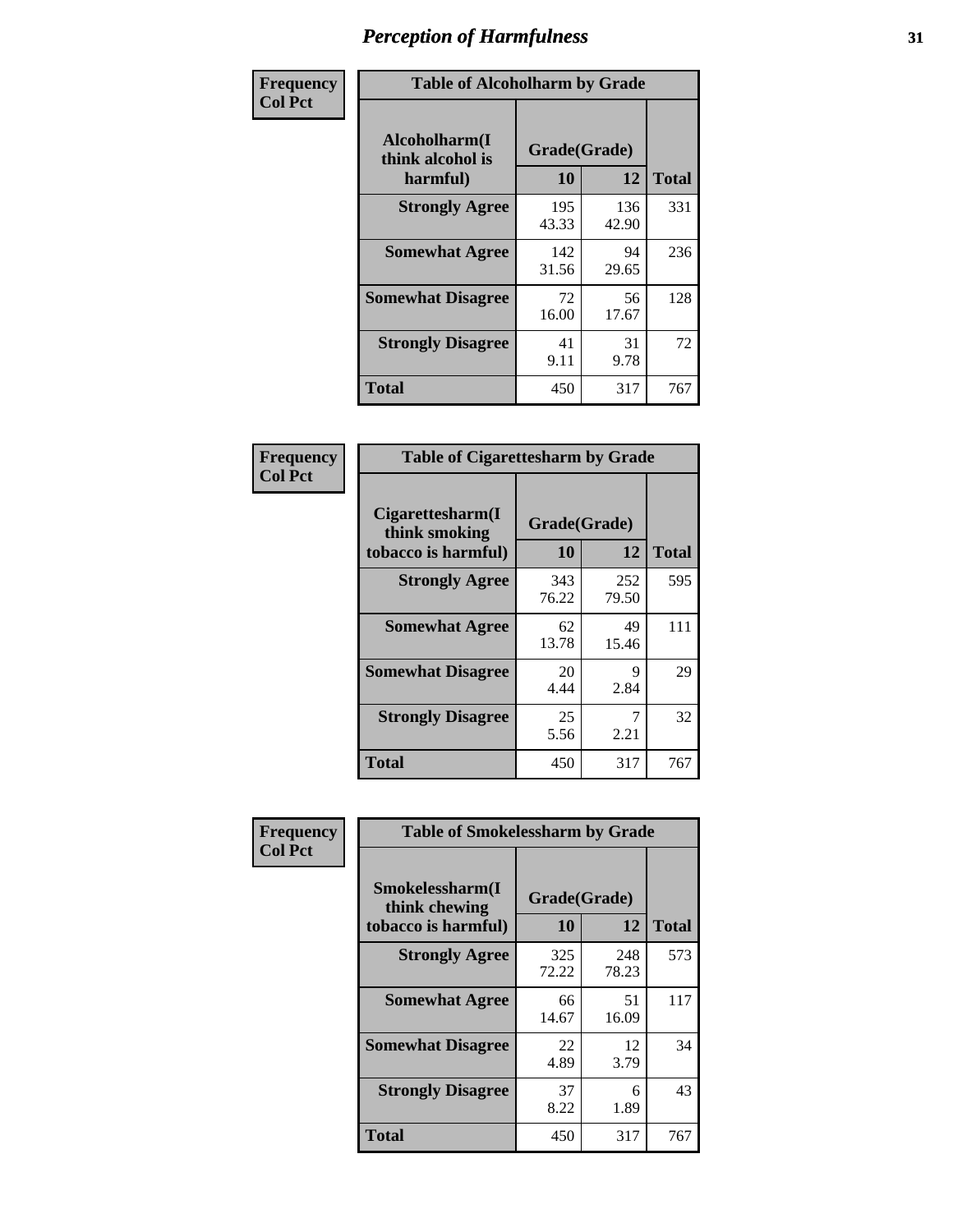| Frequency      | <b>Table of Marijuanaharm by Grade</b>            |                    |              |              |
|----------------|---------------------------------------------------|--------------------|--------------|--------------|
| <b>Col Pct</b> | Marijuanaharm(I<br>think marijuana is<br>harmful) | Grade(Grade)<br>10 | 12           | <b>Total</b> |
|                | <b>Strongly Agree</b>                             | 269<br>59.78       | 189<br>59.62 | 458          |
|                | <b>Somewhat Agree</b>                             | 64<br>14.22        | 46<br>14.51  | 110          |
|                | <b>Somewhat Disagree</b>                          | 45<br>10.00        | 35<br>11.04  | 80           |
|                | <b>Strongly Disagree</b>                          | 72<br>16.00        | 47<br>14.83  | 119          |
|                | <b>Total</b>                                      | 450                | 317          | 767          |

| <b>Table of Cocaineharm by Grade</b>          |                    |              |     |  |
|-----------------------------------------------|--------------------|--------------|-----|--|
| Cocaineharm(I<br>think cocaine is<br>harmful) | Grade(Grade)<br>10 | <b>Total</b> |     |  |
| <b>Strongly Agree</b>                         | 384<br>85.33       | 300<br>94.64 | 684 |  |
| <b>Somewhat Agree</b>                         | 31<br>6.89         | 6<br>1.89    | 37  |  |
| <b>Somewhat Disagree</b>                      | 4<br>0.89          | 0<br>0.00    | 4   |  |
| <b>Strongly Disagree</b>                      | 31<br>6.89         | 11<br>3.47   | 42  |  |
| <b>Total</b>                                  | 450                | 317          | 767 |  |

| Frequency      | <b>Table of Inhalantsharm by Grade</b>             |                    |              |              |  |
|----------------|----------------------------------------------------|--------------------|--------------|--------------|--|
| <b>Col Pct</b> | Inhalantsharm(I<br>think inhalants are<br>harmful) | Grade(Grade)<br>10 | 12           | <b>Total</b> |  |
|                | <b>Strongly Agree</b>                              | 373<br>82.89       | 294<br>92.74 | 667          |  |
|                | <b>Somewhat Agree</b>                              | 36<br>8.00         | 11<br>3.47   | 47           |  |
|                | <b>Somewhat Disagree</b>                           | 10<br>2.22         | 0<br>0.00    | 10           |  |
|                | <b>Strongly Disagree</b>                           | 31<br>6.89         | 12<br>3.79   | 43           |  |
|                | <b>Total</b>                                       | 450                | 317          | 767          |  |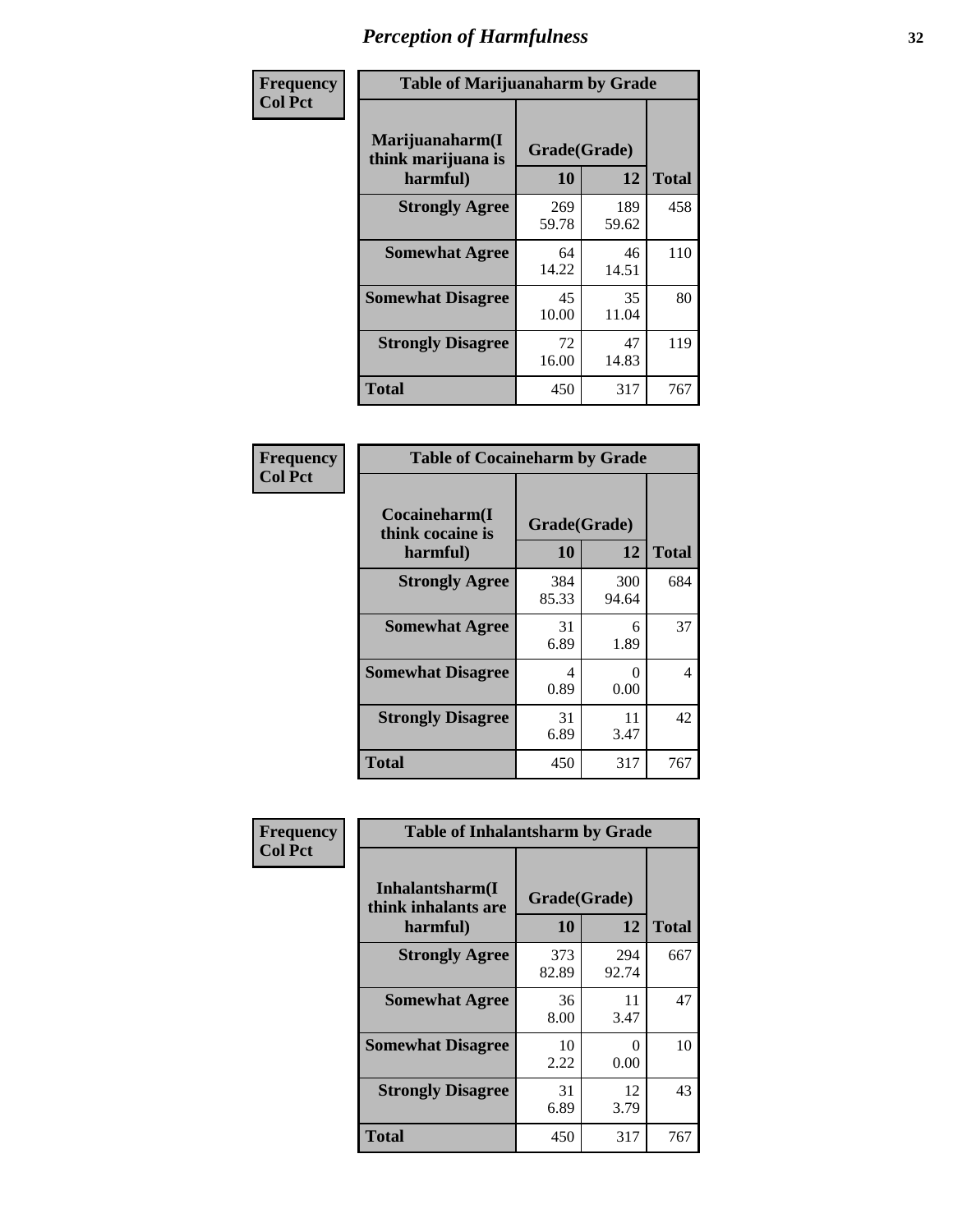| Frequency      | <b>Table of Steroidsharm by Grade</b>            |                    |              |              |
|----------------|--------------------------------------------------|--------------------|--------------|--------------|
| <b>Col Pct</b> | Steroidsharm(I<br>think steroids are<br>harmful) | Grade(Grade)<br>10 | 12           | <b>Total</b> |
|                | <b>Strongly Agree</b>                            | 323<br>71.78       | 261<br>82.33 | 584          |
|                | <b>Somewhat Agree</b>                            | 78<br>17.33        | 35<br>11.04  | 113          |
|                | <b>Somewhat Disagree</b>                         | 16<br>3.56         | 13<br>4.10   | 29           |
|                | <b>Strongly Disagree</b>                         | 33<br>7.33         | 8<br>2.52    | 41           |
|                | <b>Total</b>                                     | 450                | 317          | 767          |

| <b>Table of Ecstasyharm by Grade</b>          |                    |              |     |  |  |  |
|-----------------------------------------------|--------------------|--------------|-----|--|--|--|
| Ecstasyharm(I<br>think ecstasy is<br>harmful) | Grade(Grade)<br>10 | <b>Total</b> |     |  |  |  |
| <b>Strongly Agree</b>                         | 351<br>78.00       | 284<br>89.59 | 635 |  |  |  |
| <b>Somewhat Agree</b>                         | 44<br>9.78         | 16<br>5.05   | 60  |  |  |  |
| <b>Somewhat Disagree</b>                      | 11<br>2.44         | 5<br>1.58    | 16  |  |  |  |
| <b>Strongly Disagree</b>                      | 44<br>9.78         | 12<br>3.79   | 56  |  |  |  |
| <b>Total</b>                                  | 450                | 317          | 767 |  |  |  |

| Frequency      | <b>Table of Methharm by Grade</b>                            |                           |                       |              |  |
|----------------|--------------------------------------------------------------|---------------------------|-----------------------|--------------|--|
| <b>Col Pct</b> | <b>Methharm</b> (I think<br>methamphetamines<br>are harmful) | Grade(Grade)<br><b>10</b> | 12                    | <b>Total</b> |  |
|                | <b>Strongly Agree</b>                                        | 399<br>88.67              | 301<br>94.95          | 700          |  |
|                | <b>Somewhat Agree</b>                                        | 20<br>4.44                | $\mathcal{L}$<br>0.63 | 22           |  |
|                | <b>Somewhat Disagree</b>                                     | 3<br>0.67                 | 5<br>1.58             | 8            |  |
|                | <b>Strongly Disagree</b>                                     | 28<br>6.22                | 9<br>2.84             | 37           |  |
|                | <b>Total</b>                                                 | 450                       | 317                   | 767          |  |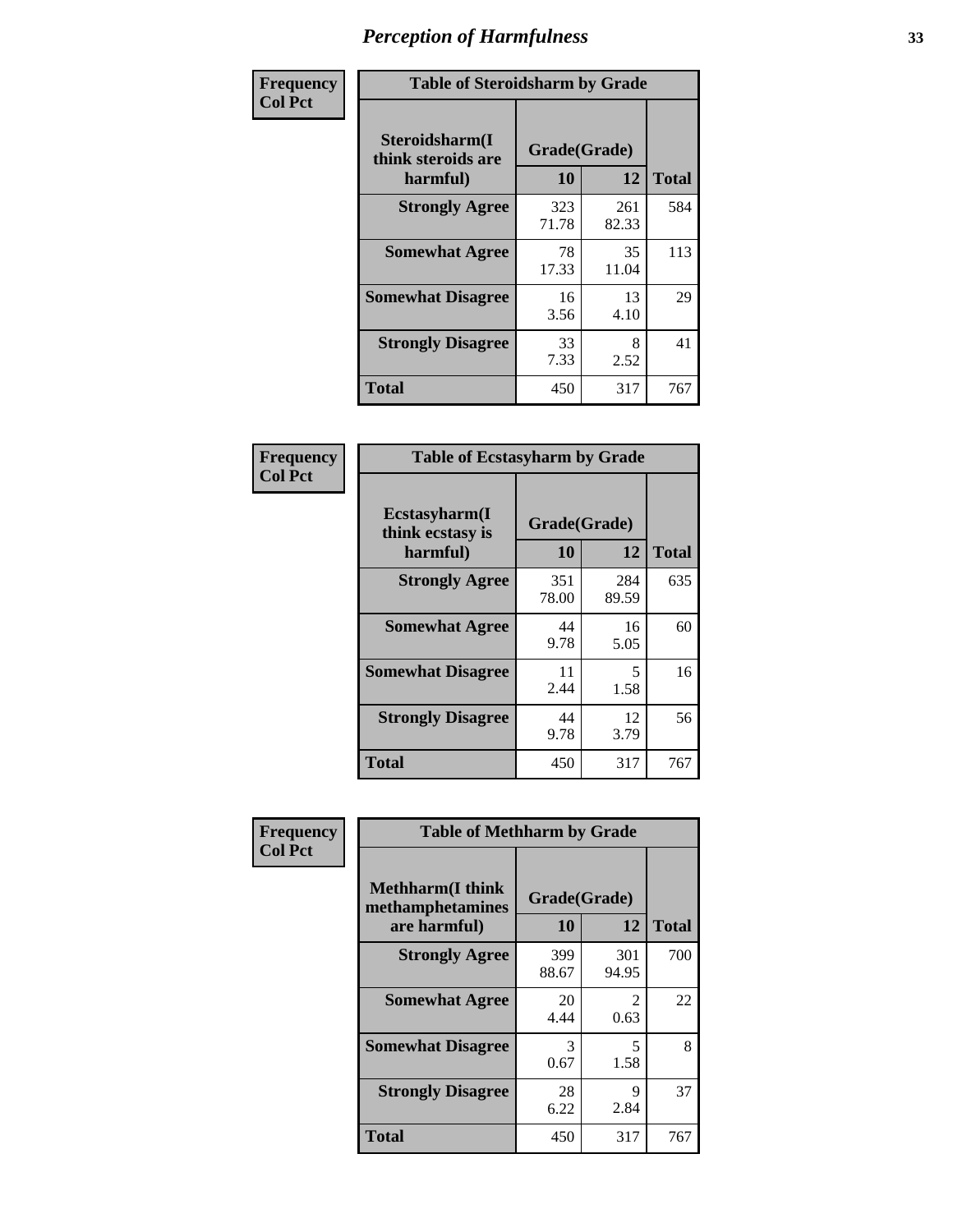| Frequency      | <b>Table of Hallucinogensharm by Grade</b>                 |                    |              |              |
|----------------|------------------------------------------------------------|--------------------|--------------|--------------|
| <b>Col Pct</b> | Hallucinogensharm(I<br>think hallucinogens<br>are harmful) | Grade(Grade)<br>10 | 12           | <b>Total</b> |
|                | <b>Strongly Agree</b>                                      | 370<br>82.22       | 287<br>90.54 | 657          |
|                | <b>Somewhat Agree</b>                                      | 37<br>8.22         | 11<br>3.47   | 48           |
|                | <b>Somewhat Disagree</b>                                   | 11<br>2.44         | 9<br>2.84    | 20           |
|                | <b>Strongly Disagree</b>                                   | 32<br>7.11         | 10<br>3.15   | 42           |
|                | <b>Total</b>                                               | 450                | 317          | 767          |

| <b>Table of Prescriptionharm by Grade</b>                                                 |                    |              |              |  |
|-------------------------------------------------------------------------------------------|--------------------|--------------|--------------|--|
| Prescriptionharm(I<br>think prescription<br>drugs not<br>prescribed to me<br>are harmful) | Grade(Grade)<br>10 | 12           | <b>Total</b> |  |
| <b>Strongly Agree</b>                                                                     | 293<br>65.11       | 229<br>72.24 | 522          |  |
| <b>Somewhat Agree</b>                                                                     | 74<br>16.44        | 59<br>18.61  | 133          |  |
| <b>Somewhat Disagree</b>                                                                  | 41<br>9.11         | 18<br>5.68   | 59           |  |
| <b>Strongly Disagree</b>                                                                  | 42<br>9.33         | 11<br>3.47   | 53           |  |
| <b>Total</b>                                                                              | 450                | 317          | 767          |  |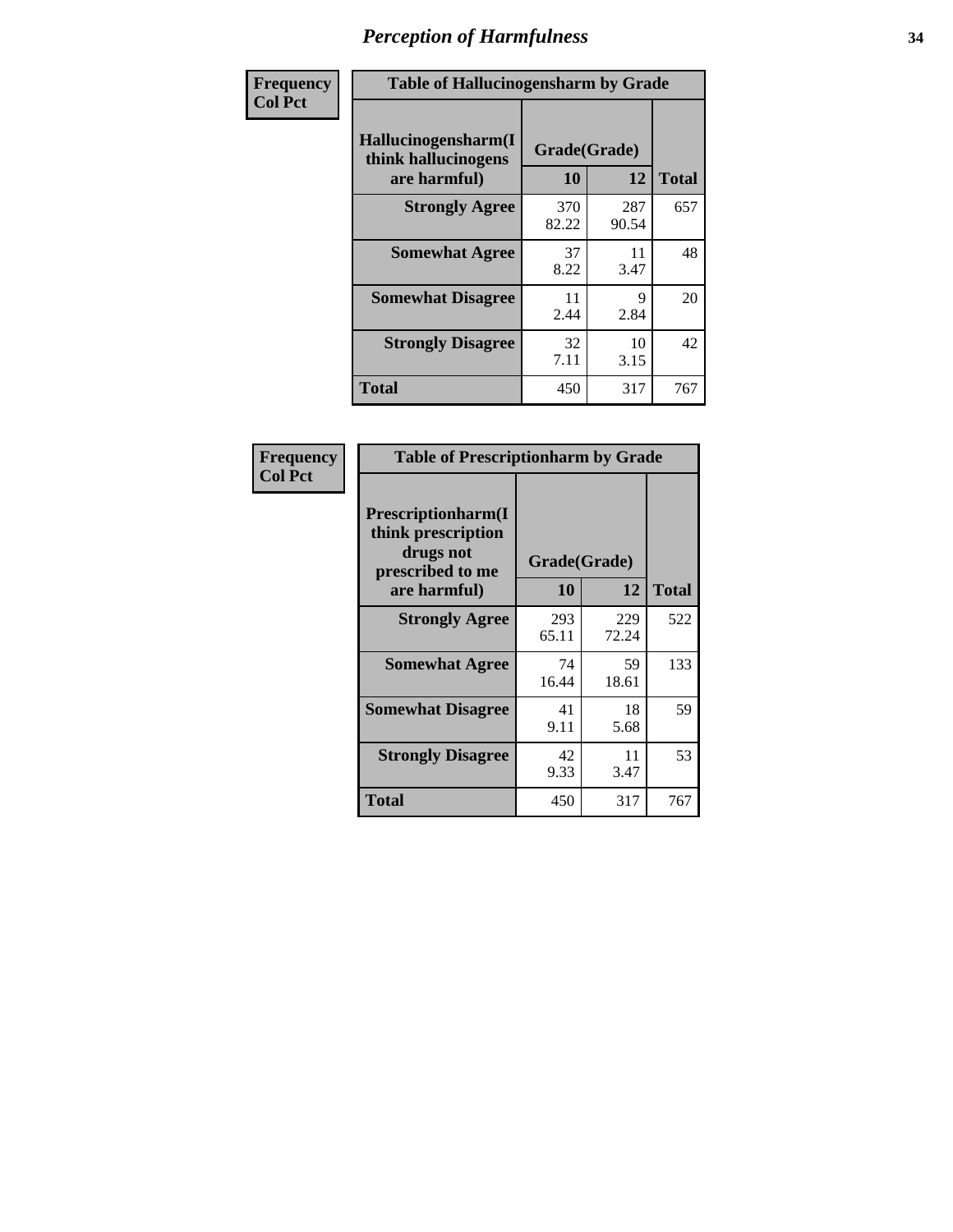# *Disapproval by Adults* **35**

| Frequency      | <b>Table of Alcoholadult by Grade</b>                                 |                    |              |              |  |
|----------------|-----------------------------------------------------------------------|--------------------|--------------|--------------|--|
| <b>Col Pct</b> | <b>Alcoholadult</b> (Adults<br>would disapprove if<br>I used alcohol) | Grade(Grade)<br>10 | 12           | <b>Total</b> |  |
|                | <b>Strongly Agree</b>                                                 | 228<br>50.67       | 152<br>47.95 | 380          |  |
|                | <b>Somewhat Agree</b>                                                 | 120<br>26.67       | 82<br>25.87  | 202          |  |
|                | <b>Somewhat Disagree</b>                                              | 68<br>15.11        | 62<br>19.56  | 130          |  |
|                | <b>Strongly Disagree</b>                                              | 34<br>7.56         | 21<br>6.62   | 55           |  |
|                | <b>Total</b>                                                          | 450                | 317          | 767          |  |

| <b>Table of Tobaccoadult by Grade</b>                                 |                    |              |              |  |  |
|-----------------------------------------------------------------------|--------------------|--------------|--------------|--|--|
| <b>Tobaccoadult</b> (Adults<br>would disapprove if<br>I used tobacco) | Grade(Grade)<br>10 | 12           | <b>Total</b> |  |  |
| <b>Strongly Agree</b>                                                 | 315<br>70.00       | 211<br>66.56 | 526          |  |  |
| <b>Somewhat Agree</b>                                                 | 68<br>15.11        | 47<br>14.83  | 115          |  |  |
| <b>Somewhat Disagree</b>                                              | 33<br>7.33         | 35<br>11.04  | 68           |  |  |
| <b>Strongly Disagree</b>                                              | 34<br>7.56         | 24<br>7.57   | 58           |  |  |
| <b>Total</b>                                                          | 450                | 317          | 767          |  |  |

| Frequency      | <b>Table of Marijuanaadult by Grade</b>                           |                    |              |              |  |
|----------------|-------------------------------------------------------------------|--------------------|--------------|--------------|--|
| <b>Col Pct</b> | Marijuanaadult(Adults<br>would disapprove if I<br>used marijuana) | Grade(Grade)<br>10 | 12           | <b>Total</b> |  |
|                | <b>Strongly Agree</b>                                             | 346<br>76.89       | 259<br>81.70 | 605          |  |
|                | <b>Somewhat Agree</b>                                             | 52<br>11.56        | 33<br>10.41  | 85           |  |
|                | <b>Somewhat Disagree</b>                                          | 25<br>5.56         | 9<br>2.84    | 34           |  |
|                | <b>Strongly Disagree</b>                                          | 27<br>6.00         | 16<br>5.05   | 43           |  |
|                | <b>Total</b>                                                      | 450                | 317          | 767          |  |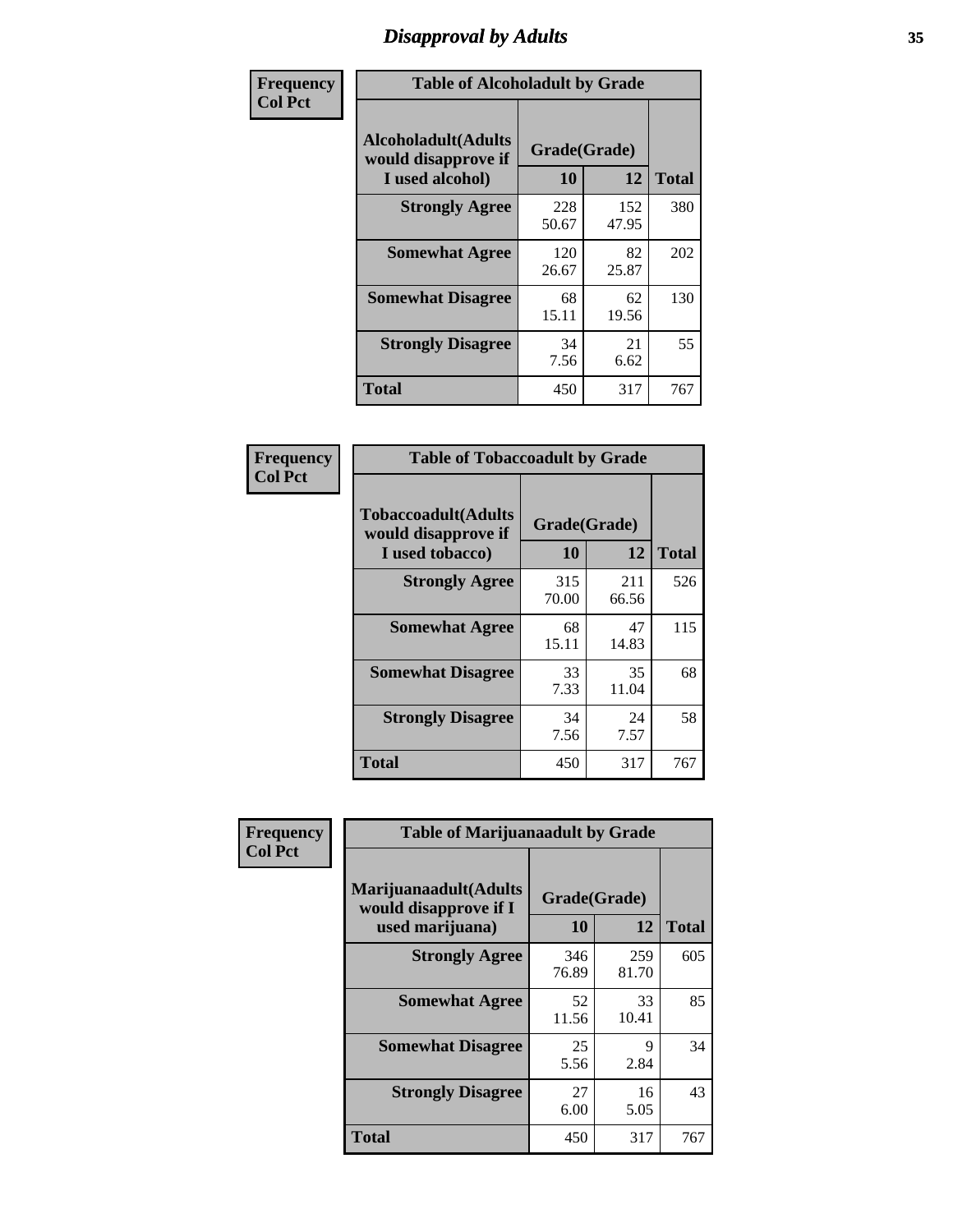# *Disapproval by Adults* **36**

| Frequency      | <b>Table of Otherdrugadult by Grade</b>                |              |              |              |  |
|----------------|--------------------------------------------------------|--------------|--------------|--------------|--|
| <b>Col Pct</b> | <b>Otherdrugadult</b> (Adults<br>would disapprove if I | Grade(Grade) |              |              |  |
|                | used other drugs)                                      | 10           | 12           | <b>Total</b> |  |
|                | <b>Strongly Agree</b>                                  | 386<br>85.78 | 295<br>93.06 | 681          |  |
|                | <b>Somewhat Agree</b>                                  | 32<br>7.11   | 3<br>0.95    | 35           |  |
|                | <b>Somewhat Disagree</b>                               | 8<br>1.78    | 5<br>1.58    | 13           |  |
|                | <b>Strongly Disagree</b>                               | 24<br>5.33   | 14<br>4.42   | 38           |  |
|                | <b>Total</b>                                           | 450          | 317          | 767          |  |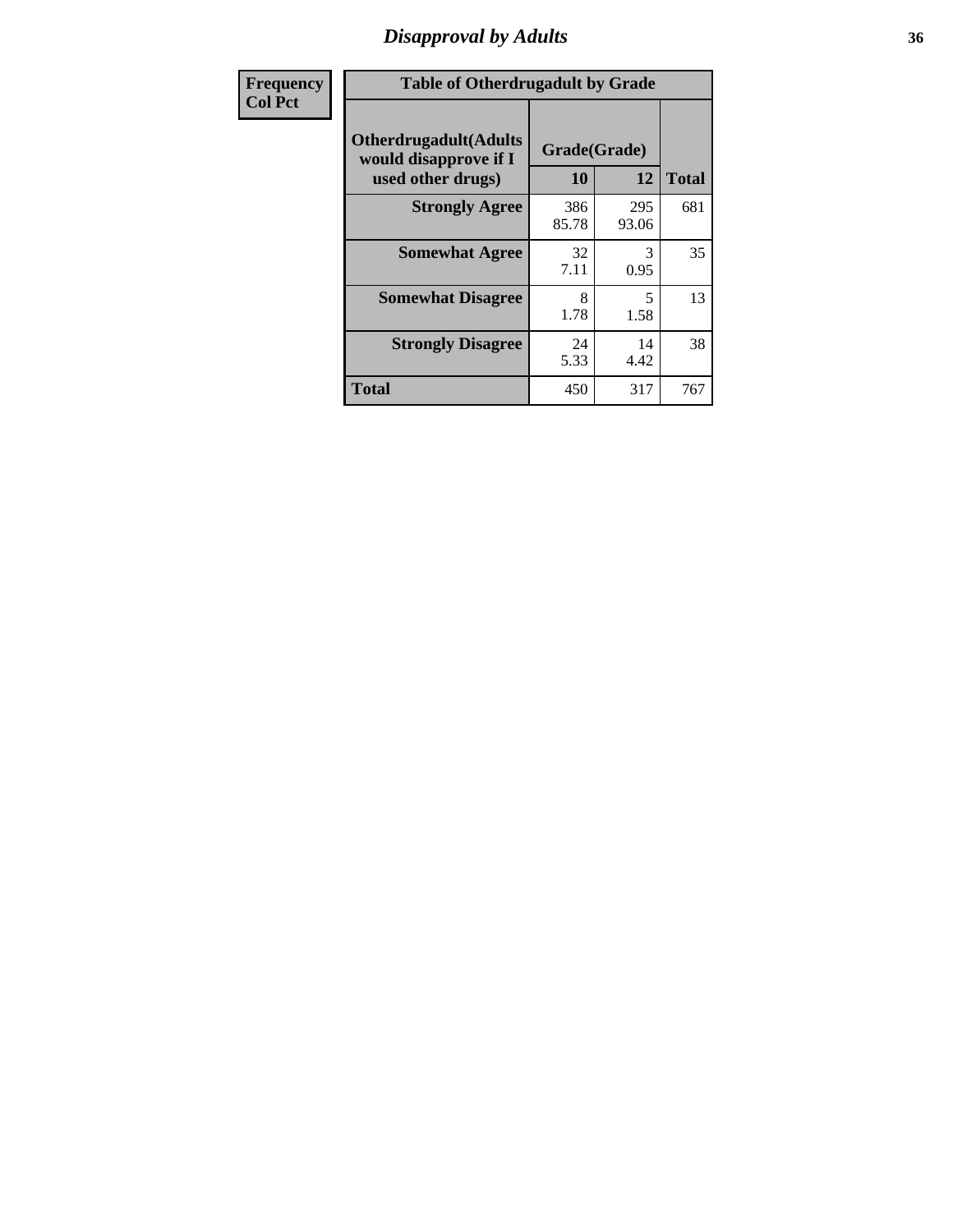# *Disapproval by Peers* **37**

| Frequency      | <b>Table of Alcoholpeer by Grade</b>                    |              |              |              |
|----------------|---------------------------------------------------------|--------------|--------------|--------------|
| <b>Col Pct</b> | Alcoholpeer(My<br>friends would<br>disapprove if I used | Grade(Grade) |              |              |
|                | alcohol)                                                | 10           | 12           | <b>Total</b> |
|                | <b>Strongly Agree</b>                                   | 91<br>20.22  | 42<br>13.25  | 133          |
|                | <b>Somewhat Agree</b>                                   | 85<br>18.89  | 54<br>17.03  | 139          |
|                | <b>Somewhat Disagree</b>                                | 114<br>25.33 | 85<br>26.81  | 199          |
|                | <b>Strongly Disagree</b>                                | 160<br>35.56 | 136<br>42.90 | 296          |
|                | Total                                                   | 450          | 317          | 767          |

| Frequency      | <b>Table of Tobaccopeer by Grade</b>                                |                    |              |              |
|----------------|---------------------------------------------------------------------|--------------------|--------------|--------------|
| <b>Col Pct</b> | Tobaccopeer(My<br>friends would<br>disapprove if I used<br>tobacco) | Grade(Grade)<br>10 | 12           | <b>Total</b> |
|                | <b>Strongly Agree</b>                                               | 181<br>40.22       | 103<br>32.49 | 284          |
|                | <b>Somewhat Agree</b>                                               | 80<br>17.78        | 61<br>19.24  | 141          |
|                | <b>Somewhat Disagree</b>                                            | 76<br>16.89        | 57<br>17.98  | 133          |
|                | <b>Strongly Disagree</b>                                            | 113<br>25.11       | 96<br>30.28  | 209          |
|                | <b>Total</b>                                                        | 450                | 317          | 767          |

| cy | <b>Table of Marijuanapeer by Grade</b>                                  |                    |              |              |  |
|----|-------------------------------------------------------------------------|--------------------|--------------|--------------|--|
|    | Marijuanapeer(My<br>friends would<br>disapprove if I used<br>marijuana) | Grade(Grade)<br>10 | 12           | <b>Total</b> |  |
|    | <b>Strongly Agree</b>                                                   | 175<br>38.89       | 114<br>35.96 | 289          |  |
|    | <b>Somewhat Agree</b>                                                   | 68<br>15.11        | 57<br>17.98  | 125          |  |
|    | <b>Somewhat Disagree</b>                                                | 79<br>17.56        | 52<br>16.40  | 131          |  |

| Frequenc |
|----------|
|          |
| Col Pet  |
|          |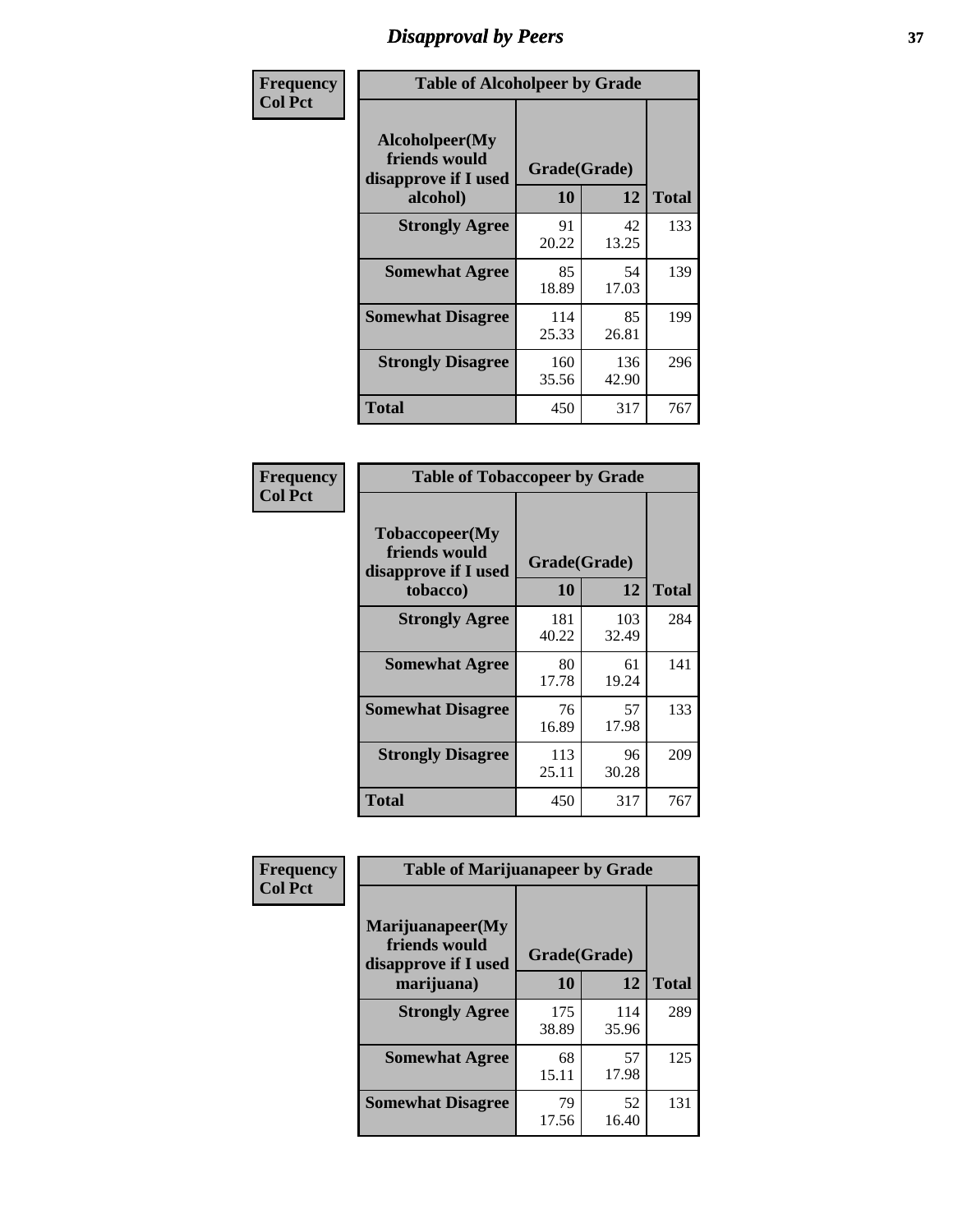# *Disapproval by Peers* **38**

| Frequency<br><b>Col Pct</b> | <b>Table of Marijuanapeer by Grade</b>                                  |                    |             |              |
|-----------------------------|-------------------------------------------------------------------------|--------------------|-------------|--------------|
|                             | Marijuanapeer(My<br>friends would<br>disapprove if I used<br>marijuana) | Grade(Grade)<br>10 | 12          | <b>Total</b> |
|                             | <b>Strongly Disagree</b>                                                | 128<br>28.44       | 94<br>29.65 | 222          |
|                             | Total                                                                   | 450                | 317         | 767          |

| Frequency      | <b>Table of Otherdrugpeer by Grade</b>                                    |                    |              |              |
|----------------|---------------------------------------------------------------------------|--------------------|--------------|--------------|
| <b>Col Pct</b> | Otherdrugpeer(My<br>friends would<br>disapprove if I used<br>other drugs) | Grade(Grade)<br>10 | 12           | <b>Total</b> |
|                | <b>Strongly Agree</b>                                                     | 237<br>52.67       | 184<br>58.04 | 421          |
|                | <b>Somewhat Agree</b>                                                     | 62<br>13.78        | 50<br>15.77  | 112          |
|                | <b>Somewhat Disagree</b>                                                  | 59<br>13.11        | 33<br>10.41  | 92           |
|                | <b>Strongly Disagree</b>                                                  | 92<br>20.44        | 50<br>15.77  | 142          |
|                | <b>Total</b>                                                              | 450                | 317          | 767          |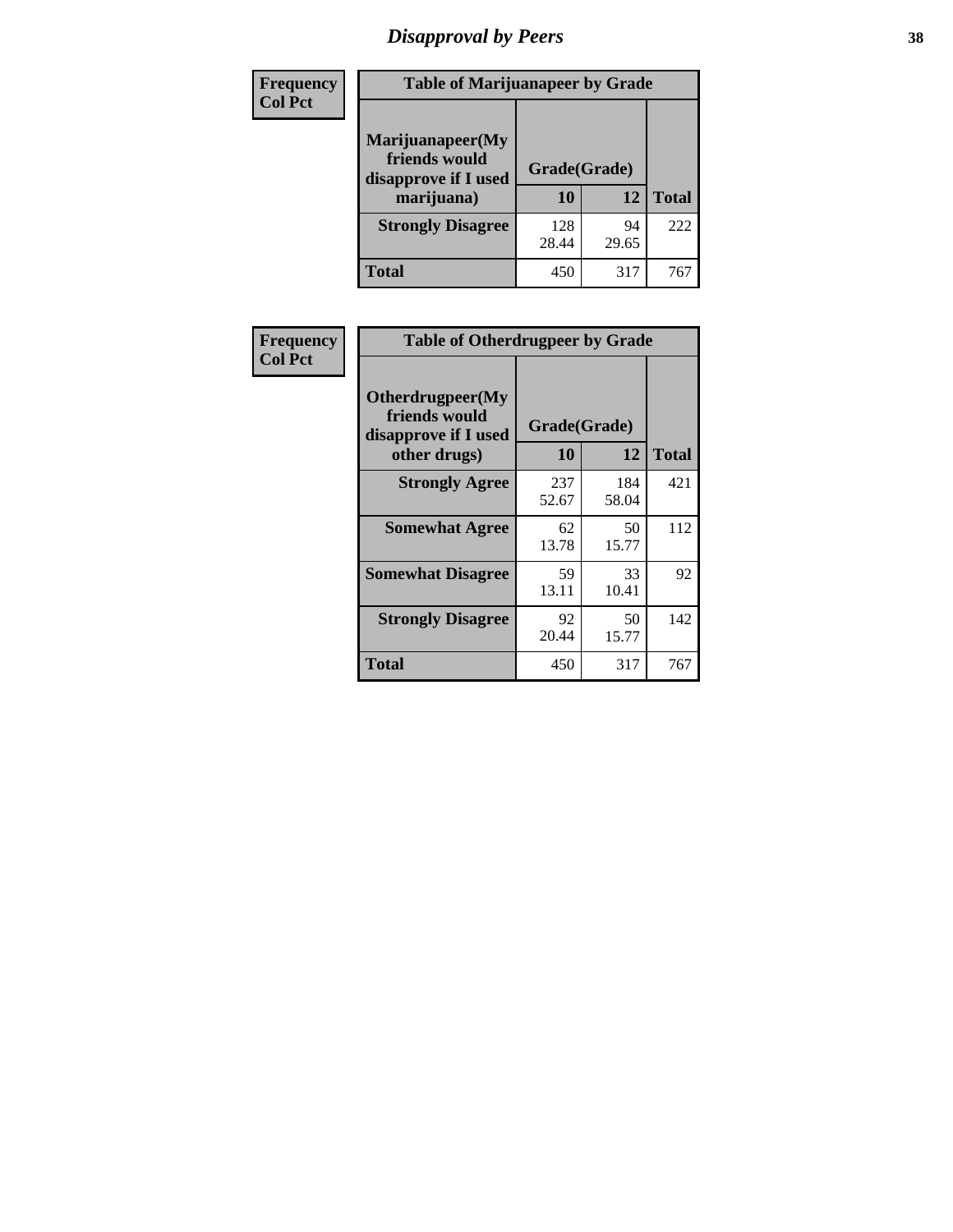| Frequency      | <b>Table of Alcohollocation1 by Grade</b>      |              |              |              |
|----------------|------------------------------------------------|--------------|--------------|--------------|
| <b>Col Pct</b> | Grade(Grade)<br><b>Alcohollocation1(Places</b> |              |              |              |
|                | <b>Friends Use Alcohol)</b>                    | 10           | 12           | <b>Total</b> |
|                |                                                | 289<br>64.22 | 249<br>78.55 | 538          |
|                | Do Not Use                                     | 161<br>35.78 | 68<br>21.45  | 229          |
|                | <b>Total</b>                                   | 450          | 317          | 767          |

| <b>Frequency</b> | <b>Table of Alcohollocation2 by Grade</b> |              |              |              |
|------------------|-------------------------------------------|--------------|--------------|--------------|
| <b>Col Pct</b>   | <b>Alcohollocation2(Places</b>            | Grade(Grade) |              |              |
|                  | <b>Friends Use Alcohol)</b>               | 10           | 12           | <b>Total</b> |
|                  |                                           | 234<br>52.00 | 153<br>48.26 | 387          |
|                  | Home                                      | 216<br>48.00 | 164<br>51.74 | 380          |
|                  | <b>Total</b>                              | 450          | 317          | 767          |

| Frequency<br><b>Col Pct</b> | <b>Table of Alcohollocation 3 by Grade</b>                    |                    |              |              |
|-----------------------------|---------------------------------------------------------------|--------------------|--------------|--------------|
|                             | <b>Alcohollocation3(Places</b><br><b>Friends Use Alcohol)</b> | Grade(Grade)<br>10 | 12           | <b>Total</b> |
|                             |                                                               | 399<br>88.67       | 295<br>93.06 | 694          |
|                             | <b>School</b>                                                 | 51<br>11.33        | 22<br>6.94   | 73           |
|                             | Total                                                         | 450                | 317          | 767          |

| <b>Frequency</b> | <b>Table of Alcohollocation4 by Grade</b> |              |              |              |
|------------------|-------------------------------------------|--------------|--------------|--------------|
| <b>Col Pct</b>   | <b>Alcohollocation4(Places</b>            | Grade(Grade) |              |              |
|                  | <b>Friends Use Alcohol)</b>               | 10           | 12           | <b>Total</b> |
|                  |                                           | 376<br>83.56 | 261<br>82.33 | 637          |
|                  | Car                                       | 74<br>16.44  | 56<br>17.67  | 130          |
|                  | <b>Total</b>                              | 450          | 317          | 767          |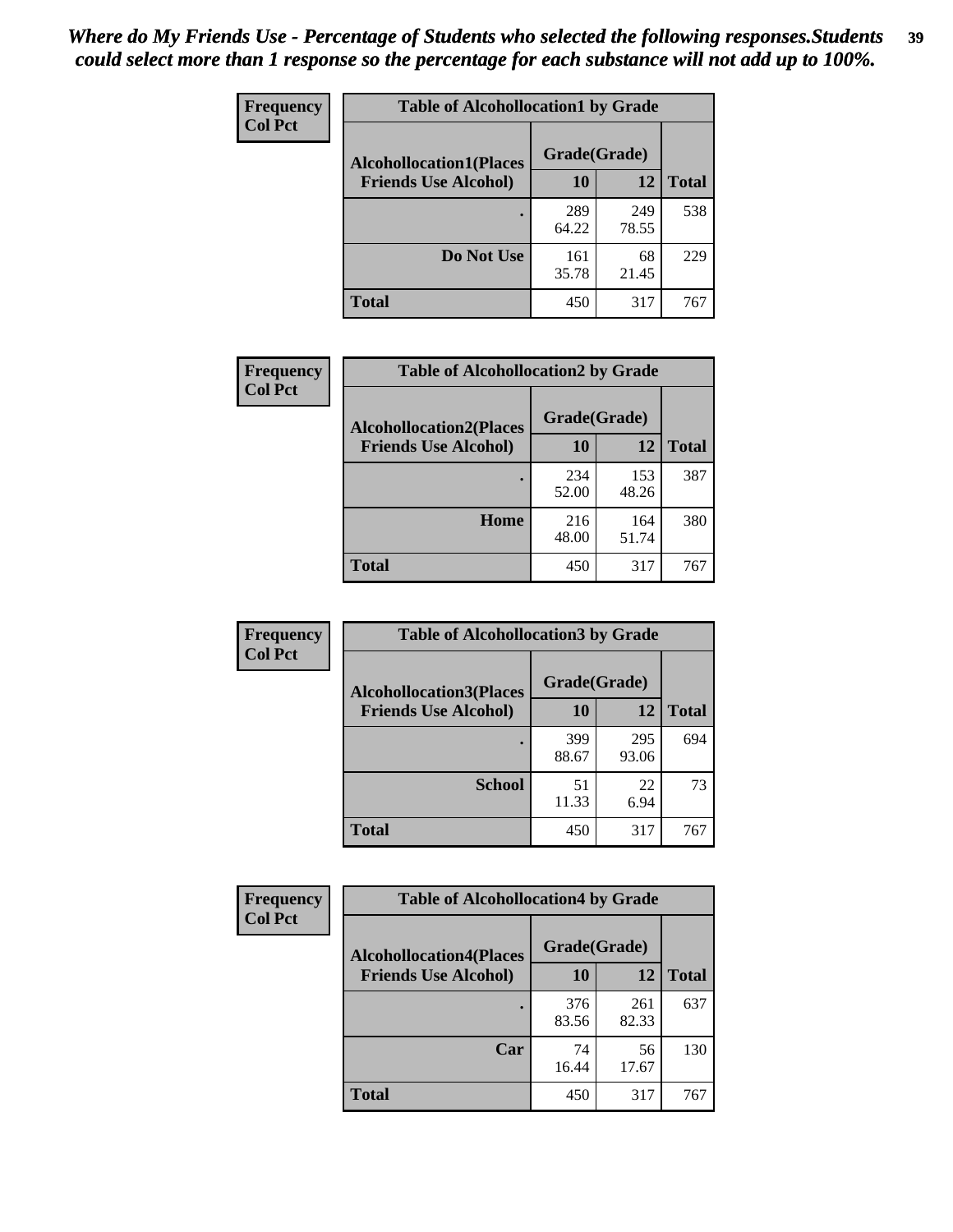| <b>Frequency</b><br><b>Col Pct</b> | <b>Table of Alcohollocation5 by Grade</b> |              |              |              |
|------------------------------------|-------------------------------------------|--------------|--------------|--------------|
|                                    | <b>Alcohollocation5</b> (Places           | Grade(Grade) |              |              |
|                                    | <b>Friends Use Alcohol)</b>               | 10           | 12           | <b>Total</b> |
|                                    |                                           | 212<br>47.11 | 93<br>29.34  | 305          |
|                                    | <b>Friend's House</b>                     | 238<br>52.89 | 224<br>70.66 | 462          |
|                                    | <b>Total</b>                              | 450          | 317          | 767          |

| <b>Frequency</b> | <b>Table of Alcohollocation6 by Grade</b>                     |                    |              |              |
|------------------|---------------------------------------------------------------|--------------------|--------------|--------------|
| <b>Col Pct</b>   | <b>Alcohollocation6(Places</b><br><b>Friends Use Alcohol)</b> | Grade(Grade)<br>10 | <b>12</b>    | <b>Total</b> |
|                  |                                                               | 310<br>68.89       | 192<br>60.57 | 502          |
|                  | <b>Other</b>                                                  | 140<br>31.11       | 125<br>39.43 | 265          |
|                  | <b>Total</b>                                                  | 450                | 317          | 767          |

| Frequency      | <b>Table of Tobaccolocation1 by Grade</b> |              |              |              |
|----------------|-------------------------------------------|--------------|--------------|--------------|
| <b>Col Pct</b> | <b>Tobaccolocation1(Places</b>            | Grade(Grade) |              |              |
|                | <b>Friends Use Tobacco)</b>               | 10           | 12           | <b>Total</b> |
|                |                                           | 226<br>50.22 | 181<br>57.10 | 407          |
|                | Do Not Use                                | 224<br>49.78 | 136<br>42.90 | 360          |
|                | <b>Total</b>                              | 450          | 317          | 767          |

| <b>Frequency</b> | <b>Table of Tobaccolocation2 by Grade</b> |              |              |              |  |
|------------------|-------------------------------------------|--------------|--------------|--------------|--|
| <b>Col Pct</b>   | <b>Tobaccolocation2(Places</b>            | Grade(Grade) |              |              |  |
|                  | <b>Friends Use Tobacco)</b>               | 10           | 12           | <b>Total</b> |  |
|                  |                                           | 279<br>62.00 | 167<br>52.68 | 446          |  |
|                  | Home                                      | 171<br>38.00 | 150<br>47.32 | 321          |  |
|                  | <b>Total</b>                              | 450          | 317          | 767          |  |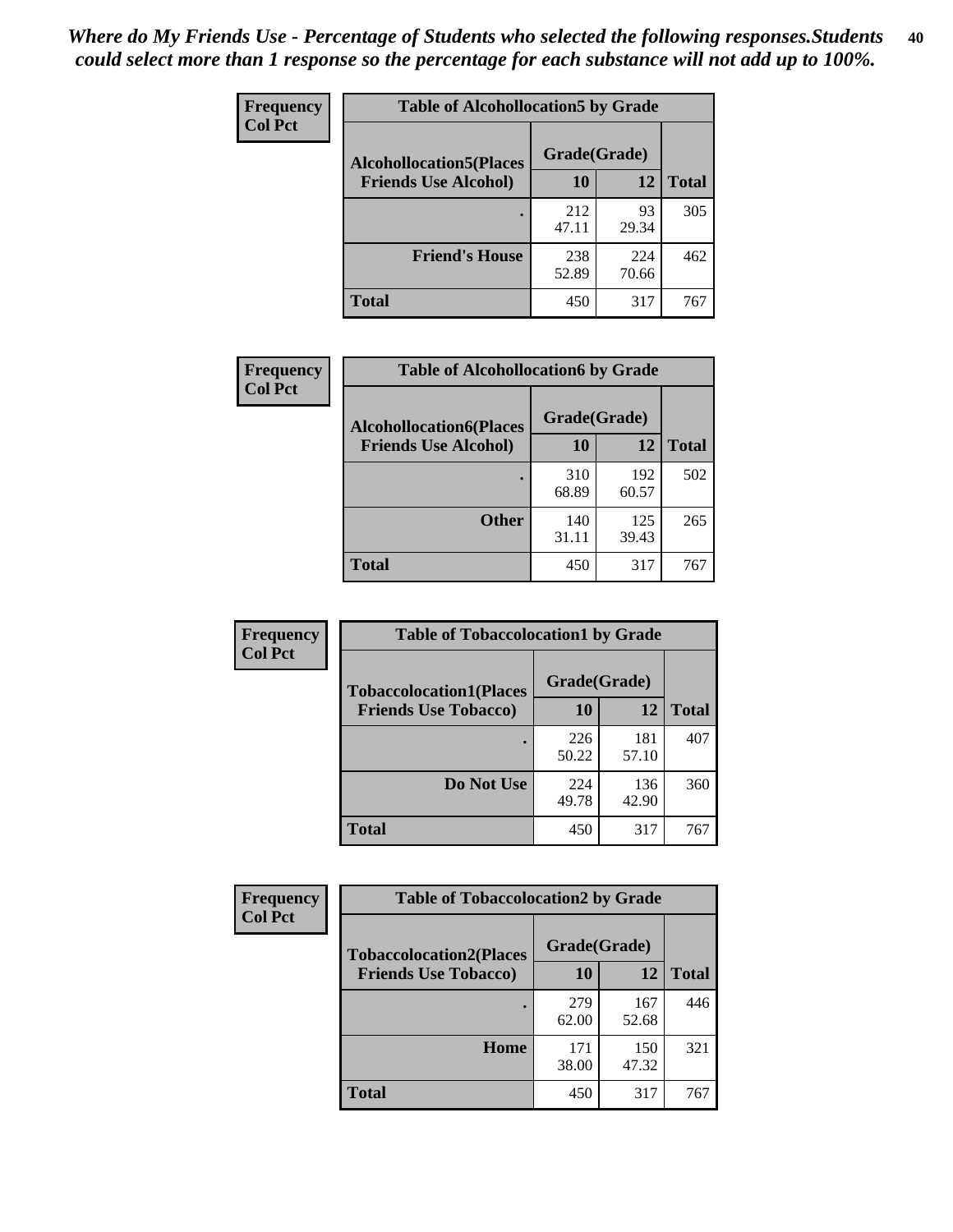| Frequency      | <b>Table of Tobaccolocation3 by Grade</b> |              |              |              |
|----------------|-------------------------------------------|--------------|--------------|--------------|
| <b>Col Pct</b> | <b>Tobaccolocation3(Places</b>            | Grade(Grade) |              |              |
|                | <b>Friends Use Tobacco)</b>               | 10           | 12           | <b>Total</b> |
|                |                                           | 319<br>70.89 | 232<br>73.19 | 551          |
|                | <b>School</b>                             | 131<br>29.11 | 85<br>26.81  | 216          |
|                | <b>Total</b>                              | 450          | 317          | 767          |

| Frequency      | <b>Table of Tobaccolocation4 by Grade</b> |              |              |              |
|----------------|-------------------------------------------|--------------|--------------|--------------|
| <b>Col Pct</b> | <b>Tobaccolocation4(Places</b>            | Grade(Grade) |              |              |
|                | <b>Friends Use Tobacco)</b>               | 10           | <b>12</b>    | <b>Total</b> |
|                |                                           | 315<br>70.00 | 166<br>52.37 | 481          |
|                | Car                                       | 135<br>30.00 | 151<br>47.63 | 286          |
|                | <b>Total</b>                              | 450          | 317          | 767          |

| Frequency      | <b>Table of Tobaccolocation5 by Grade</b>                     |                    |              |              |
|----------------|---------------------------------------------------------------|--------------------|--------------|--------------|
| <b>Col Pct</b> | <b>Tobaccolocation5(Places</b><br><b>Friends Use Tobacco)</b> | Grade(Grade)<br>10 | 12           | <b>Total</b> |
|                |                                                               | 279<br>62.00       | 159<br>50.16 | 438          |
|                | <b>Friend's House</b>                                         | 171<br>38.00       | 158<br>49.84 | 329          |
|                | <b>Total</b>                                                  | 450                | 317          | 767          |

| Frequency      | <b>Table of Tobaccolocation6 by Grade</b> |              |              |              |
|----------------|-------------------------------------------|--------------|--------------|--------------|
| <b>Col Pct</b> | <b>Tobaccolocation6(Places</b>            | Grade(Grade) |              |              |
|                | <b>Friends Use Tobacco)</b>               | 10           | 12           | <b>Total</b> |
|                |                                           | 319<br>70.89 | 193<br>60.88 | 512          |
|                | <b>Other</b>                              | 131<br>29.11 | 124<br>39.12 | 255          |
|                | <b>Total</b>                              | 450          | 317          | 767          |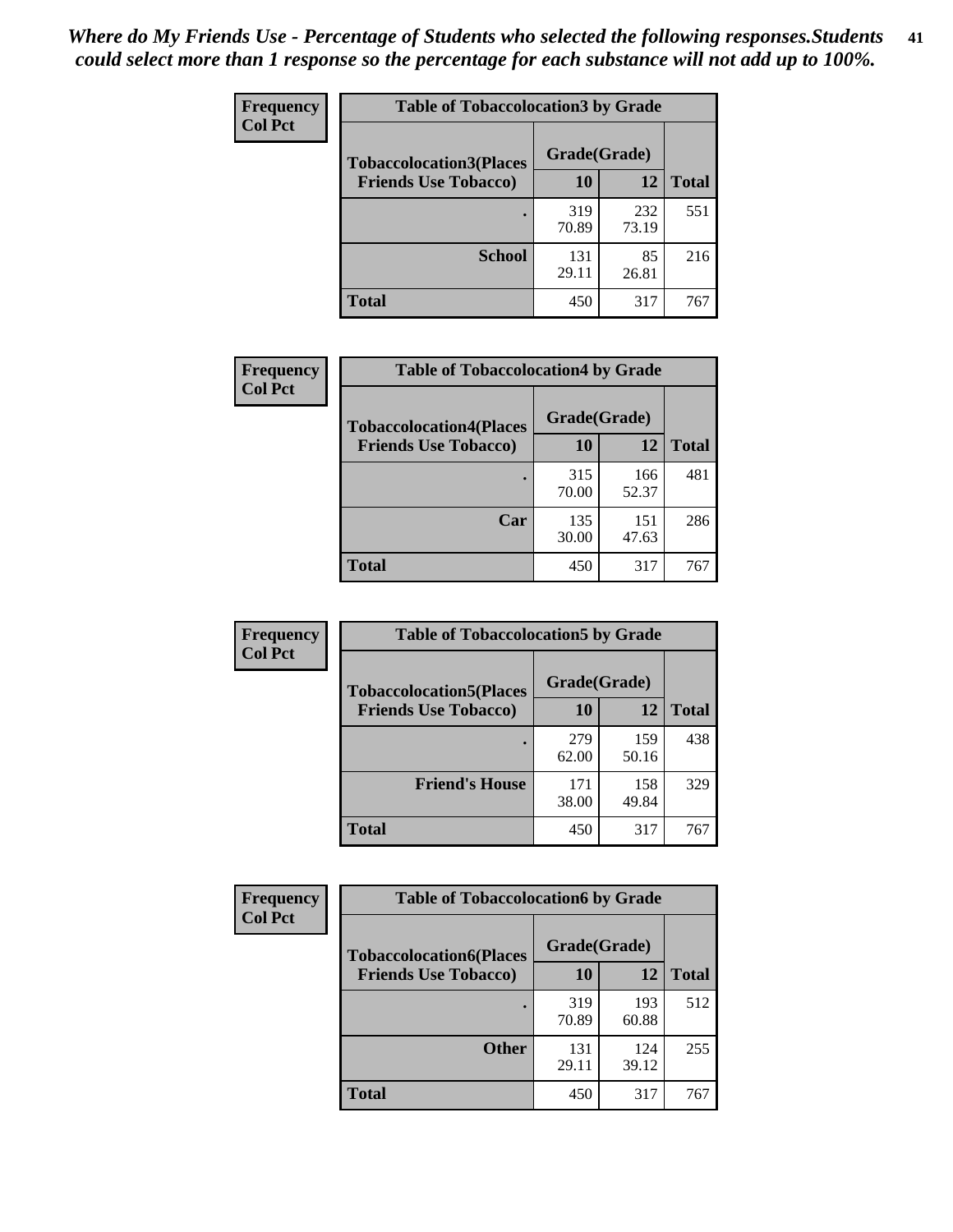| <b>Frequency</b> | <b>Table of Marijuanalocation1 by Grade</b> |              |              |              |
|------------------|---------------------------------------------|--------------|--------------|--------------|
| <b>Col Pct</b>   | <b>Marijuanalocation1(Places</b>            | Grade(Grade) |              |              |
|                  | <b>Friends Use Marijuana</b> )              | 10           | 12           | <b>Total</b> |
|                  |                                             | 227<br>50.44 | 173<br>54.57 | 400          |
|                  | Do Not Use                                  | 223<br>49.56 | 144<br>45.43 | 367          |
|                  | <b>Total</b>                                | 450          | 317          | 767          |

| <b>Frequency</b> | <b>Table of Marijuanalocation2 by Grade</b>                        |                    |              |              |
|------------------|--------------------------------------------------------------------|--------------------|--------------|--------------|
| <b>Col Pct</b>   | <b>Marijuanalocation2(Places</b><br><b>Friends Use Marijuana</b> ) | Grade(Grade)<br>10 | 12           | <b>Total</b> |
|                  |                                                                    | 287<br>63.78       | 186<br>58.68 | 473          |
|                  | Home                                                               | 163<br>36.22       | 131<br>41.32 | 294          |
|                  | <b>Total</b>                                                       | 450                | 317          | 767          |

| <b>Frequency</b><br><b>Col Pct</b> | <b>Table of Marijuanalocation3 by Grade</b> |              |              |              |
|------------------------------------|---------------------------------------------|--------------|--------------|--------------|
|                                    | <b>Marijuanalocation3</b> (Places           | Grade(Grade) |              |              |
|                                    | <b>Friends Use Marijuana</b> )              | <b>10</b>    | 12           | <b>Total</b> |
|                                    |                                             | 380<br>84.44 | 278<br>87.70 | 658          |
|                                    | <b>School</b>                               | 70<br>15.56  | 39<br>12.30  | 109          |
|                                    | <b>Total</b>                                | 450          | 317          | 767          |

| <b>Frequency</b><br><b>Col Pct</b> | <b>Table of Marijuanalocation4 by Grade</b> |              |                     |              |  |
|------------------------------------|---------------------------------------------|--------------|---------------------|--------------|--|
|                                    | <b>Marijuanalocation4(Places</b>            | Grade(Grade) |                     |              |  |
|                                    | <b>Friends Use Marijuana</b> )              | <b>10</b>    | 12                  | <b>Total</b> |  |
|                                    |                                             | 332<br>73.78 | <b>200</b><br>63.09 | 532          |  |
|                                    | Car                                         | 118<br>26.22 | 117<br>36.91        | 235          |  |
|                                    | Total                                       | 450          | 317                 | 767          |  |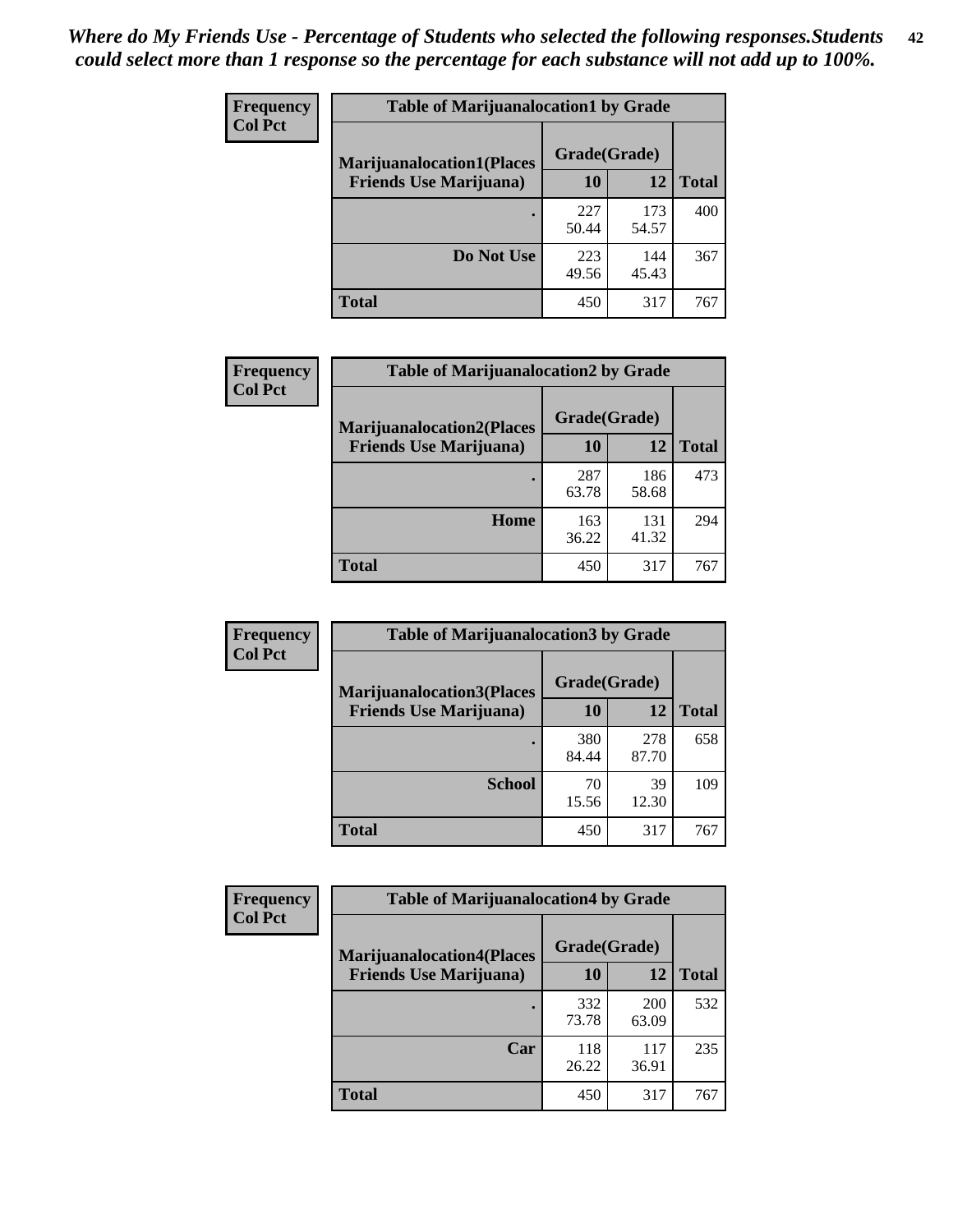| <b>Frequency</b> | <b>Table of Marijuanalocation5 by Grade</b> |              |              |              |
|------------------|---------------------------------------------|--------------|--------------|--------------|
| <b>Col Pct</b>   | <b>Marijuanalocation5</b> (Places           | Grade(Grade) |              |              |
|                  | <b>Friends Use Marijuana</b> )              | 10           | 12           | <b>Total</b> |
|                  |                                             | 273<br>60.67 | 156<br>49.21 | 429          |
|                  | <b>Friend's House</b>                       | 177<br>39.33 | 161<br>50.79 | 338          |
|                  | <b>Total</b>                                | 450          | 317          | 767          |

| <b>Frequency</b> | <b>Table of Marijuanalocation6 by Grade</b>                        |                    |              |              |
|------------------|--------------------------------------------------------------------|--------------------|--------------|--------------|
| <b>Col Pct</b>   | <b>Marijuanalocation6(Places</b><br><b>Friends Use Marijuana</b> ) | Grade(Grade)<br>10 | 12           | <b>Total</b> |
|                  |                                                                    | 314<br>69.78       | 212<br>66.88 | 526          |
|                  | <b>Other</b>                                                       | 136<br>30.22       | 105<br>33.12 | 241          |
|                  | <b>Total</b>                                                       | 450                | 317          | 767          |

| <b>Frequency</b> | <b>Table of Otherdruglocation1 by Grade</b>                          |              |              |              |
|------------------|----------------------------------------------------------------------|--------------|--------------|--------------|
| <b>Col Pct</b>   | <b>Otherdruglocation1(Places</b><br><b>Friends Use Other Illegal</b> | Grade(Grade) |              |              |
|                  | Drugs)                                                               | 10           | 12           | <b>Total</b> |
|                  |                                                                      | 149<br>33.11 | 89<br>28.08  | 238          |
|                  | Do Not Use                                                           | 301<br>66.89 | 228<br>71.92 | 529          |
|                  | <b>Total</b>                                                         | 450          | 317          | 767          |

| <b>Frequency</b> | <b>Table of Otherdruglocation2 by Grade</b>                           |              |              |              |
|------------------|-----------------------------------------------------------------------|--------------|--------------|--------------|
| <b>Col Pct</b>   | <b>Otherdruglocation2(Places)</b><br><b>Friends Use Other Illegal</b> | Grade(Grade) |              |              |
|                  | Drugs)                                                                | 10           | 12           | <b>Total</b> |
|                  |                                                                       | 350<br>77.78 | 255<br>80.44 | 605          |
|                  | Home                                                                  | 100<br>22.22 | 62<br>19.56  | 162          |
|                  | <b>Total</b>                                                          | 450          | 317          | 767          |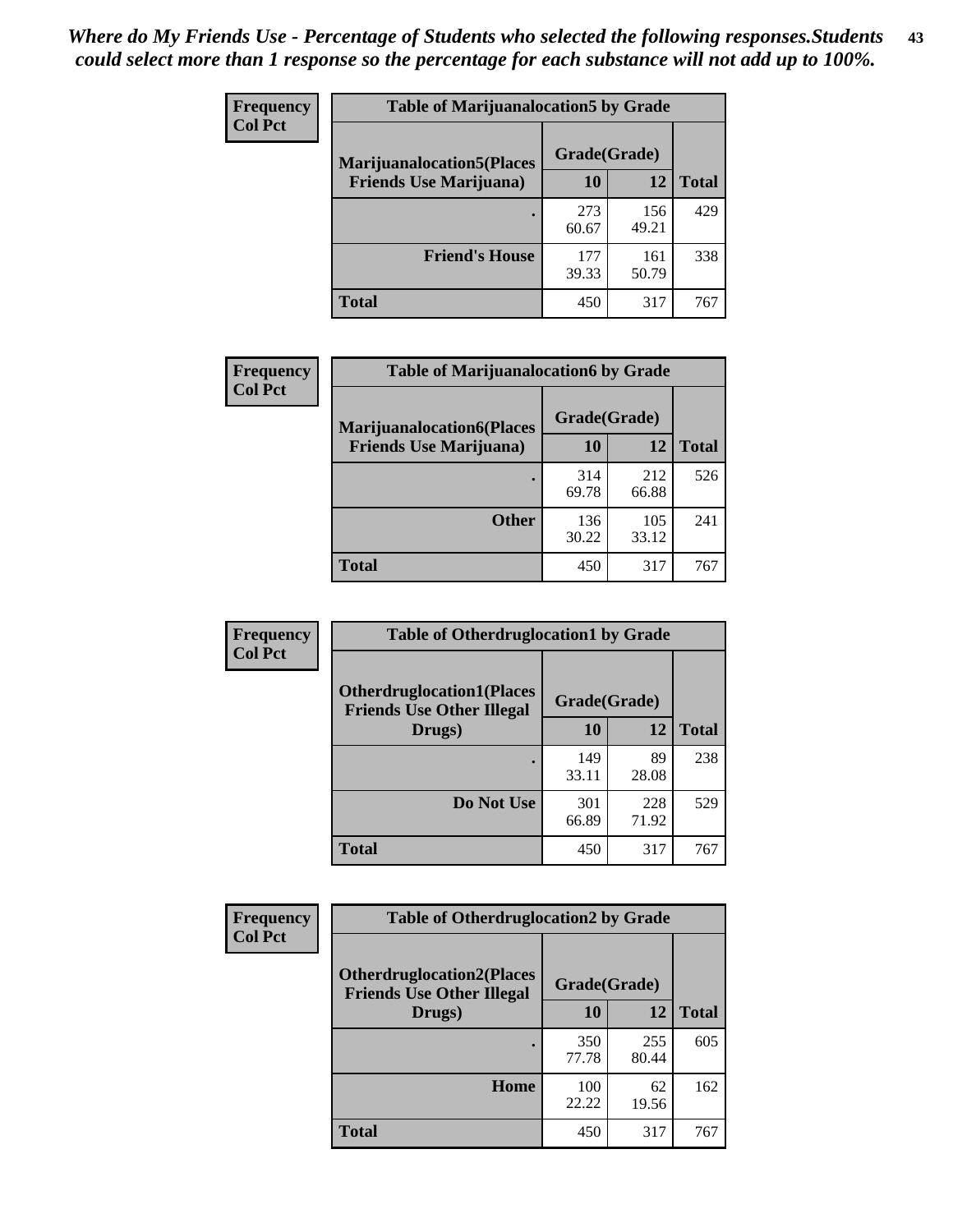| <b>Frequency</b> | <b>Table of Otherdruglocation3 by Grade</b>                           |              |              |              |
|------------------|-----------------------------------------------------------------------|--------------|--------------|--------------|
| <b>Col Pct</b>   | <b>Otherdruglocation3(Places)</b><br><b>Friends Use Other Illegal</b> | Grade(Grade) |              |              |
|                  | Drugs)                                                                | 10           | 12           | <b>Total</b> |
|                  |                                                                       | 386<br>85.78 | 286<br>90.22 | 672          |
|                  | <b>School</b>                                                         | 64<br>14.22  | 31<br>9.78   | 95           |
|                  | <b>Total</b>                                                          | 450          | 317          | 767          |

| <b>Frequency</b> | <b>Table of Otherdruglocation4 by Grade</b>                          |              |              |              |  |
|------------------|----------------------------------------------------------------------|--------------|--------------|--------------|--|
| <b>Col Pct</b>   | <b>Otherdruglocation4(Places</b><br><b>Friends Use Other Illegal</b> | Grade(Grade) |              |              |  |
|                  | Drugs)                                                               | 10           | 12           | <b>Total</b> |  |
|                  |                                                                      | 382<br>84.89 | 265<br>83.60 | 647          |  |
|                  | Car                                                                  | 68<br>15.11  | 52<br>16.40  | 120          |  |
|                  | <b>Total</b>                                                         | 450          | 317          | 767          |  |

| Frequency      | <b>Table of Otherdruglocation5 by Grade</b>                          |              |              |              |
|----------------|----------------------------------------------------------------------|--------------|--------------|--------------|
| <b>Col Pct</b> | <b>Otherdruglocation5(Places</b><br><b>Friends Use Other Illegal</b> | Grade(Grade) |              |              |
|                | Drugs)                                                               | 10           | 12           | <b>Total</b> |
|                |                                                                      | 341<br>75.78 | 243<br>76.66 | 584          |
|                | <b>Friend's House</b>                                                | 109<br>24.22 | 74<br>23.34  | 183          |
|                | <b>Total</b>                                                         | 450          | 317          | 767          |

| Frequency      | <b>Table of Otherdruglocation6 by Grade</b>                          |              |              |              |
|----------------|----------------------------------------------------------------------|--------------|--------------|--------------|
| <b>Col Pct</b> | <b>Otherdruglocation6(Places</b><br><b>Friends Use Other Illegal</b> | Grade(Grade) |              |              |
|                | Drugs)                                                               | 10           | 12           | <b>Total</b> |
|                |                                                                      | 346<br>76.89 | 254<br>80.13 | 600          |
|                | <b>Other</b>                                                         | 104<br>23.11 | 63<br>19.87  | 167          |
|                | <b>Total</b>                                                         | 450          | 317          | 767          |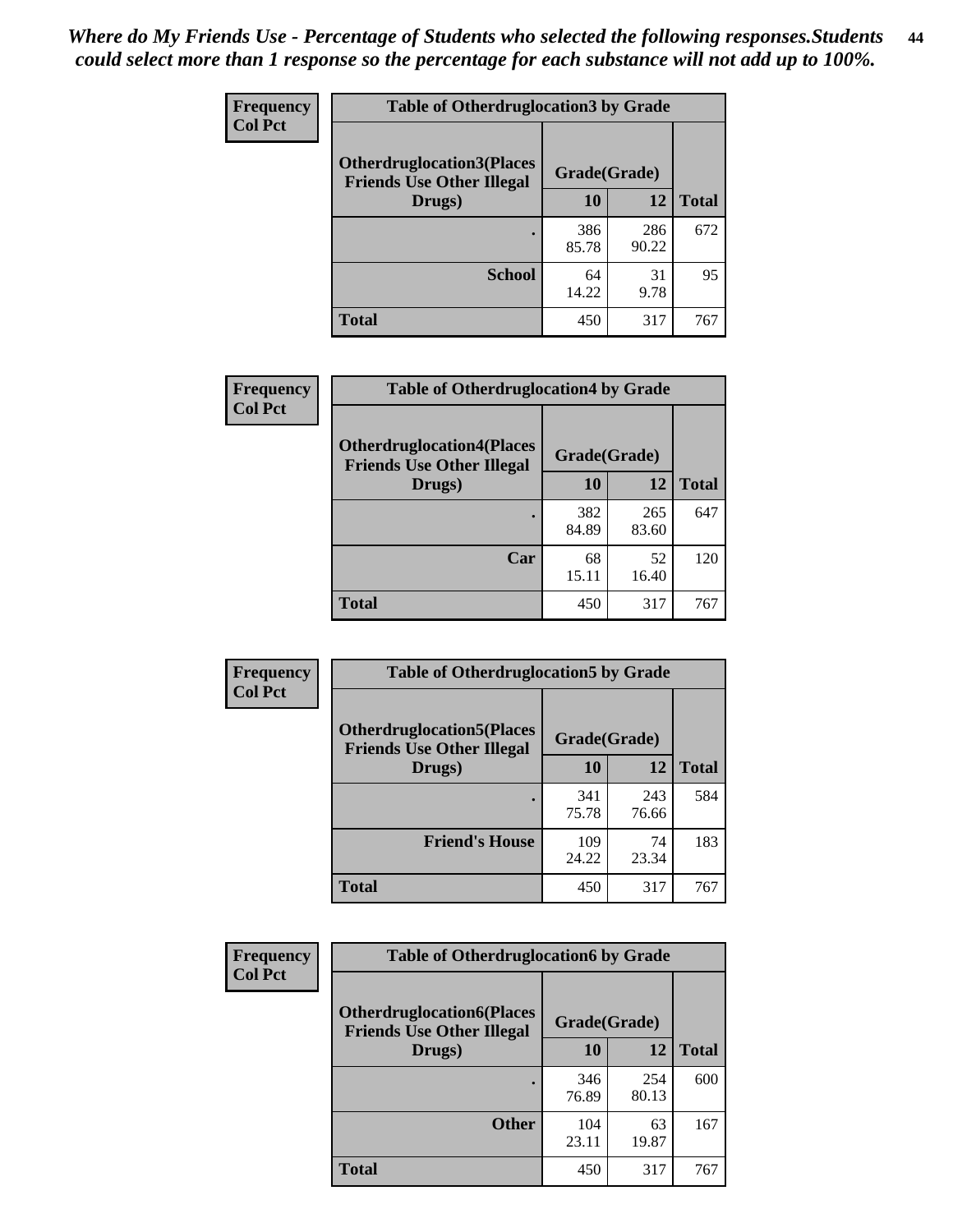| Frequency      | <b>Table of Alcoholtime1 by Grade</b>                           |              |              |              |
|----------------|-----------------------------------------------------------------|--------------|--------------|--------------|
| <b>Col Pct</b> | <b>Alcoholtime1(Times</b><br>Grade(Grade)<br><b>Friends Use</b> |              |              |              |
|                | Alcohol)                                                        | 10           | 12           | <b>Total</b> |
|                |                                                                 | 289<br>64.22 | 251<br>79.18 | 540          |
|                | Do Not Use                                                      | 161<br>35.78 | 66<br>20.82  | 227          |
|                | <b>Total</b>                                                    | 450          | 317          | 767          |

| Frequency      | <b>Table of Alcoholtime2 by Grade</b><br><b>Alcoholtime2(Times</b><br>Grade(Grade)<br><b>Friends Use</b> |              |              |              |
|----------------|----------------------------------------------------------------------------------------------------------|--------------|--------------|--------------|
| <b>Col Pct</b> |                                                                                                          |              |              |              |
|                | Alcohol)                                                                                                 | 10           | 12           | <b>Total</b> |
|                |                                                                                                          | 411<br>91.33 | 296<br>93.38 | 707          |
|                | <b>On Way to School</b>                                                                                  | 39<br>8.67   | 21<br>6.62   | 60           |
|                | <b>Total</b>                                                                                             | 450          | 317          | 767          |

| <b>Frequency</b> | <b>Table of Alcoholtime3 by Grade</b>    |              |              |              |  |
|------------------|------------------------------------------|--------------|--------------|--------------|--|
| <b>Col Pct</b>   | Alcoholtime3(Times<br><b>Friends Use</b> | Grade(Grade) |              |              |  |
|                  | <b>Alcohol</b> )                         | 10           | 12           | <b>Total</b> |  |
|                  |                                          | 409<br>90.89 | 298<br>94.01 | 707          |  |
|                  | <b>During School</b>                     | 41<br>9.11   | 19<br>5.99   | 60           |  |
|                  | <b>Total</b>                             | 450          | 317          | 767          |  |

| <b>Frequency</b> | <b>Table of Alcoholtime4 by Grade</b> |              |              |              |  |
|------------------|---------------------------------------|--------------|--------------|--------------|--|
| <b>Col Pct</b>   | <b>Alcoholtime4(Times</b>             | Grade(Grade) |              |              |  |
|                  | <b>Friends Use Alcohol)</b>           | 10           | 12           | <b>Total</b> |  |
|                  |                                       | 396<br>88.00 | 289<br>91.17 | 685          |  |
|                  | <b>On Way Home From School</b>        | 54<br>12.00  | 28<br>8.83   | 82           |  |
|                  | <b>Total</b>                          | 450          | 317          | 767          |  |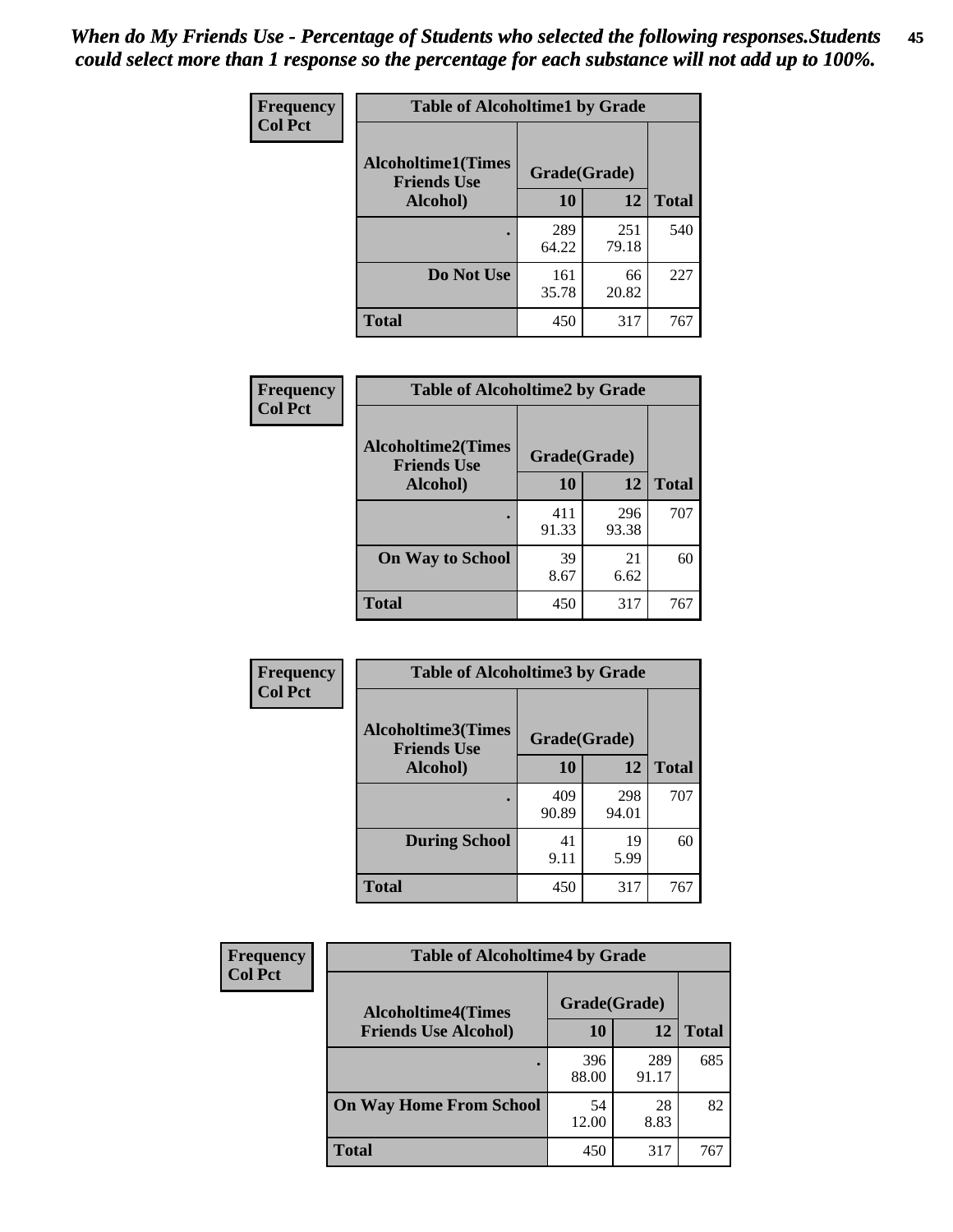*When do My Friends Use - Percentage of Students who selected the following responses.Students could select more than 1 response so the percentage for each substance will not add up to 100%.* **46**

| Frequency      | <b>Table of Alcoholtime5 by Grade</b>           |              |              |              |
|----------------|-------------------------------------------------|--------------|--------------|--------------|
| <b>Col Pct</b> | <b>Alcoholtime5(Times</b><br><b>Friends Use</b> | Grade(Grade) |              |              |
|                | Alcohol)                                        | 10           | 12           | <b>Total</b> |
|                |                                                 | 337<br>74.89 | 218<br>68.77 | 555          |
|                | Weeknights                                      | 113<br>25.11 | 99<br>31.23  | 212          |
|                | <b>Total</b>                                    | 450          | 317          | 767          |

| <b>Frequency</b> | <b>Table of Alcoholtime6 by Grade</b>           |              |              |              |  |
|------------------|-------------------------------------------------|--------------|--------------|--------------|--|
| <b>Col Pct</b>   | <b>Alcoholtime6(Times</b><br><b>Friends Use</b> | Grade(Grade) |              |              |  |
|                  | Alcohol)                                        | 10           | 12           | <b>Total</b> |  |
|                  |                                                 | 153<br>34.00 | 59<br>18.61  | 212          |  |
|                  | Weekends                                        | 297<br>66.00 | 258<br>81.39 | 555          |  |
|                  | <b>Total</b>                                    | 450          | 317          | 767          |  |

| Frequency<br><b>Col Pct</b> | <b>Table of Tobaccotime1 by Grade</b>                           |              |              |              |
|-----------------------------|-----------------------------------------------------------------|--------------|--------------|--------------|
|                             | <b>Tobaccotime1(Times</b><br>Grade(Grade)<br><b>Friends Use</b> |              |              |              |
|                             | <b>Tobacco</b> )                                                | 10           | 12           | <b>Total</b> |
|                             | ٠                                                               | 225<br>50.00 | 186<br>58.68 | 411          |
|                             | Do Not Use                                                      | 225<br>50.00 | 131<br>41.32 | 356          |
|                             | <b>Total</b>                                                    | 450          | 317          | 767          |

| <b>Frequency</b> | <b>Table of Tobaccotime2 by Grade</b>           |              |              |              |
|------------------|-------------------------------------------------|--------------|--------------|--------------|
| <b>Col Pct</b>   | <b>Tobaccotime2(Times</b><br><b>Friends Use</b> | Grade(Grade) |              |              |
|                  | <b>Tobacco</b> )                                | 10           | 12           | <b>Total</b> |
|                  |                                                 | 316<br>70.22 | 186<br>58.68 | 502          |
|                  | <b>On Way to School</b>                         | 134<br>29.78 | 131<br>41.32 | 265          |
|                  | <b>Total</b>                                    | 450          | 317          | 767          |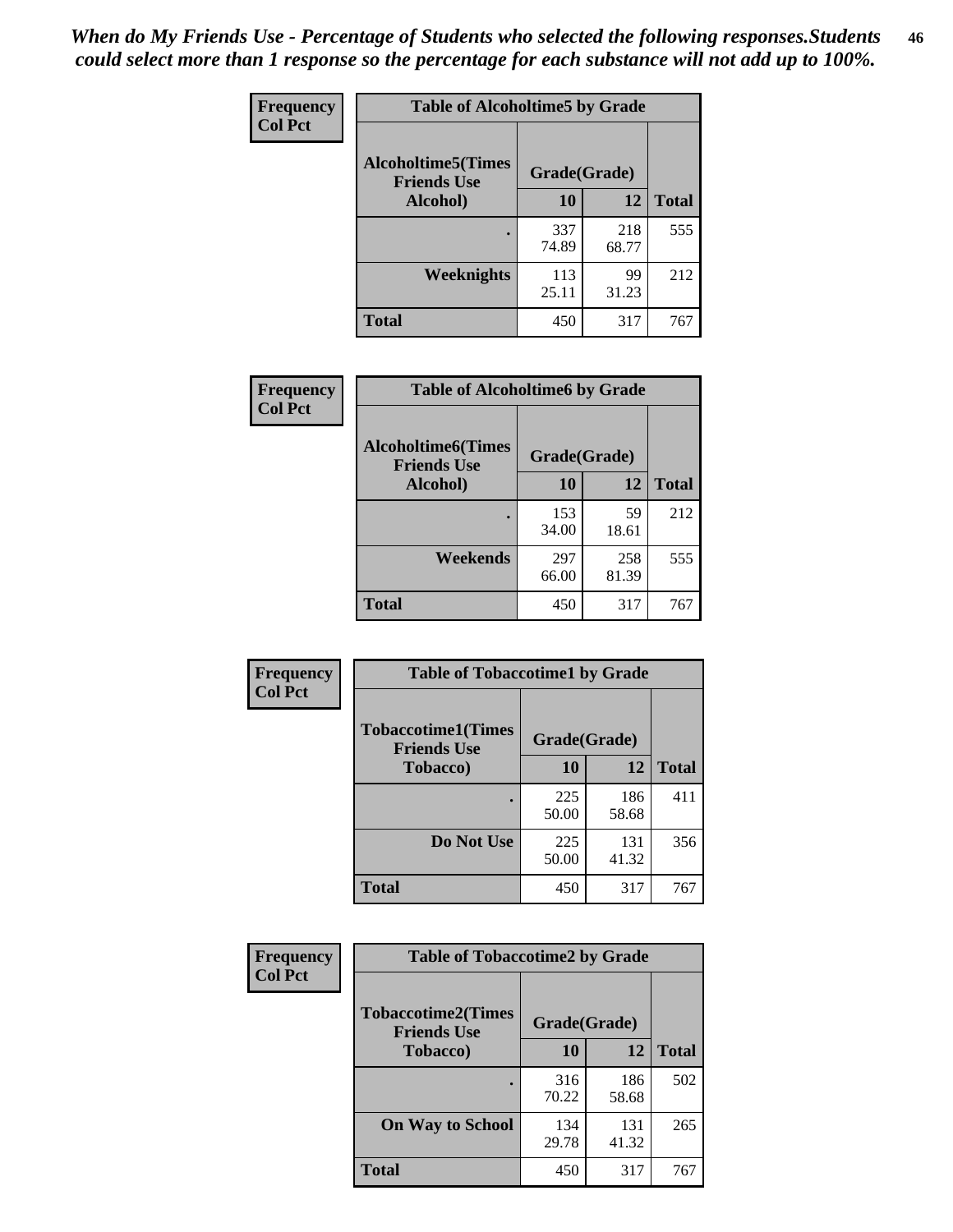*When do My Friends Use - Percentage of Students who selected the following responses.Students could select more than 1 response so the percentage for each substance will not add up to 100%.* **47**

| <b>Frequency</b> | <b>Table of Tobaccotime3 by Grade</b>           |              |              |              |  |
|------------------|-------------------------------------------------|--------------|--------------|--------------|--|
| <b>Col Pct</b>   | <b>Tobaccotime3(Times</b><br><b>Friends Use</b> | Grade(Grade) |              |              |  |
|                  | <b>Tobacco</b> )                                | 10           | 12           | <b>Total</b> |  |
|                  |                                                 | 320<br>71.11 | 230<br>72.56 | 550          |  |
|                  | <b>During School</b>                            | 130<br>28.89 | 87<br>27.44  | 217          |  |
|                  | <b>Total</b>                                    | 450          | 317          | 767          |  |

| <b>Frequency</b><br><b>Col Pct</b> | <b>Table of Tobaccotime4 by Grade</b> |              |              |              |
|------------------------------------|---------------------------------------|--------------|--------------|--------------|
|                                    | <b>Tobaccotime4(Times</b>             | Grade(Grade) |              |              |
|                                    | <b>Friends Use Tobacco)</b>           | 10           | 12           | <b>Total</b> |
|                                    |                                       | 396<br>88.00 | 289<br>91.17 | 685          |
|                                    | <b>On Way Home From School</b>        | 54<br>12.00  | 28<br>8.83   | 82           |
|                                    | <b>Total</b>                          | 450          | 317          | 767          |

| <b>Frequency</b> | <b>Table of Tobaccotime5 by Grade</b>           |              |              |              |
|------------------|-------------------------------------------------|--------------|--------------|--------------|
| <b>Col Pct</b>   | <b>Tobaccotime5(Times</b><br><b>Friends Use</b> | Grade(Grade) |              |              |
|                  | <b>Tobacco</b> )                                | 10           | 12           | <b>Total</b> |
|                  |                                                 | 278<br>61.78 | 159<br>50.16 | 437          |
|                  | Weeknights                                      | 172<br>38.22 | 158<br>49.84 | 330          |
|                  | <b>Total</b>                                    | 450          | 317          | 767          |

| Frequency      | <b>Table of Tobaccotime6 by Grade</b>           |              |              |              |
|----------------|-------------------------------------------------|--------------|--------------|--------------|
| <b>Col Pct</b> | <b>Tobaccotime6(Times</b><br><b>Friends Use</b> | Grade(Grade) |              |              |
|                | <b>Tobacco</b> )                                | 10           | 12           | <b>Total</b> |
|                |                                                 | 251<br>55.78 | 129<br>40.69 | 380          |
|                | Weekends                                        | 199<br>44.22 | 188<br>59.31 | 387          |
|                | <b>Total</b>                                    | 450          | 317          | 767          |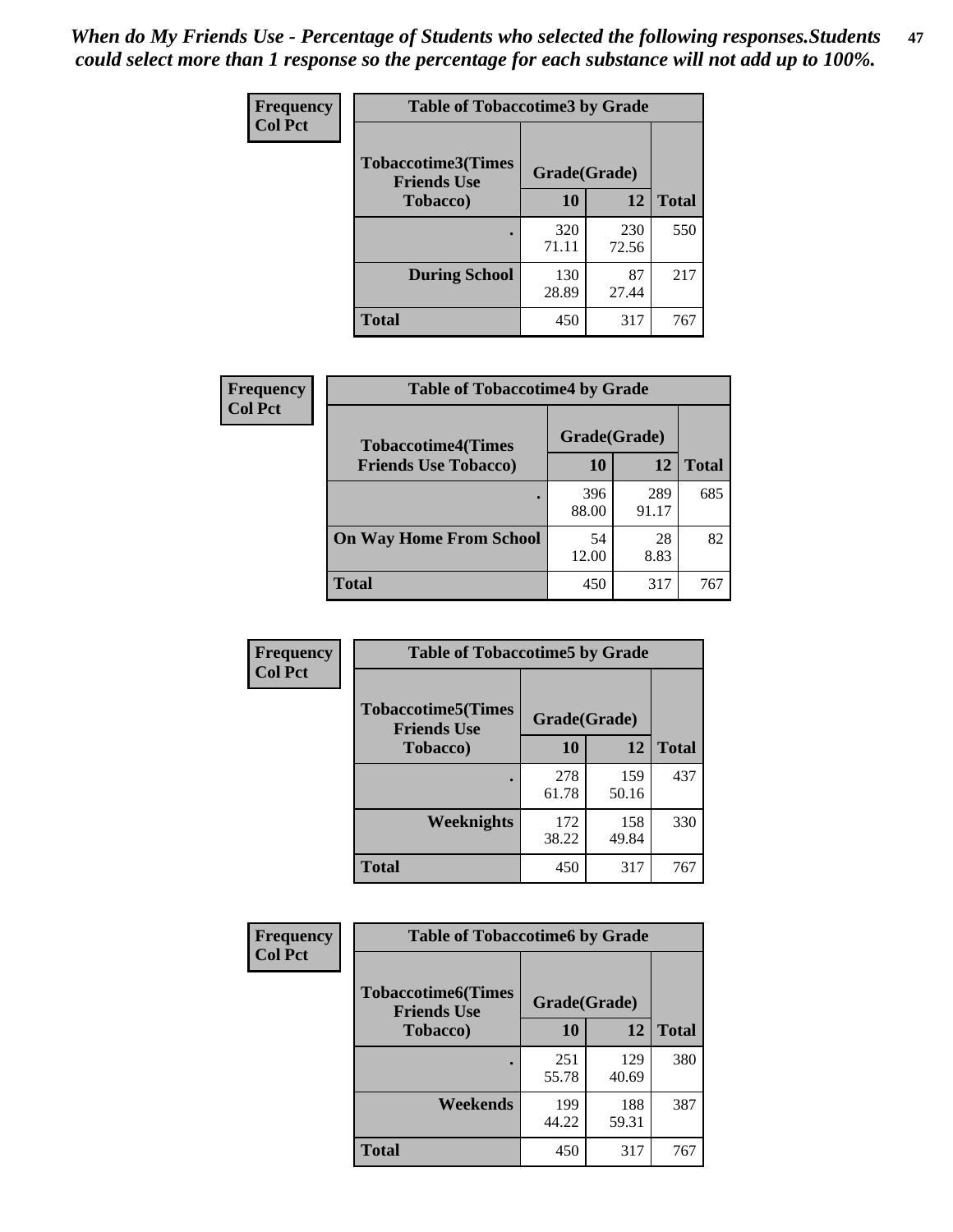| Frequency      | <b>Table of Marijuanatime1 by Grade</b>           |              |              |              |
|----------------|---------------------------------------------------|--------------|--------------|--------------|
| <b>Col Pct</b> | <b>Marijuanatime1(Times</b><br><b>Friends Use</b> | Grade(Grade) |              |              |
|                | Marijuana)                                        | 10           | 12           | <b>Total</b> |
|                |                                                   | 235<br>52.22 | 176<br>55.52 | 411          |
|                | Do Not Use                                        | 215<br>47.78 | 141<br>44.48 | 356          |
|                | <b>Total</b>                                      | 450          | 317          | 767          |

| <b>Frequency</b> | <b>Table of Marijuanatime2 by Grade</b>           |              |              |              |
|------------------|---------------------------------------------------|--------------|--------------|--------------|
| <b>Col Pct</b>   | <b>Marijuanatime2(Times</b><br><b>Friends Use</b> | Grade(Grade) |              |              |
|                  | Marijuana)                                        | 10           | 12           | <b>Total</b> |
|                  |                                                   | 355<br>78.89 | 254<br>80.13 | 609          |
|                  | <b>On Way to School</b>                           | 95<br>21.11  | 63<br>19.87  | 158          |
|                  | <b>Total</b>                                      | 450          | 317          | 767          |

| <b>Frequency</b> | <b>Table of Marijuanatime3 by Grade</b>    |              |              |              |  |
|------------------|--------------------------------------------|--------------|--------------|--------------|--|
| <b>Col Pct</b>   | Marijuanatime3(Times<br><b>Friends Use</b> | Grade(Grade) |              |              |  |
|                  | Marijuana)                                 | 10           | 12           | <b>Total</b> |  |
|                  |                                            | 384<br>85.33 | 279<br>88.01 | 663          |  |
|                  | <b>During School</b>                       | 66<br>14.67  | 38<br>11.99  | 104          |  |
|                  | <b>Total</b>                               | 450          | 317          | 767          |  |

| <b>Frequency</b><br><b>Col Pct</b> | <b>Table of Marijuanatime4 by Grade</b> |              |              |              |
|------------------------------------|-----------------------------------------|--------------|--------------|--------------|
|                                    | <b>Marijuanatime4</b> (Times            | Grade(Grade) |              |              |
|                                    | <b>Friends Use Marijuana</b> )          | 10           | 12           | <b>Total</b> |
|                                    |                                         | 357<br>79.33 | 249<br>78.55 | 606          |
|                                    | <b>On Way Home From School</b>          | 93<br>20.67  | 68<br>21.45  | 161          |
|                                    | <b>Total</b>                            | 450          | 317          | 767          |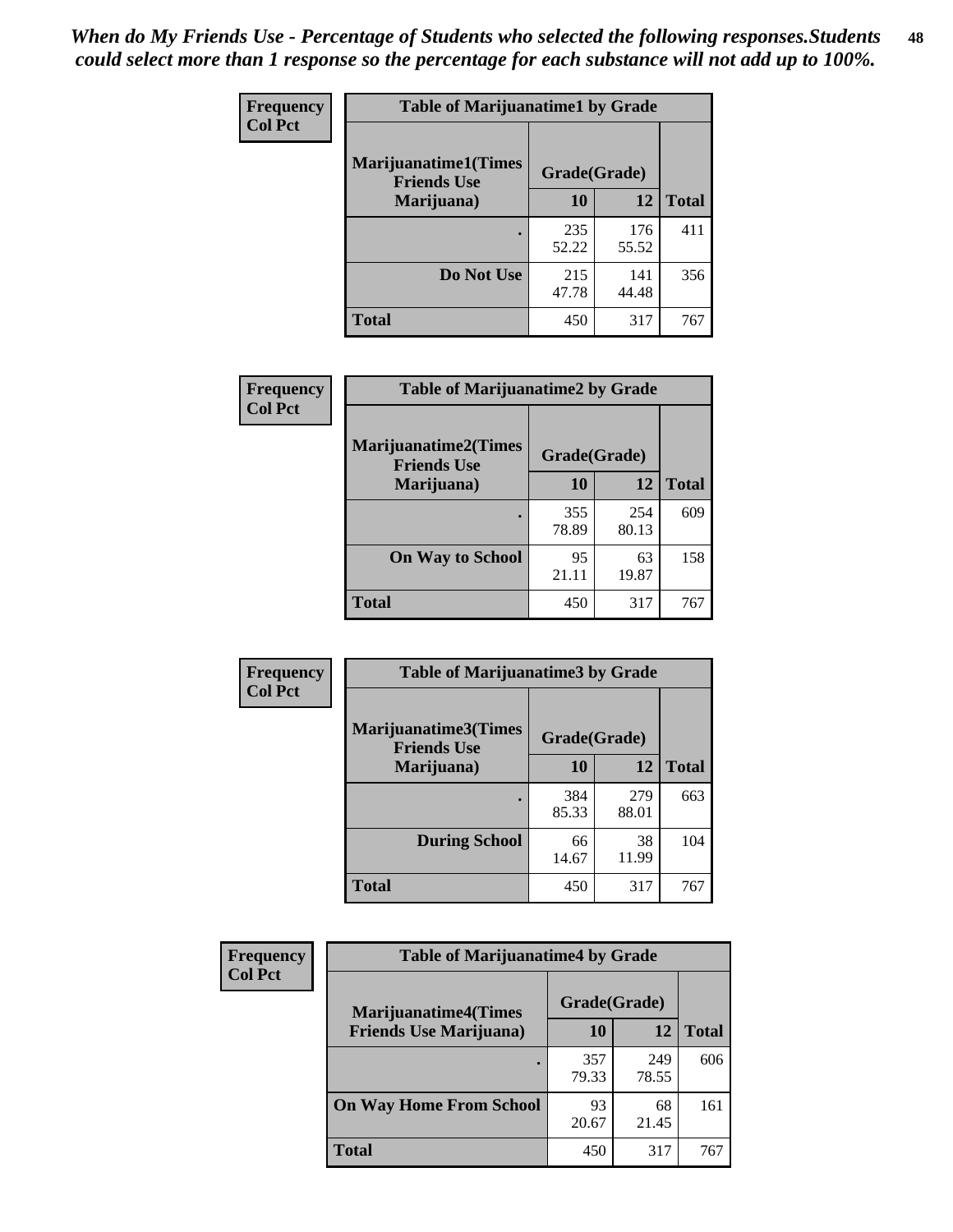| Frequency<br><b>Col Pct</b> | <b>Table of Marijuanatime5 by Grade</b>            |              |              |              |  |
|-----------------------------|----------------------------------------------------|--------------|--------------|--------------|--|
|                             | <b>Marijuanatime5</b> (Times<br><b>Friends Use</b> | Grade(Grade) |              |              |  |
|                             | Marijuana)                                         | 10           | 12           | <b>Total</b> |  |
|                             |                                                    | 297<br>66.00 | 194<br>61.20 | 491          |  |
|                             | Weeknights                                         | 153<br>34.00 | 123<br>38.80 | 276          |  |
|                             | <b>Total</b>                                       | 450          | 317          | 767          |  |

| Frequency      | <b>Table of Marijuanatime6 by Grade</b>            |              |              |              |
|----------------|----------------------------------------------------|--------------|--------------|--------------|
| <b>Col Pct</b> | <b>Marijuanatime6</b> (Times<br><b>Friends Use</b> | Grade(Grade) |              |              |
|                | Marijuana)                                         | 10           | 12           | <b>Total</b> |
|                |                                                    | 219<br>48.67 | 136<br>42.90 | 355          |
|                | Weekends                                           | 231<br>51.33 | 181<br>57.10 | 412          |
|                | <b>Total</b>                                       | 450          | 317          | 767          |

| <b>Frequency</b> | <b>Table of Otherdrugtime1 by Grade</b>                 |              |              |              |
|------------------|---------------------------------------------------------|--------------|--------------|--------------|
| <b>Col Pct</b>   | <b>Otherdrugtime1(Times</b><br><b>Friends Use Other</b> | Grade(Grade) |              |              |
|                  | <b>Illegal Drugs</b> )                                  | 10           | 12           | <b>Total</b> |
|                  |                                                         | 135<br>30.00 | 87<br>27.44  | 222          |
|                  | Do Not Use                                              | 315<br>70.00 | 230<br>72.56 | 545          |
|                  | Total                                                   | 450          | 317          | 767          |

| Frequency      | <b>Table of Otherdrugtime2 by Grade</b>                 |              |              |              |
|----------------|---------------------------------------------------------|--------------|--------------|--------------|
| <b>Col Pct</b> | <b>Otherdrugtime2(Times</b><br><b>Friends Use Other</b> | Grade(Grade) |              |              |
|                | <b>Illegal Drugs</b> )                                  | 10           | 12           | <b>Total</b> |
|                |                                                         | 403<br>89.56 | 283<br>89.27 | 686          |
|                | <b>On Way to School</b>                                 | 47<br>10.44  | 34<br>10.73  | 81           |
|                | Total                                                   | 450          | 317          | 767          |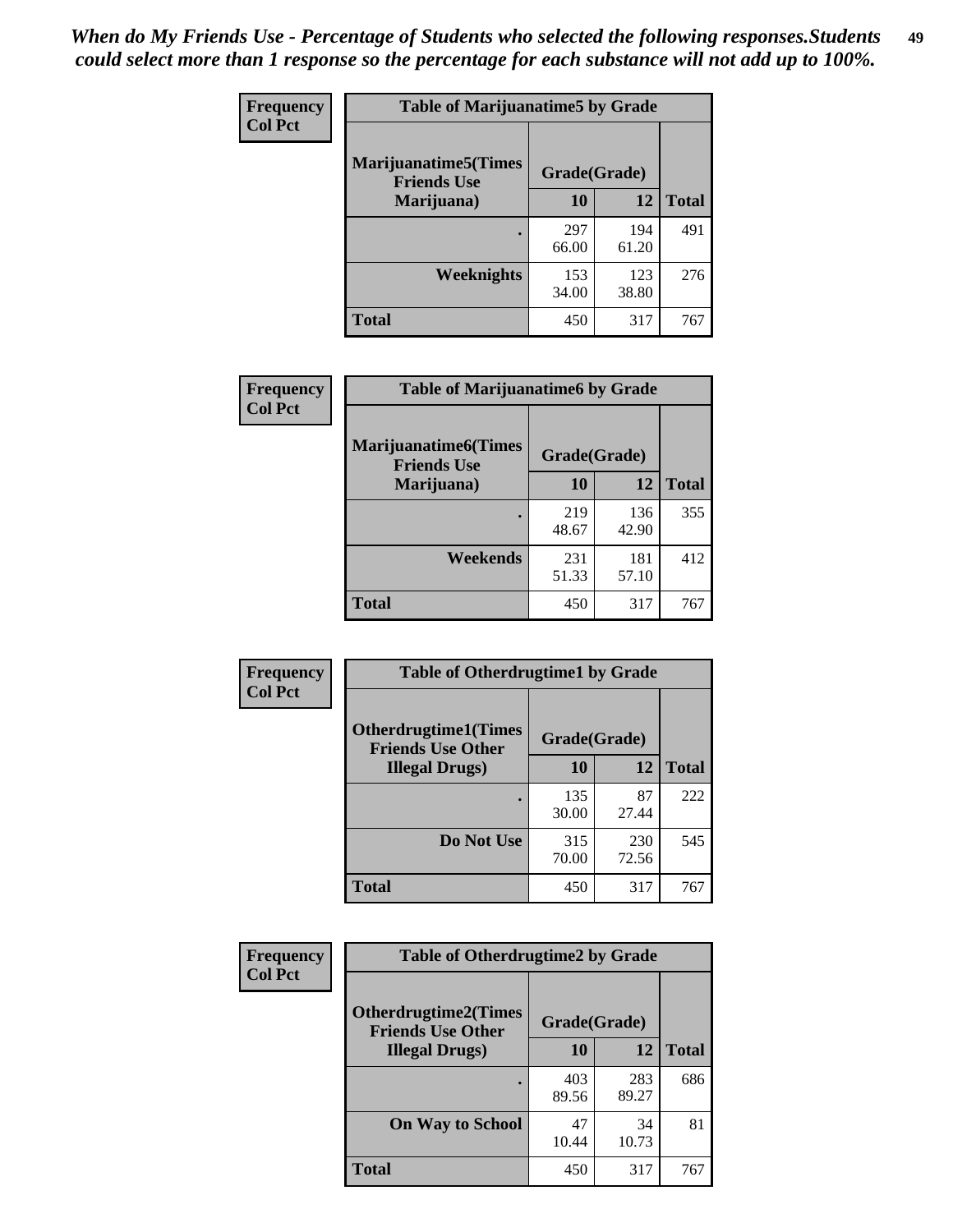| <b>Frequency</b> | <b>Table of Otherdrugtime3 by Grade</b>          |              |              |              |
|------------------|--------------------------------------------------|--------------|--------------|--------------|
| <b>Col Pct</b>   | Otherdrugtime3(Times<br><b>Friends Use Other</b> | Grade(Grade) |              |              |
|                  | <b>Illegal Drugs</b> )                           | 10           | 12           | <b>Total</b> |
|                  |                                                  | 391<br>86.89 | 290<br>91.48 | 681          |
|                  | <b>During School</b>                             | 59<br>13.11  | 27<br>8.52   | 86           |
|                  | Total                                            | 450          | 317          | 767          |

| Frequency<br><b>Col Pct</b> | <b>Table of Otherdrugtime4 by Grade</b>                         |              |              |              |  |
|-----------------------------|-----------------------------------------------------------------|--------------|--------------|--------------|--|
|                             | <b>Otherdrugtime4(Times</b><br><b>Friends Use Other Illegal</b> | Grade(Grade) |              |              |  |
|                             | Drugs)                                                          | 10           | 12           | <b>Total</b> |  |
|                             | ٠                                                               | 399<br>88.67 | 283<br>89.27 | 682          |  |
|                             | <b>On Way Home From School</b>                                  | 51<br>11.33  | 34<br>10.73  | 85           |  |
|                             | Total                                                           | 450          | 317          | 767          |  |

| <b>Frequency</b> | <b>Table of Otherdrugtime5 by Grade</b>                  |              |              |              |
|------------------|----------------------------------------------------------|--------------|--------------|--------------|
| <b>Col Pct</b>   | <b>Otherdrugtime5</b> (Times<br><b>Friends Use Other</b> | Grade(Grade) |              |              |
|                  | <b>Illegal Drugs</b> )                                   | 10           | 12           | <b>Total</b> |
|                  |                                                          | 365<br>81.11 | 260<br>82.02 | 625          |
|                  | Weeknights                                               | 85<br>18.89  | 57<br>17.98  | 142          |
|                  | Total                                                    | 450          | 317          | 767          |

| <b>Frequency</b> | <b>Table of Otherdrugtime6 by Grade</b>                                 |              |              |              |
|------------------|-------------------------------------------------------------------------|--------------|--------------|--------------|
| <b>Col Pct</b>   | <b>Otherdrugtime6(Times</b><br>Grade(Grade)<br><b>Friends Use Other</b> |              |              |              |
|                  | <b>Illegal Drugs</b> )                                                  | 10           | 12           | <b>Total</b> |
|                  |                                                                         | 314<br>69.78 | 224<br>70.66 | 538          |
|                  | Weekends                                                                | 136<br>30.22 | 93<br>29.34  | 229          |
|                  | <b>Total</b>                                                            | 450          | 317          | 767          |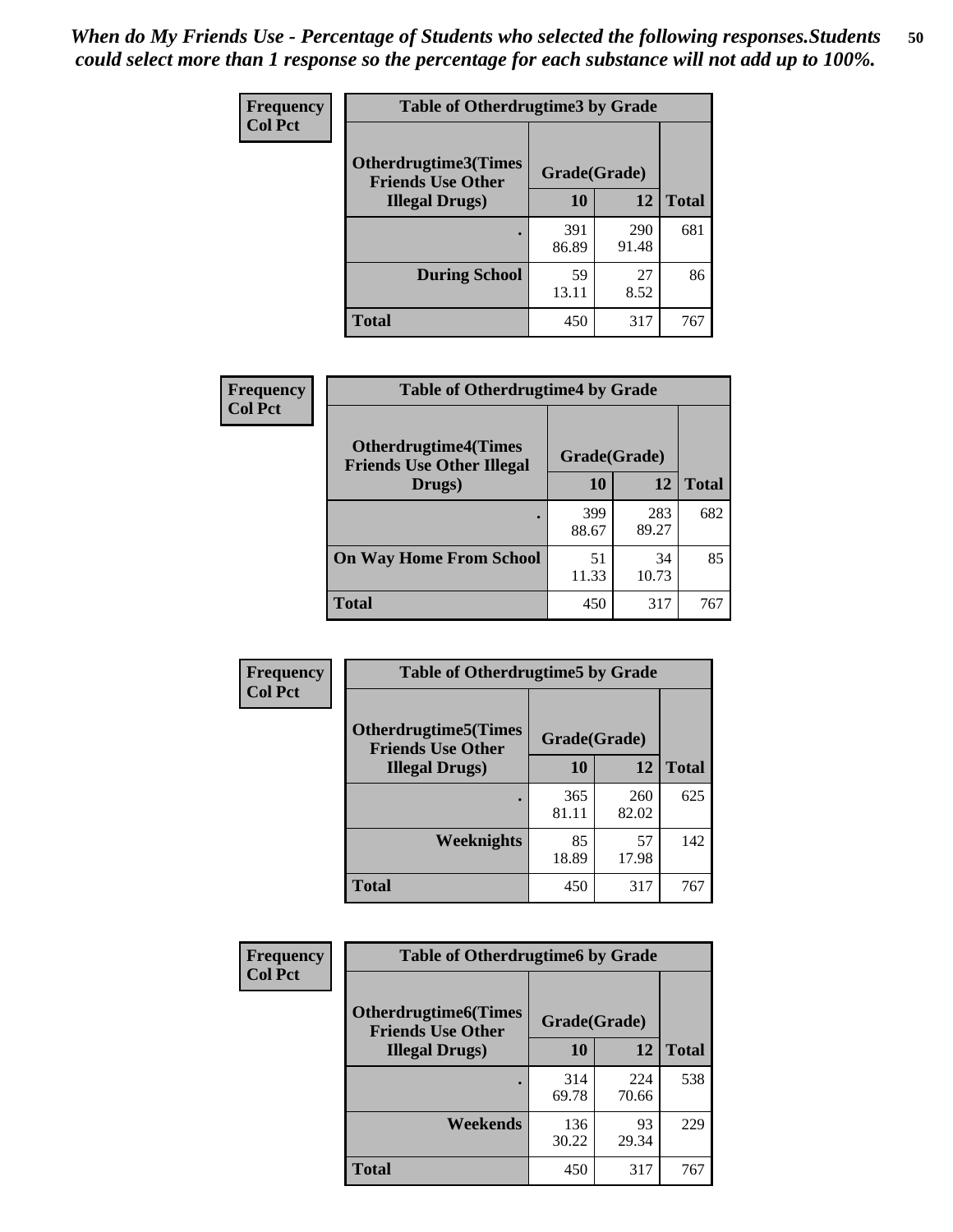| Frequency      | <b>Table of Educationalcohol by Grade</b>                                                                  |              |              |              |
|----------------|------------------------------------------------------------------------------------------------------------|--------------|--------------|--------------|
| <b>Col Pct</b> | Educationalcohol(I<br>have been taught<br>about alcohol,<br>tobacco,<br>and other drugs<br>within the last | Grade(Grade) |              |              |
|                | year at school)                                                                                            | 10           | 12           | <b>Total</b> |
|                | <b>Yes</b>                                                                                                 | 351<br>78.00 | 112<br>35.33 | 463          |
|                | N <sub>0</sub>                                                                                             | 99<br>22.00  | 205<br>64.67 | 304          |
|                | <b>Total</b>                                                                                               | 450          | 317          | 767          |

| Frequency      | <b>Table of Eversmoked by Grade</b> |              |              |              |  |
|----------------|-------------------------------------|--------------|--------------|--------------|--|
| <b>Col Pct</b> | Eversmoked(I<br>have smoked         | Grade(Grade) |              |              |  |
|                | a cigarette)                        | 10           | 12           | <b>Total</b> |  |
|                | Yes                                 | 153<br>34.00 | 151<br>47.63 | 304          |  |
|                | N <sub>0</sub>                      | 297<br>66.00 | 166<br>52.37 | 463          |  |
|                | <b>Total</b>                        | 450          | 317          | 767          |  |

| Frequency<br><b>Col Pct</b> | <b>Table of Drovedrinking by Grade</b>                                                                              |                    |              |              |
|-----------------------------|---------------------------------------------------------------------------------------------------------------------|--------------------|--------------|--------------|
|                             | Drovedrinking(In<br>the past 30 days I<br>have driven a car<br>or other vehicle<br>while I was<br>drinking alcohol) | Grade(Grade)<br>10 | 12           | <b>Total</b> |
|                             | <b>Yes</b>                                                                                                          | 20<br>4.44         | 26<br>8.20   | 46           |
|                             | N <sub>0</sub>                                                                                                      | 430<br>95.56       | 291<br>91.80 | 721          |
|                             | <b>Total</b>                                                                                                        | 450                | 317          | 767          |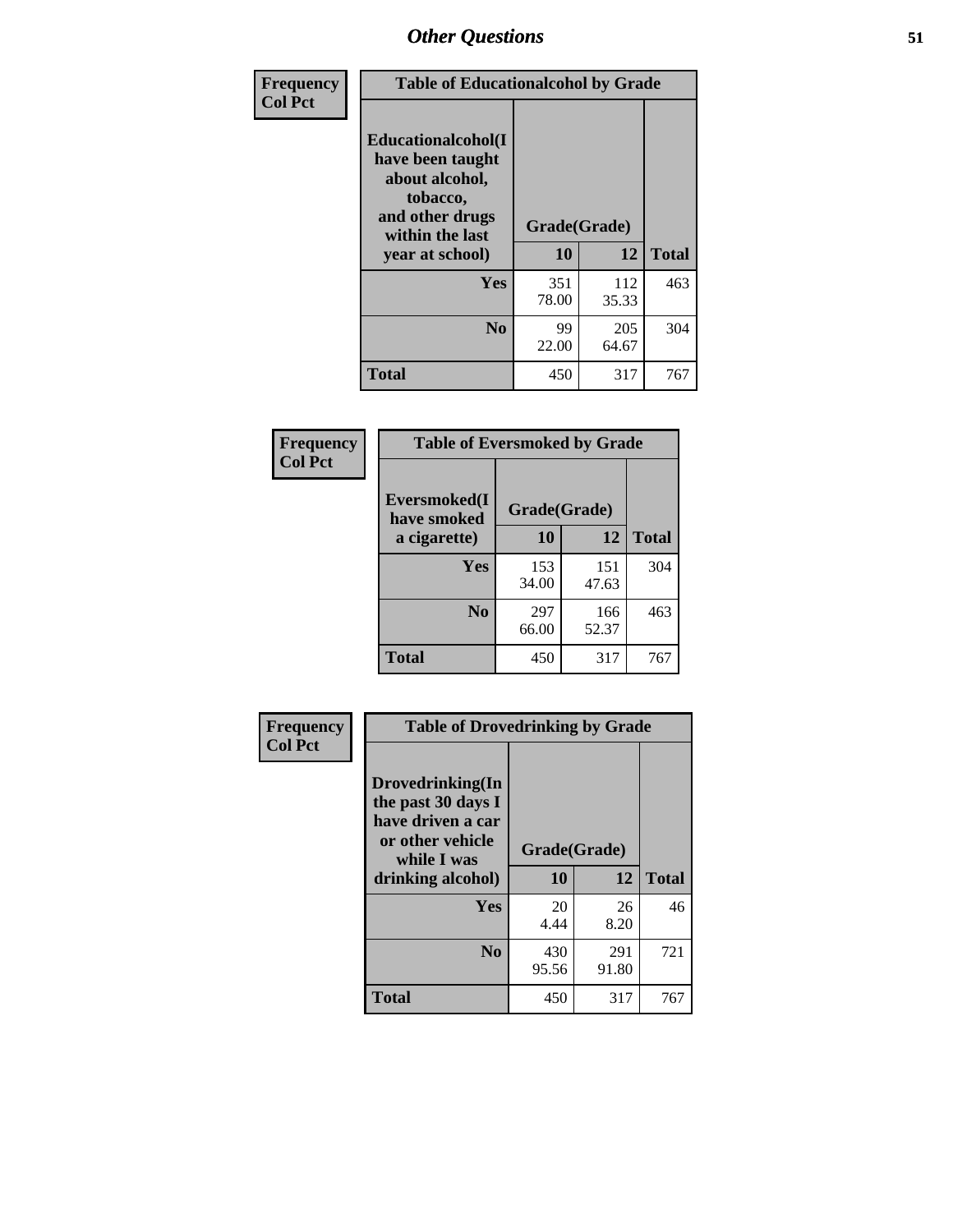| Frequency<br><b>Col Pct</b> | <b>Table of Rodedrinking by Grade</b>                                                                      |              |              |              |
|-----------------------------|------------------------------------------------------------------------------------------------------------|--------------|--------------|--------------|
|                             | Rodedrinking(In<br>the past 30 days<br>I have ridden in<br>a car with a<br>driver who had<br>been drinking | Grade(Grade) |              |              |
|                             | alcohol)                                                                                                   | 10           | 12           | <b>Total</b> |
|                             | <b>Yes</b>                                                                                                 | 88<br>19.56  | 50<br>15.77  | 138          |
|                             | N <sub>0</sub>                                                                                             | 362<br>80.44 | 267<br>84.23 | 629          |
|                             | <b>Total</b>                                                                                               | 450          | 317          | 767          |

#### **Frequency Col Pct**

| <b>Table of Drugsschool by Grade</b>                                                                                      |              |              |              |
|---------------------------------------------------------------------------------------------------------------------------|--------------|--------------|--------------|
| <b>Drugsschool</b> (During<br>the past 12 months,<br>I have been offered,<br>sold,<br>or given illegal<br>drugs on school | Grade(Grade) |              |              |
| property)                                                                                                                 | 10           | 12           | <b>Total</b> |
| Yes                                                                                                                       | 157          | 68           | 225          |
|                                                                                                                           | 34.89        | 21.45        |              |
| N <sub>0</sub>                                                                                                            | 293<br>65.11 | 249<br>78.55 | 542          |

| Frequency      | <b>Table of Helpbullied by Grade</b>                 |              |              |              |  |
|----------------|------------------------------------------------------|--------------|--------------|--------------|--|
| <b>Col Pct</b> | $Helpb$ ullied $(I$<br>would help<br>someone who was | Grade(Grade) |              |              |  |
|                | being bullied)                                       | 10           | 12           | <b>Total</b> |  |
|                | <b>Strongly Agree</b>                                | 184<br>40.89 | 142<br>44.79 | 326          |  |
|                | <b>Somewhat Agree</b>                                | 196<br>43.56 | 146<br>46.06 | 342          |  |
|                | <b>Somewhat Disagree</b>                             | 40<br>8.89   | 18<br>5.68   | 58           |  |
|                | <b>Strongly Disagree</b>                             | 30<br>6.67   | 11<br>3.47   | 41           |  |
|                | <b>Total</b>                                         | 450          | 317          | 767          |  |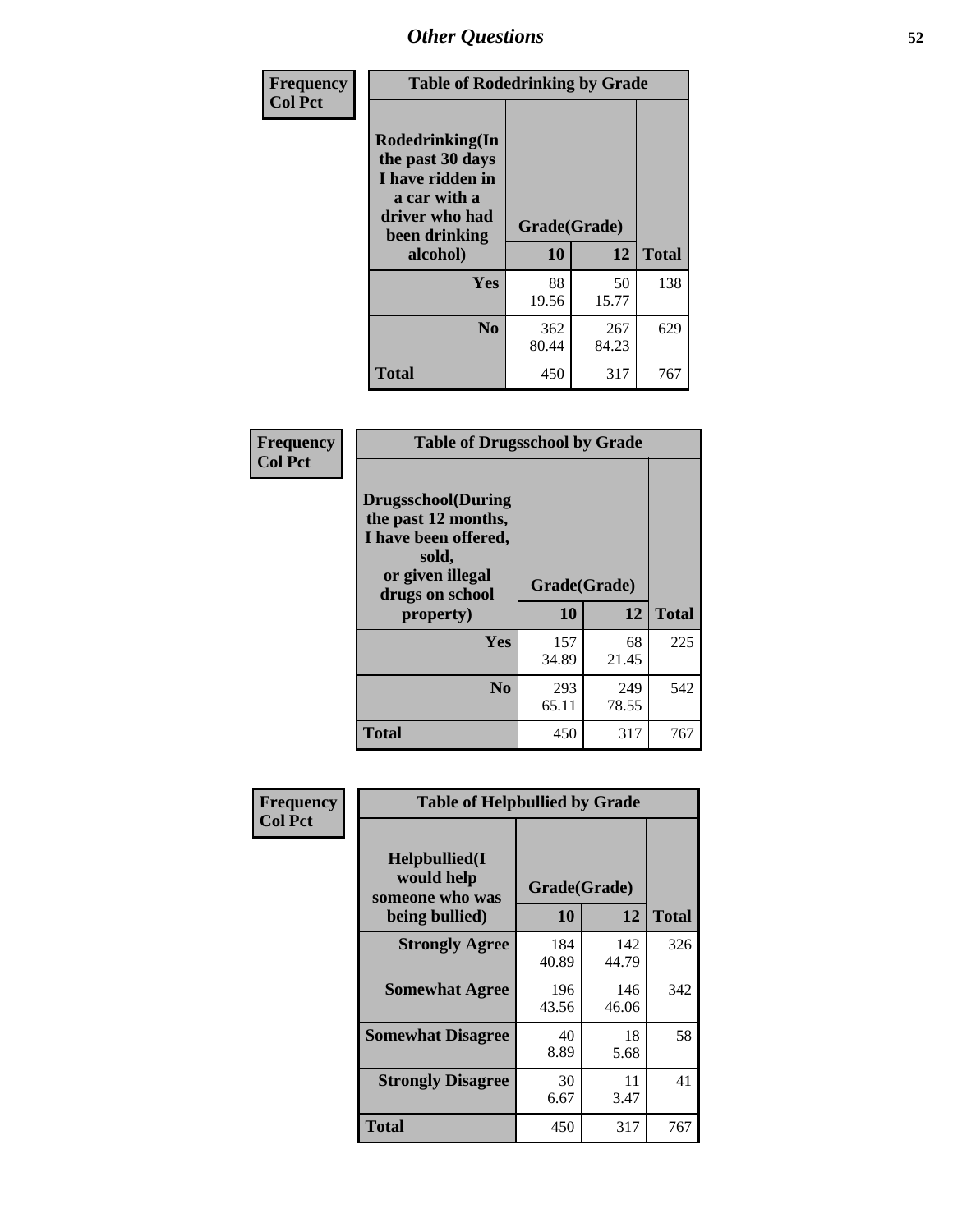| <b>Frequency</b> | <b>Table of Grade by Bingedrinking</b> |                                                                                                         |                                |                              |                              |                        |                               |                       |              |
|------------------|----------------------------------------|---------------------------------------------------------------------------------------------------------|--------------------------------|------------------------------|------------------------------|------------------------|-------------------------------|-----------------------|--------------|
| <b>Row Pct</b>   |                                        | Bingedrinking(I have drunk five or more<br>drinks of alcohol at one sitting during the<br>last 30 days) |                                |                              |                              |                        |                               |                       |              |
|                  | Grade(Grade)                           | $\boldsymbol{0}$<br><b>Days</b>                                                                         | 1 or<br>$\overline{2}$<br>days | 3 <sub>to</sub><br>5<br>days | 6 <sup>to</sup><br>9<br>days | 10<br>to<br>19<br>days | <b>20</b><br>to<br>29<br>days | All<br>30<br>days     | <b>Total</b> |
|                  | 10                                     | 372<br>82.67                                                                                            | 24<br>5.33                     | 14<br>3.11                   | 6<br>1.33                    | 14<br>3.11             | 14<br>3.11                    | 6<br>1.33             | 450          |
|                  | 12                                     | 236<br>74.45                                                                                            | 25<br>7.89                     | 23<br>7.26                   | 7<br>2.21                    | 17<br>5.36             | 6<br>1.89                     | $\mathcal{R}$<br>0.95 | 317          |
|                  | <b>Total</b>                           | 608                                                                                                     | 49                             | 37                           | 13                           | 31                     | 20                            | 9                     | 767          |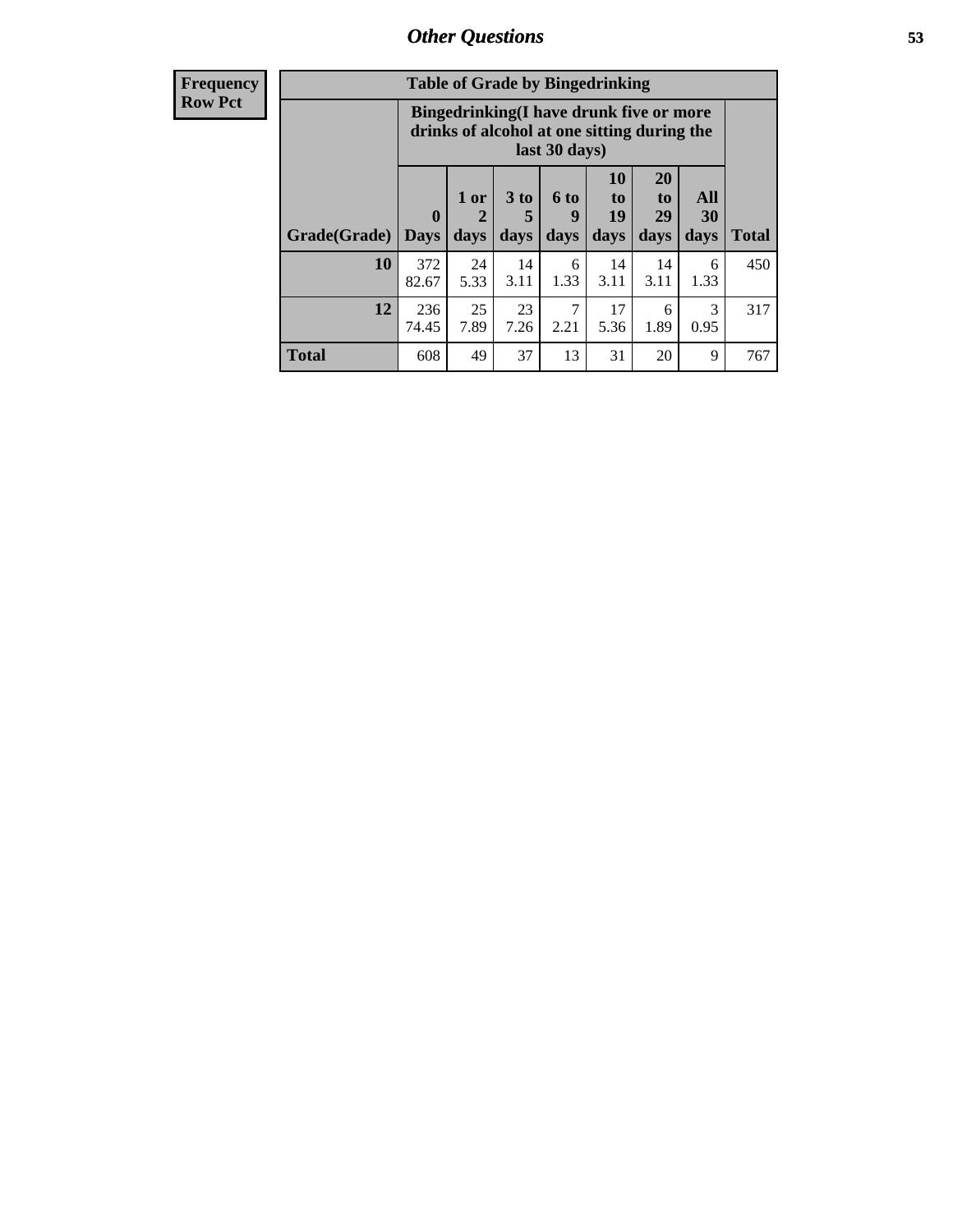### *Nutrition* **54**

| <b>Frequency</b><br>Row Pct |
|-----------------------------|
|                             |

| <b>Table of Grade by Dairy</b> |                          |                                                                 |                                    |                                    |              |  |  |  |
|--------------------------------|--------------------------|-----------------------------------------------------------------|------------------------------------|------------------------------------|--------------|--|--|--|
|                                |                          | Dairy (I eat at least 3 servings of dairy<br>products each day) |                                    |                                    |              |  |  |  |
| Grade(Grade)                   | <b>Strongly</b><br>Agree | Somewhat<br>Agree                                               | <b>Somewhat</b><br><b>Disagree</b> | <b>Strongly</b><br><b>Disagree</b> | <b>Total</b> |  |  |  |
| 10                             | 125<br>27.78             | 182<br>40.44                                                    | 90<br>20.00                        | 53<br>11.78                        | 450          |  |  |  |
| 12                             | 79<br>24.92              | 139<br>43.85                                                    | 51<br>16.09                        | 48<br>15.14                        | 317          |  |  |  |
| <b>Total</b>                   | 204                      | 321                                                             | 141                                | 101                                | 767          |  |  |  |

| <b>Frequency</b> |  |
|------------------|--|
| <b>Row Pct</b>   |  |

| <b>Table of Grade by Fruitveg</b>                                        |                          |                     |                      |                                    |              |  |  |
|--------------------------------------------------------------------------|--------------------------|---------------------|----------------------|------------------------------------|--------------|--|--|
| Fruitveg(I eat at least 5 servings of fruits<br>and vegetables each day) |                          |                     |                      |                                    |              |  |  |
| Grade(Grade)                                                             | <b>Strongly</b><br>Agree | Somewhat  <br>Agree | Somewhat<br>Disagree | <b>Strongly</b><br><b>Disagree</b> | <b>Total</b> |  |  |
| 10                                                                       | 72<br>16.00              | 140<br>31.11        | 140<br>31.11         | 98<br>21.78                        | 450          |  |  |
| 12                                                                       | 28<br>8.83               | 125<br>39.43        | 100<br>31.55         | 64<br>20.19                        | 317          |  |  |
| Total                                                                    | 100                      | 265                 | 240                  | 162                                | 767          |  |  |

| <b>Frequency</b> |
|------------------|
| <b>Row Pct</b>   |

| <b>Table of Grade by Cafeteriahealthy</b> |                          |                                                                       |                             |                                    |              |  |  |  |  |
|-------------------------------------------|--------------------------|-----------------------------------------------------------------------|-----------------------------|------------------------------------|--------------|--|--|--|--|
|                                           |                          | Cafeteriahealthy (School meals in my<br>school cafeteria are healthy) |                             |                                    |              |  |  |  |  |
| Grade(Grade)                              | <b>Strongly</b><br>Agree | <b>Somewhat</b><br>Agree                                              | <b>Somewhat</b><br>Disagree | <b>Strongly</b><br><b>Disagree</b> | <b>Total</b> |  |  |  |  |
| <b>10</b>                                 | 30<br>6.67               | 106<br>23.56                                                          | 123<br>27.33                | 191<br>42.44                       | 450          |  |  |  |  |
| 12                                        | 13<br>4.10               | 55<br>17.35                                                           | 81<br>25.55                 | 168<br>53.00                       | 317          |  |  |  |  |
| <b>Total</b>                              | 43                       | 161                                                                   | 204                         | 359                                | 767          |  |  |  |  |

**Frequency Row Pct**

| <b>Table of Grade by Cafeterianutrition</b> |                          |                                                                                           |                      |                                    |              |  |  |  |  |
|---------------------------------------------|--------------------------|-------------------------------------------------------------------------------------------|----------------------|------------------------------------|--------------|--|--|--|--|
|                                             |                          | <b>Cafeterianutrition</b> (Facts about nutrition<br>are available in my school cafeteria) |                      |                                    |              |  |  |  |  |
| Grade(Grade)                                | <b>Strongly</b><br>Agree | Somewhat<br>Agree                                                                         | Somewhat<br>Disagree | <b>Strongly</b><br><b>Disagree</b> | <b>Total</b> |  |  |  |  |
| 10                                          | 43<br>9.56               | 104<br>23.11                                                                              | 136<br>30.22         | 167<br>37.11                       | 450          |  |  |  |  |
| 12                                          | 26<br>8.20               | 85<br>26.81                                                                               | 92<br>29.02          | 114<br>35.96                       | 317          |  |  |  |  |
| <b>Total</b>                                | 69                       | 189                                                                                       | 228                  | 281                                | 767          |  |  |  |  |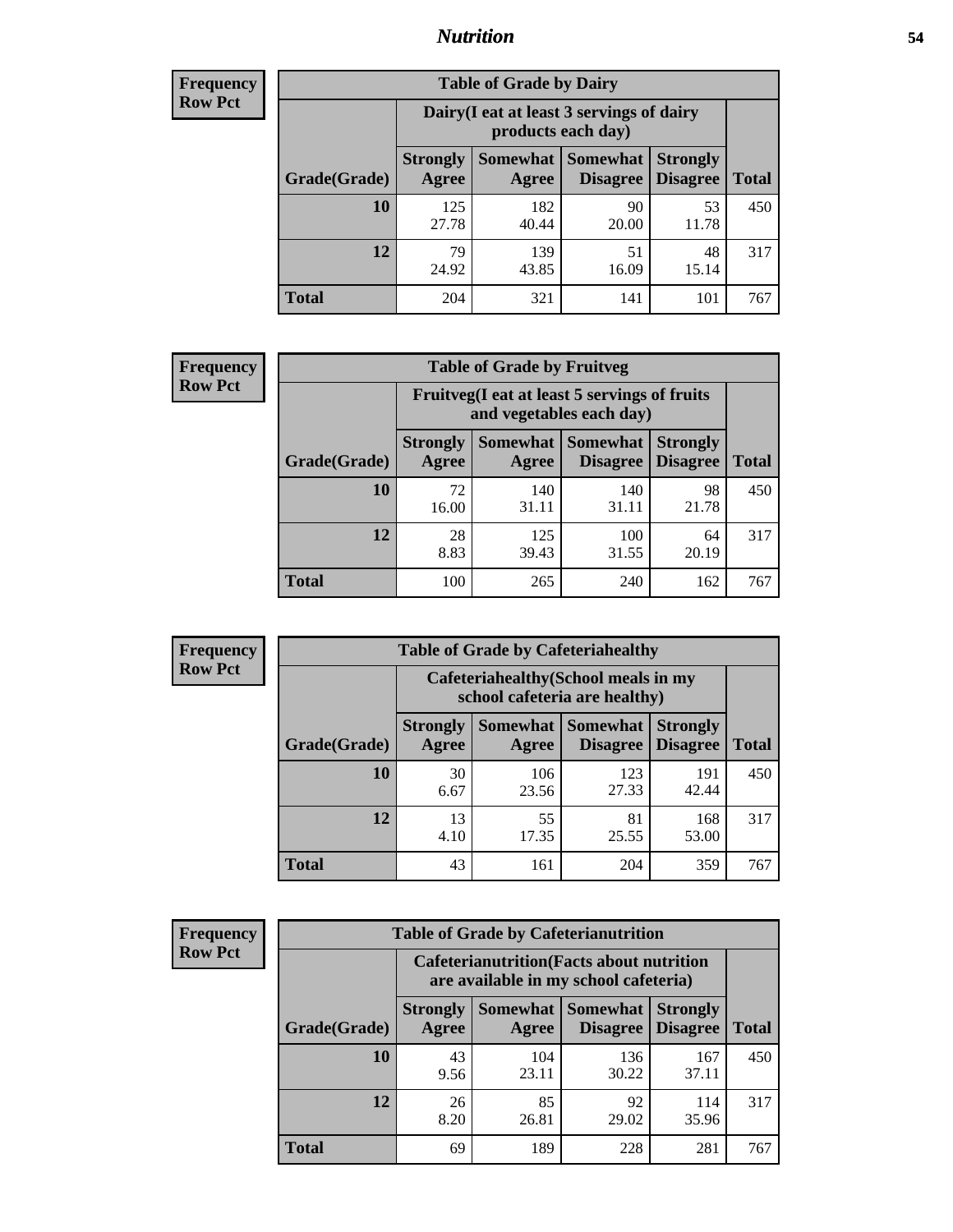## *Nutrition* **55**

| <b>Frequency</b><br>Row Pct |
|-----------------------------|
|                             |

| <b>Table of Grade by Schoollunch</b> |                          |                                                                 |                                    |                                    |              |  |  |  |
|--------------------------------------|--------------------------|-----------------------------------------------------------------|------------------------------------|------------------------------------|--------------|--|--|--|
|                                      |                          | Schoollunch(I eat school lunch three or<br>more times per week) |                                    |                                    |              |  |  |  |
| Grade(Grade)                         | <b>Strongly</b><br>Agree | Somewhat  <br>Agree                                             | <b>Somewhat</b><br><b>Disagree</b> | <b>Strongly</b><br><b>Disagree</b> | <b>Total</b> |  |  |  |
| 10                                   | 189<br>42.00             | 58<br>12.89                                                     | 31<br>6.89                         | 172<br>38.22                       | 450          |  |  |  |
| 12                                   | 131<br>41.32             | 38<br>11.99                                                     | 15<br>4.73                         | 133<br>41.96                       | 317          |  |  |  |
| <b>Total</b>                         | 320                      | 96                                                              | 46                                 | 305                                | 767          |  |  |  |

| <b>Frequency</b> |  |
|------------------|--|
| <b>Row Pct</b>   |  |

| <b>Table of Grade by Foodchoices</b>                                |                          |              |                                             |                                    |              |  |  |
|---------------------------------------------------------------------|--------------------------|--------------|---------------------------------------------|------------------------------------|--------------|--|--|
| Foodchoices (I make healthy food choices in<br>my school cafeteria) |                          |              |                                             |                                    |              |  |  |
| Grade(Grade)                                                        | <b>Strongly</b><br>Agree | Agree        | <b>Somewhat</b> Somewhat<br><b>Disagree</b> | <b>Strongly</b><br><b>Disagree</b> | <b>Total</b> |  |  |
| 10                                                                  | 80<br>17.78              | 148<br>32.89 | 94<br>20.89                                 | 128<br>28.44                       | 450          |  |  |
| 12                                                                  | 53<br>16.72              | 110<br>34.70 | 62<br>19.56                                 | 92<br>29.02                        | 317          |  |  |
| <b>Total</b>                                                        | 133                      | 258          | 156                                         | 220                                | 767          |  |  |

| <b>Frequency</b> |
|------------------|
| <b>Row Pct</b>   |

| <b>Table of Grade by Wholewheat</b> |                          |                                                                                                             |                                      |                                    |              |  |
|-------------------------------------|--------------------------|-------------------------------------------------------------------------------------------------------------|--------------------------------------|------------------------------------|--------------|--|
|                                     |                          | Wholewheat (There are whole wheat and<br>multigrain breads and cereals available in<br>my school cafeteria) |                                      |                                    |              |  |
| Grade(Grade)                        | <b>Strongly</b><br>Agree | Agree                                                                                                       | <b>Somewhat</b> Somewhat<br>Disagree | <b>Strongly</b><br><b>Disagree</b> | <b>Total</b> |  |
| 10                                  | 65<br>14.44              | 156<br>34.67                                                                                                | 103<br>22.89                         | 126<br>28.00                       | 450          |  |
| 12                                  | 50<br>15.77              | 101<br>31.86                                                                                                | 65<br>20.50                          | 101<br>31.86                       | 317          |  |
| <b>Total</b>                        | 115                      | 257                                                                                                         | 168                                  | 227                                | 767          |  |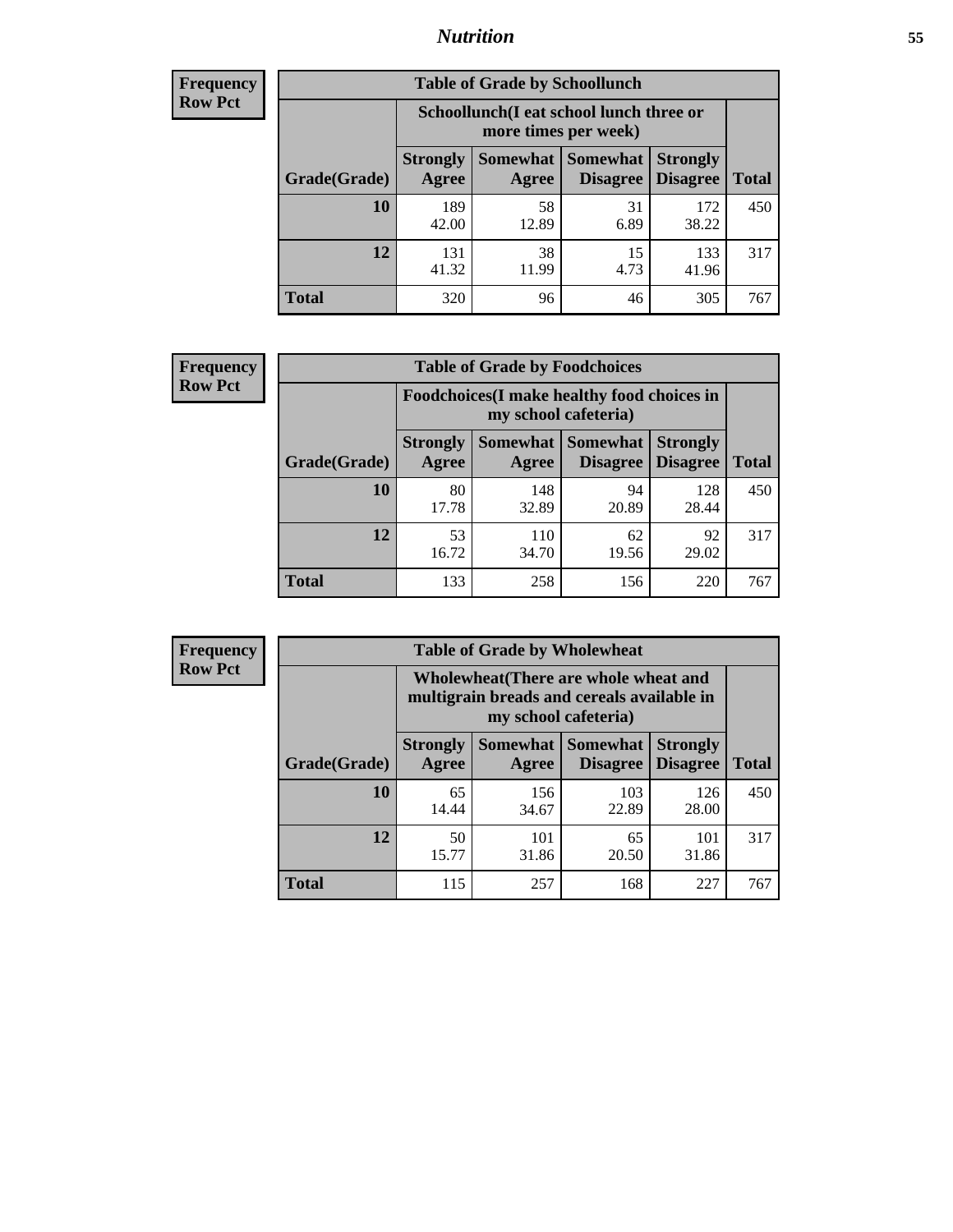## *Nutrition* **56**

**Frequency Row Pct**

| <b>Table of Grade by Healthyvending</b> |                                                                                                                                               |                          |                                    |                                    |              |  |
|-----------------------------------------|-----------------------------------------------------------------------------------------------------------------------------------------------|--------------------------|------------------------------------|------------------------------------|--------------|--|
|                                         | Healthyvending (If only healthy snacks and<br>beverages were available in the vending<br>machines during the school day,<br>I would buy them) |                          |                                    |                                    |              |  |
| Grade(Grade)                            | <b>Strongly</b><br>Agree                                                                                                                      | <b>Somewhat</b><br>Agree | <b>Somewhat</b><br><b>Disagree</b> | <b>Strongly</b><br><b>Disagree</b> | <b>Total</b> |  |
| 10                                      | 90<br>20.00                                                                                                                                   | 116<br>25.78             | 80<br>17.78                        | 164<br>36.44                       | 450          |  |
| 12                                      | 72<br>22.71                                                                                                                                   | 88<br>27.76              | 45<br>14.20                        | 112<br>35.33                       | 317          |  |
| Total                                   | 162                                                                                                                                           | 204                      | 125                                | 276                                | 767          |  |

**Frequency Row Pct**

| <b>Table of Grade by Schoolbreakfast</b> |                                                                                                                                         |              |                                        |                                    |              |  |
|------------------------------------------|-----------------------------------------------------------------------------------------------------------------------------------------|--------------|----------------------------------------|------------------------------------|--------------|--|
|                                          | Schoolbreakfast (If breakfast were<br>available at school,<br>but outside the cafeteria,<br>I would eat breakfast at school more often) |              |                                        |                                    |              |  |
| Grade(Grade)                             | <b>Strongly</b><br>Agree                                                                                                                | Agree        | Somewhat   Somewhat<br><b>Disagree</b> | <b>Strongly</b><br><b>Disagree</b> | <b>Total</b> |  |
| 10                                       | 149<br>33.11                                                                                                                            | 119<br>26.44 | 74<br>16.44                            | 108<br>24.00                       | 450          |  |
| 12                                       | 98<br>30.91                                                                                                                             | 98<br>30.91  | 39<br>12.30                            | 82<br>25.87                        | 317          |  |
| <b>Total</b>                             | 247                                                                                                                                     | 217          | 113                                    | 190                                | 767          |  |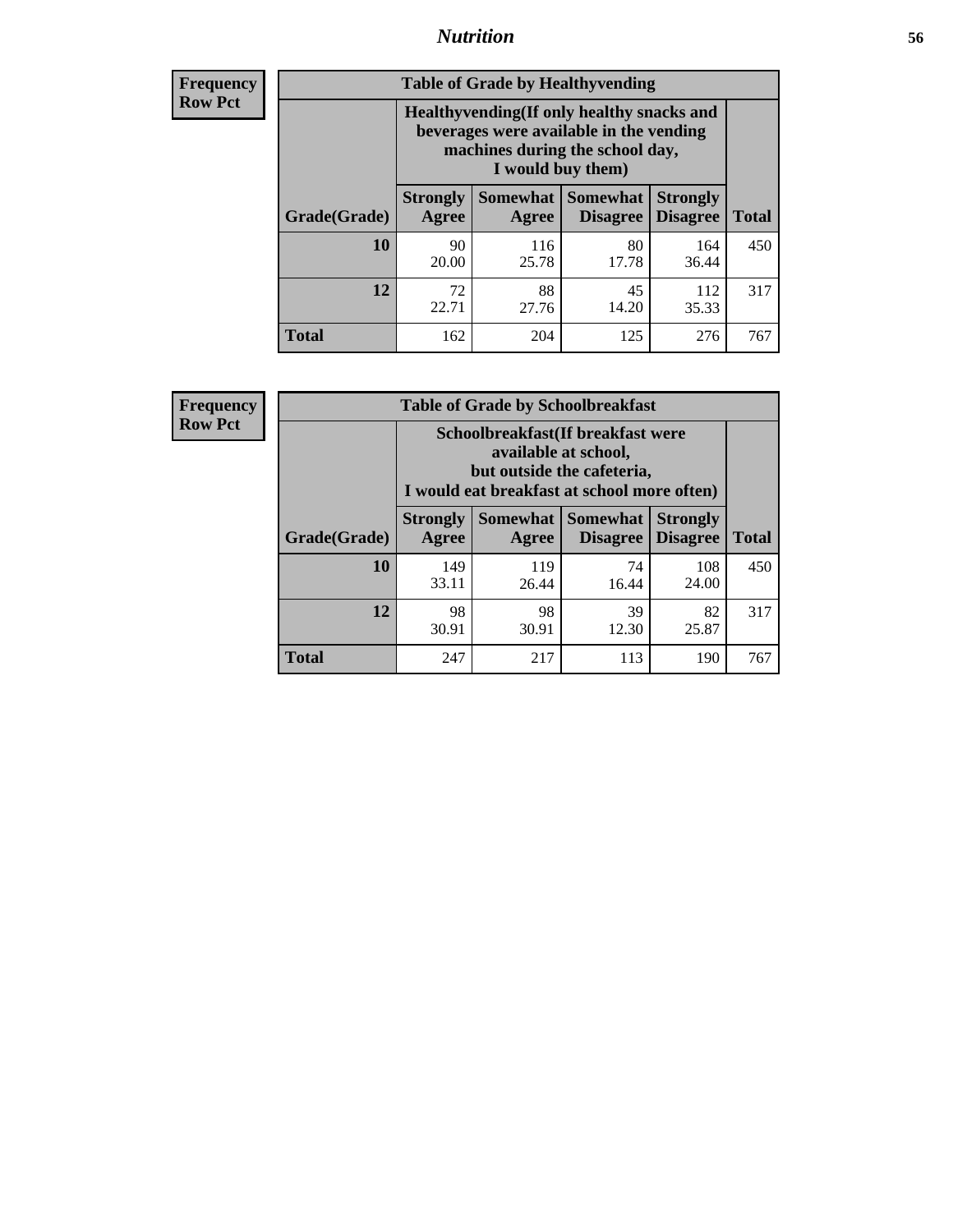| Frequency<br><b>Col Pct</b> | <b>Table of Educationaids by Grade</b>                                                                    |                    |              |              |
|-----------------------------|-----------------------------------------------------------------------------------------------------------|--------------------|--------------|--------------|
|                             | <b>Educationaids</b> (I<br>have been<br>taught about<br><b>HIV/AIDS</b> at<br>school in the<br>past year) | Grade(Grade)<br>10 | 12           | <b>Total</b> |
|                             | Yes                                                                                                       | 352<br>78.22       | 173<br>54.57 | 525          |
|                             | N <sub>0</sub>                                                                                            | 98<br>21.78        | 144<br>45.43 | 242          |
|                             | <b>Total</b>                                                                                              | 450                | 317          | 767          |

| <b>Frequency</b> | <b>Table of Educationcharacter by Grade</b>                                          |              |              |              |
|------------------|--------------------------------------------------------------------------------------|--------------|--------------|--------------|
| <b>Col Pct</b>   | Educationcharacter(I<br>have been taught<br>about character<br>education in the past | Grade(Grade) |              |              |
|                  | year at school)                                                                      | 10           | 12           | <b>Total</b> |
|                  | Yes                                                                                  | 303<br>67.33 | 143<br>45.11 | 446          |
|                  | N <sub>0</sub>                                                                       | 147<br>32.67 | 174<br>54.89 | 321          |
|                  | <b>Total</b>                                                                         | 450          | 317          | 767          |

| Frequency      | <b>Table of Gradcoach1 by Grade</b> |              |              |              |
|----------------|-------------------------------------|--------------|--------------|--------------|
| <b>Col Pct</b> | Gradcoach1(I<br>know who my         | Grade(Grade) |              |              |
|                | <b>Graduation</b><br>Coach is)      | 10           | 12           | <b>Total</b> |
|                | Yes                                 | 48<br>10.67  | 158<br>49.84 | 206          |
|                | N <sub>0</sub>                      | 402<br>89.33 | 159<br>50.16 | 561          |
|                | <b>Total</b>                        | 450          | 317          | 767          |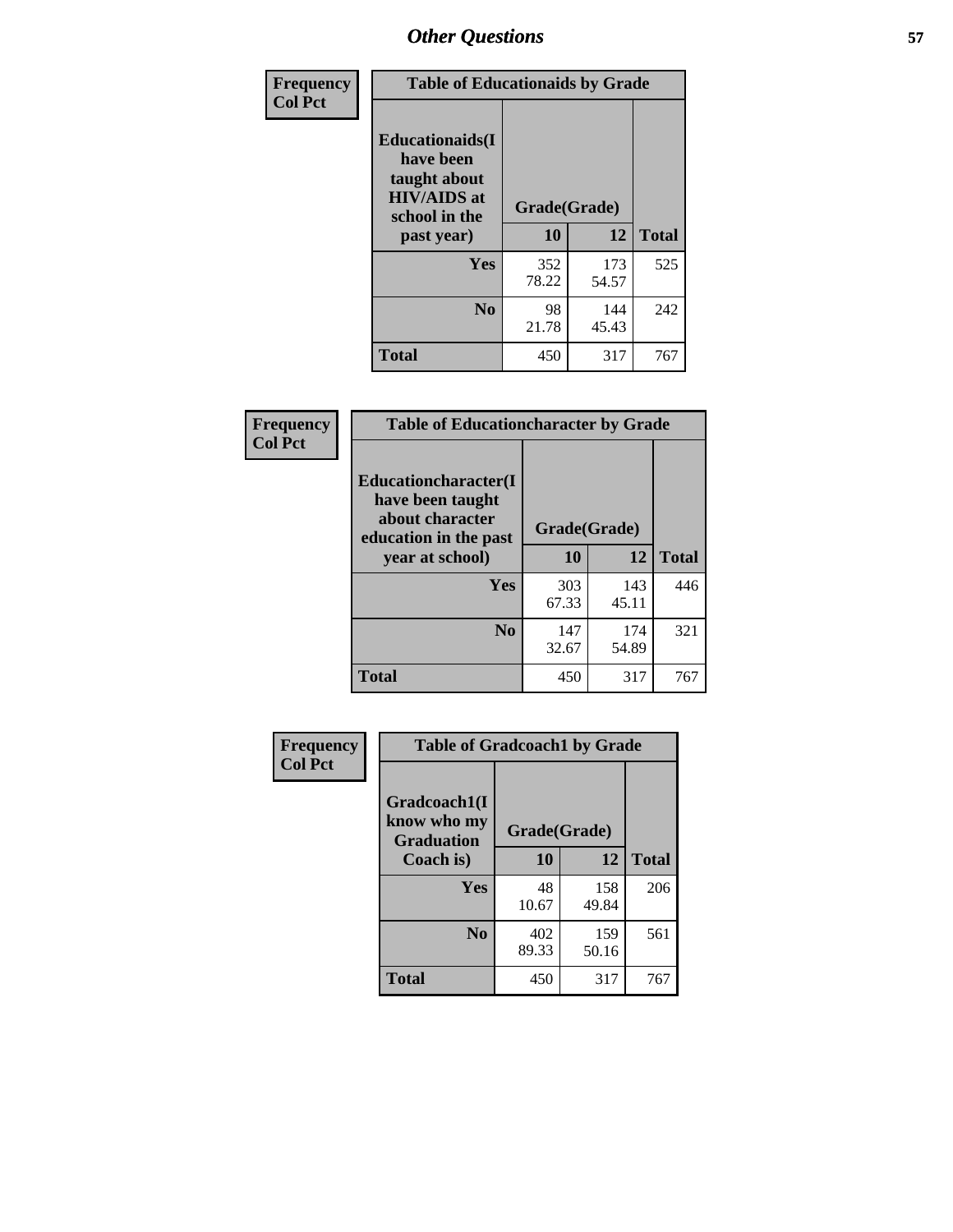| Frequency      | <b>Table of Gradcoach2 by Grade</b> |              |              |              |
|----------------|-------------------------------------|--------------|--------------|--------------|
| <b>Col Pct</b> | Gradcoach2(I<br>have                |              |              |              |
|                | contacted my<br><b>Graduation</b>   | Grade(Grade) |              |              |
|                | Coach)                              | 10           | 12           | <b>Total</b> |
|                | Yes                                 | 26<br>5.78   | 103<br>32.49 | 129          |
|                | N <sub>0</sub>                      | 424<br>94.22 | 214<br>67.51 | 638          |
|                | <b>Total</b>                        | 450          | 317          | 767          |

| Frequency<br><b>Col Pct</b> | <b>Table of Gradcoach3 by Grade</b>                                         |              |              |              |
|-----------------------------|-----------------------------------------------------------------------------|--------------|--------------|--------------|
|                             | Gradcoach3(I<br>have received<br>assistance<br>from my<br><b>Graduation</b> | Grade(Grade) |              |              |
|                             | Coach)                                                                      | 10           | 12           | <b>Total</b> |
|                             | Yes                                                                         | 25<br>5.56   | 90<br>28.39  | 115          |
|                             | N <sub>0</sub>                                                              | 104<br>23.11 | 66<br>20.82  | 170          |
|                             | Don't know                                                                  | 321<br>71.33 | 161<br>50.79 | 482          |
|                             | <b>Total</b>                                                                | 450          | 317          | 767          |

| Frequency      | <b>Table of Selfharm by Grade</b>                                                                                                                                                      |                    |              |              |  |
|----------------|----------------------------------------------------------------------------------------------------------------------------------------------------------------------------------------|--------------------|--------------|--------------|--|
| <b>Col Pct</b> | <b>Selfharm</b> (During<br>the past 12<br>months,<br>I harmed myself<br>on purpose<br><b>Suicideconsider</b><br>During the past<br>12 months,<br>I seriously<br>considered<br>suicide) | Grade(Grade)<br>10 | 12           | <b>Total</b> |  |
|                | Yes                                                                                                                                                                                    | 78<br>17.33        | 16<br>5.05   | 94           |  |
|                | N <sub>0</sub>                                                                                                                                                                         | 372<br>82.67       | 301<br>94.95 | 673          |  |
|                | <b>Total</b>                                                                                                                                                                           | 450                | 317          | 767          |  |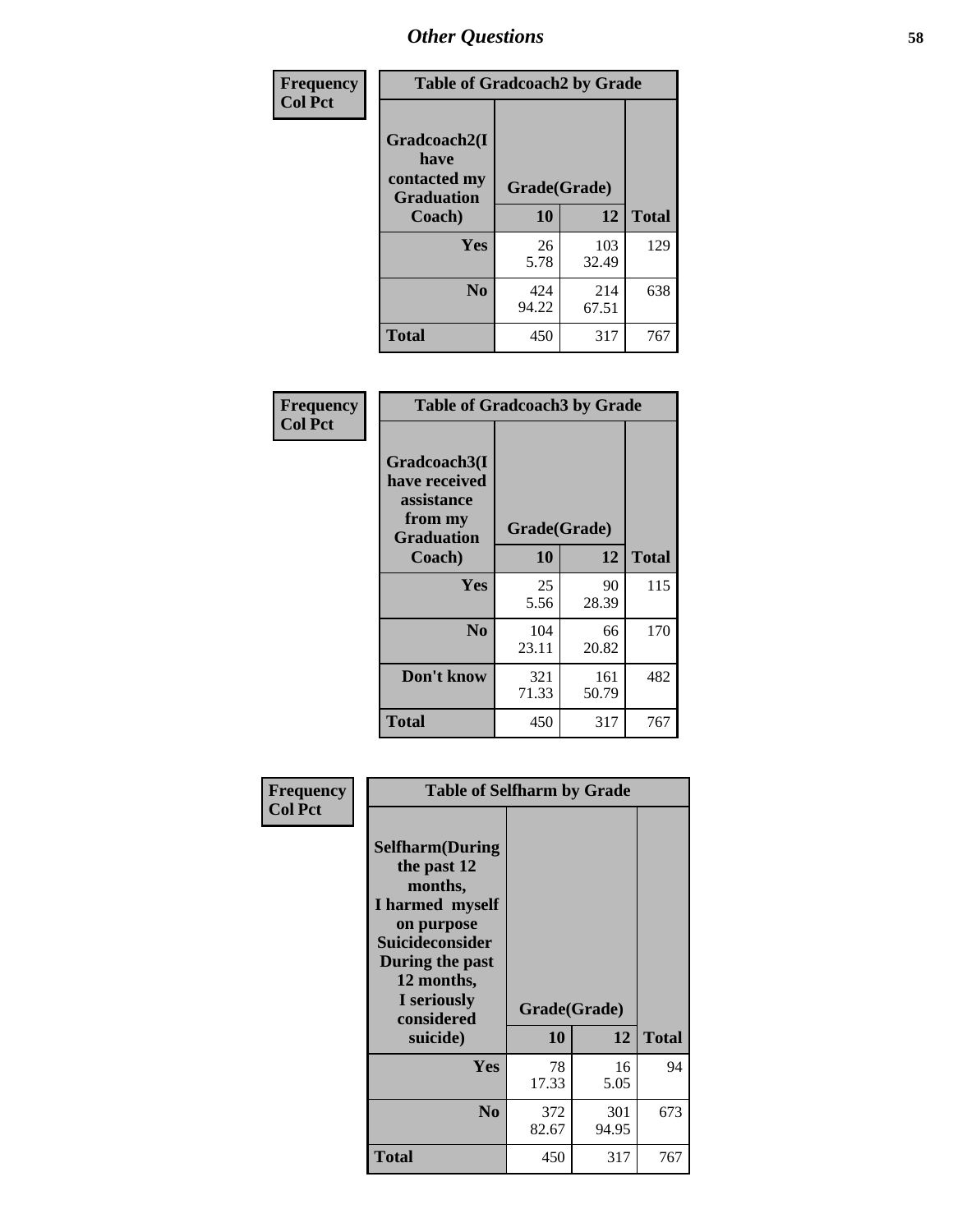| <b>Frequency</b> | <b>Table of Suicideconsider by Grade</b> |              |              |              |  |  |
|------------------|------------------------------------------|--------------|--------------|--------------|--|--|
| <b>Col Pct</b>   |                                          | Grade(Grade) |              |              |  |  |
|                  | Suicideconsider                          | <b>10</b>    | 12           | <b>Total</b> |  |  |
|                  | Yes                                      | 61<br>13.56  | 16<br>5.05   | 77           |  |  |
|                  | N <sub>0</sub>                           | 389<br>86.44 | 301<br>94.95 | 690          |  |  |
|                  | <b>Total</b>                             | 450          | 317          | 767          |  |  |

| Frequency      | <b>Table of Suicideattempt by Grade</b>              |              |              |              |
|----------------|------------------------------------------------------|--------------|--------------|--------------|
| <b>Col Pct</b> | Suicideattempt(I<br>have attempted<br>suicide in the | Grade(Grade) |              |              |
|                | last year)                                           | <b>10</b>    | 12           | <b>Total</b> |
|                | Yes                                                  | 40<br>8.89   | 8<br>2.52    | 48           |
|                | N <sub>0</sub>                                       | 410<br>91.11 | 309<br>97.48 | 719          |
|                | <b>Total</b>                                         | 450          | 317          | 767          |

| Frequency      | <b>Table of Instantmessaged by Grade</b>               |              |              |              |
|----------------|--------------------------------------------------------|--------------|--------------|--------------|
| <b>Col Pct</b> | Instantmessaged(I<br>have instant<br>messaged people I | Grade(Grade) |              |              |
|                | do not even know)                                      | 10           | 12           | <b>Total</b> |
|                | Yes                                                    | 196<br>43.56 | 119<br>37.54 | 315          |
|                | N <sub>0</sub>                                         | 254<br>56.44 | 198<br>62.46 | 452          |
|                | <b>Total</b>                                           | 450          | 317          | 767          |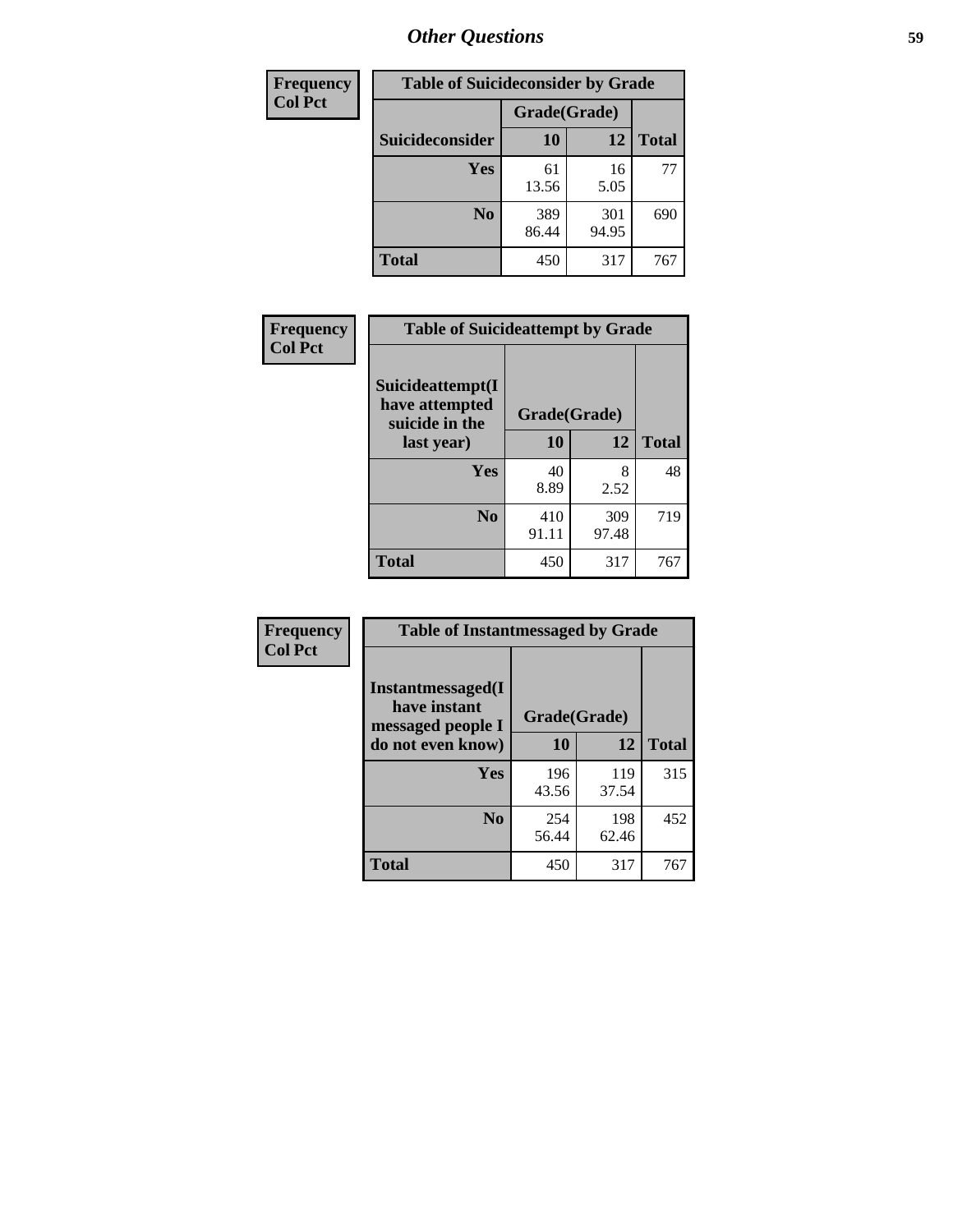| Frequency      | <b>Table of Getsalong by Grade</b>                          |                     |                        |              |
|----------------|-------------------------------------------------------------|---------------------|------------------------|--------------|
| <b>Col Pct</b> | <b>Getsalong</b> (I get<br>along with other<br>students and | Grade(Grade)        |                        |              |
|                | adults)                                                     | 10                  | 12                     | <b>Total</b> |
|                | <b>Strongly Agree</b>                                       | 198<br>44.00        | 187<br>58.99           | 385          |
|                | <b>Somewhat Agree</b>                                       | <b>200</b><br>44.44 | 115<br>36.28           | 315          |
|                | <b>Somewhat Disagree</b>                                    | 32<br>7.11          | 13<br>4.10             | 45           |
|                | <b>Strongly Disagree</b>                                    | 20<br>4.44          | $\mathfrak{D}$<br>0.63 | 22           |
|                | Total                                                       | 450                 | 317                    | 767          |

| Frequency      | <b>Table of Safehome by Grade</b> |                    |              |              |  |  |  |  |  |  |
|----------------|-----------------------------------|--------------------|--------------|--------------|--|--|--|--|--|--|
| <b>Col Pct</b> | Safehome(I feel<br>safe at home)  | Grade(Grade)<br>10 | 12           | <b>Total</b> |  |  |  |  |  |  |
|                | <b>Strongly Agree</b>             | 283<br>62.89       | 246<br>77.60 | 529          |  |  |  |  |  |  |
|                | <b>Somewhat Agree</b>             | 113<br>25.11       | 49<br>15.46  | 162          |  |  |  |  |  |  |
|                | <b>Somewhat Disagree</b>          | 32<br>7.11         | 18<br>5.68   | 50           |  |  |  |  |  |  |
|                | <b>Strongly Disagree</b>          | 22<br>4.89         | 4<br>1.26    | 26           |  |  |  |  |  |  |

| Frequency<br><b>Col Pct</b> | <b>Table of Adulttalk by Grade</b>                                                  |              |              |              |  |  |  |  |  |
|-----------------------------|-------------------------------------------------------------------------------------|--------------|--------------|--------------|--|--|--|--|--|
|                             | <b>Adulttalk(I</b><br>know an<br>adult at<br>school that<br>I can talk<br>with if I | Grade(Grade) |              |              |  |  |  |  |  |
|                             | need help)                                                                          | 10           | 12           | <b>Total</b> |  |  |  |  |  |
|                             | <b>Yes</b>                                                                          | 261<br>58.00 | 236<br>74.45 | 497          |  |  |  |  |  |
|                             | N <sub>0</sub>                                                                      | 189<br>42.00 | 81<br>25.55  | 270          |  |  |  |  |  |
|                             | <b>Total</b>                                                                        | 450          | 317          | 767          |  |  |  |  |  |

**Total** 450 317 767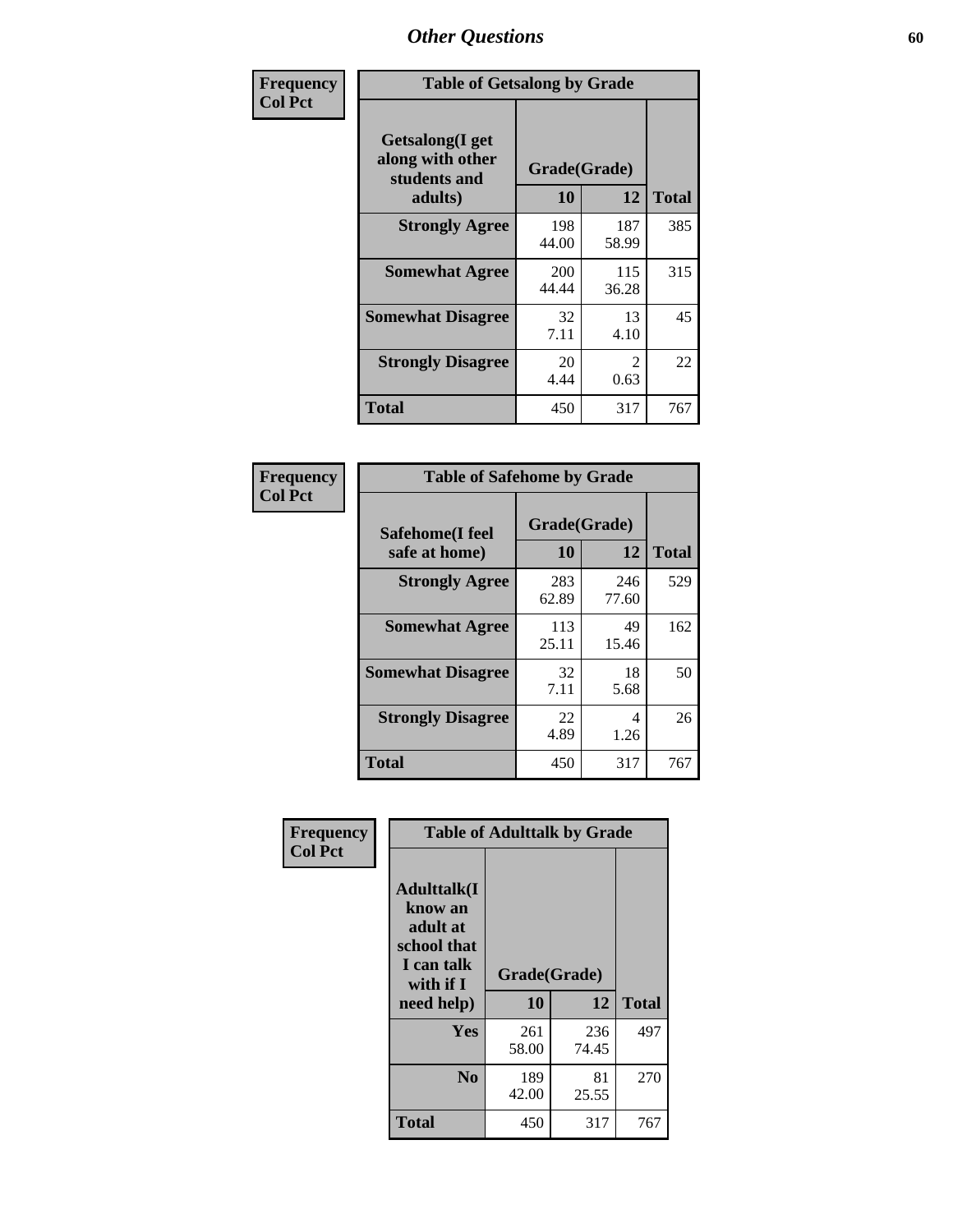**Frequency Row Pct**

| <b>Table of Grade by Tytime</b> |             |                                                                                        |             |              |             |             |              |  |  |  |  |
|---------------------------------|-------------|----------------------------------------------------------------------------------------|-------------|--------------|-------------|-------------|--------------|--|--|--|--|
|                                 |             | Tvtime(On an average school day,<br>how much unsupervised time do I spend watching TV) |             |              |             |             |              |  |  |  |  |
|                                 |             | <b>Less that</b><br>$2 - 3$<br>$4 - 5$<br>$6+$                                         |             |              |             |             |              |  |  |  |  |
| Grade(Grade)                    | None        | hour/day                                                                               | hour/day    | hours/day    | hours/day   | hours/day   | <b>Total</b> |  |  |  |  |
| 10                              | 53<br>11.78 | 81<br>18.00                                                                            | 67<br>14.89 | 136<br>30.22 | 48<br>10.67 | 65<br>14.44 | 450          |  |  |  |  |
| 12                              | 50<br>15.77 | 68<br>21.45                                                                            | 66<br>20.82 | 85<br>26.81  | 32<br>10.09 | 16<br>5.05  | 317          |  |  |  |  |
| <b>Total</b>                    | 103         | 149                                                                                    | 133         | 221          | 80          | 81          | 767          |  |  |  |  |

**Frequency Row Pct**

| <b>Table of Grade by Computertime</b> |             |                                                                                                                              |             |              |            |             |     |  |  |  |  |
|---------------------------------------|-------------|------------------------------------------------------------------------------------------------------------------------------|-------------|--------------|------------|-------------|-----|--|--|--|--|
|                                       |             | Computertime (On an average school day,<br>how much unsupervised time do I spend on the computer)                            |             |              |            |             |     |  |  |  |  |
| Grade(Grade)                          | None        | <b>Less that</b><br>$2 - 3$<br>$4 - 5$<br>$6+$<br>hour/day   hour/day<br>hours/day<br>hours/day<br>hours/day<br><b>Total</b> |             |              |            |             |     |  |  |  |  |
| 10                                    | 65<br>14.44 | 94<br>20.89                                                                                                                  | 88<br>19.56 | 115<br>25.56 | 38<br>8.44 | 50<br>11.11 | 450 |  |  |  |  |
| 12                                    | 40<br>12.62 | 95<br>29.97                                                                                                                  | 65<br>20.50 | 73<br>23.03  | 30<br>9.46 | 14<br>4.42  | 317 |  |  |  |  |
| <b>Total</b>                          | 105         | 189                                                                                                                          | 153         | 188          | 68         | 64          | 767 |  |  |  |  |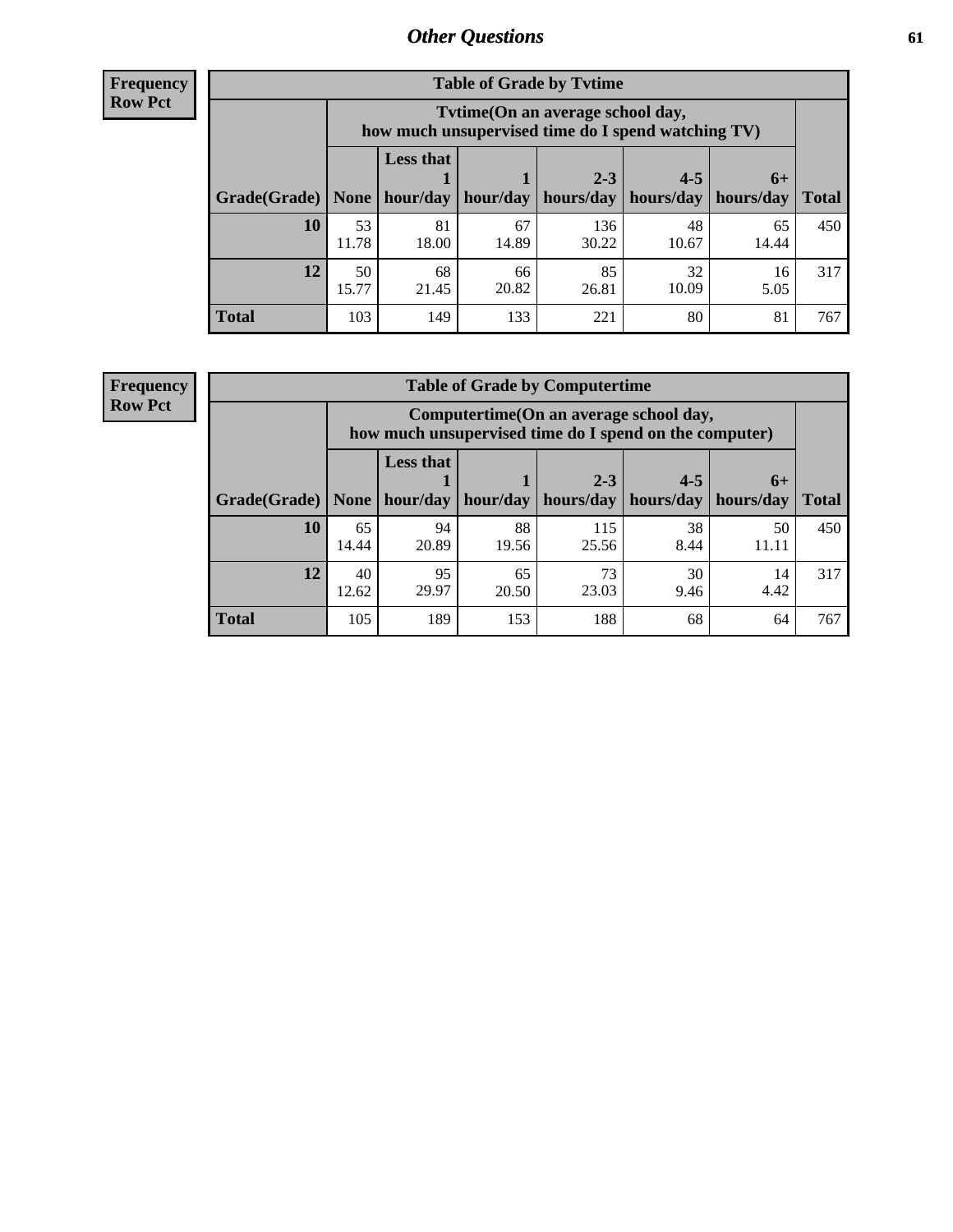#### *Questions about Driving Laws* **62** *Driving Questions were asked only of high school students.*

| <b>Frequency</b> |
|------------------|
| <b>Row Pct</b>   |

| <b>Table of Grade by License1</b> |                                     |                                                                                                                                           |            |            |             |     |  |  |  |  |
|-----------------------------------|-------------------------------------|-------------------------------------------------------------------------------------------------------------------------------------------|------------|------------|-------------|-----|--|--|--|--|
|                                   |                                     | License1(During the first 6 months of driving<br>with a provisional license,<br>the only passengers who can ride with the<br>driver are:) |            |            |             |     |  |  |  |  |
| Grade(Grade)                      | <b>Parent or</b><br><b>Guardian</b> | Don't<br>Family<br><b>Members</b><br><b>Friends</b><br><b>Know</b><br><b>Total</b><br>Anyone                                              |            |            |             |     |  |  |  |  |
| 10                                | 113<br>25.11                        | 234<br>52.00                                                                                                                              | 12<br>2.67 | 32<br>7.11 | 59<br>13.11 | 450 |  |  |  |  |
| 12                                | 58<br>18.30                         | 226<br>71.29                                                                                                                              | 5<br>1.58  | 11<br>3.47 | 17<br>5.36  | 317 |  |  |  |  |
| <b>Total</b>                      | 171                                 | 460                                                                                                                                       | 17         | 43         | 76          | 767 |  |  |  |  |

| Frequency      |              | <b>Table of Grade by License2</b>                                                                        |                  |                  |                                                      |                      |              |  |  |  |  |
|----------------|--------------|----------------------------------------------------------------------------------------------------------|------------------|------------------|------------------------------------------------------|----------------------|--------------|--|--|--|--|
| <b>Row Pct</b> |              | License2(17 yr old drivers with a<br>provisional driver's license cannot<br>drive between the hours of:) |                  |                  |                                                      |                      |              |  |  |  |  |
|                | Grade(Grade) | <b>Midnight</b><br>to 6am                                                                                | 1am<br>to<br>5am | 1am<br>to<br>6am | N <sub>0</sub><br>curfew<br>for $17$<br>year<br>olds | Don't<br><b>Know</b> | <b>Total</b> |  |  |  |  |
|                | 10           | 222<br>49.33                                                                                             | 54<br>12.00      | 31<br>6.89       | 29<br>6.44                                           | 114<br>25.33         | 450          |  |  |  |  |
|                | 12           | 252<br>79.50                                                                                             | 23<br>7.26       | 16<br>5.05       | 4<br>1.26                                            | 22<br>6.94           | 317          |  |  |  |  |
|                | <b>Total</b> | 474                                                                                                      | 77               | 47               | 33                                                   | 136                  | 767          |  |  |  |  |

| Frequency      | <b>Table of Grade by License3</b> |                      |                                                                                        |             |            |             |               |              |  |  |
|----------------|-----------------------------------|----------------------|----------------------------------------------------------------------------------------|-------------|------------|-------------|---------------|--------------|--|--|
| <b>Row Pct</b> |                                   |                      | License3(For drivers under the age of 21,<br>what level of alcohol is considered DUI?) |             |            |             |               |              |  |  |
|                | Grade(Grade)                      | Any<br><b>Amount</b> | 0.02                                                                                   | 0.04        | 0.06       | 0.08        | Don't<br>know | <b>Total</b> |  |  |
|                | 10                                | 77<br>17.11          | 122<br>27.11                                                                           | 47<br>10.44 | 25<br>5.56 | 47<br>10.44 | 132<br>29.33  | 450          |  |  |
|                | 12                                | 102<br>32.18         | 85<br>26.81                                                                            | 32<br>10.09 | 15<br>4.73 | 30<br>9.46  | 53<br>16.72   | 317          |  |  |
|                | <b>Total</b>                      | 179                  | 207                                                                                    | 79          | 40         | 77          | 185           | 767          |  |  |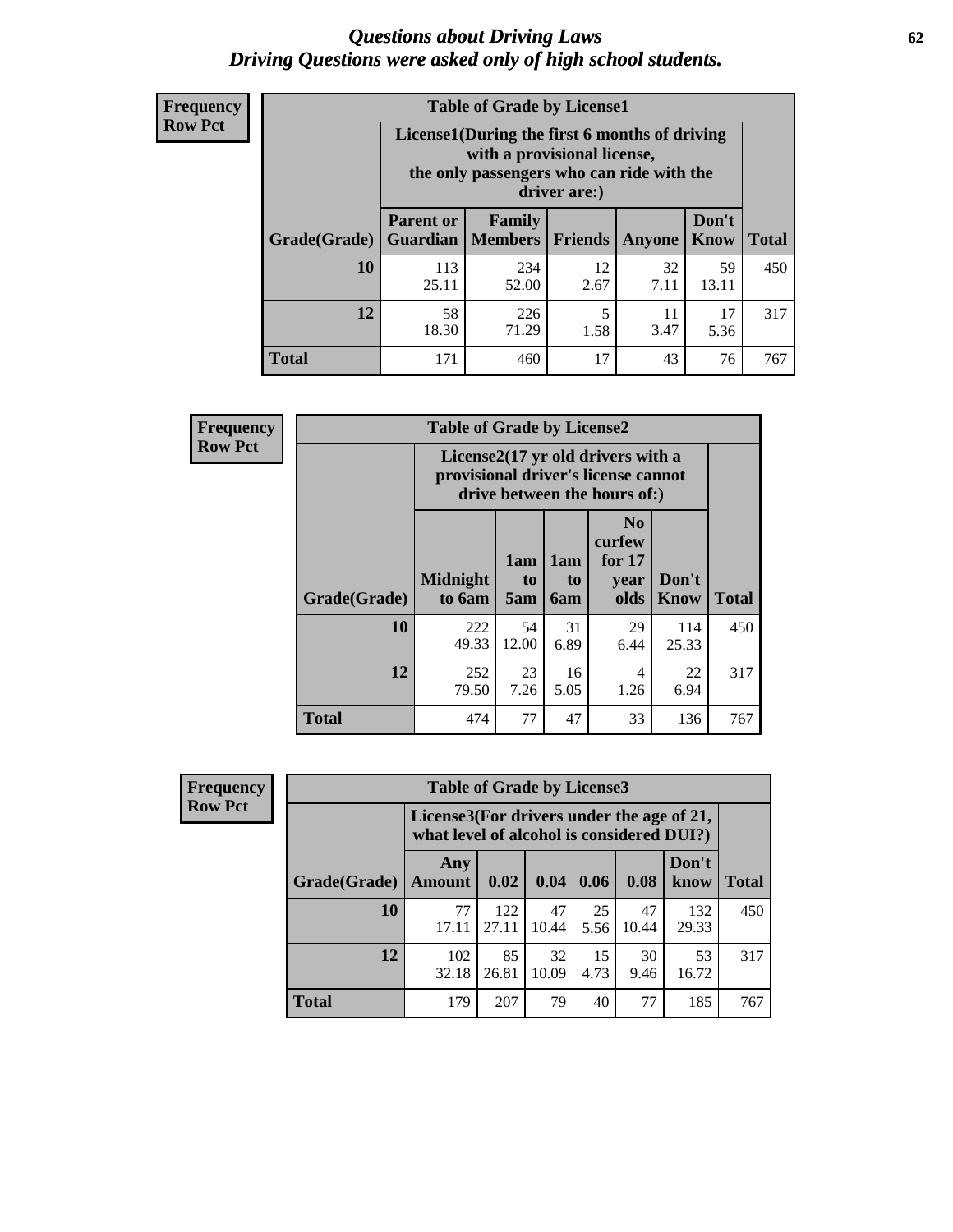#### *Questions about Driving Laws* **63** *Driving Questions were asked only of high school students.*

**Frequency Row Pct**

| <b>Table of Grade by License4</b> |              |                                                                                                                                               |             |            |            |              |     |  |  |  |
|-----------------------------------|--------------|-----------------------------------------------------------------------------------------------------------------------------------------------|-------------|------------|------------|--------------|-----|--|--|--|
|                                   |              | License4(A driver under 21 automatically<br>loses his/her license if caught exceeding the<br>posted speet limit by:)                          |             |            |            |              |     |  |  |  |
| Grade(Grade)                      | $15+$<br>mph | Can't<br>lose<br><b>Depends</b><br>license<br>$25+$<br>$35+$<br>Don't<br>for<br>on<br><b>Total</b><br>mph<br>speeding<br>know<br>mph<br>judge |             |            |            |              |     |  |  |  |
| 10                                | 102<br>22.67 | 83<br>18.44                                                                                                                                   | 52<br>11.56 | 34<br>7.56 | 24<br>5.33 | 155<br>34.44 | 450 |  |  |  |
| 12                                | 60<br>18.93  | 125<br>39.43                                                                                                                                  | 46<br>14.51 | 18<br>5.68 | 8<br>2.52  | 60<br>18.93  | 317 |  |  |  |
| <b>Total</b>                      | 162          | 208                                                                                                                                           | 98          | 52         | 32         | 215          | 767 |  |  |  |

| Frequency      | <b>Table of Grade by License5</b> |             |                                                                                                                                                             |               |       |
|----------------|-----------------------------------|-------------|-------------------------------------------------------------------------------------------------------------------------------------------------------------|---------------|-------|
| <b>Row Pct</b> |                                   |             | License5(A)<br>Georgia teenager<br>with family<br>connections or a<br>good lawyer can<br>break a teen<br>driving law and<br>keep their driver's<br>license) |               |       |
|                | Grade(Grade)                      | <b>Yes</b>  | N <sub>0</sub>                                                                                                                                              | Don't<br>know | Total |
|                | 10                                | 80<br>17.78 | 211<br>46.89                                                                                                                                                | 159<br>35.33  | 450   |
|                | 12                                | 93<br>29.34 | 142<br>44.79                                                                                                                                                | 82<br>25.87   | 317   |
|                | <b>Total</b>                      | 173         | 353                                                                                                                                                         | 241           | 767   |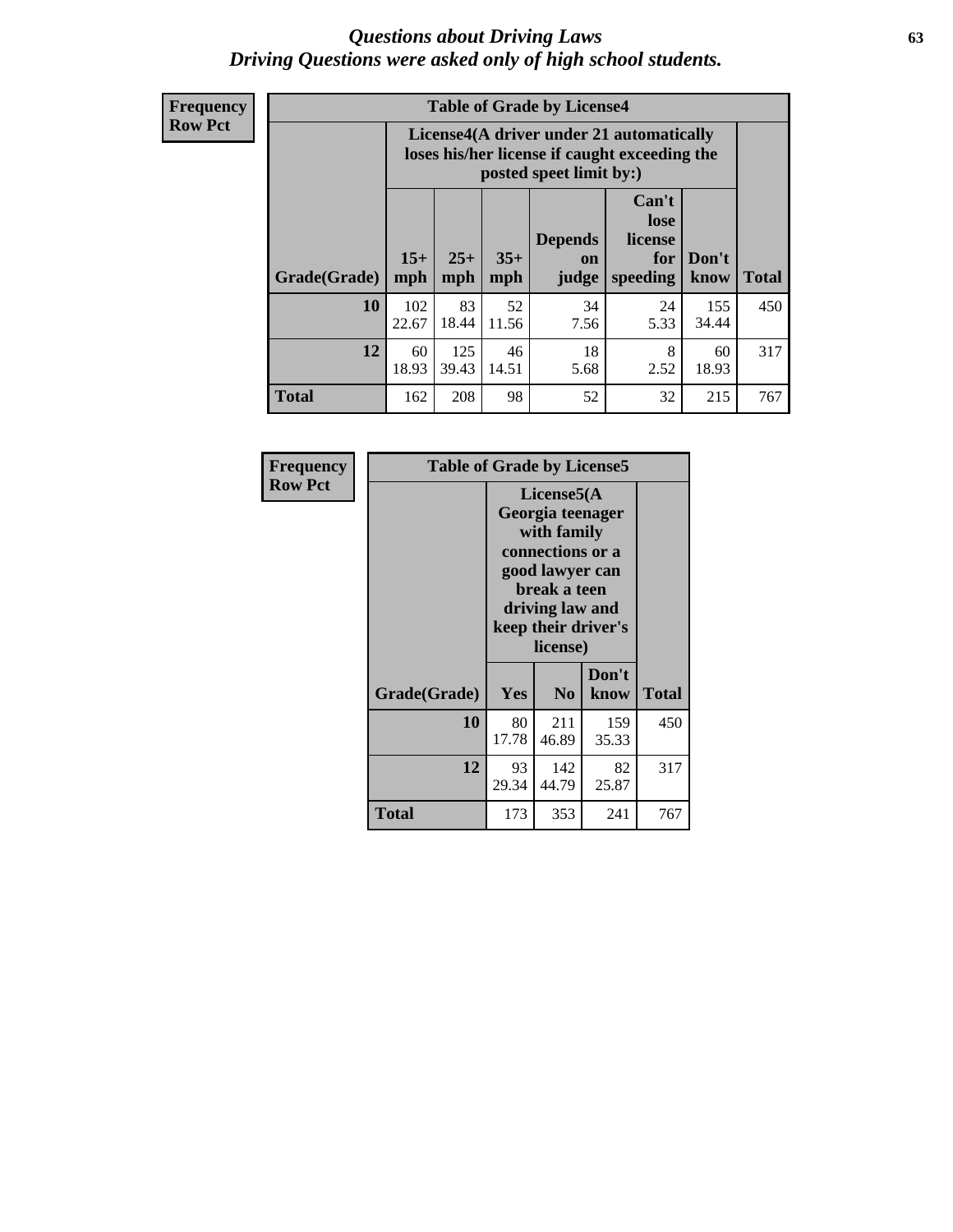### *Questions about Driving Laws* **64** *Driving Questions were asked only of high school students.*

| <b>Frequency</b> | <b>Table of Grade by License6</b> |                                                                                                                                                 |                |               |              |
|------------------|-----------------------------------|-------------------------------------------------------------------------------------------------------------------------------------------------|----------------|---------------|--------------|
| <b>Row Pct</b>   |                                   | License <sub>6</sub> (I know a<br>friend or<br>classmate that<br>broke a teen<br>driving law,<br>but was allowed to<br>keep his/her<br>license) |                |               |              |
|                  | Grade(Grade)                      | Yes                                                                                                                                             | N <sub>0</sub> | Don't<br>know | <b>Total</b> |
|                  | 10                                | 116<br>25.78                                                                                                                                    | 207<br>46.00   | 127<br>28.22  | 450          |
|                  | 12                                | 148<br>46.69                                                                                                                                    | 108<br>34.07   | 61<br>19.24   | 317          |
|                  | Total                             | 264                                                                                                                                             | 315            | 188           | 767          |

| Frequency      | <b>Table of Grade by License7</b> |                                                                             |                                     |                                                                                               |                        |              |
|----------------|-----------------------------------|-----------------------------------------------------------------------------|-------------------------------------|-----------------------------------------------------------------------------------------------|------------------------|--------------|
| <b>Row Pct</b> |                                   |                                                                             |                                     | License7(A student under the age of 18 cam loser<br>his/her driving privileges if he or she:) |                        |              |
|                | Grade(Grade)                      | <b>Have</b><br>more than<br>10<br>unexcused<br>absences<br>per school<br>yr | Drop out<br>without  <br>graduating | <b>Bring</b><br>alcohol/drugs/weapon<br>to school                                             | All of<br>the<br>above | <b>Total</b> |
|                | 10                                | 70<br>15.56                                                                 | 25<br>5.56                          | 14<br>3.11                                                                                    | 341<br>75.78           | 450          |
|                | 12                                | 75<br>23.66                                                                 | 12<br>3.79                          | ⇁<br>2.21                                                                                     | 223<br>70.35           | 317          |
|                | <b>Total</b>                      | 145                                                                         | 37                                  | 21                                                                                            | 564                    | 767          |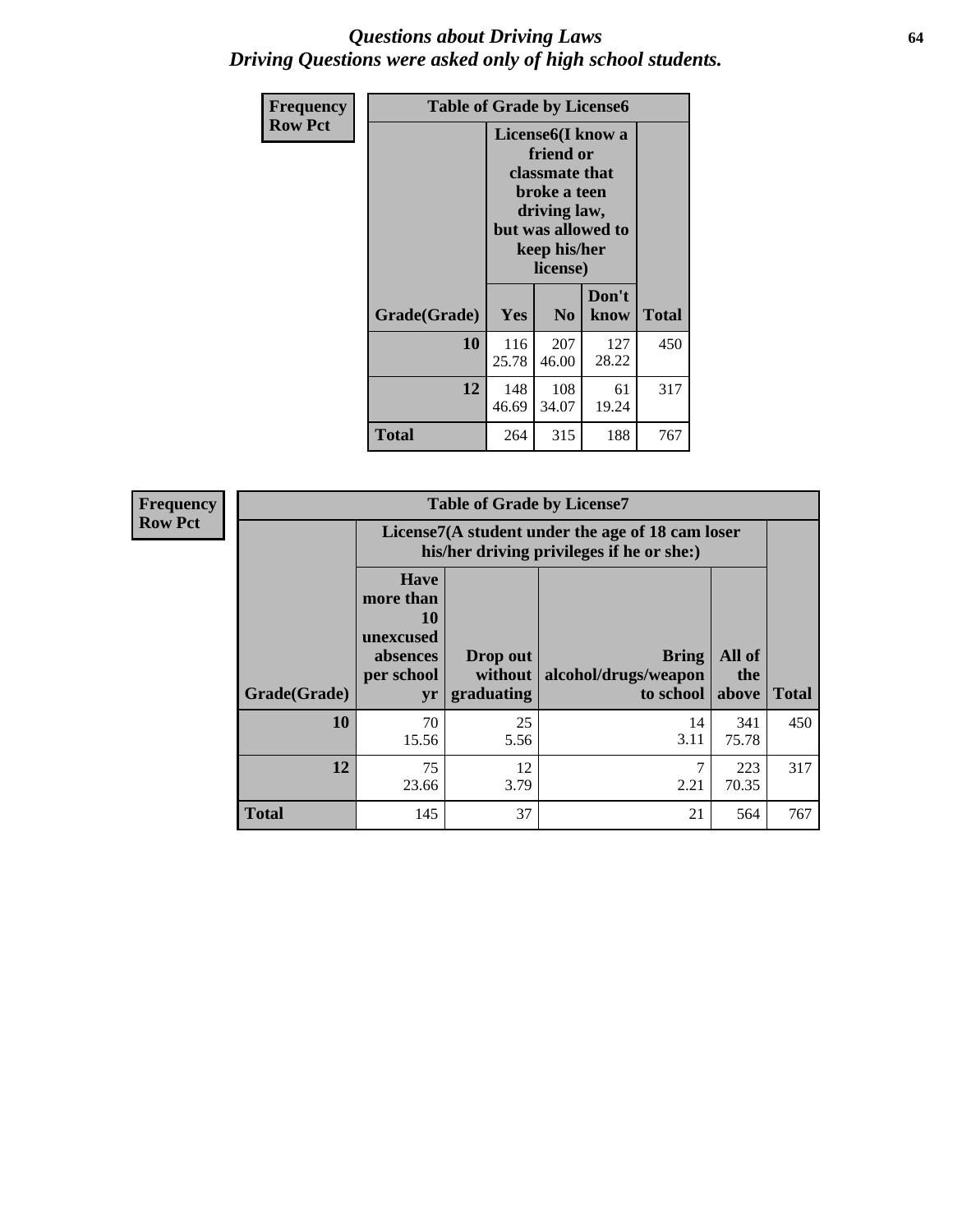# *Select Results by Gender* **65**

| Frequency      | <b>Table of SchoolClimate2 by Gender</b>          |                                 |              |              |  |
|----------------|---------------------------------------------------|---------------------------------|--------------|--------------|--|
| <b>Col Pct</b> | SchoolClimate2(I<br>feel successful at<br>school) | Gender(Gender)<br><b>Female</b> | <b>Male</b>  | <b>Total</b> |  |
|                | <b>Strongly Agree</b>                             | 110<br>25.76                    | 88<br>25.88  | 198          |  |
|                | <b>Somewhat Agree</b>                             | 274<br>64.17                    | 213<br>62.65 | 487          |  |
|                | <b>Somewhat Disagree</b>                          | 34<br>7.96                      | 25<br>7.35   | 59           |  |
|                | <b>Strongly Disagree</b>                          | 9<br>2.11                       | 14<br>4.12   | 23           |  |
|                | <b>Total</b>                                      | 427                             | 340          | 767          |  |

| Frequency      | <b>Table of SchoolClimate6 by Gender</b>                 |                                 |              |              |  |
|----------------|----------------------------------------------------------|---------------------------------|--------------|--------------|--|
| <b>Col Pct</b> | <b>SchoolClimate6(Teachers</b><br>treat me with respect) | Gender(Gender)<br><b>Female</b> | <b>Male</b>  | <b>Total</b> |  |
|                | <b>Strongly Agree</b>                                    | 102<br>23.89                    | 87<br>25.59  | 189          |  |
|                | <b>Somewhat Agree</b>                                    | 184<br>43.09                    | 120<br>35.29 | 304          |  |
|                | <b>Somewhat Disagree</b>                                 | 102<br>23.89                    | 86<br>25.29  | 188          |  |
|                | <b>Strongly Disagree</b>                                 | 39<br>9.13                      | 47<br>13.82  | 86           |  |
|                | Total                                                    | 427                             | 340          | 767          |  |

| Frequency      | <b>Table of SchoolClimate8 by Gender</b>                                             |                                 |              |              |  |
|----------------|--------------------------------------------------------------------------------------|---------------------------------|--------------|--------------|--|
| <b>Col Pct</b> | <b>SchoolClimate8(Students</b><br>are frequently<br>recognized for good<br>behavior) | Gender(Gender)<br><b>Female</b> | <b>Male</b>  | <b>Total</b> |  |
|                | <b>Strongly Agree</b>                                                                | 69<br>16.16                     | 45<br>13.24  | 114          |  |
|                | <b>Somewhat Agree</b>                                                                | 172<br>40.28                    | 128<br>37.65 | 300          |  |
|                | <b>Somewhat Disagree</b>                                                             | 126<br>29.51                    | 92<br>27.06  | 218          |  |
|                | <b>Strongly Disagree</b>                                                             | 60<br>14.05                     | 75<br>22.06  | 135          |  |
|                | Total                                                                                | 427                             | 340          | 767          |  |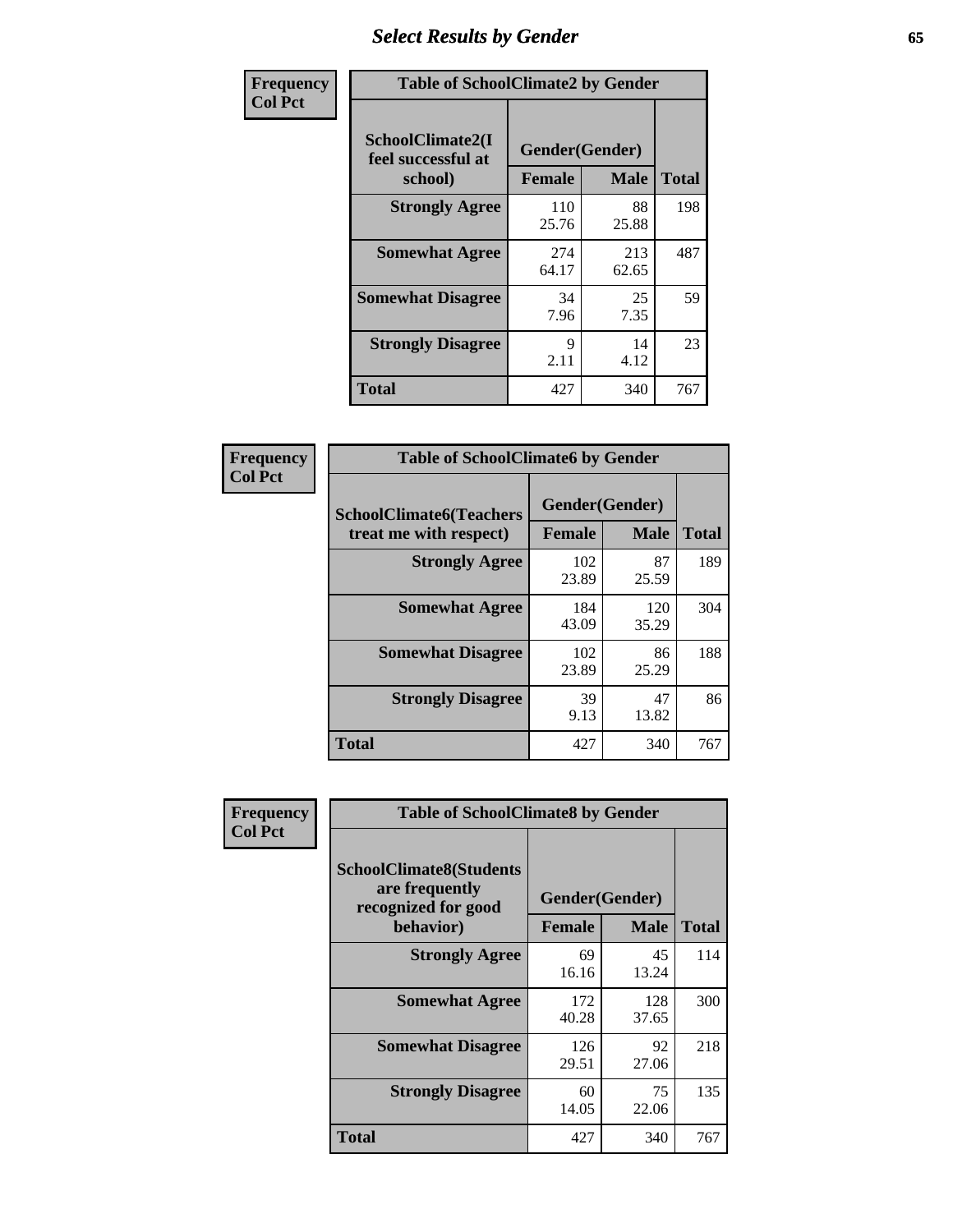# *Select Results by Gender* **66**

| Frequency      | <b>Table of Gender by Dropout</b> |                                                                        |              |              |
|----------------|-----------------------------------|------------------------------------------------------------------------|--------------|--------------|
| <b>Row Pct</b> |                                   | Dropout(I<br>have<br>thought<br>about<br>dropping<br>out of<br>school) |              |              |
|                | Gender(Gender)                    | <b>Yes</b>                                                             | No           | <b>Total</b> |
|                | <b>Female</b>                     | 105<br>24.59                                                           | 322<br>75.41 | 427          |
|                | <b>Male</b>                       | 103<br>30.29                                                           | 237<br>69.71 | 340          |
|                | <b>Total</b>                      | 208                                                                    | 559          | 767          |

| <b>Frequency</b> |
|------------------|
| <b>Row Pct</b>   |

| <b>Table of Gender by Dropoutreason</b> |                             |                                                                     |                          |                                |              |              |
|-----------------------------------------|-----------------------------|---------------------------------------------------------------------|--------------------------|--------------------------------|--------------|--------------|
|                                         |                             | Dropoutreason (If I dropped out the<br>reason would most likely be) |                          |                                |              |              |
| Gender(Gender)                          | Won't<br><b>Drop</b><br>out | <b>Bored</b>                                                        | Family<br><b>Reasons</b> | <b>Being</b><br><b>Bullied</b> | <b>Other</b> | <b>Total</b> |
| <b>Female</b>                           | 255<br>59.72                | 47<br>11.01                                                         | 35<br>8.20               | 12<br>2.81                     | 78<br>18.27  | 427          |
| <b>Male</b>                             | 194<br>57.06                | 49<br>14.41                                                         | 29<br>8.53               | 8<br>2.35                      | 60<br>17.65  | 340          |
| <b>Total</b>                            | 449                         | 96                                                                  | 64                       | 20                             | 138          | 767          |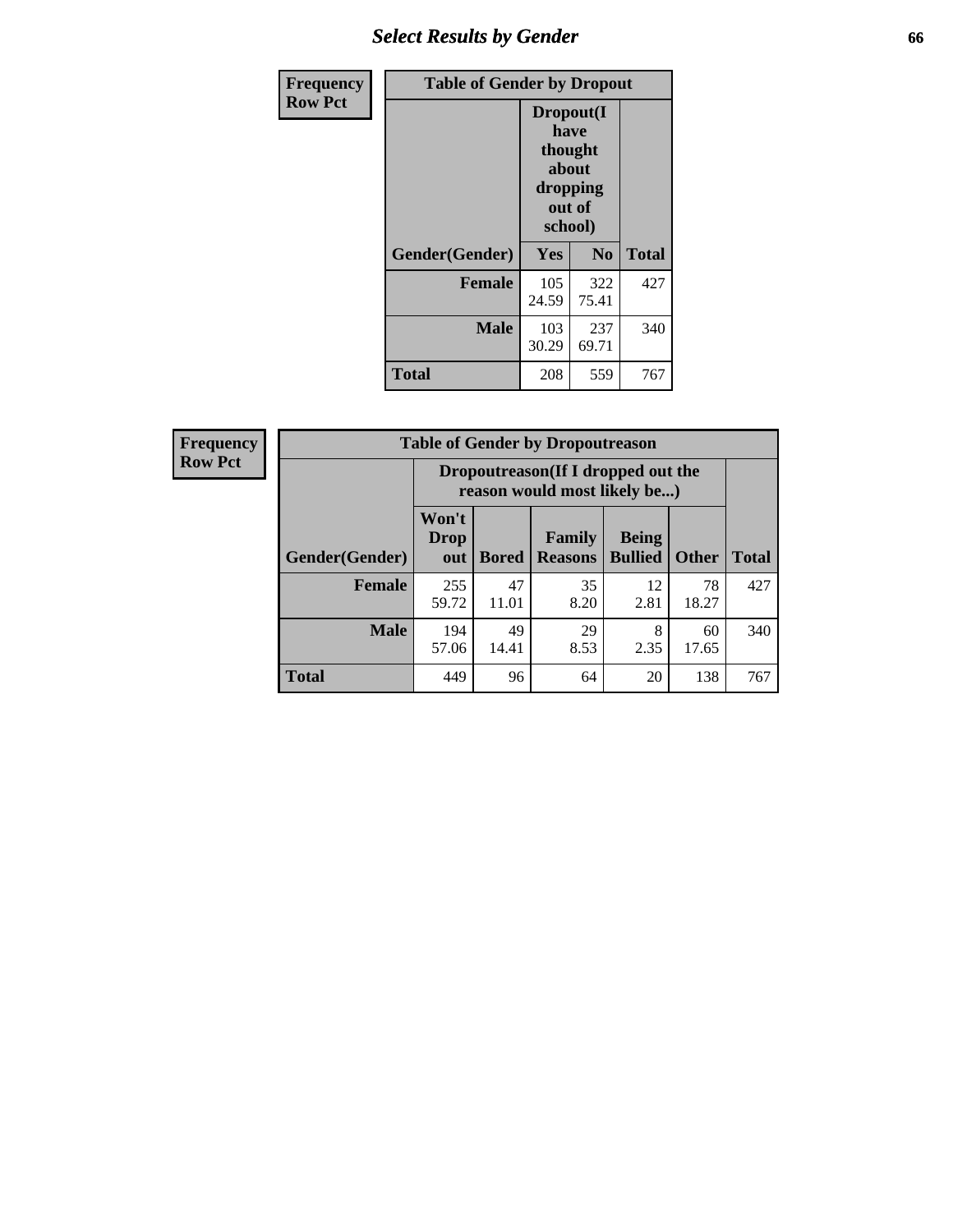*School Safety* **67**

| Frequency      | <b>Table of Gender by Bullied2</b> |                 |                |              |  |
|----------------|------------------------------------|-----------------|----------------|--------------|--|
| <b>Row Pct</b> |                                    | <b>Bullied2</b> |                |              |  |
|                | Gender(Gender)                     | Yes             | N <sub>0</sub> | <b>Total</b> |  |
|                | <b>Female</b>                      | 54<br>12.65     | 373<br>87.35   | 427          |  |
|                | <b>Male</b>                        | 45<br>13.24     | 295<br>86.76   | 340          |  |
|                | <b>Total</b>                       | 99              | 668            | 767          |  |

| Frequency      | <b>Table of Gender by Bulliedothers2</b> |                       |                |              |  |
|----------------|------------------------------------------|-----------------------|----------------|--------------|--|
| <b>Row Pct</b> |                                          | <b>Bulliedothers2</b> |                |              |  |
|                | Gender(Gender)                           | Yes                   | N <sub>0</sub> | <b>Total</b> |  |
|                | <b>Female</b>                            | 39<br>9.13            | 388<br>90.87   | 427          |  |
|                | <b>Male</b>                              | 35<br>10.29           | 305<br>89.71   | 340          |  |
|                | <b>Total</b>                             | 74                    | 693            | 767          |  |

| <b>Frequency</b> | <b>Table of Gender by Weaponschool2</b> |               |                |              |  |
|------------------|-----------------------------------------|---------------|----------------|--------------|--|
| <b>Row Pct</b>   |                                         | Weaponschool2 |                |              |  |
|                  | Gender(Gender)                          | Yes           | N <sub>0</sub> | <b>Total</b> |  |
|                  | <b>Female</b>                           | 8<br>1.87     | 419<br>98.13   | 427          |  |
|                  | <b>Male</b>                             | 9<br>2.65     | 331<br>97.35   | 340          |  |
|                  | <b>Total</b>                            | 17            | 750            | 767          |  |

| Frequency      | <b>Table of Gender by Absentunsafe2</b> |               |                |              |  |
|----------------|-----------------------------------------|---------------|----------------|--------------|--|
| <b>Row Pct</b> |                                         | Absentunsafe2 |                |              |  |
|                | Gender(Gender)                          | Yes           | N <sub>0</sub> | <b>Total</b> |  |
|                | <b>Female</b>                           | 15<br>3.51    | 412<br>96.49   | 427          |  |
|                | <b>Male</b>                             | 2.35          | 332<br>97.65   | 340          |  |
|                | <b>Total</b>                            | 23            | 744            | 767          |  |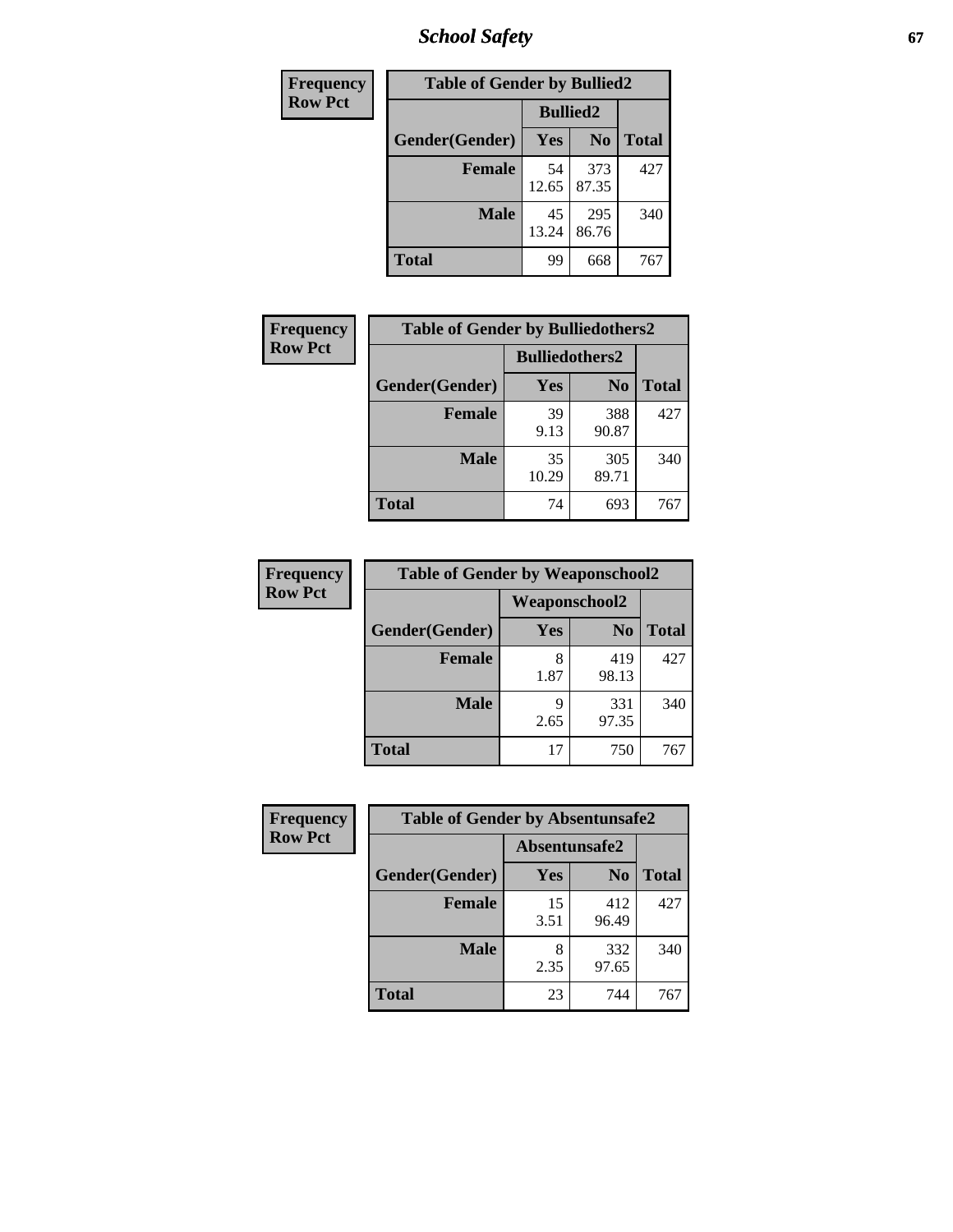*School Safety* **68**

| Frequency      | <b>Table of Gender by Gangself</b> |                                                                                                        |              |              |
|----------------|------------------------------------|--------------------------------------------------------------------------------------------------------|--------------|--------------|
| <b>Row Pct</b> |                                    | <b>Gangself</b> (I<br>have<br>participated<br>in illegal gang<br>activities in<br>the past 30<br>days) |              |              |
|                | Gender(Gender)                     | Yes                                                                                                    | No           | <b>Total</b> |
|                | <b>Female</b>                      | 20<br>4.68                                                                                             | 407<br>95.32 | 427          |
|                | <b>Male</b>                        | 32<br>9.41                                                                                             | 308<br>90.59 | 340          |
|                | <b>Total</b>                       | 52                                                                                                     | 715          | 767          |

| Frequency      | <b>Table of Gender by Gangpeers</b> |                                                                                                                             |                |              |
|----------------|-------------------------------------|-----------------------------------------------------------------------------------------------------------------------------|----------------|--------------|
| <b>Row Pct</b> |                                     | <b>Gangpeers</b> (I<br>have friends<br>who have<br>participated<br>in illegal gang<br>activities in<br>the past 30<br>days) |                |              |
|                | Gender(Gender)                      | Yes                                                                                                                         | N <sub>0</sub> | <b>Total</b> |
|                | <b>Female</b>                       | 101<br>23.65                                                                                                                | 326<br>76.35   | 427          |
|                | <b>Male</b>                         | 98<br>28.82                                                                                                                 | 242<br>71.18   | 340          |
|                | <b>Total</b>                        | 199                                                                                                                         | 568            | 767          |

| Frequency      | <b>Table of Gender by Pickedon2</b> |              |                |              |
|----------------|-------------------------------------|--------------|----------------|--------------|
| <b>Row Pct</b> |                                     | Pickedon2    |                |              |
|                | Gender(Gender)                      | Yes          | N <sub>0</sub> | <b>Total</b> |
|                | <b>Female</b>                       | 119<br>27.87 | 308<br>72.13   | 427          |
|                | <b>Male</b>                         | 85<br>25.00  | 255<br>75.00   | 340          |
|                | <b>Total</b>                        | 204          | 563            | 767          |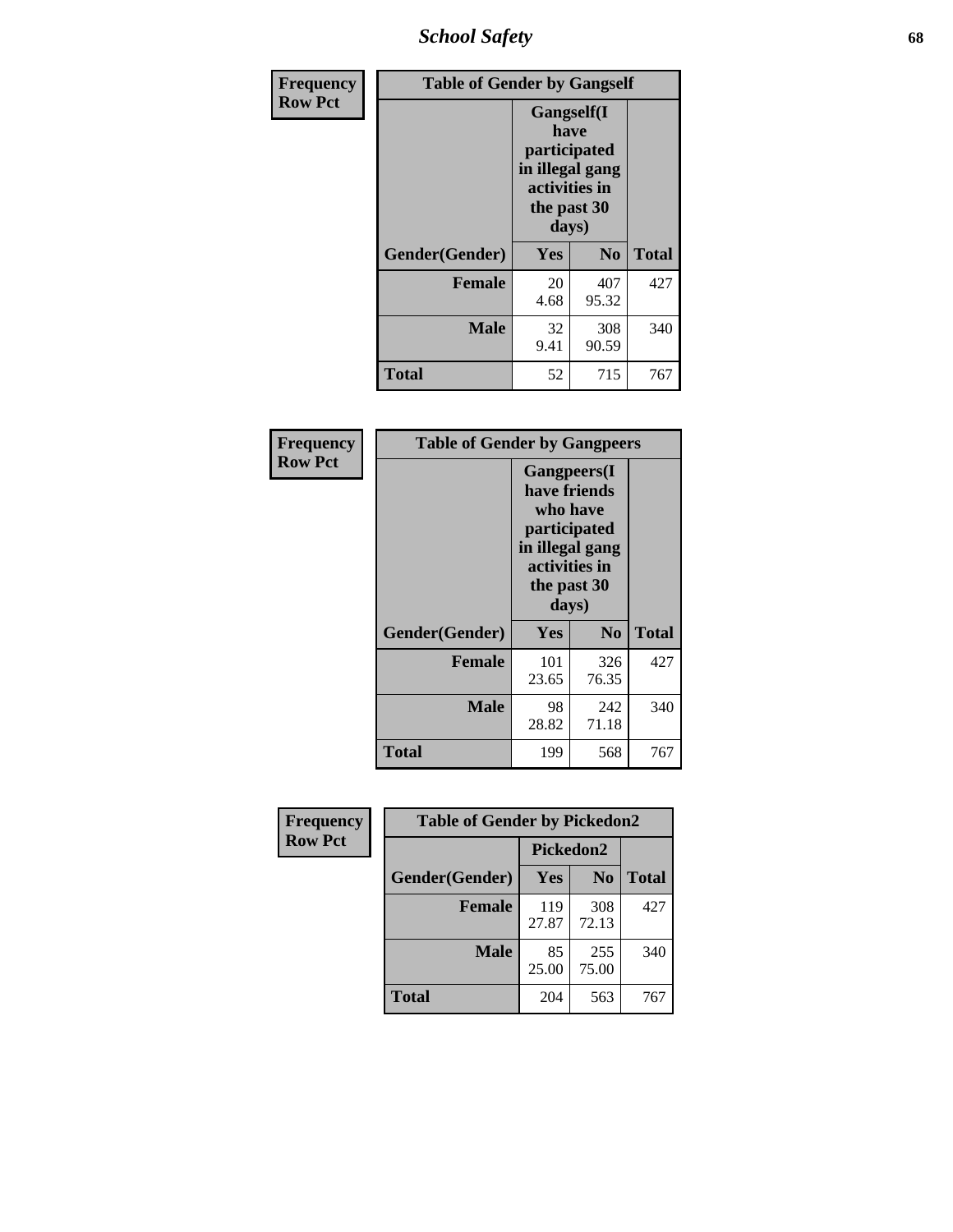*School Safety* **69**

| Frequency      | <b>Table of Gender by Safeschool2</b> |              |                |              |
|----------------|---------------------------------------|--------------|----------------|--------------|
| <b>Row Pct</b> |                                       | Safeschool2  |                |              |
|                | Gender(Gender)                        | <b>Yes</b>   | N <sub>0</sub> | <b>Total</b> |
|                | <b>Female</b>                         | 271<br>63.47 | 156<br>36.53   | 427          |
|                | <b>Male</b>                           | 226<br>66.47 | 114<br>33.53   | 340          |
|                | <b>Total</b>                          | 497          | 270            | 767          |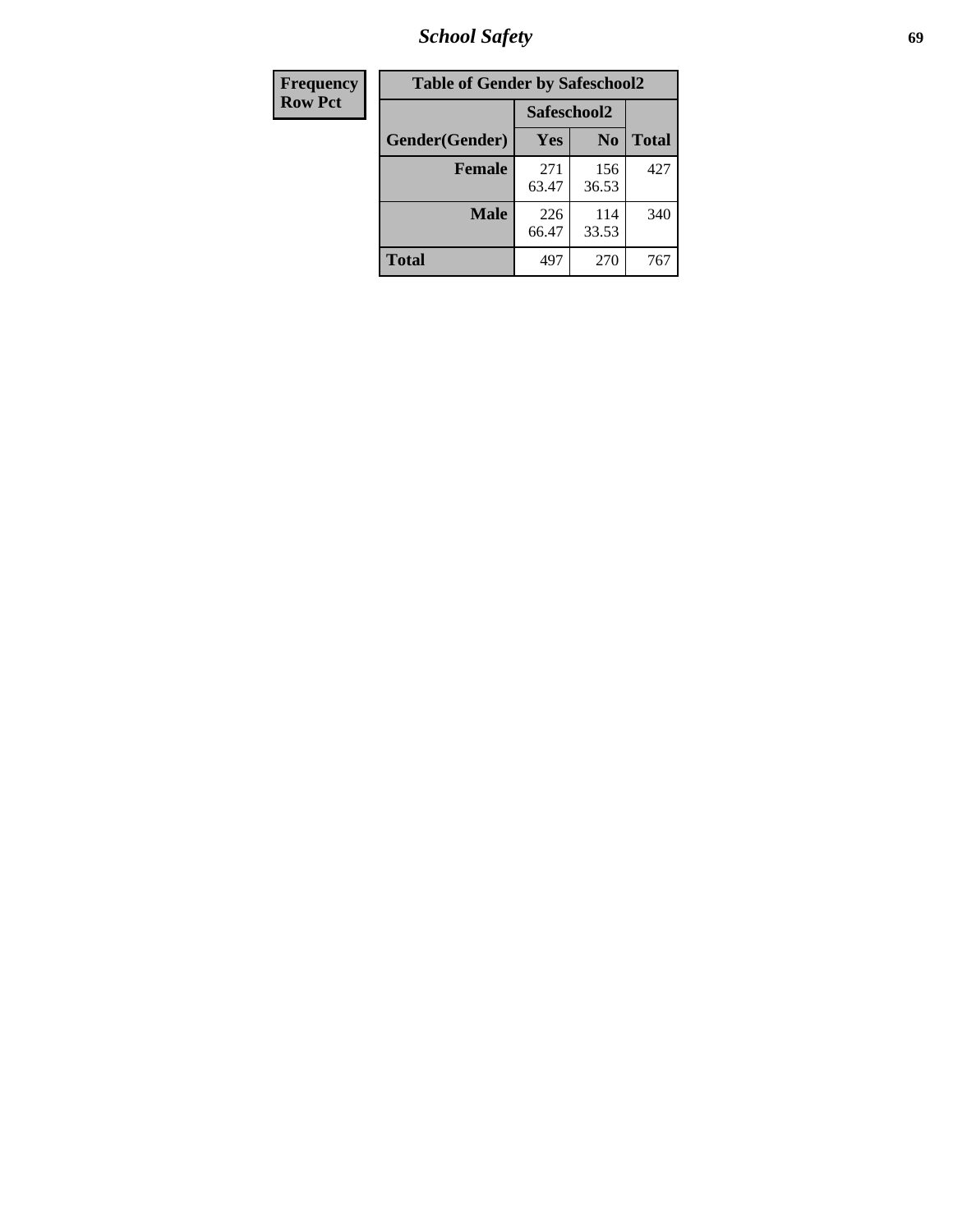# *Incidence of Drug Use* **70**

| <b>Frequency</b> | <b>Table of Gender by AlcoholAlt</b>     |              |                |              |  |
|------------------|------------------------------------------|--------------|----------------|--------------|--|
| <b>Row Pct</b>   | AlcoholAlt(Alcohol<br>use, past 30 days) |              |                |              |  |
|                  | Gender(Gender)                           | <b>Yes</b>   | N <sub>0</sub> | <b>Total</b> |  |
|                  | <b>Female</b>                            | 121<br>28.34 | 306<br>71.66   | 427          |  |
|                  | <b>Male</b>                              | 109<br>32.06 | 231<br>67.94   | 340          |  |
|                  | <b>Total</b>                             | 230          | 537            | 767          |  |

| Frequency      | <b>Table of Gender by TobaccoAny</b> |                    |                    |              |
|----------------|--------------------------------------|--------------------|--------------------|--------------|
| <b>Row Pct</b> |                                      | use, past 30 days) | TobaccoAny(Tobacco |              |
|                | Gender(Gender)                       | Yes                | N <sub>0</sub>     | <b>Total</b> |
|                | <b>Female</b>                        | 65<br>15.22        | 362<br>84.78       | 427          |
|                | <b>Male</b>                          | 92<br>27.06        | 248<br>72.94       | 340          |
|                | Total                                | 157                | 610                | 767          |

| <b>Frequency</b>                                               | <b>Table of Gender by MarijuanaAlt</b> |             |                |              |
|----------------------------------------------------------------|----------------------------------------|-------------|----------------|--------------|
| <b>Row Pct</b><br>MarijuanaAlt(Marijuana<br>use, past 30 days) |                                        |             |                |              |
|                                                                | Gender(Gender)                         | <b>Yes</b>  | N <sub>0</sub> | <b>Total</b> |
|                                                                | <b>Female</b>                          | 57<br>13.35 | 370<br>86.65   | 427          |
|                                                                | <b>Male</b>                            | 61<br>17.94 | 279<br>82.06   | 340          |
|                                                                | <b>Total</b>                           | 118         | 649            | 767          |

| <b>Frequency</b> | <b>Table of Gender by OtherDrugAny</b>               |             |                |              |
|------------------|------------------------------------------------------|-------------|----------------|--------------|
| <b>Row Pct</b>   | <b>OtherDrugAny(Other</b><br>drug use, past 30 days) |             |                |              |
|                  | Gender(Gender)                                       | <b>Yes</b>  | N <sub>0</sub> | <b>Total</b> |
|                  | <b>Female</b>                                        | 54<br>12.65 | 373<br>87.35   | 427          |
|                  | <b>Male</b>                                          | 56<br>16.47 | 284<br>83.53   | 340          |
|                  | <b>Total</b>                                         | 110         | 657            | 767          |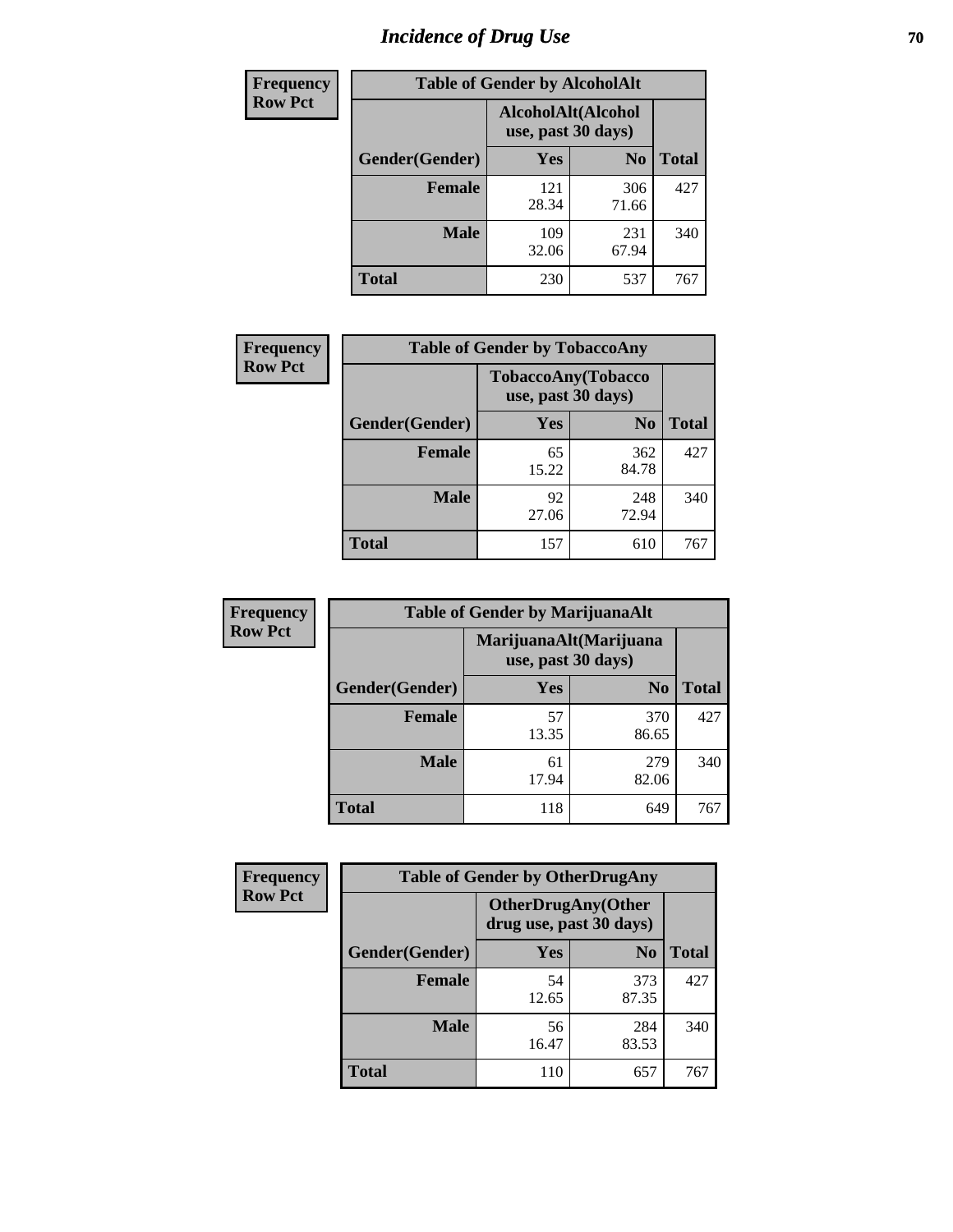### *Average Age at Onset of Use* **71** *Results for "Average Age at Onset of Use" questions exclude students who said they did not use that substance*

#### **Gender=Female**

| <b>Variable</b>                 | <b>Label</b>                                                       | <b>Mean</b> |
|---------------------------------|--------------------------------------------------------------------|-------------|
| Alcoholinit2                    | I started using alcohol when I was                                 | 13.88       |
| Cigarettesinit2                 | I started smoking tobacco when I was                               | 14.45       |
| Smokelessinit2                  | I started chewing tobacco when I was                               | 14.00       |
| Marijuanainit2                  | I started using marijuana when I was                               | 14.53       |
| Cocaineinit2                    | I started using cocaine when I was                                 | 13.93       |
| Inhalantsinit2                  | I started using inhalants when I was                               | 12.17       |
| Steroidsinit2                   | I started using steroids when I was                                | 13.00       |
| Ecstasyinit2                    | I started using ecstasy when I was                                 | 14.14       |
| Methinit2                       | I started using methamphetamines when I was                        | 13.50       |
| Hallucinogensinit2              | I started using hallucinogens when I was                           | 14.07       |
| Prescription in it <sub>2</sub> | I started using prescription drugs not prescribed to me when I was | 14.14       |

#### **Gender=Male**

| <b>Variable</b>    | Label                                                              | <b>Mean</b> |
|--------------------|--------------------------------------------------------------------|-------------|
| Alcoholinit2       | I started using alcohol when I was                                 | 13.85       |
| Cigarettesinit2    | I started smoking tobacco when I was                               | 13.41       |
| Smokelessinit2     | I started chewing tobacco when I was                               | 13.97       |
| Marijuanainit2     | I started using marijuana when I was                               | 14.14       |
| Cocaineinit2       | I started using cocaine when I was                                 | 13.06       |
| Inhalantsinit2     | I started using inhalants when I was                               | 11.62       |
| Steroidsinit2      | I started using steroids when I was                                | 13.25       |
| Ecstasyinit2       | I started using ecstasy when I was                                 | 13.67       |
| Methinit2          | I started using methamphetamines when I was                        | 12.40       |
| Hallucinogensinit2 | I started using hallucinogens when I was                           | 13.65       |
| Prescriptioninit2  | I started using prescription drugs not prescribed to me when I was | 13.68       |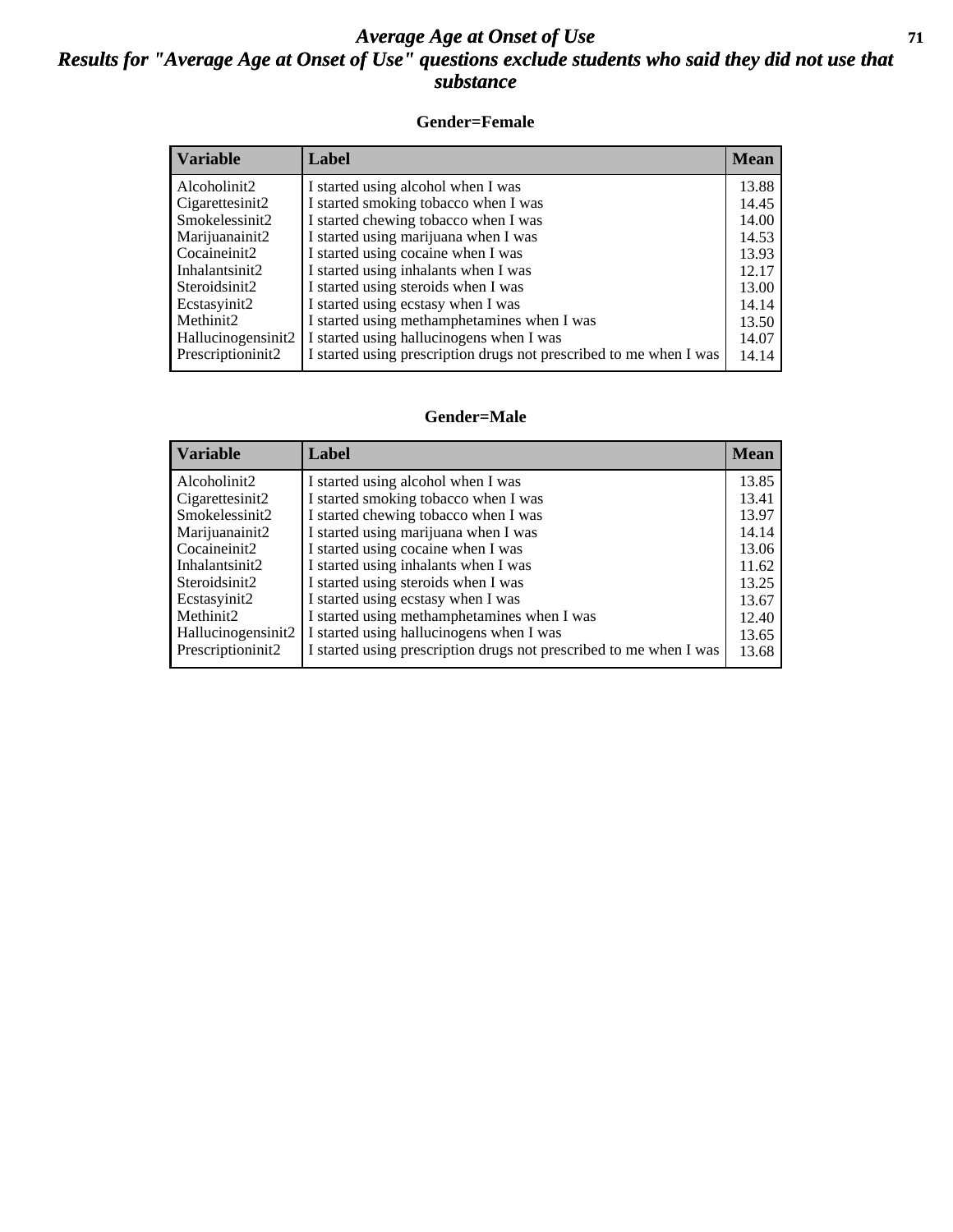# *I Think These Drugs are Harmful* **72**

| <b>Frequency</b> | <b>Table of Gender by Alcoholharmdich</b> |                                                   |                |              |  |
|------------------|-------------------------------------------|---------------------------------------------------|----------------|--------------|--|
| <b>Row Pct</b>   |                                           | Alcoholharmdich(I<br>think alcohol is<br>harmful) |                |              |  |
|                  | Gender(Gender)                            | Yes                                               | N <sub>0</sub> | <b>Total</b> |  |
|                  | <b>Female</b>                             | 312<br>73.07                                      | 115<br>26.93   | 427          |  |
|                  | <b>Male</b>                               | 255<br>75.00                                      | 85<br>25.00    | 340          |  |
|                  | Total                                     | 567                                               | 200            | 767          |  |

| Frequency      | <b>Table of Gender by Tobaccoharmdich</b> |                              |                   |              |
|----------------|-------------------------------------------|------------------------------|-------------------|--------------|
| <b>Row Pct</b> |                                           | think tobacco is<br>harmful) | Tobaccoharmdich(I |              |
|                | Gender(Gender)                            | Yes                          | N <sub>0</sub>    | <b>Total</b> |
|                | <b>Female</b>                             | 402<br>94.15                 | 25<br>5.85        | 427          |
|                | <b>Male</b>                               | 321<br>94.41                 | 19<br>5.59        | 340          |
|                | <b>Total</b>                              | 723                          | 44                | 767          |

| Frequency      | <b>Table of Gender by Marijuanaharmdich</b> |                                                       |                |              |  |
|----------------|---------------------------------------------|-------------------------------------------------------|----------------|--------------|--|
| <b>Row Pct</b> |                                             | Marijuanaharmdich(I<br>think marijuana is<br>harmful) |                |              |  |
|                | Gender(Gender)                              | <b>Yes</b>                                            | N <sub>0</sub> | <b>Total</b> |  |
|                | <b>Female</b>                               | 324<br>75.88                                          | 103<br>24.12   | 427          |  |
|                | <b>Male</b>                                 | 244<br>71.76                                          | 96<br>28.24    | 340          |  |
|                | <b>Total</b>                                | 568                                                   | 199            | 767          |  |

| Frequency      | <b>Table of Gender by Otherdrugharmdich</b> |                                                          |                |              |  |
|----------------|---------------------------------------------|----------------------------------------------------------|----------------|--------------|--|
| <b>Row Pct</b> |                                             | Otherdrugharmdich(I<br>think other drugs are<br>harmful) |                |              |  |
|                | Gender(Gender)                              | <b>Yes</b>                                               | N <sub>0</sub> | <b>Total</b> |  |
|                | <b>Female</b>                               | 408<br>95.55                                             | 19<br>4.45     | 427          |  |
|                | <b>Male</b>                                 | 325<br>95.59                                             | 15<br>4.41     | 340          |  |
|                | <b>Total</b>                                | 733                                                      | 34             | 767          |  |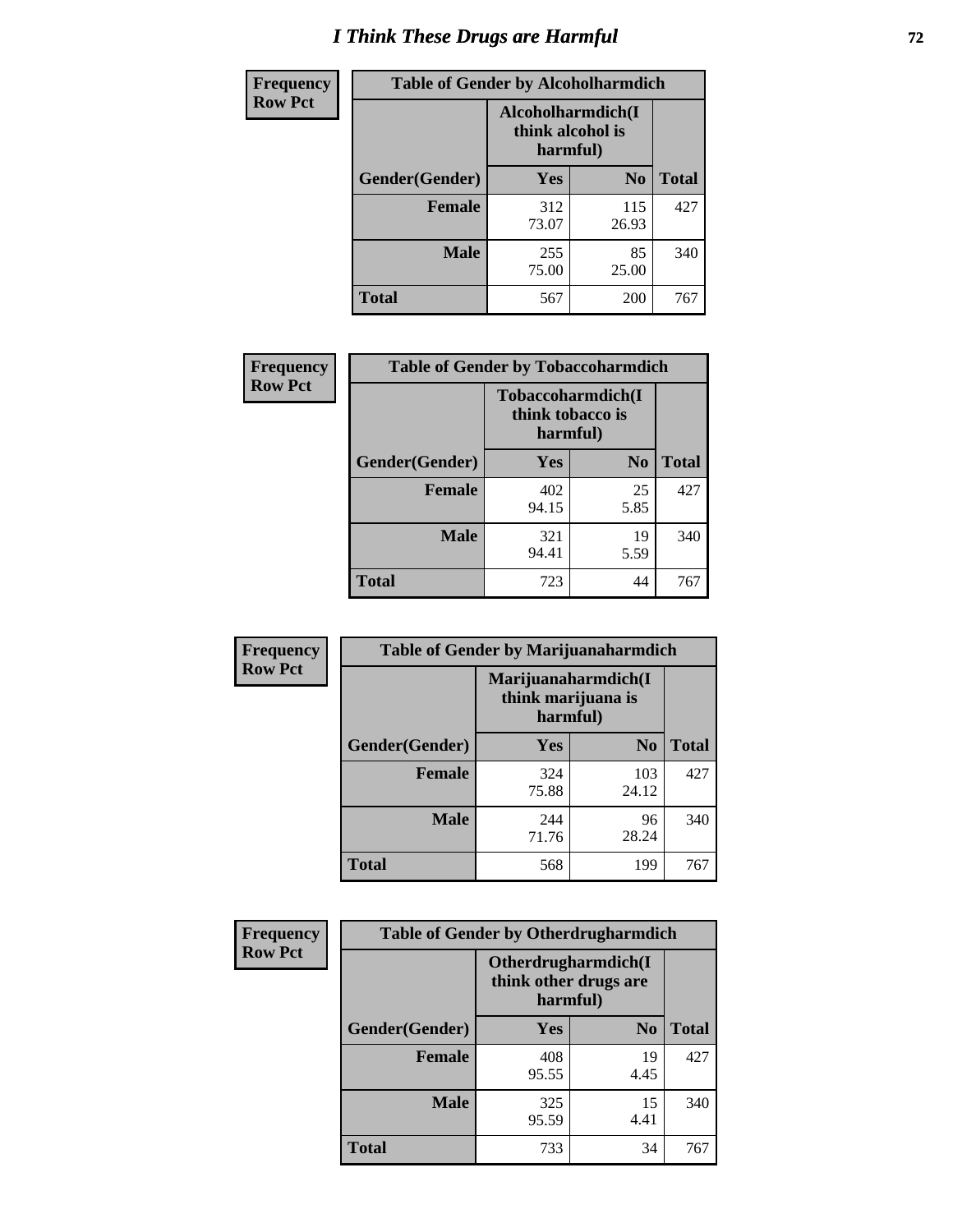| <b>Frequency</b> | <b>Table of Gender by Alcohollocation1</b> |                                                               |              |              |
|------------------|--------------------------------------------|---------------------------------------------------------------|--------------|--------------|
| <b>Row Pct</b>   |                                            | <b>Alcohollocation1(Places</b><br><b>Friends Use Alcohol)</b> |              |              |
|                  | Gender(Gender)                             |                                                               | Do Not Use   | <b>Total</b> |
|                  | <b>Female</b>                              | 297<br>69.56                                                  | 130<br>30.44 | 427          |
|                  | <b>Male</b>                                | 241<br>70.88                                                  | 99<br>29.12  | 340          |
|                  | Total                                      | 538                                                           | 229          | 767          |

| <b>Frequency</b> | <b>Table of Gender by Alcohollocation2</b> |                                                               |              |              |
|------------------|--------------------------------------------|---------------------------------------------------------------|--------------|--------------|
| <b>Row Pct</b>   |                                            | <b>Alcohollocation2(Places</b><br><b>Friends Use Alcohol)</b> |              |              |
|                  | Gender(Gender)                             |                                                               | Home         | <b>Total</b> |
|                  | <b>Female</b>                              | 210<br>49.18                                                  | 217<br>50.82 | 427          |
|                  | <b>Male</b>                                | 177<br>52.06                                                  | 163<br>47.94 | 340          |
|                  | <b>Total</b>                               | 387                                                           | 380          | 767          |

| Frequency      | <b>Table of Gender by Alcohollocation3</b> |                                                               |               |              |
|----------------|--------------------------------------------|---------------------------------------------------------------|---------------|--------------|
| <b>Row Pct</b> |                                            | <b>Alcohollocation3(Places</b><br><b>Friends Use Alcohol)</b> |               |              |
|                | <b>Gender</b> (Gender)                     |                                                               | <b>School</b> | <b>Total</b> |
|                | <b>Female</b>                              | 389<br>91.10                                                  | 38<br>8.90    | 427          |
|                | <b>Male</b>                                | 305<br>89.71                                                  | 35<br>10.29   | 340          |
|                | <b>Total</b>                               | 694                                                           | 73            | 767          |

| Frequency      | <b>Table of Gender by Alcohollocation4</b> |                                                               |             |              |
|----------------|--------------------------------------------|---------------------------------------------------------------|-------------|--------------|
| <b>Row Pct</b> |                                            | <b>Alcohollocation4(Places</b><br><b>Friends Use Alcohol)</b> |             |              |
|                | Gender(Gender)                             |                                                               | Car         | <b>Total</b> |
|                | <b>Female</b>                              | 357<br>83.61                                                  | 70<br>16.39 | 427          |
|                | <b>Male</b>                                | 280<br>82.35                                                  | 60<br>17.65 | 340          |
|                | <b>Total</b>                               | 637                                                           | 130         | 767          |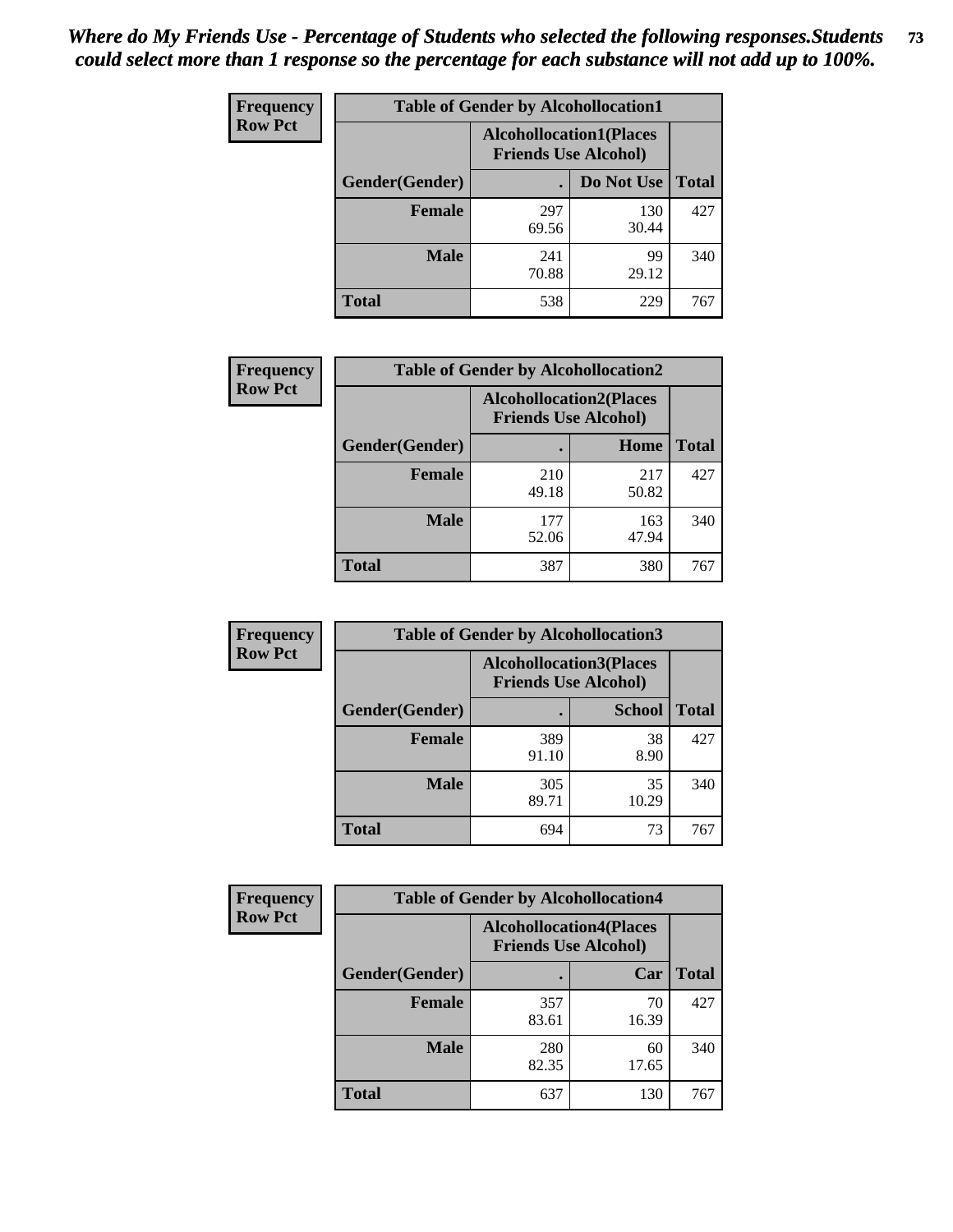| <b>Frequency</b> | <b>Table of Gender by Alcohollocation5</b> |                                                                |                                 |              |
|------------------|--------------------------------------------|----------------------------------------------------------------|---------------------------------|--------------|
| <b>Row Pct</b>   |                                            | <b>Alcohollocation5</b> (Places<br><b>Friends Use Alcohol)</b> |                                 |              |
|                  | Gender(Gender)                             |                                                                | <b>Friend's</b><br><b>House</b> | <b>Total</b> |
|                  | <b>Female</b>                              | 158<br>37.00                                                   | 269<br>63.00                    | 427          |
|                  | <b>Male</b>                                | 147<br>43.24                                                   | 193<br>56.76                    | 340          |
|                  | <b>Total</b>                               | 305                                                            | 462                             | 767          |

| <b>Frequency</b> | <b>Table of Gender by Alcohollocation6</b> |                                                               |              |              |  |
|------------------|--------------------------------------------|---------------------------------------------------------------|--------------|--------------|--|
| <b>Row Pct</b>   |                                            | <b>Alcohollocation6(Places</b><br><b>Friends Use Alcohol)</b> |              |              |  |
|                  | <b>Gender</b> (Gender)                     |                                                               | <b>Other</b> | <b>Total</b> |  |
|                  | <b>Female</b>                              | 272<br>63.70                                                  | 155<br>36.30 | 427          |  |
|                  | <b>Male</b>                                | 230<br>67.65                                                  | 110<br>32.35 | 340          |  |
|                  | <b>Total</b>                               | 502                                                           | 265          | 767          |  |

| Frequency      | <b>Table of Gender by Tobaccolocation1</b> |                                                               |              |              |  |
|----------------|--------------------------------------------|---------------------------------------------------------------|--------------|--------------|--|
| <b>Row Pct</b> |                                            | <b>Tobaccolocation1(Places</b><br><b>Friends Use Tobacco)</b> |              |              |  |
|                | Gender(Gender)                             |                                                               | Do Not Use   | <b>Total</b> |  |
|                | Female                                     | 203<br>47.54                                                  | 224<br>52.46 | 427          |  |
|                | <b>Male</b>                                | 204<br>60.00                                                  | 136<br>40.00 | 340          |  |
|                | <b>Total</b>                               | 407                                                           | 360          | 767          |  |

| <b>Frequency</b> | <b>Table of Gender by Tobaccolocation2</b> |                                                               |              |              |  |
|------------------|--------------------------------------------|---------------------------------------------------------------|--------------|--------------|--|
| <b>Row Pct</b>   |                                            | <b>Tobaccolocation2(Places</b><br><b>Friends Use Tobacco)</b> |              |              |  |
|                  | Gender(Gender)                             |                                                               | Home         | <b>Total</b> |  |
|                  | Female                                     | 264<br>61.83                                                  | 163<br>38.17 | 427          |  |
|                  | <b>Male</b>                                | 182<br>53.53                                                  | 158<br>46.47 | 340          |  |
|                  | <b>Total</b>                               | 446                                                           | 321          | 767          |  |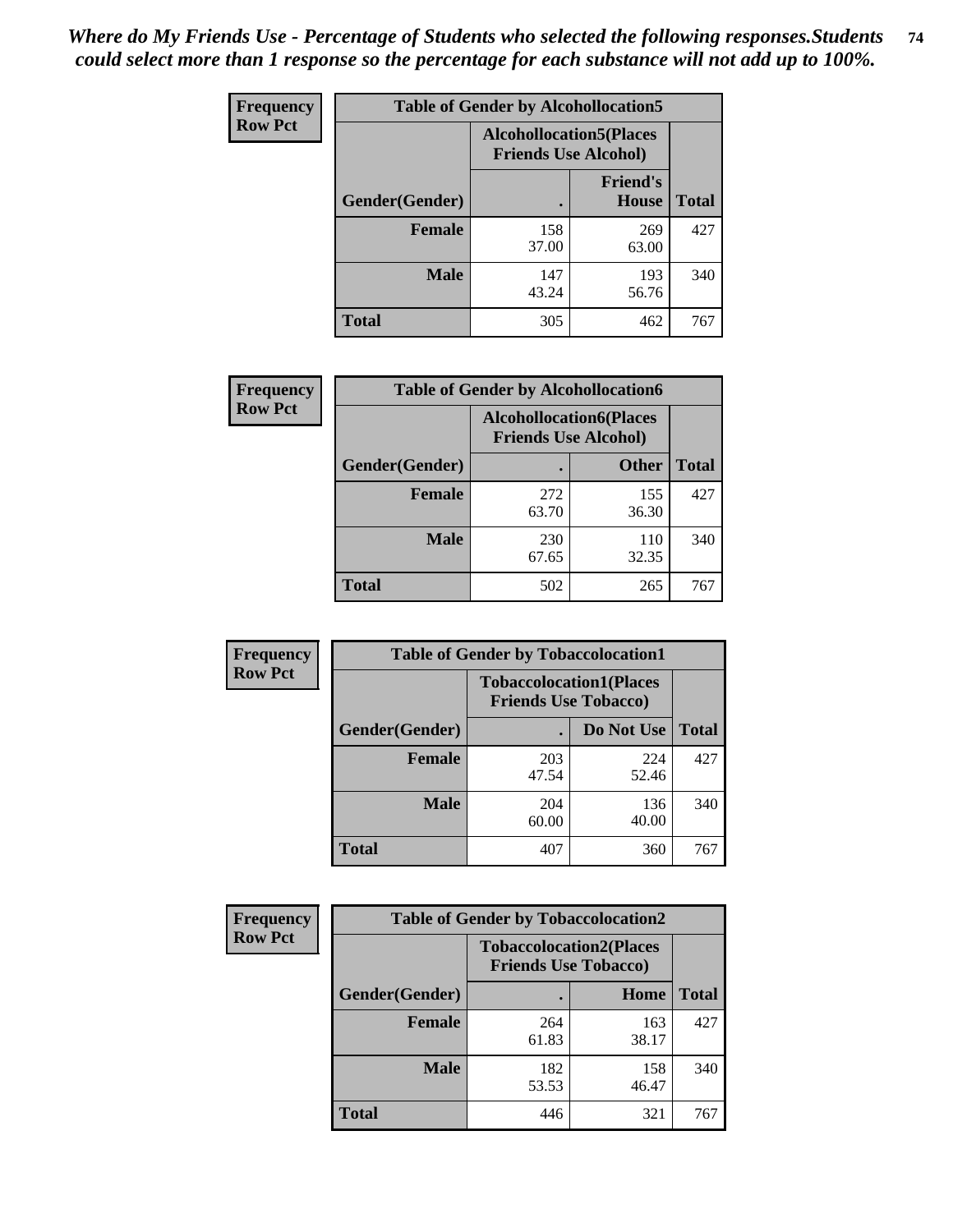| <b>Frequency</b> | <b>Table of Gender by Tobaccolocation3</b> |                                                               |               |              |  |
|------------------|--------------------------------------------|---------------------------------------------------------------|---------------|--------------|--|
| <b>Row Pct</b>   |                                            | <b>Tobaccolocation3(Places</b><br><b>Friends Use Tobacco)</b> |               |              |  |
|                  | Gender(Gender)                             |                                                               | <b>School</b> | <b>Total</b> |  |
|                  | <b>Female</b>                              | 319<br>74.71                                                  | 108<br>25.29  | 427          |  |
|                  | <b>Male</b>                                | 232<br>68.24                                                  | 108<br>31.76  | 340          |  |
|                  | <b>Total</b>                               | 551                                                           | 216           | 767          |  |

| <b>Frequency</b> | <b>Table of Gender by Tobaccolocation4</b> |              |                                                               |              |
|------------------|--------------------------------------------|--------------|---------------------------------------------------------------|--------------|
| <b>Row Pct</b>   |                                            |              | <b>Tobaccolocation4(Places</b><br><b>Friends Use Tobacco)</b> |              |
|                  | Gender(Gender)                             |              | Car                                                           | <b>Total</b> |
|                  | <b>Female</b>                              | 273<br>63.93 | 154<br>36.07                                                  | 427          |
|                  | <b>Male</b>                                | 208<br>61.18 | 132<br>38.82                                                  | 340          |
|                  | <b>Total</b>                               | 481          | 286                                                           | 767          |

| <b>Frequency</b> | <b>Table of Gender by Tobaccolocation5</b> |                                                               |                                 |              |
|------------------|--------------------------------------------|---------------------------------------------------------------|---------------------------------|--------------|
| <b>Row Pct</b>   |                                            | <b>Tobaccolocation5(Places</b><br><b>Friends Use Tobacco)</b> |                                 |              |
|                  | Gender(Gender)                             |                                                               | <b>Friend's</b><br><b>House</b> | <b>Total</b> |
|                  | <b>Female</b>                              | 251<br>58.78                                                  | 176<br>41.22                    | 427          |
|                  | <b>Male</b>                                | 187<br>55.00                                                  | 153<br>45.00                    | 340          |
|                  | <b>Total</b>                               | 438                                                           | 329                             | 767          |

| <b>Frequency</b> | <b>Table of Gender by Tobaccolocation6</b> |                                                               |              |              |
|------------------|--------------------------------------------|---------------------------------------------------------------|--------------|--------------|
| <b>Row Pct</b>   |                                            | <b>Tobaccolocation6(Places</b><br><b>Friends Use Tobacco)</b> |              |              |
|                  | Gender(Gender)                             |                                                               | <b>Other</b> | <b>Total</b> |
|                  | Female                                     | 296<br>69.32                                                  | 131<br>30.68 | 427          |
|                  | <b>Male</b>                                | 216<br>63.53                                                  | 124<br>36.47 | 340          |
|                  | <b>Total</b>                               | 512                                                           | 255          | 767          |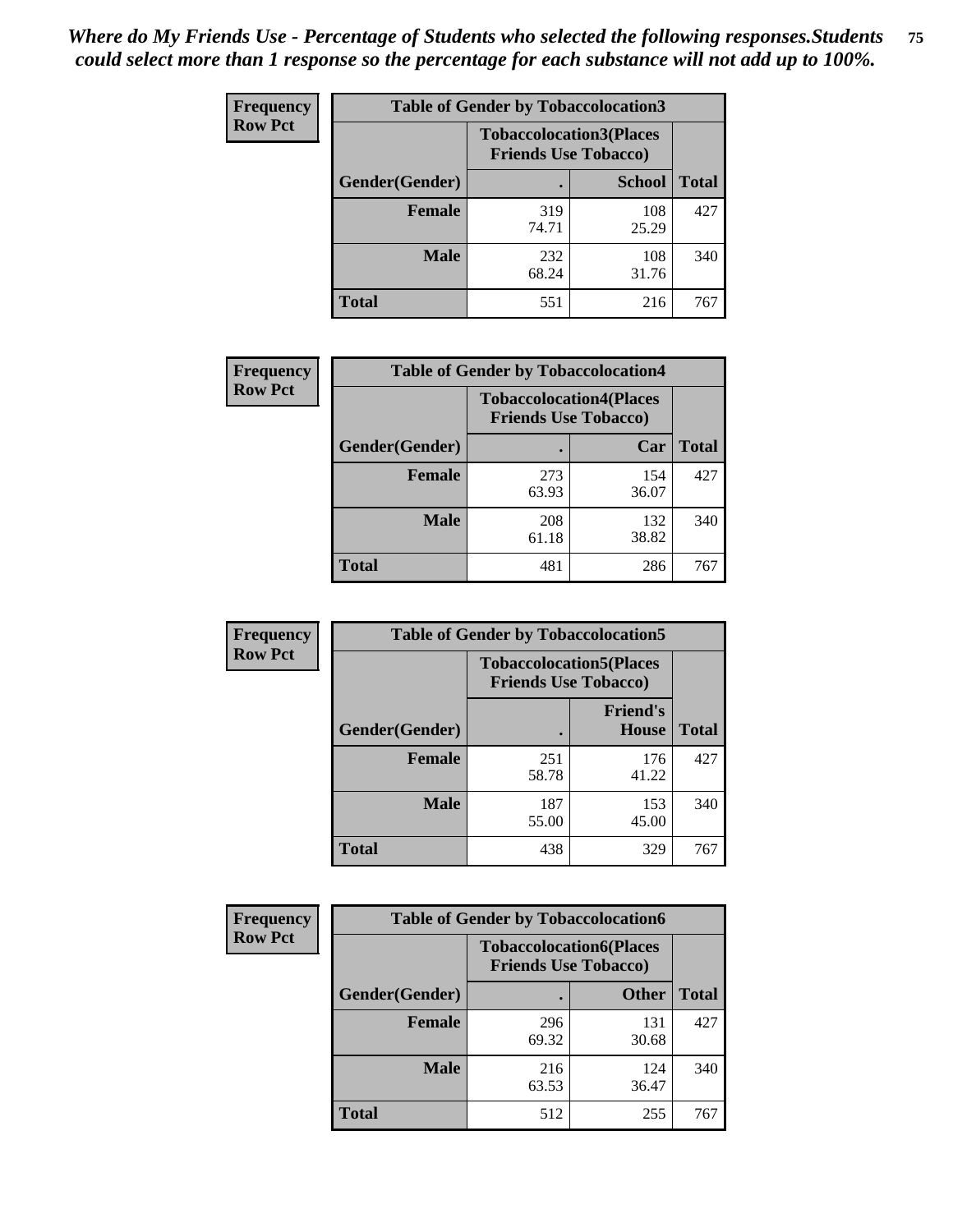| <b>Frequency</b> | <b>Table of Gender by Marijuanalocation1</b> |                                                                    |              |              |  |
|------------------|----------------------------------------------|--------------------------------------------------------------------|--------------|--------------|--|
| <b>Row Pct</b>   |                                              | <b>Marijuanalocation1(Places</b><br><b>Friends Use Marijuana</b> ) |              |              |  |
|                  | Gender(Gender)                               |                                                                    | Do Not Use   | <b>Total</b> |  |
|                  | <b>Female</b>                                | 218<br>51.05                                                       | 209<br>48.95 | 427          |  |
|                  | <b>Male</b>                                  | 182<br>53.53                                                       | 158<br>46.47 | 340          |  |
|                  | <b>Total</b>                                 | 400                                                                | 367          | 767          |  |

| <b>Frequency</b> | <b>Table of Gender by Marijuanalocation2</b> |                                                                     |              |              |
|------------------|----------------------------------------------|---------------------------------------------------------------------|--------------|--------------|
| <b>Row Pct</b>   |                                              | <b>Marijuanalocation2(Places)</b><br><b>Friends Use Marijuana</b> ) |              |              |
|                  | Gender(Gender)                               |                                                                     | Home         | <b>Total</b> |
|                  | <b>Female</b>                                | 272<br>63.70                                                        | 155<br>36.30 | 427          |
|                  | <b>Male</b>                                  | 201<br>59.12                                                        | 139<br>40.88 | 340          |
|                  | Total                                        | 473                                                                 | 294          | 767          |

| <b>Frequency</b> | <b>Table of Gender by Marijuanalocation3</b> |                                                                    |               |              |
|------------------|----------------------------------------------|--------------------------------------------------------------------|---------------|--------------|
| <b>Row Pct</b>   |                                              | <b>Marijuanalocation3(Places</b><br><b>Friends Use Marijuana</b> ) |               |              |
|                  | <b>Gender</b> (Gender)                       |                                                                    | <b>School</b> | <b>Total</b> |
|                  | <b>Female</b>                                | 364<br>85.25                                                       | 63<br>14.75   | 427          |
|                  | <b>Male</b>                                  | 294<br>86.47                                                       | 46<br>13.53   | 340          |
|                  | <b>Total</b>                                 | 658                                                                | 109           | 767          |

| Frequency      | <b>Table of Gender by Marijuanalocation4</b> |                                                                    |              |              |
|----------------|----------------------------------------------|--------------------------------------------------------------------|--------------|--------------|
| <b>Row Pct</b> |                                              | <b>Marijuanalocation4(Places</b><br><b>Friends Use Marijuana</b> ) |              |              |
|                | Gender(Gender)                               |                                                                    | Car          | <b>Total</b> |
|                | <b>Female</b>                                | 302<br>70.73                                                       | 125<br>29.27 | 427          |
|                | <b>Male</b>                                  | 230<br>67.65                                                       | 110<br>32.35 | 340          |
|                | <b>Total</b>                                 | 532                                                                | 235          | 767          |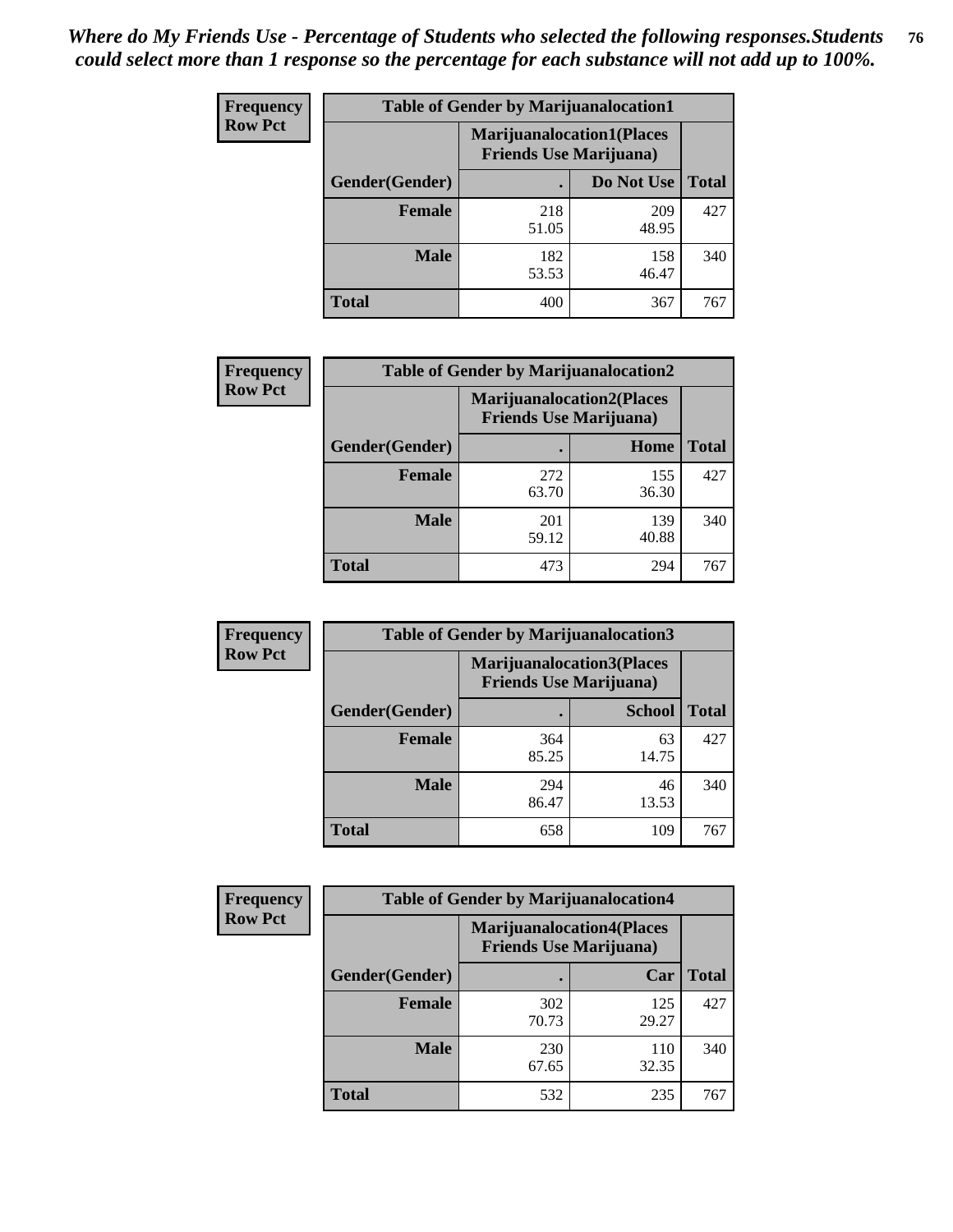| <b>Frequency</b> | <b>Table of Gender by Marijuanalocation5</b> |                                                                     |                                 |              |
|------------------|----------------------------------------------|---------------------------------------------------------------------|---------------------------------|--------------|
| <b>Row Pct</b>   |                                              | <b>Marijuanalocation5</b> (Places<br><b>Friends Use Marijuana</b> ) |                                 |              |
|                  | Gender(Gender)                               |                                                                     | <b>Friend's</b><br><b>House</b> | <b>Total</b> |
|                  | <b>Female</b>                                | 237<br>55.50                                                        | 190<br>44.50                    | 427          |
|                  | <b>Male</b>                                  | 192<br>56.47                                                        | 148<br>43.53                    | 340          |
|                  | <b>Total</b>                                 | 429                                                                 | 338                             | 767          |

| <b>Frequency</b> | <b>Table of Gender by Marijuanalocation6</b> |                                                                    |              |              |
|------------------|----------------------------------------------|--------------------------------------------------------------------|--------------|--------------|
| <b>Row Pct</b>   |                                              | <b>Marijuanalocation6(Places</b><br><b>Friends Use Marijuana</b> ) |              |              |
|                  | <b>Gender</b> (Gender)                       |                                                                    | <b>Other</b> | <b>Total</b> |
|                  | Female                                       | 285<br>66.74                                                       | 142<br>33.26 | 427          |
|                  | <b>Male</b>                                  | 241<br>70.88                                                       | 99<br>29.12  | 340          |
|                  | Total                                        | 526                                                                | 241          | 767          |

| <b>Frequency</b> | <b>Table of Gender by Otherdruglocation1</b> |                                                                                |              |              |
|------------------|----------------------------------------------|--------------------------------------------------------------------------------|--------------|--------------|
| <b>Row Pct</b>   |                                              | <b>Otherdruglocation1(Places</b><br><b>Friends Use Other Illegal</b><br>Drugs) |              |              |
|                  | Gender(Gender)                               |                                                                                | Do Not Use   | <b>Total</b> |
|                  | <b>Female</b>                                | 144<br>33.72                                                                   | 283<br>66.28 | 427          |
|                  | <b>Male</b>                                  | 94<br>27.65                                                                    | 246<br>72.35 | 340          |
|                  | <b>Total</b>                                 | 238                                                                            | 529          | 767          |

| Frequency      | <b>Table of Gender by Otherdruglocation2</b> |                                                                                |             |              |
|----------------|----------------------------------------------|--------------------------------------------------------------------------------|-------------|--------------|
| <b>Row Pct</b> |                                              | <b>Otherdruglocation2(Places</b><br><b>Friends Use Other Illegal</b><br>Drugs) |             |              |
|                | Gender(Gender)                               |                                                                                | Home        | <b>Total</b> |
|                | <b>Female</b>                                | 333<br>77.99                                                                   | 94<br>22.01 | 427          |
|                | <b>Male</b>                                  | 272<br>80.00                                                                   | 68<br>20.00 | 340          |
|                | <b>Total</b>                                 | 605                                                                            | 162         | 767          |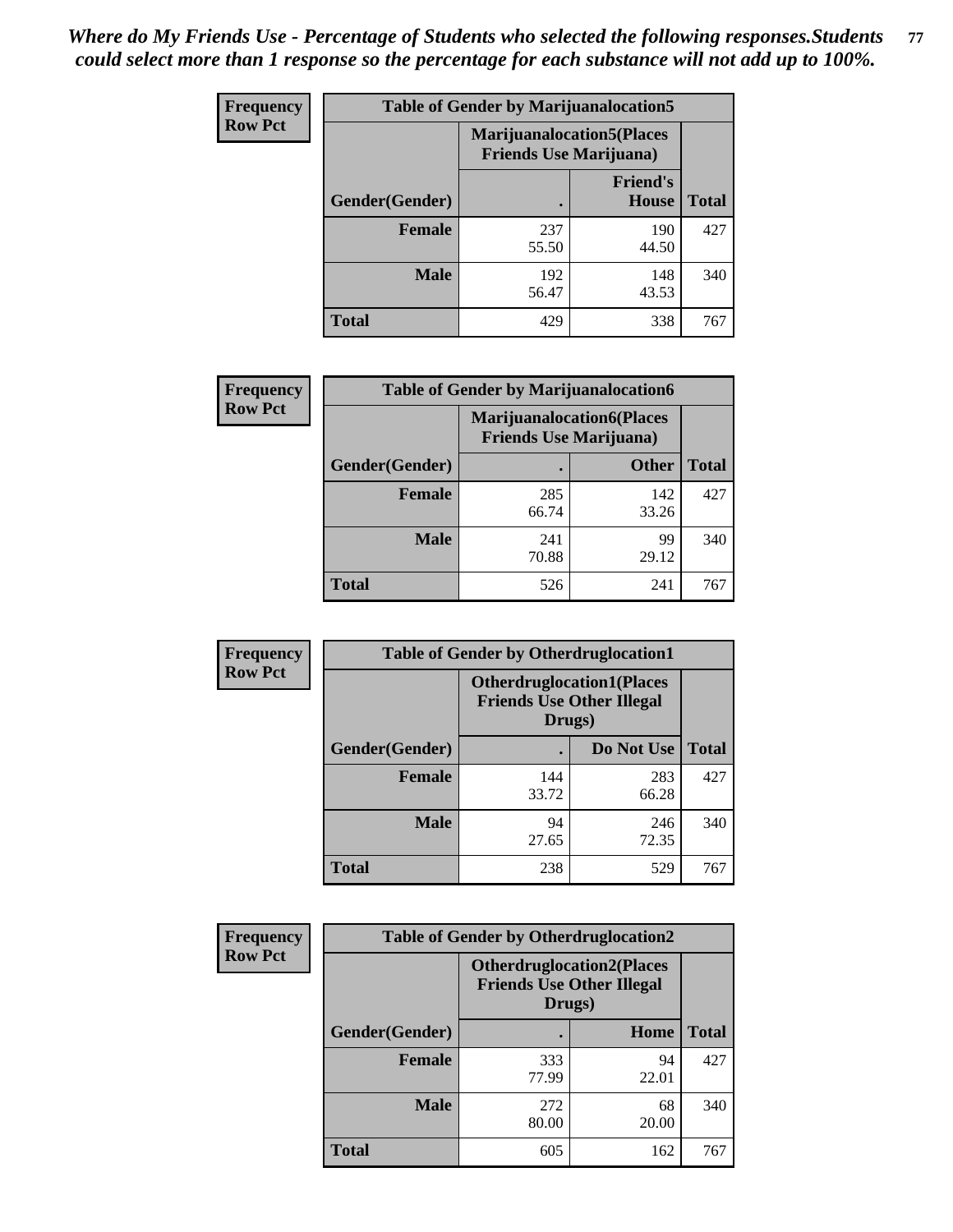| <b>Frequency</b> | <b>Table of Gender by Otherdruglocation3</b> |                                                                                |               |              |
|------------------|----------------------------------------------|--------------------------------------------------------------------------------|---------------|--------------|
| <b>Row Pct</b>   |                                              | <b>Otherdruglocation3(Places</b><br><b>Friends Use Other Illegal</b><br>Drugs) |               |              |
|                  | Gender(Gender)                               |                                                                                | <b>School</b> | <b>Total</b> |
|                  | <b>Female</b>                                | 381<br>89.23                                                                   | 46<br>10.77   | 427          |
|                  | <b>Male</b>                                  | 291<br>85.59                                                                   | 49<br>14.41   | 340          |
|                  | <b>Total</b>                                 | 672                                                                            | 95            | 767          |

| <b>Frequency</b> | <b>Table of Gender by Otherdruglocation4</b> |                                                                                |             |              |
|------------------|----------------------------------------------|--------------------------------------------------------------------------------|-------------|--------------|
| <b>Row Pct</b>   |                                              | <b>Otherdruglocation4(Places</b><br><b>Friends Use Other Illegal</b><br>Drugs) |             |              |
|                  | Gender(Gender)                               |                                                                                | Car         | <b>Total</b> |
|                  | Female                                       | 358<br>83.84                                                                   | 69<br>16.16 | 427          |
|                  | <b>Male</b>                                  | 289<br>85.00                                                                   | 51<br>15.00 | 340          |
|                  | <b>Total</b>                                 | 647                                                                            | 120         | 767          |

| <b>Frequency</b> | <b>Table of Gender by Otherdruglocation5</b> |              |                                                                      |              |
|------------------|----------------------------------------------|--------------|----------------------------------------------------------------------|--------------|
| <b>Row Pct</b>   |                                              | Drugs)       | <b>Otherdruglocation5(Places</b><br><b>Friends Use Other Illegal</b> |              |
|                  | Gender(Gender)                               |              | <b>Friend's</b><br><b>House</b>                                      | <b>Total</b> |
|                  | <b>Female</b>                                | 312<br>73.07 | 115<br>26.93                                                         | 427          |
|                  | <b>Male</b>                                  | 272<br>80.00 | 68<br>20.00                                                          | 340          |
|                  | <b>Total</b>                                 | 584          | 183                                                                  | 767          |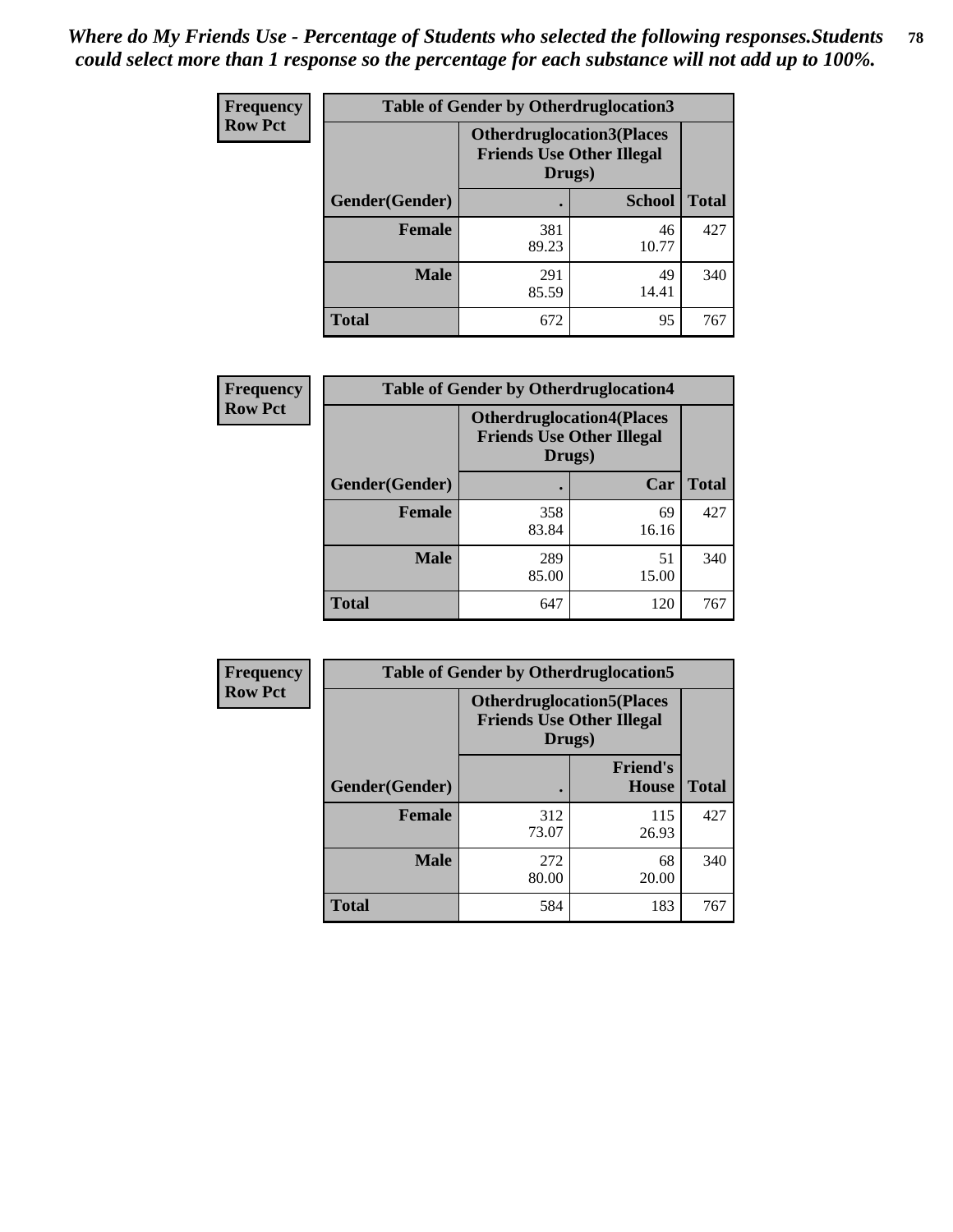| <b>Frequency</b> | <b>Table of Gender by Otherdruglocation6</b> |                                            |                                  |              |
|------------------|----------------------------------------------|--------------------------------------------|----------------------------------|--------------|
| <b>Row Pct</b>   |                                              | <b>Friends Use Other Illegal</b><br>Drugs) | <b>Otherdruglocation6(Places</b> |              |
|                  | Gender(Gender)                               |                                            | <b>Other</b>                     | <b>Total</b> |
|                  | <b>Female</b>                                | 326<br>76.35                               | 101<br>23.65                     | 427          |
|                  | <b>Male</b>                                  | 274<br>80.59                               | 66<br>19.41                      | 340          |
|                  | <b>Total</b>                                 | 600                                        | 167                              | 767          |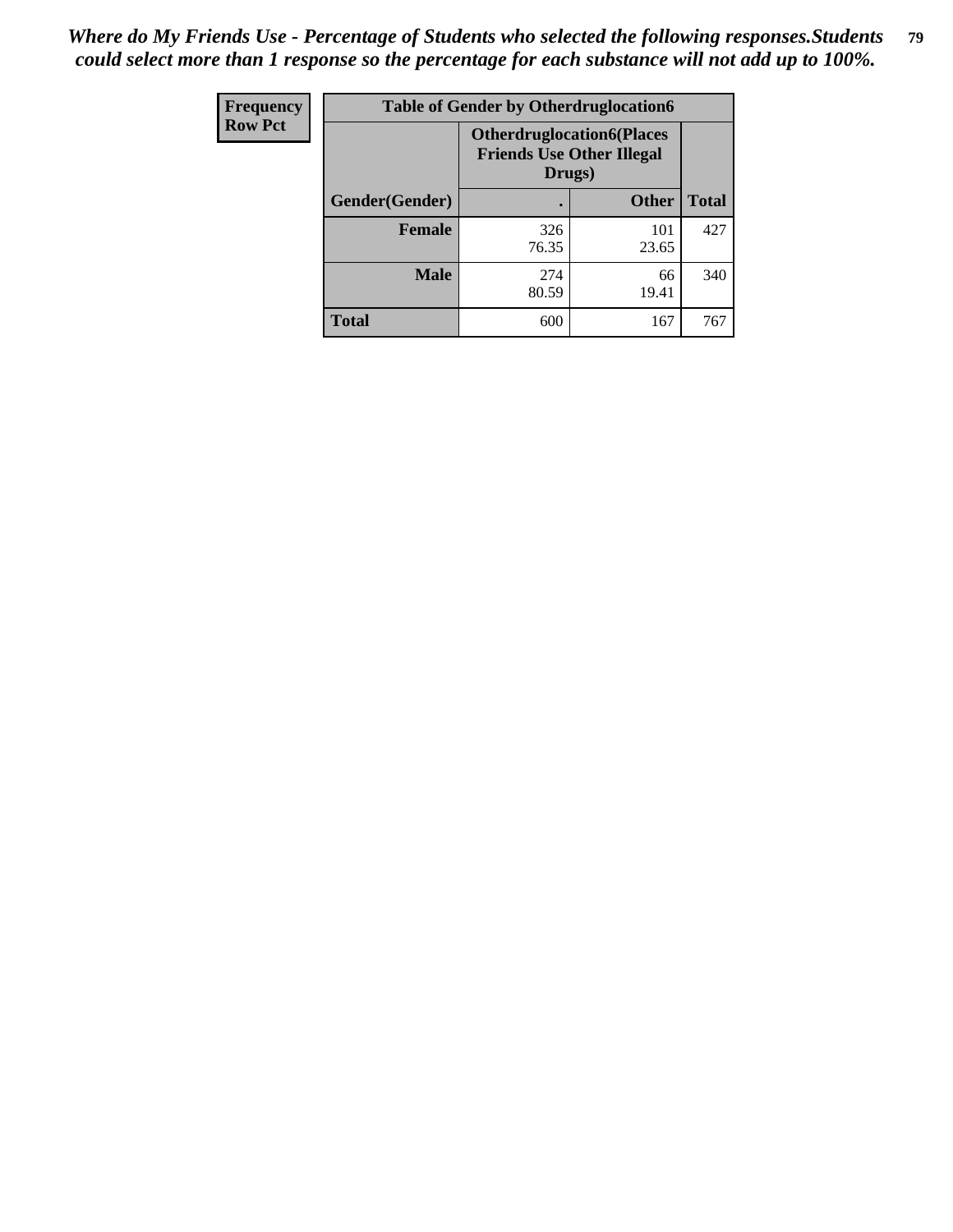| <b>Frequency</b> | <b>Table of Gender by Alcoholtime1</b> |                                                          |                      |              |
|------------------|----------------------------------------|----------------------------------------------------------|----------------------|--------------|
| <b>Row Pct</b>   |                                        | <b>Alcoholtime1(Times</b><br><b>Friends Use Alcohol)</b> |                      |              |
|                  | Gender(Gender)                         | ٠                                                        | Do Not<br><b>Use</b> | <b>Total</b> |
|                  | <b>Female</b>                          | 301<br>70.49                                             | 126<br>29.51         | 427          |
|                  | <b>Male</b>                            | 239<br>70.29                                             | 101<br>29.71         | 340          |
|                  | <b>Total</b>                           | 540                                                      | 227                  | 767          |

| Frequency      | <b>Table of Gender by Alcoholtime2</b> |                                                          |                            |              |
|----------------|----------------------------------------|----------------------------------------------------------|----------------------------|--------------|
| <b>Row Pct</b> |                                        | <b>Alcoholtime2(Times</b><br><b>Friends Use Alcohol)</b> |                            |              |
|                | Gender(Gender)                         |                                                          | <b>On Way</b><br>to School | <b>Total</b> |
|                | <b>Female</b>                          | 395<br>92.51                                             | 32<br>7.49                 | 427          |
|                | <b>Male</b>                            | 312<br>91.76                                             | 28<br>8.24                 | 340          |
|                | <b>Total</b>                           | 707                                                      | 60                         | 767          |

| Frequency      | <b>Table of Gender by Alcoholtime3</b> |                                                          |                                |              |
|----------------|----------------------------------------|----------------------------------------------------------|--------------------------------|--------------|
| <b>Row Pct</b> |                                        | <b>Alcoholtime3(Times</b><br><b>Friends Use Alcohol)</b> |                                |              |
|                | Gender(Gender)                         |                                                          | <b>During</b><br><b>School</b> | <b>Total</b> |
|                | <b>Female</b>                          | 396<br>92.74                                             | 31<br>7.26                     | 427          |
|                | <b>Male</b>                            | 311<br>91.47                                             | 29<br>8.53                     | 340          |
|                | <b>Total</b>                           | 707                                                      | 60                             | 767          |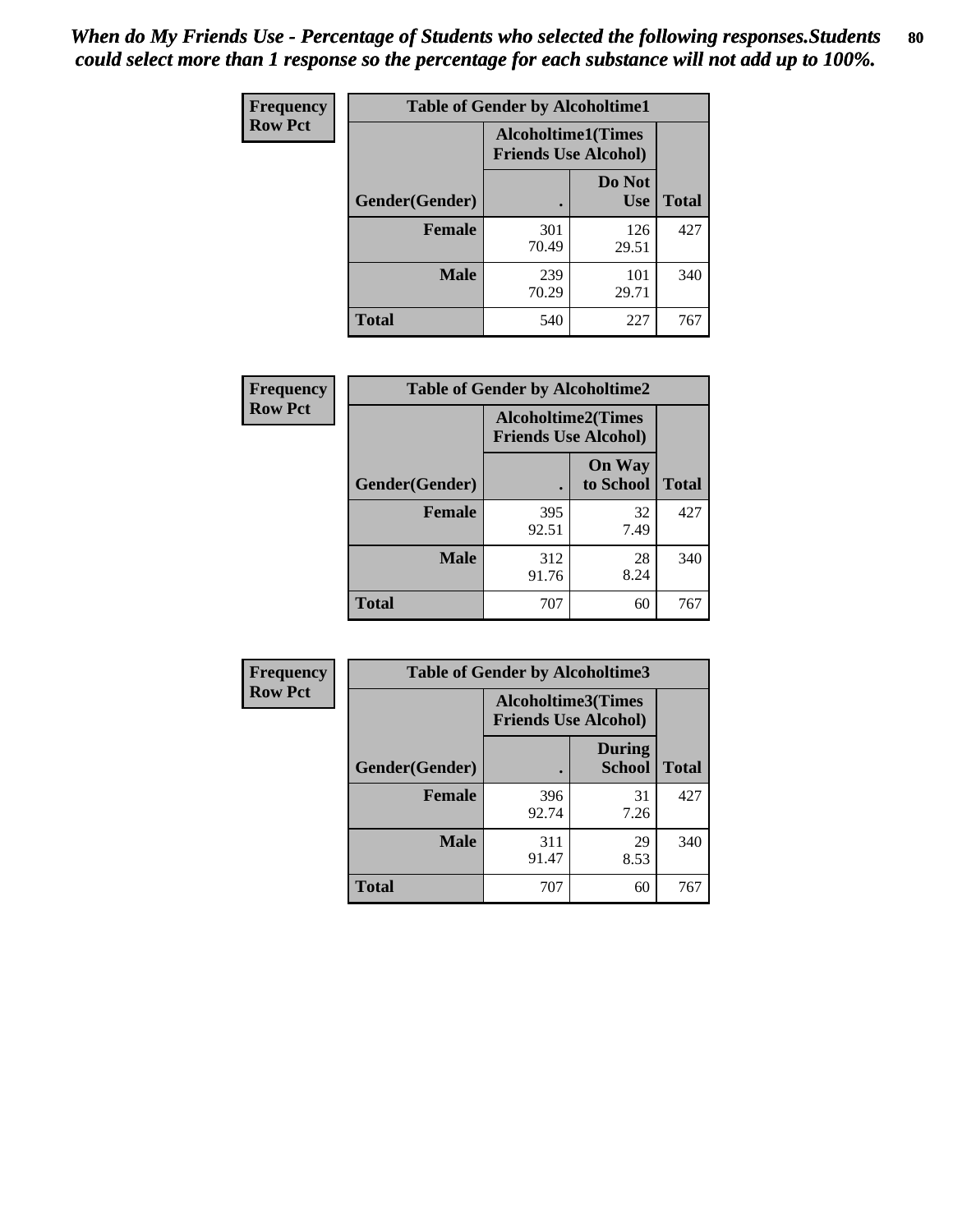*When do My Friends Use - Percentage of Students who selected the following responses.Students could select more than 1 response so the percentage for each substance will not add up to 100%.* **81**

| <b>Frequency</b> | <b>Table of Gender by Alcoholtime4</b> |                           |                                                |              |
|------------------|----------------------------------------|---------------------------|------------------------------------------------|--------------|
| <b>Row Pct</b>   |                                        | <b>Alcoholtime4(Times</b> | <b>Friends Use Alcohol)</b>                    |              |
|                  | Gender(Gender)                         |                           | <b>On Way</b><br>Home<br>From<br><b>School</b> | <b>Total</b> |
|                  | <b>Female</b>                          | 377<br>88.29              | 50<br>11.71                                    | 427          |
|                  | <b>Male</b>                            | 308<br>90.59              | 32<br>9.41                                     | 340          |
|                  | <b>Total</b>                           | 685                       | 82                                             | 767          |

| <b>Frequency</b> | <b>Table of Gender by Alcoholtime5</b> |                                                           |                   |              |
|------------------|----------------------------------------|-----------------------------------------------------------|-------------------|--------------|
| <b>Row Pct</b>   |                                        | <b>Alcoholtime5</b> (Times<br><b>Friends Use Alcohol)</b> |                   |              |
|                  | Gender(Gender)                         |                                                           | <b>Weeknights</b> | <b>Total</b> |
|                  | <b>Female</b>                          | 304<br>71.19                                              | 123<br>28.81      | 427          |
|                  | <b>Male</b>                            | 251<br>73.82                                              | 89<br>26.18       | 340          |
|                  | <b>Total</b>                           | 555                                                       | 212               | 767          |

| <b>Frequency</b> |                | <b>Table of Gender by Alcoholtime6</b> |                                                          |              |
|------------------|----------------|----------------------------------------|----------------------------------------------------------|--------------|
| <b>Row Pct</b>   |                |                                        | <b>Alcoholtime6(Times</b><br><b>Friends Use Alcohol)</b> |              |
|                  | Gender(Gender) |                                        | <b>Weekends</b>                                          | <b>Total</b> |
|                  | Female         | 112<br>26.23                           | 315<br>73.77                                             | 427          |
|                  | <b>Male</b>    | 100<br>29.41                           | 240<br>70.59                                             | 340          |
|                  | <b>Total</b>   | 212                                    | 555                                                      | 767          |

| Frequency      | <b>Table of Gender by Tobaccotime1</b> |                                                          |                      |              |
|----------------|----------------------------------------|----------------------------------------------------------|----------------------|--------------|
| <b>Row Pct</b> |                                        | <b>Tobaccotime1(Times</b><br><b>Friends Use Tobacco)</b> |                      |              |
|                | Gender(Gender)                         |                                                          | Do Not<br><b>Use</b> | <b>Total</b> |
|                | <b>Female</b>                          | 215<br>50.35                                             | 212<br>49.65         | 427          |
|                | <b>Male</b>                            | 196<br>57.65                                             | 144<br>42.35         | 340          |
|                | <b>Total</b>                           | 411                                                      | 356                  | 767          |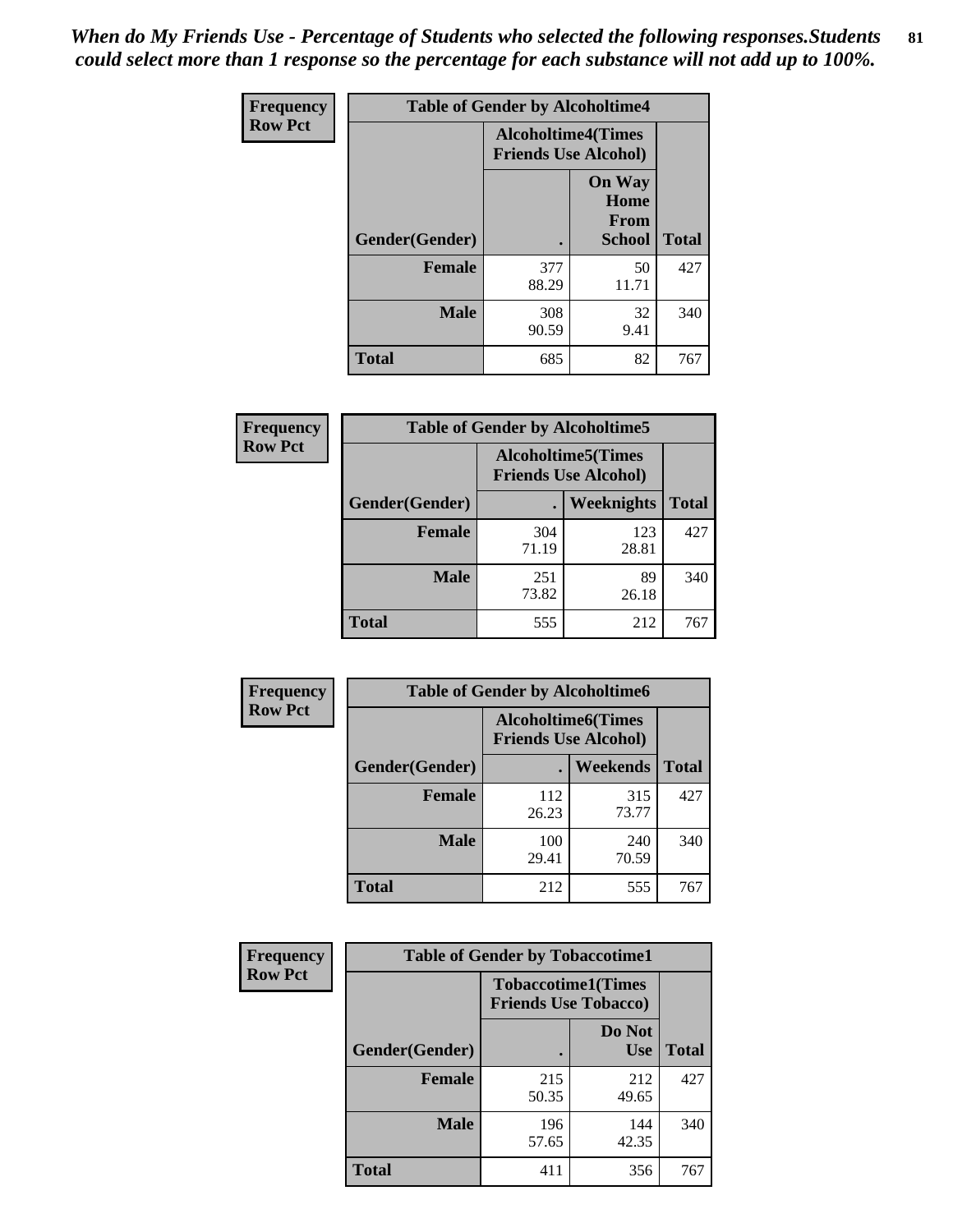*When do My Friends Use - Percentage of Students who selected the following responses.Students could select more than 1 response so the percentage for each substance will not add up to 100%.* **82**

| Frequency      | <b>Table of Gender by Tobaccotime2</b> |                                                          |                            |              |
|----------------|----------------------------------------|----------------------------------------------------------|----------------------------|--------------|
| <b>Row Pct</b> |                                        | <b>Tobaccotime2(Times</b><br><b>Friends Use Tobacco)</b> |                            |              |
|                | Gender(Gender)                         | $\bullet$                                                | <b>On Way</b><br>to School | <b>Total</b> |
|                | Female                                 | 287<br>67.21                                             | 140<br>32.79               | 427          |
|                | <b>Male</b>                            | 215<br>63.24                                             | 125<br>36.76               | 340          |
|                | <b>Total</b>                           | 502                                                      | 265                        | 767          |

| Frequency      | <b>Table of Gender by Tobaccotime3</b> |                                                          |                                |              |
|----------------|----------------------------------------|----------------------------------------------------------|--------------------------------|--------------|
| <b>Row Pct</b> |                                        | <b>Tobaccotime3(Times</b><br><b>Friends Use Tobacco)</b> |                                |              |
|                | Gender(Gender)                         |                                                          | <b>During</b><br><b>School</b> | <b>Total</b> |
|                | Female                                 | 321<br>75.18                                             | 106<br>24.82                   | 427          |
|                | <b>Male</b>                            | 229<br>67.35                                             | 111<br>32.65                   | 340          |
|                | <b>Total</b>                           | 550                                                      | 217                            | 767          |

| <b>Frequency</b> | <b>Table of Gender by Tobaccotime4</b> |                                                          |                                                       |              |
|------------------|----------------------------------------|----------------------------------------------------------|-------------------------------------------------------|--------------|
| <b>Row Pct</b>   |                                        | <b>Tobaccotime4(Times</b><br><b>Friends Use Tobacco)</b> |                                                       |              |
|                  | Gender(Gender)                         |                                                          | <b>On Way</b><br>Home<br><b>From</b><br><b>School</b> | <b>Total</b> |
|                  | <b>Female</b>                          | 377<br>88.29                                             | 50<br>11.71                                           | 427          |
|                  | <b>Male</b>                            | 308<br>90.59                                             | 32<br>9.41                                            | 340          |
|                  | <b>Total</b>                           | 685                                                      | 82                                                    | 767          |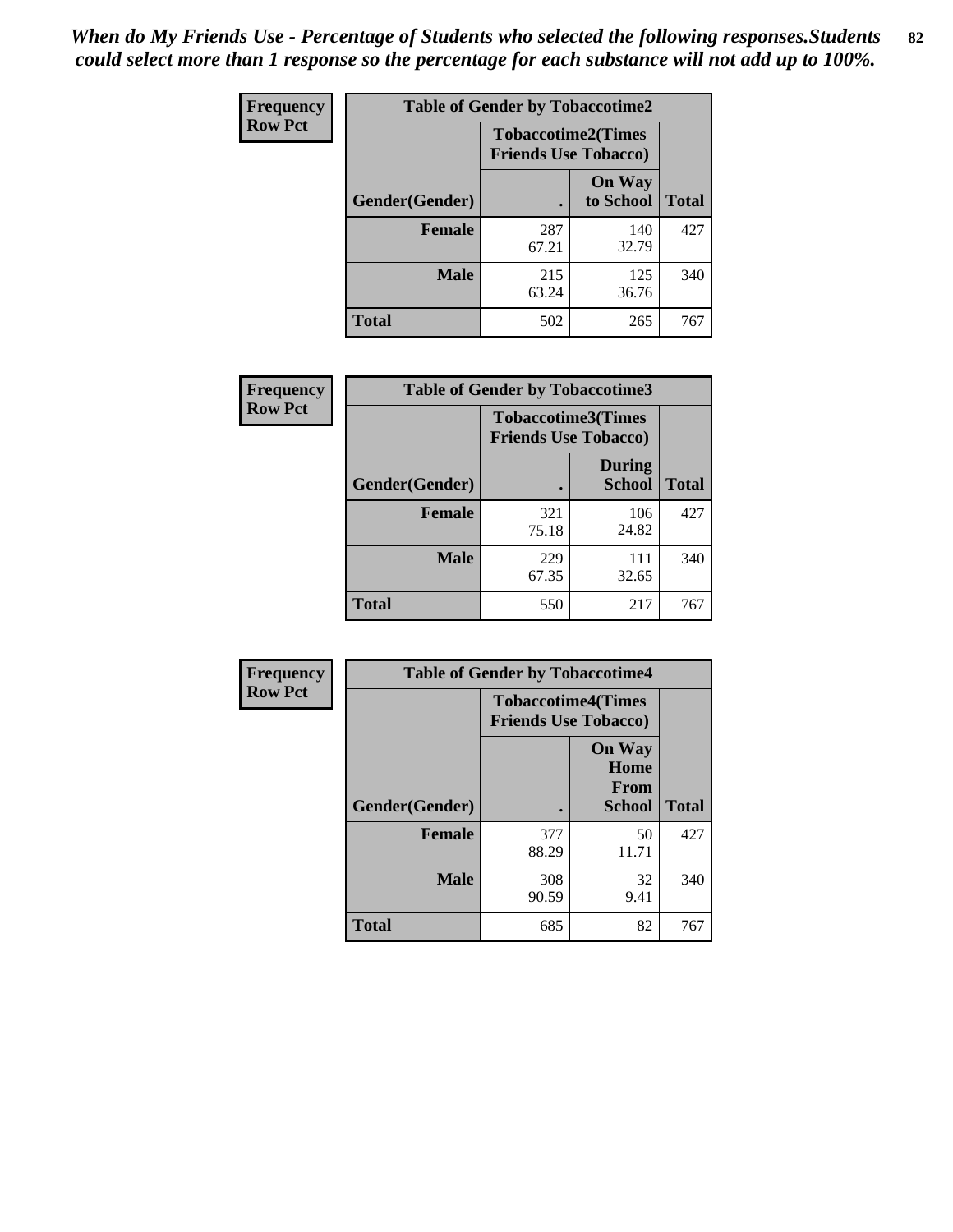| Frequency      | <b>Table of Gender by Tobaccotime5</b> |              |                                                          |              |
|----------------|----------------------------------------|--------------|----------------------------------------------------------|--------------|
| <b>Row Pct</b> |                                        |              | <b>Tobaccotime5(Times</b><br><b>Friends Use Tobacco)</b> |              |
|                | <b>Gender</b> (Gender)                 |              | Weeknights                                               | <b>Total</b> |
|                | <b>Female</b>                          | 248<br>58.08 | 179<br>41.92                                             | 427          |
|                | <b>Male</b>                            | 189<br>55.59 | 151<br>44.41                                             | 340          |
|                | <b>Total</b>                           | 437          | 330                                                      | 767          |

| <b>Frequency</b> |                | <b>Table of Gender by Tobaccotime6</b>                   |              |              |
|------------------|----------------|----------------------------------------------------------|--------------|--------------|
| <b>Row Pct</b>   |                | <b>Tobaccotime6(Times</b><br><b>Friends Use Tobacco)</b> |              |              |
|                  | Gender(Gender) |                                                          | Weekends     | <b>Total</b> |
|                  | Female         | 220<br>51.52                                             | 207<br>48.48 | 427          |
|                  | <b>Male</b>    | 160<br>47.06                                             | 180<br>52.94 | 340          |
|                  | <b>Total</b>   | 380                                                      | 387          | 767          |

| Frequency      | <b>Table of Gender by Marijuanatime1</b> |                                |                      |              |
|----------------|------------------------------------------|--------------------------------|----------------------|--------------|
| <b>Row Pct</b> |                                          | <b>Friends Use Marijuana</b> ) | Marijuanatime1(Times |              |
|                | Gender(Gender)                           |                                | Do Not Use           | <b>Total</b> |
|                | <b>Female</b>                            | 223<br>52.22                   | 204<br>47.78         | 427          |
|                | <b>Male</b>                              | 188<br>55.29                   | 152<br>44.71         | 340          |
|                | <b>Total</b>                             | 411                            | 356                  | 767          |

| <b>Frequency</b> | <b>Table of Gender by Marijuanatime2</b> |                                                        |                            |              |
|------------------|------------------------------------------|--------------------------------------------------------|----------------------------|--------------|
| <b>Row Pct</b>   |                                          | Marijuanatime2(Times<br><b>Friends Use Marijuana</b> ) |                            |              |
|                  | Gender(Gender)                           |                                                        | On Way to<br><b>School</b> | <b>Total</b> |
|                  | Female                                   | 339<br>79.39                                           | 88<br>20.61                | 427          |
|                  | <b>Male</b>                              | 270<br>79.41                                           | 70<br>20.59                | 340          |
|                  | <b>Total</b>                             | 609                                                    | 158                        | 767          |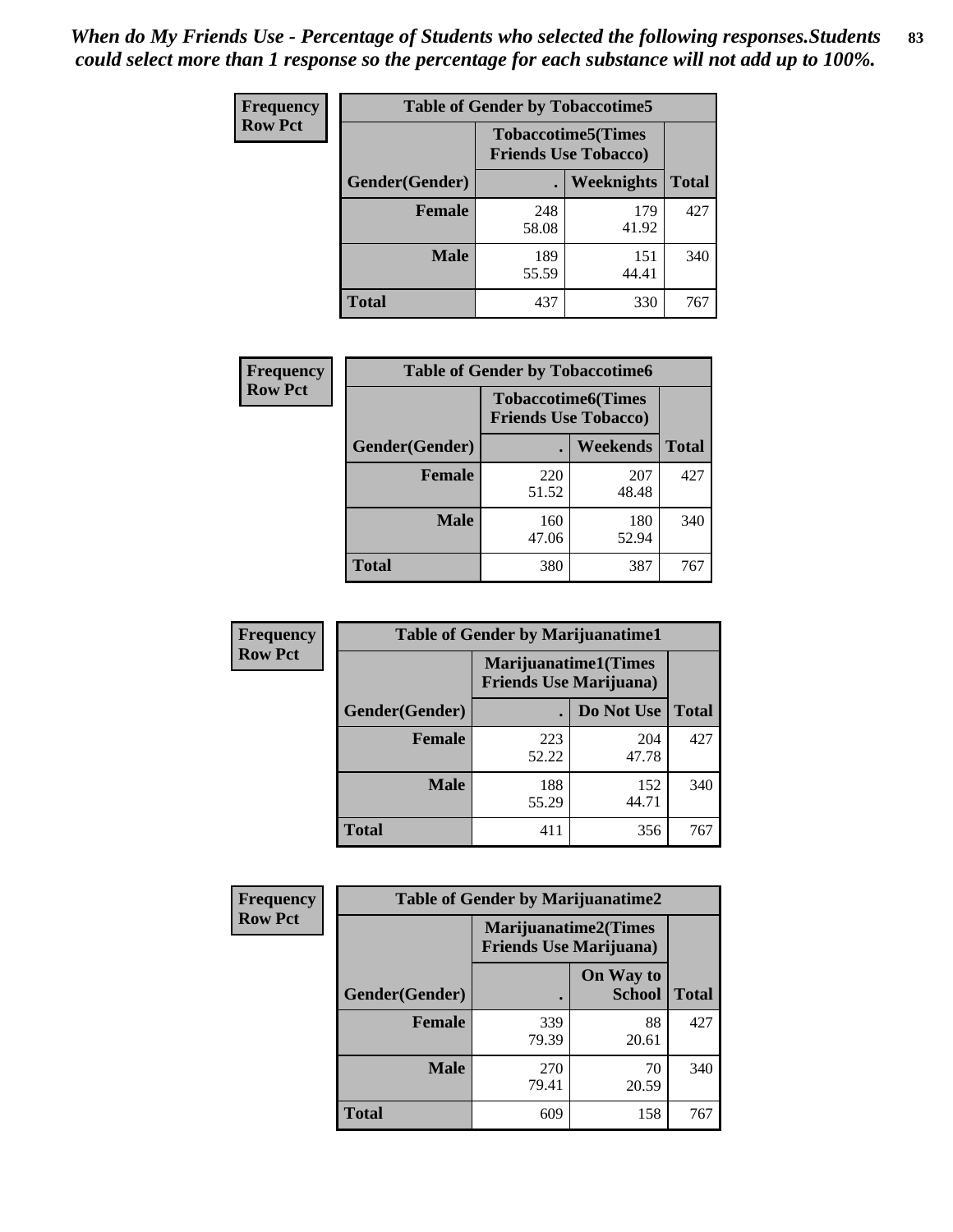| <b>Frequency</b> | <b>Table of Gender by Marijuanatime3</b> |                                                        |                                |              |
|------------------|------------------------------------------|--------------------------------------------------------|--------------------------------|--------------|
| <b>Row Pct</b>   |                                          | Marijuanatime3(Times<br><b>Friends Use Marijuana</b> ) |                                |              |
|                  | Gender(Gender)                           |                                                        | <b>During</b><br><b>School</b> | <b>Total</b> |
|                  | <b>Female</b>                            | 369<br>86.42                                           | 58<br>13.58                    | 427          |
|                  | <b>Male</b>                              | 294<br>86.47                                           | 46<br>13.53                    | 340          |
|                  | <b>Total</b>                             | 663                                                    | 104                            | 767          |

| Frequency      | <b>Table of Gender by Marijuanatime4</b> |                                                                |                                                       |              |
|----------------|------------------------------------------|----------------------------------------------------------------|-------------------------------------------------------|--------------|
| <b>Row Pct</b> |                                          | <b>Marijuanatime4</b> (Times<br><b>Friends Use Marijuana</b> ) |                                                       |              |
|                | <b>Gender</b> (Gender)                   |                                                                | <b>On Way</b><br>Home<br><b>From</b><br><b>School</b> | <b>Total</b> |
|                | <b>Female</b>                            | 337                                                            | 90                                                    | 427          |
|                | <b>Male</b>                              | 78.92<br>269<br>79.12                                          | 21.08<br>71<br>20.88                                  | 340          |
|                | <b>Total</b>                             | 606                                                            | 161                                                   | 767          |

| Frequency      | <b>Table of Gender by Marijuanatime5</b> |              |                                                                |              |  |
|----------------|------------------------------------------|--------------|----------------------------------------------------------------|--------------|--|
| <b>Row Pct</b> |                                          |              | <b>Marijuanatime5</b> (Times<br><b>Friends Use Marijuana</b> ) |              |  |
|                | Gender(Gender)                           | $\bullet$    | Weeknights                                                     | <b>Total</b> |  |
|                | <b>Female</b>                            | 272<br>63.70 | 155<br>36.30                                                   | 427          |  |
|                | <b>Male</b>                              | 219<br>64.41 | 121<br>35.59                                                   | 340          |  |
|                | <b>Total</b>                             | 491          | 276                                                            | 767          |  |

| Frequency      | <b>Table of Gender by Marijuanatime6</b> |                                                               |                 |              |  |
|----------------|------------------------------------------|---------------------------------------------------------------|-----------------|--------------|--|
| <b>Row Pct</b> |                                          | <b>Marijuanatime6(Times</b><br><b>Friends Use Marijuana</b> ) |                 |              |  |
|                | Gender(Gender)                           |                                                               | <b>Weekends</b> | <b>Total</b> |  |
|                | <b>Female</b>                            | 195<br>45.67                                                  | 232<br>54.33    | 427          |  |
|                | <b>Male</b>                              | 160<br>47.06                                                  | 180<br>52.94    | 340          |  |
|                | <b>Total</b>                             | 355                                                           | 412             | 767          |  |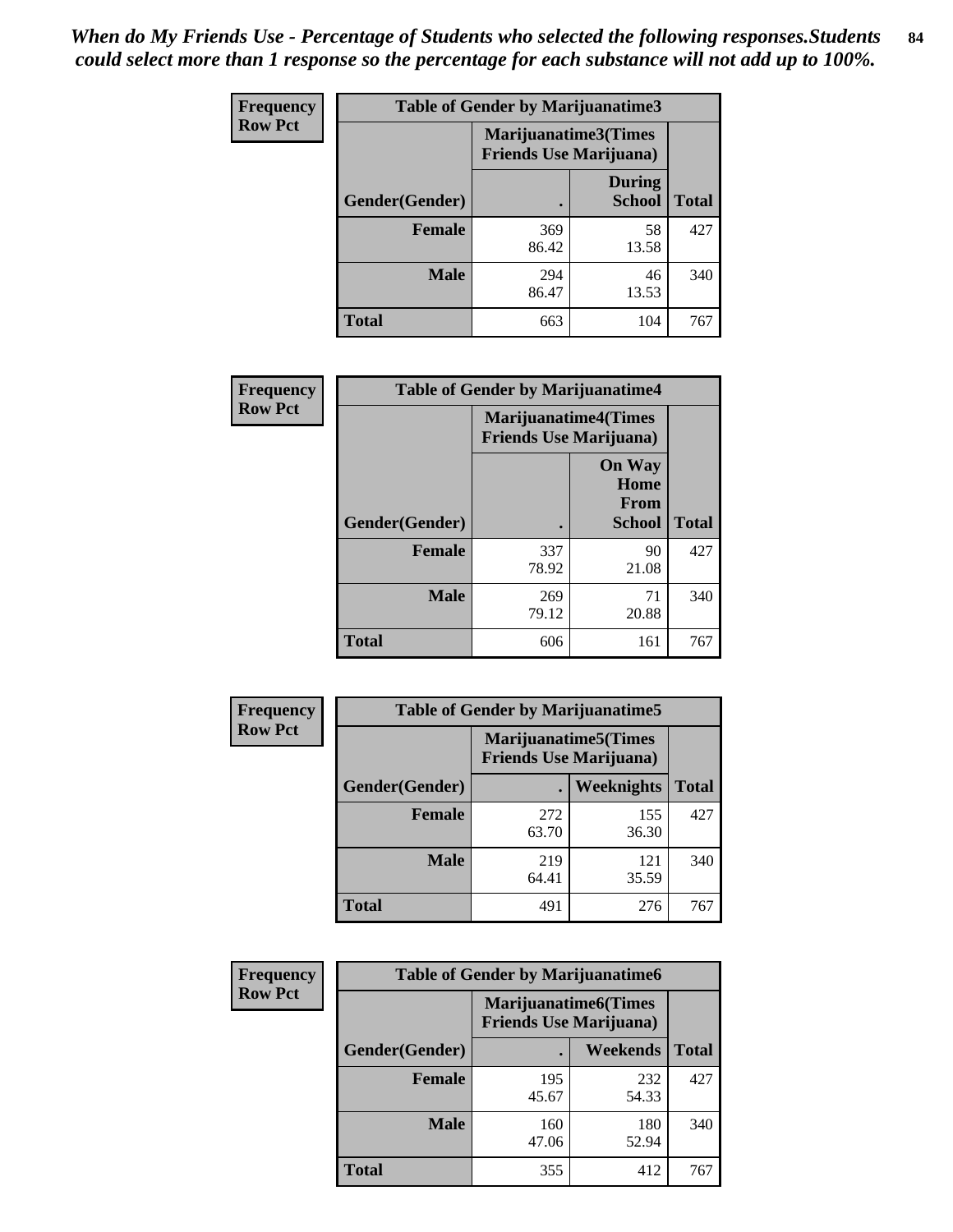*When do My Friends Use - Percentage of Students who selected the following responses.Students could select more than 1 response so the percentage for each substance will not add up to 100%.* **85**

| <b>Frequency</b> | <b>Table of Gender by Otherdrugtime1</b> |                                                    |                              |              |  |
|------------------|------------------------------------------|----------------------------------------------------|------------------------------|--------------|--|
| <b>Row Pct</b>   |                                          | <b>Friends Use Other</b><br><b>Illegal Drugs</b> ) | <b>Otherdrugtime1</b> (Times |              |  |
|                  | Gender(Gender)                           |                                                    | Do Not Use                   | <b>Total</b> |  |
|                  | <b>Female</b>                            | 134<br>31.38                                       | 293<br>68.62                 | 427          |  |
|                  | <b>Male</b>                              | 88<br>25.88                                        | 252<br>74.12                 | 340          |  |
|                  | <b>Total</b>                             | 222                                                | 545                          | 767          |  |

| <b>Frequency</b> | <b>Table of Gender by Otherdrugtime2</b> |                                                    |                             |              |
|------------------|------------------------------------------|----------------------------------------------------|-----------------------------|--------------|
| <b>Row Pct</b>   |                                          | <b>Friends Use Other</b><br><b>Illegal Drugs</b> ) | <b>Otherdrugtime2(Times</b> |              |
|                  | Gender(Gender)                           |                                                    | On Way to<br><b>School</b>  | <b>Total</b> |
|                  | <b>Female</b>                            | 382<br>89.46                                       | 45<br>10.54                 | 427          |
|                  | <b>Male</b>                              | 304<br>89.41                                       | 36<br>10.59                 | 340          |
|                  | <b>Total</b>                             | 686                                                | 81                          | 767          |

| Frequency      | <b>Table of Gender by Otherdrugtime3</b> |                        |                                                  |              |
|----------------|------------------------------------------|------------------------|--------------------------------------------------|--------------|
| <b>Row Pct</b> |                                          | <b>Illegal Drugs</b> ) | Otherdrugtime3(Times<br><b>Friends Use Other</b> |              |
|                | Gender(Gender)                           |                        | <b>During</b><br><b>School</b>                   | <b>Total</b> |
|                | <b>Female</b>                            | 380<br>88.99           | 47<br>11.01                                      | 427          |
|                | <b>Male</b>                              | 301<br>88.53           | 39<br>11.47                                      | 340          |
|                | <b>Total</b>                             | 681                    | 86                                               | 767          |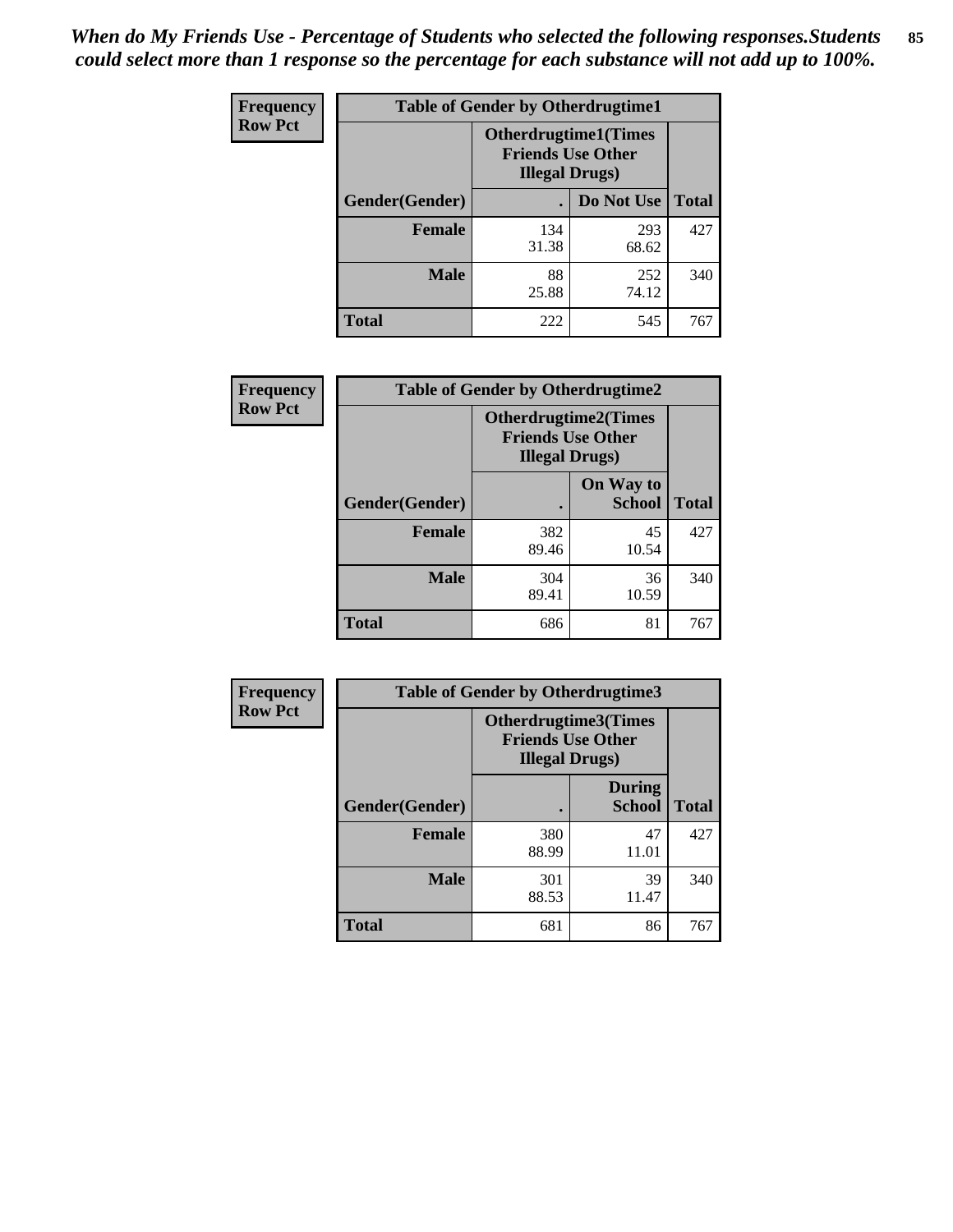*When do My Friends Use - Percentage of Students who selected the following responses.Students could select more than 1 response so the percentage for each substance will not add up to 100%.* **86**

| <b>Frequency</b> | <b>Table of Gender by Otherdrugtime4</b> |                        |                                                         |              |
|------------------|------------------------------------------|------------------------|---------------------------------------------------------|--------------|
| <b>Row Pct</b>   |                                          | <b>Illegal Drugs</b> ) | <b>Otherdrugtime4(Times</b><br><b>Friends Use Other</b> |              |
|                  | Gender(Gender)                           |                        | <b>On Way</b><br>Home<br><b>From</b><br><b>School</b>   | <b>Total</b> |
|                  | Female                                   | 380<br>88.99           | 47<br>11.01                                             | 427          |
|                  | <b>Male</b>                              | 302<br>88.82           | 38<br>11.18                                             | 340          |
|                  | <b>Total</b>                             | 682                    | 85                                                      | 767          |

| Frequency      | <b>Table of Gender by Otherdrugtime5</b> |                                                                                    |                   |              |
|----------------|------------------------------------------|------------------------------------------------------------------------------------|-------------------|--------------|
| <b>Row Pct</b> |                                          | <b>Otherdrugtime5</b> (Times<br><b>Friends Use Other</b><br><b>Illegal Drugs</b> ) |                   |              |
|                | Gender(Gender)                           |                                                                                    | <b>Weeknights</b> | <b>Total</b> |
|                | <b>Female</b>                            | 345<br>80.80                                                                       | 82<br>19.20       | 427          |
|                | <b>Male</b>                              | 280<br>82.35                                                                       | 60<br>17.65       | 340          |
|                | <b>Total</b>                             | 625                                                                                | 142               | 767          |

| <b>Frequency</b> | <b>Table of Gender by Otherdrugtime6</b> |                                                                                   |              |              |  |
|------------------|------------------------------------------|-----------------------------------------------------------------------------------|--------------|--------------|--|
| <b>Row Pct</b>   |                                          | <b>Otherdrugtime6(Times</b><br><b>Friends Use Other</b><br><b>Illegal Drugs</b> ) |              |              |  |
|                  | Gender(Gender)                           |                                                                                   | Weekends     | <b>Total</b> |  |
|                  | <b>Female</b>                            | 286<br>66.98                                                                      | 141<br>33.02 | 427          |  |
|                  | Male                                     | 252<br>74.12                                                                      | 88<br>25.88  | 340          |  |
|                  | <b>Total</b>                             | 538                                                                               | 229          | 767          |  |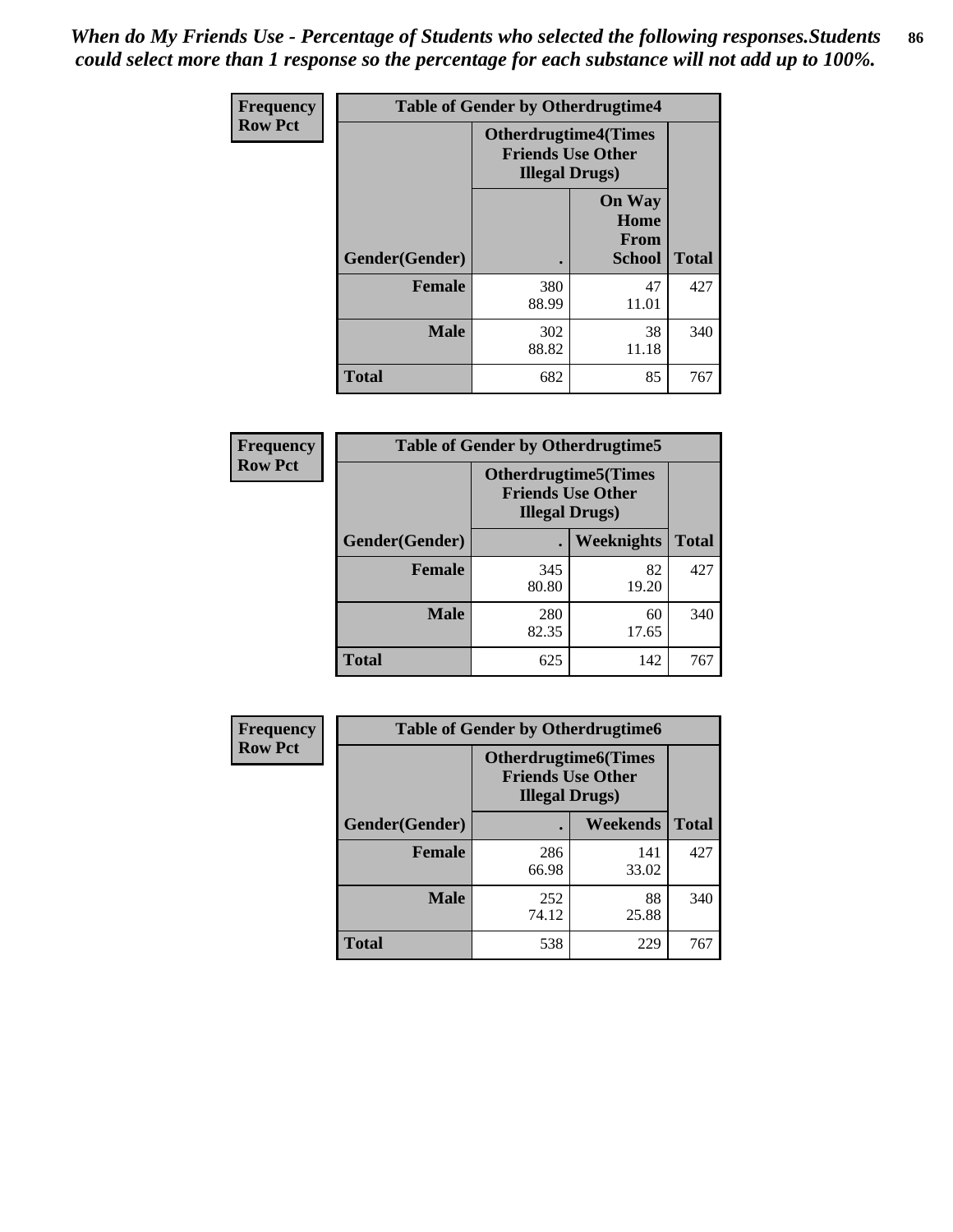# *Other Questions* **87**

| <b>Frequency</b> | <b>Table of Gender by Educationalcohol</b> |                                                                                                                                       |                |              |  |
|------------------|--------------------------------------------|---------------------------------------------------------------------------------------------------------------------------------------|----------------|--------------|--|
| <b>Row Pct</b>   |                                            | <b>Educationalcohol</b> (I<br>have been taught<br>about alcohol,<br>tobacco,<br>and other drugs<br>within the last year<br>at school) |                |              |  |
|                  | Gender(Gender)                             | Yes                                                                                                                                   | $\mathbf{N_0}$ | <b>Total</b> |  |
|                  | <b>Female</b>                              | 263<br>61.59                                                                                                                          | 164<br>38.41   | 427          |  |
|                  | <b>Male</b>                                | 200<br>58.82                                                                                                                          | 140<br>41.18   | 340          |  |
|                  | <b>Total</b>                               | 463                                                                                                                                   | 304            | 767          |  |

| Frequency      | <b>Table of Gender by Rodedrinking</b> |                                                                                                                     |              |              |  |
|----------------|----------------------------------------|---------------------------------------------------------------------------------------------------------------------|--------------|--------------|--|
| <b>Row Pct</b> |                                        | Rodedrinking(In<br>the past 30 days I<br>have ridden in a<br>car with a driver<br>who had been<br>drinking alcohol) |              |              |  |
|                | Gender(Gender)                         | Yes                                                                                                                 | $\bf N_0$    | <b>Total</b> |  |
|                | <b>Female</b>                          | 89<br>20.84                                                                                                         | 338<br>79.16 | 427          |  |
|                | <b>Male</b>                            | 49<br>14.41                                                                                                         | 291<br>85.59 | 340          |  |
|                | <b>Total</b>                           | 138                                                                                                                 | 629          | 767          |  |

| Frequency      | <b>Table of Gender by Drugsschool</b> |                                                                                                                                     |                |              |  |
|----------------|---------------------------------------|-------------------------------------------------------------------------------------------------------------------------------------|----------------|--------------|--|
| <b>Row Pct</b> |                                       | <b>Drugsschool</b> (During<br>the past 12 months,<br>I have been offered,<br>sold,<br>or given illegal drugs<br>on school property) |                |              |  |
|                | Gender(Gender)                        | Yes                                                                                                                                 | N <sub>0</sub> | <b>Total</b> |  |
|                | <b>Female</b>                         | 120<br>28.10                                                                                                                        | 307<br>71.90   | 427          |  |
|                | <b>Male</b>                           | 105<br>30.88                                                                                                                        | 235<br>69.12   | 340          |  |
|                | <b>Total</b>                          | 225                                                                                                                                 | 542            | 767          |  |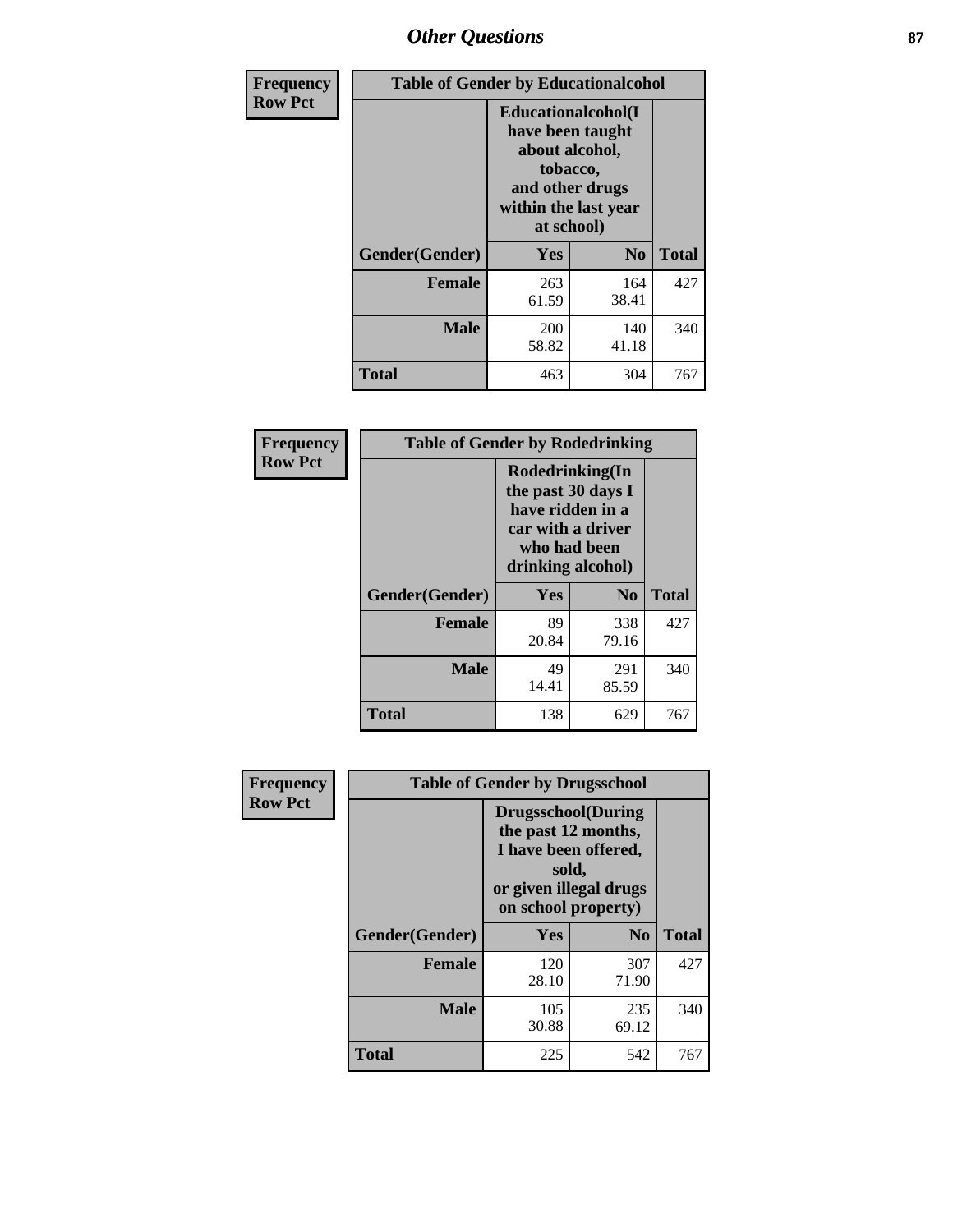# *Other Questions* **88**

**Frequency Row Pct**

| <b>Table of Gender by Bingedrinking</b> |                            |                                                                                                         |                              |                   |                               |                               |                   |              |
|-----------------------------------------|----------------------------|---------------------------------------------------------------------------------------------------------|------------------------------|-------------------|-------------------------------|-------------------------------|-------------------|--------------|
|                                         |                            | Bingedrinking(I have drunk five or more<br>drinks of alcohol at one sitting during the<br>last 30 days) |                              |                   |                               |                               |                   |              |
| <b>Gender</b> (Gender)                  | $\mathbf 0$<br><b>Days</b> | $1$ or<br>2<br>days                                                                                     | 3 <sub>to</sub><br>5<br>days | 6 to<br>9<br>days | <b>10</b><br>to<br>19<br>days | <b>20</b><br>to<br>29<br>days | All<br>30<br>days | <b>Total</b> |
| <b>Female</b>                           | 347<br>81.26               | 29<br>6.79                                                                                              | 18<br>4.22                   | 8<br>1.87         | 9<br>2.11                     | 11<br>2.58                    | 5<br>1.17         | 427          |
| <b>Male</b>                             | 261<br>76.76               | 20<br>5.88                                                                                              | 19<br>5.59                   | 5<br>1.47         | 22<br>6.47                    | 9<br>2.65                     | 4<br>1.18         | 340          |
| <b>Total</b>                            | 608                        | 49                                                                                                      | 37                           | 13                | 31                            | 20                            | 9                 | 767          |

| Frequency      | <b>Table of Gender by Educationaids</b> |                                                                                                 |                |              |
|----------------|-----------------------------------------|-------------------------------------------------------------------------------------------------|----------------|--------------|
| <b>Row Pct</b> |                                         | <b>Educationaids</b> (I<br>have been taught<br>about HIV/AIDS<br>at school in the<br>past year) |                |              |
|                | Gender(Gender)                          | Yes                                                                                             | $\mathbf{N_0}$ | <b>Total</b> |
|                | <b>Female</b>                           | 293<br>68.62                                                                                    | 134<br>31.38   | 427          |
|                | <b>Male</b>                             | 232<br>68.24                                                                                    | 108<br>31.76   | 340          |
|                | <b>Total</b>                            | 525                                                                                             | 242            | 767          |

| <b>Frequency</b> | <b>Table of Gender by Suicideconsider</b> |                 |                |              |
|------------------|-------------------------------------------|-----------------|----------------|--------------|
| <b>Row Pct</b>   |                                           | Suicideconsider |                |              |
|                  | Gender(Gender)                            | Yes             | N <sub>0</sub> | <b>Total</b> |
|                  | <b>Female</b>                             | 48<br>11.24     | 379<br>88.76   | 427          |
|                  | <b>Male</b>                               | 29<br>8.53      | 311<br>91.47   | 340          |
|                  | <b>Total</b>                              | 77              | 690            | 767          |

Ŧ.